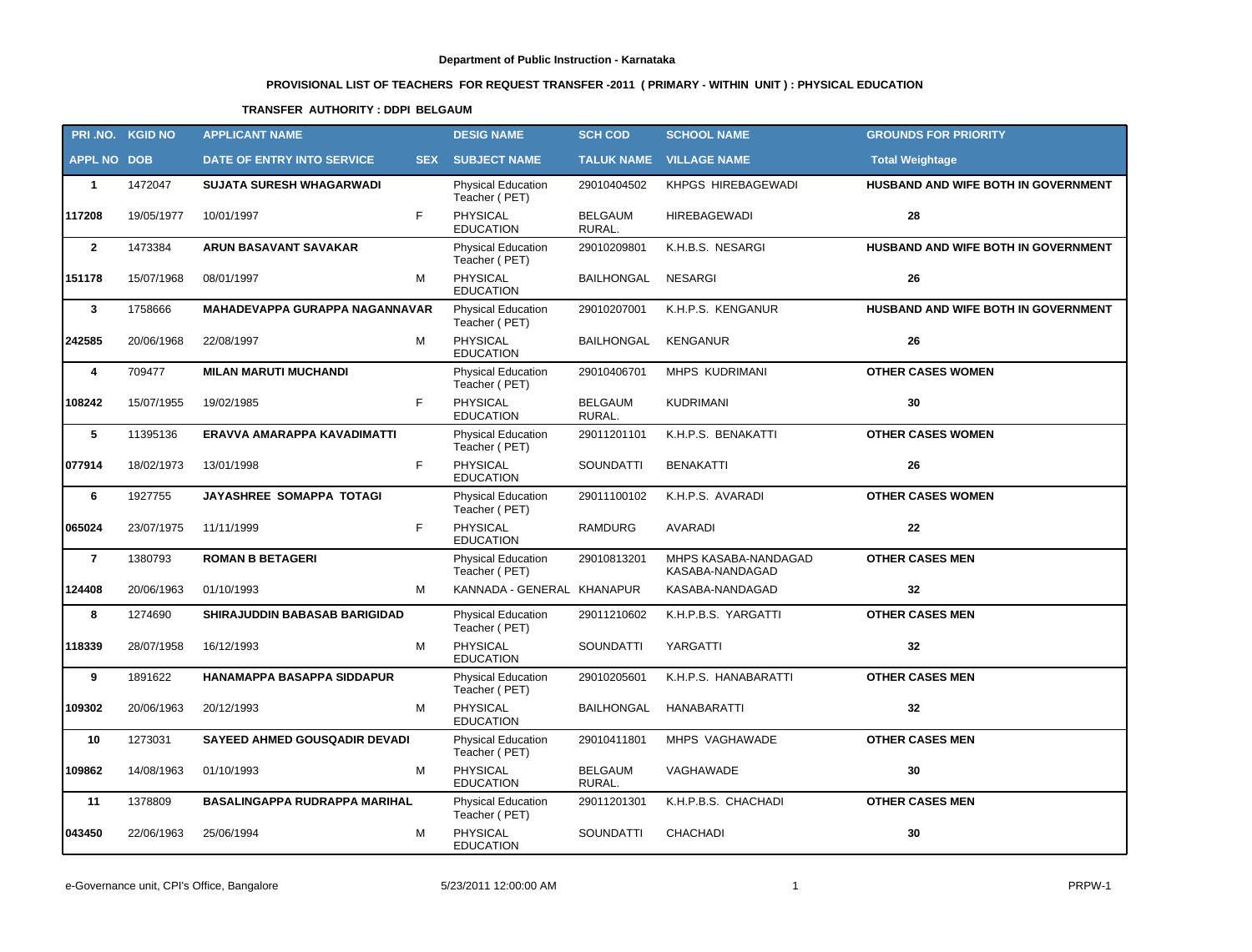| 12     | 1927291    | <b>ALLAPPA BABU GOTUR</b>                      |   | Physical Education<br>Teacher (PET)        | 29010806401              | MHPS GHODOLI GODHOLI                          | <b>OTHER CASES MEN</b> |
|--------|------------|------------------------------------------------|---|--------------------------------------------|--------------------------|-----------------------------------------------|------------------------|
| 166190 | 25/08/1965 | 14/03/1996                                     | м | <b>PHYSICAL</b><br><b>EDUCATION</b>        | KHANAPUR                 | <b>GODHOLI</b>                                | 28                     |
| 13     | 1472058    | HANAMANT MUDAKAPPA HANAMANERI                  |   | <b>Physical Education</b><br>Teacher (PET) | 29011210101              | K.H.P.B.S. UGARGOL                            | <b>OTHER CASES MEN</b> |
| 179682 | 01/06/1965 | 08/01/1997                                     | м | PHYSICAL<br><b>EDUCATION</b>               | <b>SOUNDATTI</b>         | <b>UGARGOL</b>                                | 28                     |
| 14     | 1891196    | RAJU SANKAPPA RAHUTANAVAR                      |   | Physical Education<br>Teacher (PET)        | 29010210901              | K.H.P.S. SUTAGATTI                            | <b>OTHER CASES MEN</b> |
| 078375 | 20/07/1968 | 08/01/1997                                     | м | <b>PHYSICAL</b><br><b>EDUCATION</b>        | BAILHONGAL               | <b>SUTAGATTI</b>                              | 28                     |
| 15     | 2001606    | <b>SHIVANAND ISHWARAPPA HONGAL</b>             |   | <b>Physical Education</b><br>Teacher (PET) | 29011105002              | K.H.P.G.S. KATKOL                             | <b>OTHER CASES MEN</b> |
| 048273 | 01/04/1975 | 08/01/1997                                     | М | <b>PHYSICAL</b><br><b>EDUCATION</b>        | <b>RAMDURG</b>           | <b>KATKOL</b>                                 | 28                     |
| 16     | 1757352    | <b>IRAPPA GULAPPA GULAPPANAVAR</b>             |   | <b>Physical Education</b><br>Teacher (PET) | 29010400701              | <b>KHPS ANKALGI</b>                           | <b>OTHER CASES MEN</b> |
| 041385 | 15/07/1974 | 10/01/1997                                     | M | <b>PHYSICAL</b><br><b>EDUCATION</b>        | <b>BELGAUM</b><br>RURAL. | ANKALGI                                       | 28                     |
| 17     | 1472032    | RAMAPPA KUSTNAPPA<br><b>KUDASOMANNAVAR</b>     |   | <b>Physical Education</b><br>Teacher (PET) | 29011109101              | K.H.P.S. SIDNAL                               | <b>OTHER CASES MEN</b> |
| 221436 | 01/10/1969 | 08/01/1997                                     | м | PHYSICAL<br><b>EDUCATION</b>               | <b>RAMDURG</b>           | SIDNAL                                        | 26                     |
| 18     | 1760477    | SHIVAPPA SHIVAYOGEPPA NANDIHALLI               |   | <b>Physical Education</b><br>Teacher (PET) | 29010808801              | KHPS HANDUR HULIKOTTAL<br><b>HANDUR</b>       | <b>OTHER CASES MEN</b> |
| 051178 | 20/05/1976 | 08/01/1997                                     | M | PHYSICAL<br><b>EDUCATION</b>               | <b>KHANAPUR</b>          | <b>HANDUR</b>                                 | 26                     |
| 19     | 1471792    | DATTU HANMANTRAO NAIK                          |   | Physical Education<br>Teacher (PET)        | 29010800201              | MHPS AMATE AMATE                              | <b>OTHER CASES MEN</b> |
| 077716 | 01/02/1974 | 10/01/1997                                     | M | PHYSICAL<br><b>EDUCATION</b>               | <b>KHANAPUR</b>          | AMATE                                         | 26                     |
| 20     | 2270403    | <b>CHANDRAKANT SANGAPPA KARAJOL</b>            |   | Physical Education<br>Teacher (PET)        | 29010202101              | K.H.P.S. CHICKBAGEWADI                        | <b>OTHER CASES MEN</b> |
| 222995 | 08/04/1974 | 10/01/1997                                     | M | PHYSICAL<br><b>EDUCATION</b>               | BAILHONGAL               | <b>CHICKBAGEWADI</b>                          | 26                     |
| 21     | 18927721   | SHABBIRALALI ISMAILSAHEB<br><b>MIRJANNAVAR</b> |   | Physical Education<br>Teacher (PET)        | 29010212301              | K.H.B.S. WAKKUND                              | <b>OTHER CASES MEN</b> |
| 113132 | 01/06/1969 | 02/06/1997                                     | м | PHYSICAL<br><b>EDUCATION</b>               | BAILHONGAL               | <b>WAKKUND</b>                                | 26                     |
| 22     | 1929449    | <b>BASAVARAJ BABU BAJANTRI</b>                 |   | <b>Physical Education</b><br>Teacher (PET) | 29010803801              | KHPS CHIKKAHATTIHOLI<br><b>CHIKKHATTIHOLI</b> | <b>OTHER CASES MEN</b> |
| 241373 | 04/07/1969 | 02/06/1997                                     | м | PHYSICAL<br><b>EDUCATION</b>               | <b>KHANAPUR</b>          | <b>CHIKKHATTIHOLI</b>                         | ${\bf 26}$             |
| 23     | 1759504    | <b>CHANDRAGOUDA D SHIVANAIKAR</b>              |   | Physical Education<br>Teacher (PET)        | 29011206803              | KLGS MALLUR MALLUR                            | <b>OTHER CASES MEN</b> |
| 062159 | 01/06/1966 | 07/11/1997                                     | м | <b>PHYSICAL</b><br><b>EDUCATION</b>        | SOUNDATTI                | MALLUR                                        | 26                     |
| 24     | 1154953    | <b>NAGESH RACHAPPA HEBBALLI</b>                |   | <b>Physical Education</b><br>Teacher (PET) | 29011207201              | K.L.P.S. MABANUR                              | <b>OTHER CASES MEN</b> |
| 178347 | 10/10/1964 | 03/01/1989                                     | м | <b>PHYSICAL</b><br><b>EDUCATION</b>        | SOUNDATTI                | <b>MABANUR</b>                                | 25                     |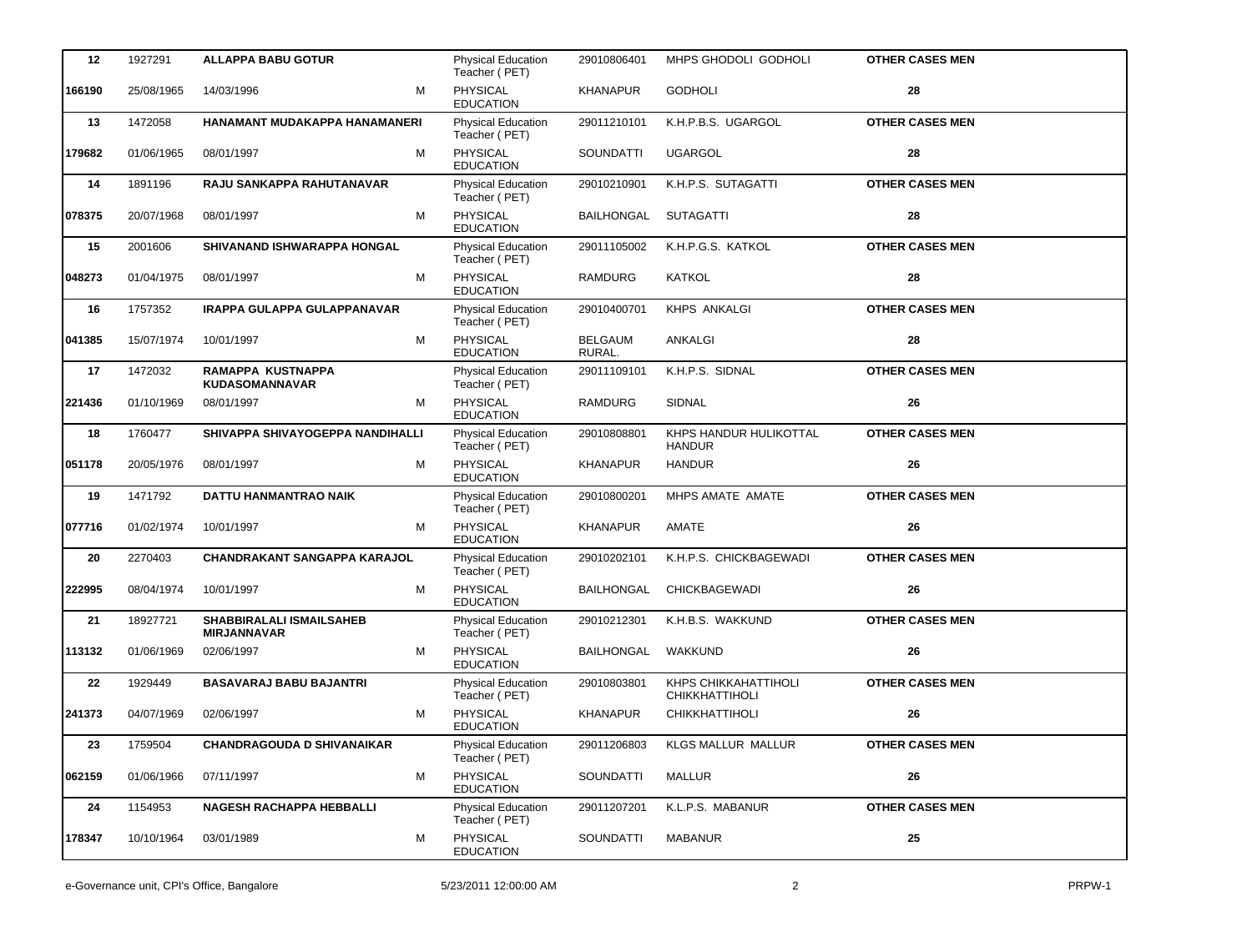| 25     | 900000094  | <b>LINGARAJ H PATIL</b>                          | <b>Physical Education</b>                  | 29011202601                   | K.H.P.S. GORAVANAKOLLA                    | <b>OTHER CASES MEN</b> |
|--------|------------|--------------------------------------------------|--------------------------------------------|-------------------------------|-------------------------------------------|------------------------|
|        |            |                                                  | Teacher (PET)                              |                               |                                           |                        |
| 208930 | 20/07/1974 | M<br>01/07/1997                                  | PHYSICAL<br><b>EDUCATION</b>               | <b>SOUNDATTI</b>              | GORAVANAKOLLA                             | 24                     |
| 26     | 1893785    | <b>MR BHARAT SHIVANAND SHAHAPURKAR</b>           | <b>Physical Education</b><br>Teacher (PET) | 29010809801                   | MHPS JAMBOTI JAMBOTI                      | <b>OTHER CASES MEN</b> |
| 020868 | 07/01/1968 | м<br>22/07/1997                                  | <b>PHYSICAL</b><br><b>EDUCATION</b>        | <b>KHANAPUR</b>               | <b>JAMBOTI</b>                            | 24                     |
| 27     | 900624645  | <b>BASAPPA SHIVALINGAPPA NADAGOUD</b>            | Physical Education<br>Teacher (PET)        | 29010206801                   | K.H.P.S. KALBHAVI                         | <b>OTHER CASES MEN</b> |
| 203273 | 08/07/1966 | 03/11/1997<br>м                                  | <b>PHYSICAL</b><br><b>EDUCATION</b>        | <b>BAILHONGAL</b>             | KALBHAVI                                  | 24                     |
| 28     | 2108184    | SAIDUSAB LALASAB ALLIKHAN                        | <b>Physical Education</b><br>Teacher (PET) | 29011208002                   | K.H.P.G.S. MUNAVALLI                      | <b>OTHER CASES MEN</b> |
| 098194 | 20/12/1971 | м<br>02/06/1997                                  | <b>PHYSICAL</b><br><b>EDUCATION</b>        | <b>SOUNDATTI</b>              | MUNAVALLI                                 | 23                     |
| 29     | 2270254    | NAGAPPA RAJAPPA KERWAD                           | <b>Physical Education</b><br>Teacher (PET) | 29010818303                   | KHPS SURPUR KERWAD SURPUR OTHER CASES MEN |                        |
| 167472 | 01/03/1971 | 05/06/1997<br>м                                  | <b>PHYSICAL</b><br><b>EDUCATION</b>        | <b>KHANAPUR</b>               | <b>SURPUR</b>                             | 23                     |
| 30     | 1895286    | <b>MR KEDARI CHINTU KUGAJI</b>                   | Physical Education<br>Teacher (PET)        | 29010816501                   | MHPS OLAMANI OLMANI                       | <b>OTHER CASES MEN</b> |
| 018657 | 10/07/1962 | 11/11/1999<br>м                                  | <b>PHYSICAL</b><br><b>EDUCATION</b>        | <b>KHANAPUR</b>               | <b>OLMANI</b>                             | 22                     |
| 31     | 10110      | <b>VITHAL YASHWANT NANNUR</b>                    | <b>Physical Education</b><br>Teacher (PET) | 29010202901                   | K.H.P.S. DEVARSHIGIHALLI                  | <b>OTHER CASES MEN</b> |
| 132439 | 01/06/1976 | 11/11/1999<br>м                                  | <b>PHYSICAL</b><br><b>EDUCATION</b>        | BAILHONGAL                    | <b>DEVARSHIGIHALLI</b>                    | 22                     |
| 32     | 1475099    | SHRI CHANDRASHEKHAR BALLAPPA<br><b>MADIWALAR</b> | <b>Physical Education</b><br>Teacher (PET) | 29010408001                   | <b>KHPS MARIHAL</b>                       | <b>OTHER CASES MEN</b> |
| 231830 | 22/02/1967 | 10/01/1997<br>M                                  | <b>PHYSICAL</b><br><b>EDUCATION</b>        | <b>BELGAUM</b><br>RURAL.      | <b>MARIHAL</b>                            | 21                     |
| 33     | 2000825    | SADANAND GUNDAPPA TUDAVEKAR                      | Physical Education<br>Teacher (PET)        | 29010305801                   | KHPS.ALARWAD<br>W.NO.58.BGM.CITY.         | <b>OTHER CASES MEN</b> |
| 116585 | 20/07/1966 | M<br>22/08/1997                                  | <b>PHYSICAL</b><br><b>EDUCATION</b>        | <b>BELGAUM</b><br><b>CITY</b> | W.NO.58.BGM.CITY.                         | 20                     |
| 34     | 1473256    | <b>MALLIKARJUN TOPANNA KONERI</b>                | <b>Physical Education</b><br>Teacher (PET) | 29010406601                   | MHPS KINAYE                               | <b>OTHER CASES MEN</b> |
| 023290 | 22/07/1965 | м<br>04/06/1997                                  | <b>PHYSICAL</b><br><b>EDUCATION</b>        | <b>BELGAUM</b><br>RURAL.      | <b>KINAYE</b>                             | 19.5                   |
| 35     | 1759303    | SALAUDDIN ABDULLRAHMAN PENDARI                   | <b>Physical Education</b><br>Teacher (PET) | 29010212303                   | K.L.P.S WAKKUND WAKKUND                   | <b>OTHER CASES MEN</b> |
| 236003 | 22/07/1969 | 08/01/1997<br>м                                  | PHYSICAL<br><b>EDUCATION</b>               | BAILHONGAL                    | WAKKUND                                   | 15                     |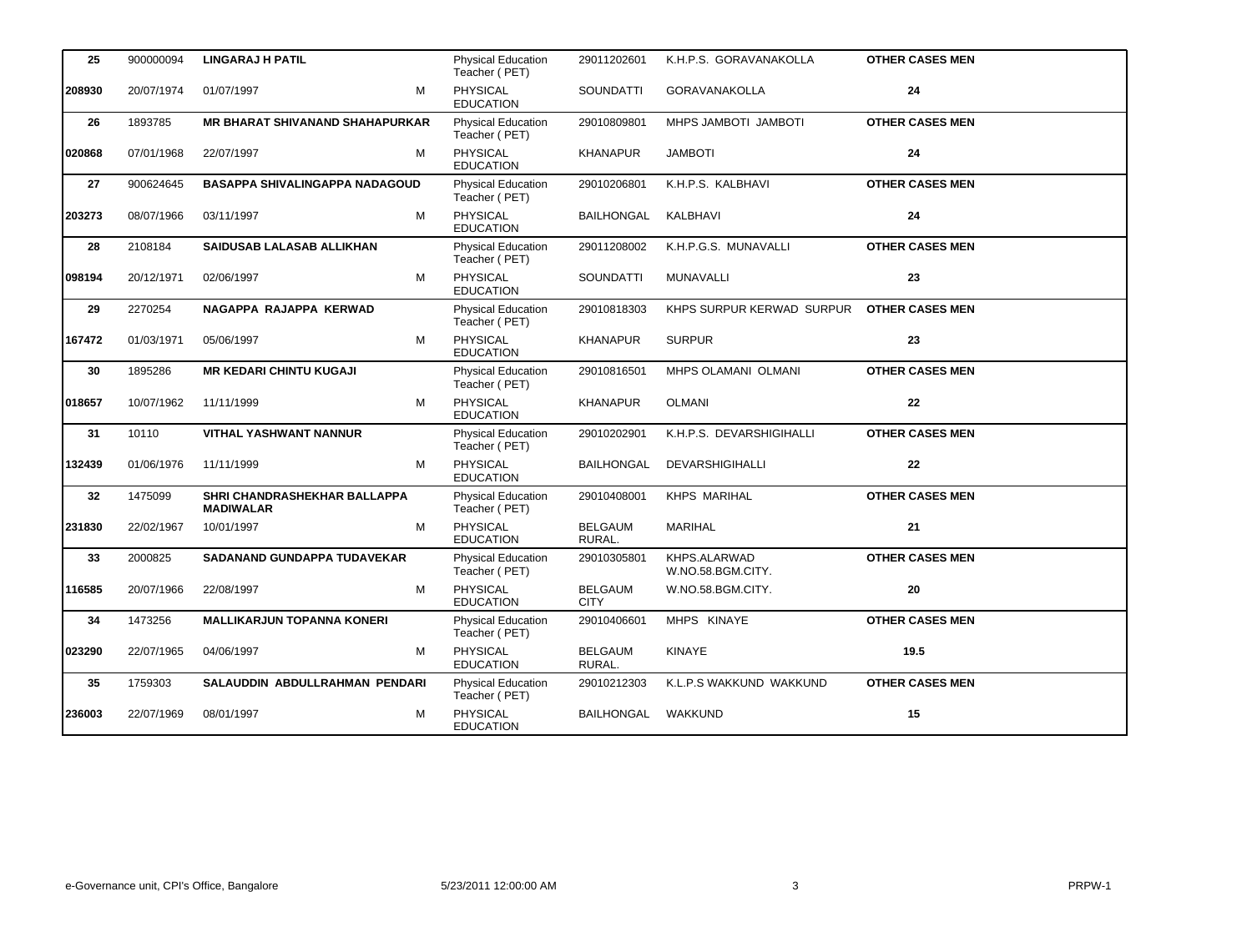# **PROVISIONAL LIST OF TEACHERS FOR REQUEST TRANSFER -2011 ( PRIMARY - WITHIN UNIT ) : PHYSICAL EDUCATION**

### **TRANSFER AUTHORITY : DDPI BAGALKOT**

| PRI.NO. KGID NO    |            | <b>APPLICANT NAME</b>                    | <b>DESIG NAME</b>                          | <b>SCH COD</b>    | <b>SCHOOL NAME</b>          | <b>GROUNDS FOR PRIORITY</b>          |
|--------------------|------------|------------------------------------------|--------------------------------------------|-------------------|-----------------------------|--------------------------------------|
| <b>APPL NO DOB</b> |            | DATE OF ENTRY INTO SERVICE<br><b>SEX</b> | <b>SUBJECT NAME</b>                        | <b>TALUK NAME</b> | <b>VILLAGE NAME</b>         | <b>Total Weightage</b>               |
| $\mathbf{1}$       | 1654643    | KUSMAVATHI SHEKHARAPPA BADIGER           | <b>Physical Education</b><br>Teacher (PET) | 29020717401       | <b>GOVT KGHPS 1 ILKAL</b>   | <b>WIDOWS</b>                        |
| 093314             | 04/05/1974 | F<br>16/03/1998                          | <b>PHYSICAL</b><br><b>EDUCATION</b>        | <b>HUNAGUND</b>   | ILKAL WARD NO.14            | 16                                   |
| $\overline{2}$     | 1650529    | <b>SANGAPPA T RANJANAGI</b>              | <b>Physical Education</b><br>Teacher (PET) | 29020103701       | <b>GOVT HPS HALADUR</b>     | HUSBAND AND WIFE BOTH IN GOVERNMENT  |
| 162269             | 02/06/1971 | M<br>15/12/1994                          | PHYSICAL<br><b>EDUCATION</b>               | <b>BADAMI</b>     | <b>HALADUR</b>              | 30                                   |
| $\mathbf{3}$       | 1773628    | <b>LALITAVVA SHIVAPPA KATAGERI</b>       | Physical Education<br>Teacher (PET)        | 29020108301       | <b>GOVT HPS KENDUR</b>      | HUSBAND AND WIFE BOTH IN GOVERNMENT  |
| 241106             | 08/06/1975 | F.<br>24/03/1997                         | <b>PHYSICAL</b><br><b>EDUCATION</b>        | <b>BADAMI</b>     | <b>KENDUR</b>               | 22                                   |
| 4                  | 1573116    | SHIVABALAYYA CHANAYYA DAPALAPUR          | Physical Education<br>Teacher (PET)        | 29020903901       | <b>GOVT HPS KANKANAWADI</b> | HUSBAND AND WIFE BOTH IN GOVERNMENT  |
| 179823             | 05/02/1975 | М<br>21/12/1999                          | <b>PHYSICAL</b><br><b>EDUCATION</b>        | <b>JAMAKHANDI</b> | KANKANAWADI                 | 20                                   |
| 5                  | 1784620    | <b>BASAVARAJ Y RAJPUT</b>                | Physical Education<br>Teacher (PET)        | 29020111001       | <b>GOVT HPS MUTTALAGERI</b> | HUSBAND AND WIFE BOTH IN GOVERNMENT  |
| 050516             | 03/01/1971 | M<br>01/01/2000                          | <b>PHYSICAL</b><br><b>EDUCATION</b>        | <b>BADAMI</b>     | <b>MUTTALAGERI</b>          | 20                                   |
| 6                  | 744795     | <b>RAVINDRA S HALLAD</b>                 | <b>Physical Education</b><br>Teacher (PET) | 29020207902       | <b>GOVT KG HPS SHIRUR</b>   | HUSBAND OR WIFE IN GOVERNMENT        |
| 183053             | 01/06/1963 | 21/01/1986<br>М                          | PHYSICAL<br><b>EDUCATION</b>               | <b>BAGALKOT</b>   | <b>SHIRUR</b>               | 46                                   |
| $\overline{7}$     | 529584     | <b>VENKANNA TIPPANNA MUGALAKHOD</b>      | Physical Education<br>Teacher (PET)        | 29021116001       | <b>GOVT MKBS MUDHOL</b>     | HUSBAND OR WIFE IN GOVERNMENT        |
| 129691             | 01/02/1955 | 06/12/1978<br>м                          | <b>PHYSICAL</b><br><b>EDUCATION</b>        | <b>MUDHOL</b>     | MUDHOL WARD NO.27           | 32                                   |
| 8                  | 1271220    | <b>BALANAGOUDA BHIMANGOUDA GOUDAR</b>    | <b>Physical Education</b><br>Teacher (PET) | 29020707801       | <b>GOVT KBHPS HULIGINAL</b> | <b>HUSBAND OR WIFE IN GOVERNMENT</b> |
| 133611             | 25/07/1959 | 04/09/1993<br>м                          | <b>PHYSICAL</b><br><b>EDUCATION</b>        | <b>HUNAGUND</b>   | <b>HULIGINAL</b>            | 32                                   |
| 9                  | 1875556    | <b>SHRISHAIL LAXMANNA HALLUR</b>         | Physical Education<br>Teacher (PET)        | 29020600301       | <b>GOVT MPS ANAGAWADI</b>   | HUSBAND OR WIFE IN GOVERNMENT        |
| 141733             | 20/07/1969 | 07/11/1994<br>м                          | <b>PHYSICAL</b><br><b>EDUCATION</b>        | <b>BILAGI</b>     | ANAGAWADI                   | 32                                   |
| 10                 | 1783726    | SHEKHARAPPA HUCHAPPA BHAJANTRI           | Physical Education<br>Teacher (PET)        | 29020104001       | <b>GOVT HPS HALIGERI</b>    | HUSBAND OR WIFE IN GOVERNMENT        |
| 137595             | 01/06/1967 | 12/06/2000<br>M                          | PHYSICAL<br><b>EDUCATION</b>               | BADAMI            | <b>HALIGERI</b>             | 20                                   |
| 11                 | 698600     | DEVALAPPA RAMAPPA NAIK                   | <b>Physical Education</b><br>Teacher (PET) | 29020207701       | <b>GOVT KB HPS SIMIKERI</b> | <b>OTHER CASES MEN</b>               |
| 194441             | 01/06/1959 | 04/02/1985<br>М                          | <b>PHYSICAL</b><br><b>EDUCATION</b>        | <b>BAGALKOT</b>   | <b>SIMIKERI</b>             | 48                                   |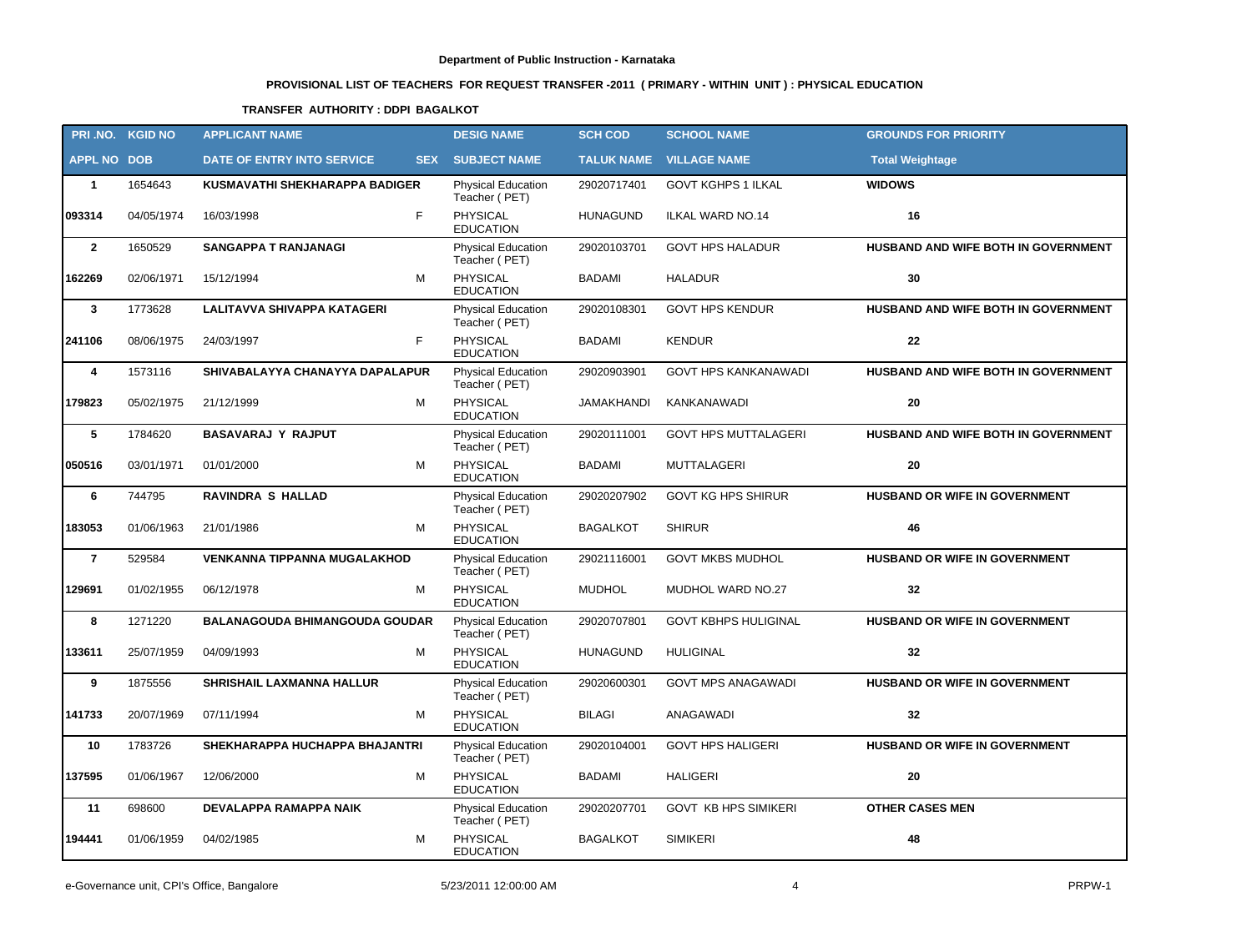| 12     | 1266896    | <b>PT BASARI</b>                     | Physical Education<br>Teacher (PET)        | 29020103901       | <b>GOVT HPS HALAKURKI</b>          | <b>OTHER CASES MEN</b> |
|--------|------------|--------------------------------------|--------------------------------------------|-------------------|------------------------------------|------------------------|
| 171783 | 13/07/1962 | 29/07/1993<br>м                      | <b>PHYSICAL</b><br><b>EDUCATION</b>        | <b>BADAMI</b>     | HALAKURKI                          | 34                     |
| 13     | 1267154    | MALLIKARJUNA MALIYAPPA TALAWAR       | <b>Physical Education</b><br>Teacher (PET) | 29020604401       | <b>GOVT MPS KUNDARAGI</b>          | <b>OTHER CASES MEN</b> |
| 133965 | 01/06/1962 | 03/08/1993<br>м                      | PHYSICAL<br><b>EDUCATION</b>               | <b>BILAGI</b>     | <b>KUNDARGI</b>                    | 34                     |
| 14     | 1379595    | KRISHNAPPA LAXMAPPA KAMALADINNI      | <b>Physical Education</b><br>Teacher (PET) | 29020904301       | <b>GOVT HPS KULAHALLI</b>          | <b>OTHER CASES MEN</b> |
| 059193 | 15/08/1959 | 18/12/1993<br>м                      | <b>PHYSICAL</b><br><b>EDUCATION</b>        | <b>JAMAKHANDI</b> | KULAHALLI                          | 34                     |
| 15     | 14176115   | <b>MAHADEVAPPA GIRIYAPPA BARAKER</b> | <b>Physical Education</b><br>Teacher (PET) | 29020710201       | <b>GOVT KBMPS KELUR</b>            | <b>OTHER CASES MEN</b> |
| 015865 | 22/07/1963 | M<br>04/04/1994                      | PHYSICAL<br><b>EDUCATION</b>               | <b>HUNAGUND</b>   | <b>KELUR</b>                       | 32                     |
| 16     | 1267144    | SHARANAPPA YALLAPPA DALAWAI          | Physical Education<br>Teacher (PET)        | 29020109301       | <b>GOVT HPS KULAGERI</b>           | <b>OTHER CASES MEN</b> |
| 129477 | 03/11/1963 | M<br>06/09/1993                      | <b>PHYSICAL</b><br><b>EDUCATION</b>        | <b>BADAMI</b>     | <b>KULAGERI</b>                    | 30                     |
| 17     | 1331764    | <b>GHANTEPPA SHANAMUKAPPA BILAGI</b> | <b>Physical Education</b><br>Teacher (PET) | 29020104601       | <b>GOVT HPS HANSANUR</b>           | <b>OTHER CASES MEN</b> |
| 014085 | 30/12/1963 | М<br>01/07/1994                      | PHYSICAL<br><b>EDUCATION</b>               | <b>BADAMI</b>     | <b>HANSANUR</b>                    | 30                     |
| 18     | 1983499    | <b>KRISHNA PANDURANG MUDIGOUDAR</b>  | <b>Physical Education</b><br>Teacher (PET) | 29021107707       | <b>GOVT MPS YADAHALLI-INGALAGI</b> | <b>OTHER CASES MEN</b> |
| 095292 | 07/06/1965 | M<br>19/03/1996                      | <b>PHYSICAL</b><br><b>EDUCATION</b>        | <b>MUDHOL</b>     | YADAHALLI INGALAGI                 | 28                     |
| 19     | 1432819    | <b>SIKANDAR R NADAF</b>              | Physical Education<br>Teacher (PET)        | 29020605301       | <b>GOVT HPS ROLLI</b>              | <b>OTHER CASES MEN</b> |
| 241481 | 01/06/1971 | М<br>29/01/1997                      | PHYSICAL<br><b>EDUCATION</b>               | <b>BILAGI</b>     | <b>ROLLI</b>                       | 26                     |
| 20     | 1477397    | <b>V S TOTIGER</b>                   | Physical Education<br>Teacher (PET)        | 29020111801       | <b>GOVT MPS NEELAGUND</b>          | <b>OTHER CASES MEN</b> |
| 007356 | 22/06/1967 | М<br>03/03/1997                      | PHYSICAL<br><b>EDUCATION</b>               | <b>BADAMI</b>     | <b>NEELGUND</b>                    | 26                     |
| 21     | 2168520    | <b>RAMESH DUNDAPPA ATHANI</b>        | Physical Education<br>Teacher (PET)        | 29020902201       | <b>GOVT HPS HULYAL</b>             | <b>OTHER CASES MEN</b> |
| 120648 | 01/06/1966 | 26/03/1997<br>М                      | PHYSICAL<br><b>EDUCATION</b>               | JAMAKHANDI HULYAL |                                    | 26                     |
| 22     | 2167950    | HANAMANTH R DALAWAI                  | <b>Physical Education</b><br>Teacher (PET) | 29020603701       | <b>GOVT HPS KATARAKI</b>           | <b>OTHER CASES MEN</b> |
| 123512 | 01/06/1963 | 21/07/1997<br>М                      | KANNADA - GENERAL BILAGI                   |                   | <b>KATARKI</b>                     | 26                     |
| 23     | 1773638    | HANAMAPPA MARAGAVVA JANAMATTI        | Physical Education<br>Teacher (PET)        | 29020605501       | <b>GOVT HPS SHIRAGUPPI</b>         | <b>OTHER CASES MEN</b> |
| 230894 | 15/06/1974 | 02/12/1997<br>М                      | PHYSICAL<br><b>EDUCATION</b>               | <b>BILAGI</b>     | <b>SHIRAGUPPI</b>                  | 26                     |
| 24     | 1473430    | <b>MALLAPPA VENKAPPA JAINAPUR</b>    | <b>Physical Education</b><br>Teacher (PET) | 29020905101       | <b>GOVT HPS MAREGUDDI</b>          | <b>OTHER CASES MEN</b> |
| 076000 | 20/01/1965 | 21/07/1997<br>м                      | PHYSICAL<br><b>EDUCATION</b>               | JAMAKHANDI        | MAREGUDDI                          | 24                     |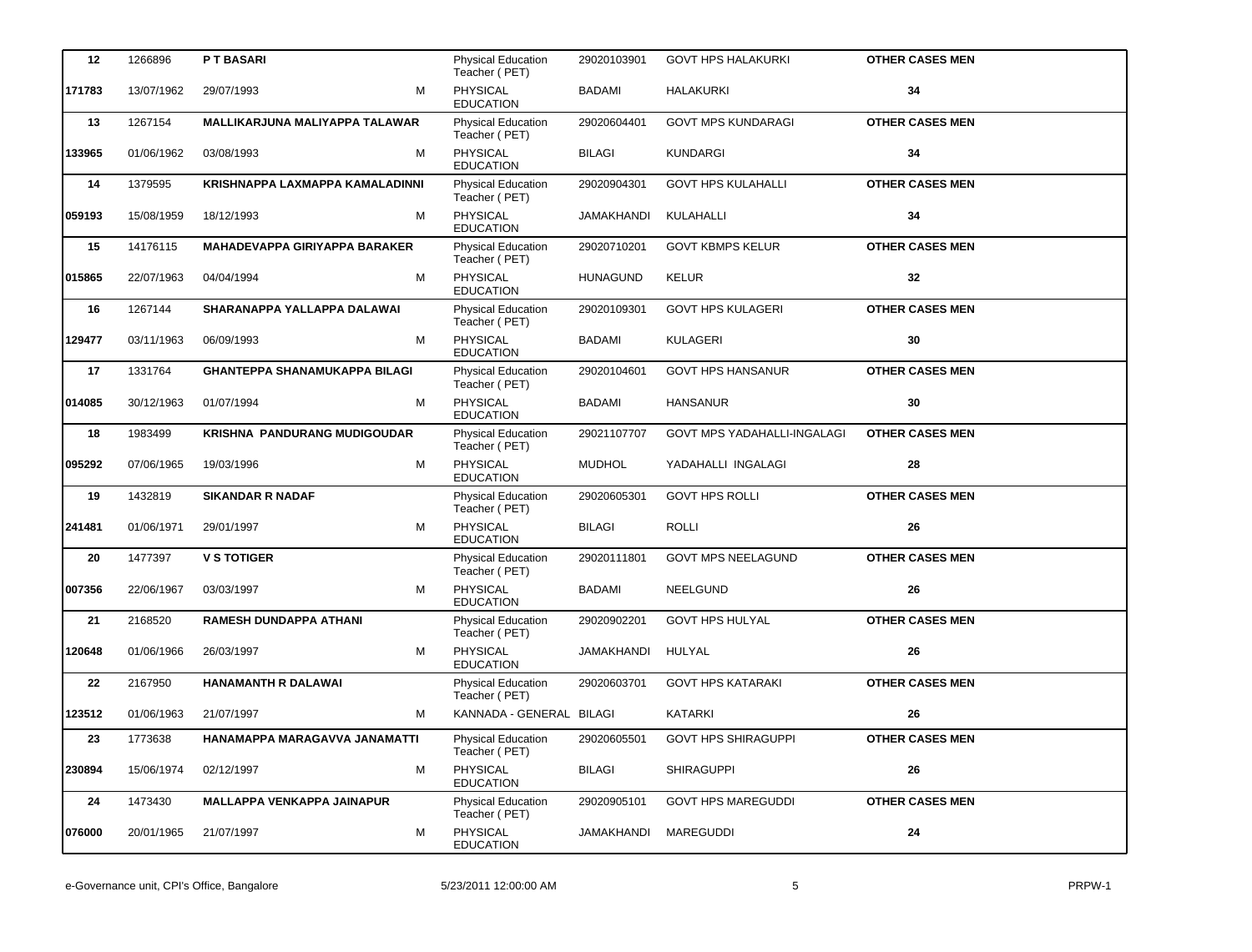| 25     | 1437816    | <b>SANGAPPA WAGHAMORE</b>         | <b>Physical Education</b><br>Teacher (PET) | 29020701301     | <b>GOVT KBHPS BELGAL</b>     | <b>OTHER CASES MEN</b> |
|--------|------------|-----------------------------------|--------------------------------------------|-----------------|------------------------------|------------------------|
| 011784 | 21/07/1976 | M<br>21/08/1998                   | PHYSICAL<br><b>EDUCATION</b>               | <b>HUNAGUND</b> | <b>BELGAL</b>                | 24                     |
| 26     | 1537174    | RAJASHEKHARA SHANKRAPPA HALLAD    | <b>Physical Education</b><br>Teacher (PET) | 29020208901     | <b>GOVT KB HPS YADAHALLI</b> | <b>OTHER CASES MEN</b> |
| 085887 | 02/06/1974 | M<br>24/08/1998                   | <b>PHYSICAL</b><br><b>EDUCATION</b>        | <b>BAGALKOT</b> | YADAHALLI                    | 24                     |
| 27     | 1267893    | <b>KRISHNAGOUDA P PATIL</b>       | <b>Physical Education</b><br>Teacher (PET) | 29021104101     | <b>GOVT HPS KULALI</b>       | <b>OTHER CASES MEN</b> |
| 003476 | 24/07/1960 | 04/09/1993<br>М                   | <b>PHYSICAL</b><br><b>EDUCATION</b>        | <b>MUDHOL</b>   | KULALI                       | 23                     |
| 28     | 555567     | SIDDALINGAPPA MAILARAPPA HUILAGOL | <b>Physical Education</b><br>Teacher (PET) | 29020114001     | <b>GOVT HPS TOGANSHI</b>     | <b>OTHER CASES MEN</b> |
| 244297 | 01/06/1974 | 11/03/1997<br>M                   | <b>PHYSICAL</b><br><b>EDUCATION</b>        | <b>BADAMI</b>   | <b>THOGUNASHI</b>            | 21                     |
| 29     | 1912128    | <b>SIDARAM SATYAPPA TELI</b>      | Physical Education<br>Teacher (PET)        | 29020905201     | <b>GOVT HPS MUTTUR</b>       | <b>OTHER CASES MEN</b> |
| 178542 | 05/06/1971 | м<br>18/01/2000                   | <b>PHYSICAL</b><br><b>EDUCATION</b>        | JAMAKHANDI      | <b>MUTTUR</b>                | 20                     |
| 30     | 1774928    | <b>BHIMAPPA Y TIMMANAYAKAR</b>    | <b>Physical Education</b><br>Teacher (PET) | 29020912701     | <b>GOVT KGMPS RABAKAVI</b>   | <b>OTHER CASES MEN</b> |
| 181585 | 01/02/1964 | M<br>28/07/1993                   | <b>PHYSICAL</b><br><b>EDUCATION</b>        | JAMAKHANDI      | RABKAVI-BANHATTI W.NO.23     | 17                     |
| 31     | 1267758    | SIDDAPPA SIDRAMAPPA SAJJANAR      | Physical Education<br>Teacher (PET)        | 29020913401     | <b>GOVT UBS RABAKAVI</b>     | <b>OTHER CASES MEN</b> |
| 177793 | 20/08/1961 | 04/09/1993<br>M                   | <b>PHYSICAL</b><br><b>EDUCATION</b>        | JAMAKHANDI      | RABKAVI-BANHATTI W.NO.30     | 17                     |
| 32     | 1625693    | <b>RAJENDRA SIDDAPPA SIMPI</b>    | <b>Physical Education</b><br>Teacher (PET) | 29020912401     | <b>GOVT HPS HOSUR</b>        | <b>OTHER CASES MEN</b> |
| 009092 | 22/05/1961 | M<br>02/08/1993                   | PHYSICAL<br><b>EDUCATION</b>               | JAMAKHANDI      | RABKAVI-BANHATTI W.NO.20     | 16                     |
| 33     | 2370376    | <b>SURESH BADDAPPA ALUR</b>       | <b>Physical Education</b><br>Teacher (PET) | 29020904101     | <b>GOVT HPS KAVATAGI</b>     | <b>OTHER CASES MEN</b> |
| 193073 | 22/07/1975 | 01/12/2003<br>М                   | PHYSICAL<br><b>EDUCATION</b>               | JAMAKHANDI      | KAVATAGI                     | 14                     |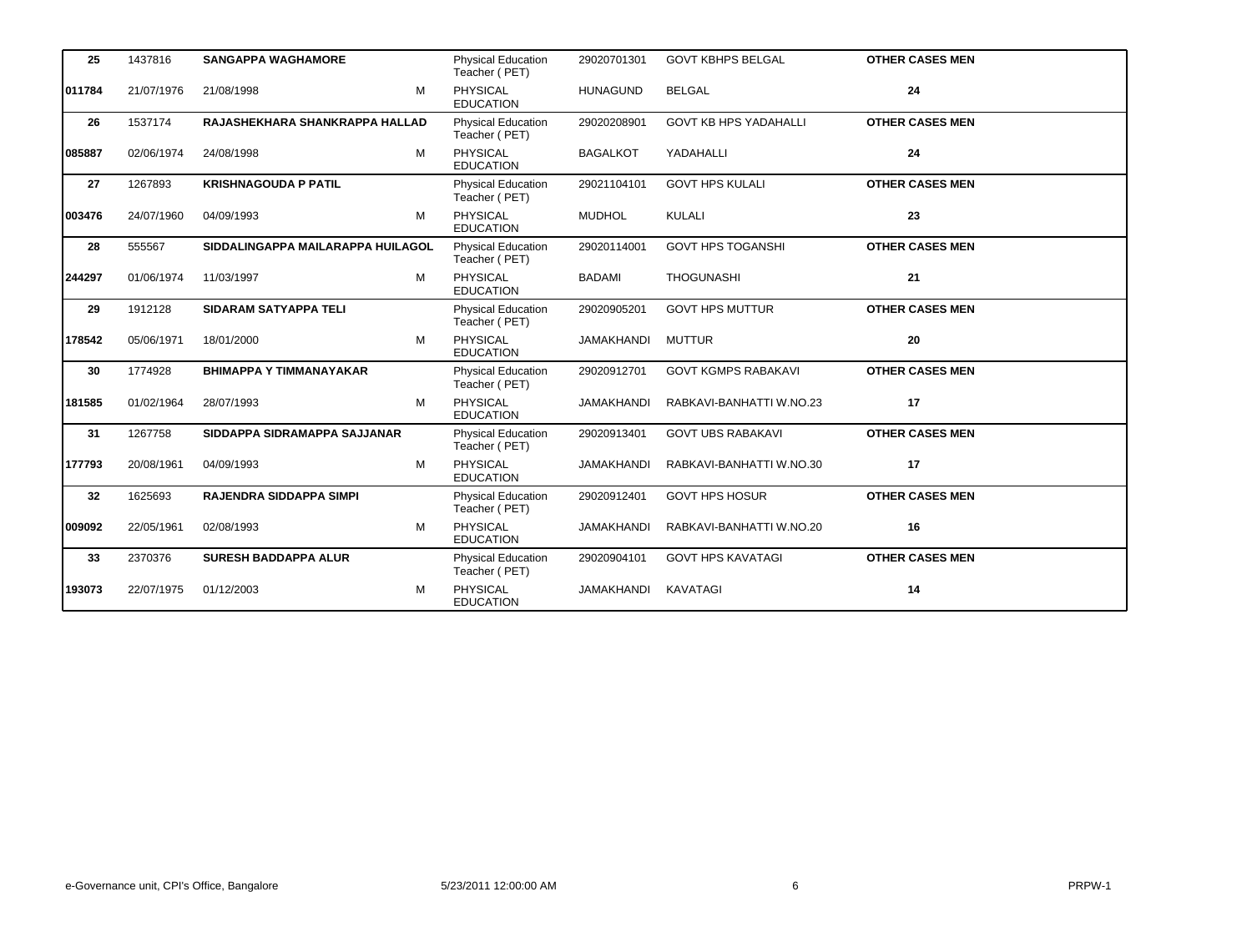# **PROVISIONAL LIST OF TEACHERS FOR REQUEST TRANSFER -2011 ( PRIMARY - WITHIN UNIT ) : PHYSICAL EDUCATION**

### **TRANSFER AUTHORITY : DDPI BIJAPUR**

|                    | PRI.NO. KGID NO | <b>APPLICANT NAME</b>             |            | <b>DESIG NAME</b>                          | <b>SCH COD</b>                 | <b>SCHOOL NAME</b>                | <b>GROUNDS FOR PRIORITY</b>         |
|--------------------|-----------------|-----------------------------------|------------|--------------------------------------------|--------------------------------|-----------------------------------|-------------------------------------|
| <b>APPL NO DOB</b> |                 | <b>DATE OF ENTRY INTO SERVICE</b> | <b>SEX</b> | <b>SUBJECT NAME</b>                        | <b>TALUK NAME</b>              | <b>VILLAGE NAME</b>               | <b>Total Weightage</b>              |
| $\mathbf{1}$       | 1079873         | <b>PRAKASH MONAPPA PODDAR</b>     |            | <b>Physical Education</b><br>Teacher (PET) | 29031204301                    | <b>GOVT HPS DEVARNAVADGI</b>      | HUSBAND AND WIFE BOTH IN GOVERNMENT |
| 045049             | 07/06/1964      | 03/09/1992                        | M          | PHYSICAL<br><b>EDUCATION</b>               | <b>SINDAGI</b>                 | <b>DEVARNAVADGI</b>               | 34                                  |
| $\overline{2}$     | 121070          | HASANSAHAB HAJISAB BAGAWAN        |            | <b>Physical Education</b><br>Teacher (PET) | 29030509302                    | <b>GOVT UBHPS SHIVANAGI</b>       | HUSBAND AND WIFE BOTH IN GOVERNMENT |
| 125582             | 01/06/1957      | 23/06/1994                        | М          | <b>PHYSICAL</b><br><b>EDUCATION</b>        | <b>BIJAPUR</b><br><b>RURAL</b> | <b>SHIVANAGI</b>                  | 32                                  |
| $\mathbf{3}$       | 1432208         | <b>SHARANABASAPPA B KALLOLLI</b>  |            | <b>Physical Education</b><br>Teacher (PET) | 29030811301                    | <b>GOVT KBMPS TADAVALAGA</b>      | HUSBAND AND WIFE BOTH IN GOVERNMENT |
| 200309             | 16/06/1975      | 23/11/1996                        | M          | <b>PHYSICAL</b><br><b>EDUCATION</b>        | <b>INDI</b>                    | TADAVALAGA                        | 26                                  |
| 4                  | 1401448         | <b>KASHINATH BHIMARAYA SAJJAN</b> |            | <b>Physical Education</b><br>Teacher (PET) | 29031011401                    | <b>GOVT HPS MINAJAGI</b>          | HUSBAND AND WIFE BOTH IN GOVERNMENT |
| 213404             | 20/07/1973      | 06/03/1997                        | M          | <b>PHYSICAL</b><br><b>EDUCATION</b>        | MUDDEBIHAL                     | <b>MINAJAGI</b>                   | 26                                  |
| 5                  | 1419689         | SMT SUMITRA KAMBAPPA CHALAWADI    |            | <b>Physical Education</b><br>Teacher (PET) | 29030508601                    | <b>GOVT HPS NIDONI</b>            | HUSBAND AND WIFE BOTH IN GOVERNMENT |
| 089058             | 01/06/1972      | 22/05/1997                        | F.         | <b>PHYSICAL</b><br><b>EDUCATION</b>        | <b>BIJAPUR</b><br><b>RURAL</b> | <b>NIDONI</b>                     | 26                                  |
| 6                  | 1805581         | <b>MALLIKARJUN M KANNUR</b>       |            | <b>Physical Education</b><br>Teacher (PET) | 29030503701                    | <b>GOVT HPS HEGDIHAL</b>          | HUSBAND AND WIFE BOTH IN GOVERNMENT |
| 096918             | 09/02/1976      | 05/09/1998                        | м          | <b>PHYSICAL</b><br><b>EDUCATION</b>        | <b>BIJAPUR</b><br><b>RURAL</b> | <b>HEGADIHAL</b>                  | $22 \,$                             |
| $\overline{7}$     | 1628052         | SHRIDEVI NEELAKANTAPPA KORI       |            | <b>Physical Education</b><br>Teacher (PET) | 29031017917                    | <b>GOVT KGS TALIKOTI</b>          | HUSBAND AND WIFE BOTH IN GOVERNMENT |
| 091440             | 20/07/1975      | 14/08/1998                        | F          | <b>PHYSICAL</b><br><b>EDUCATION</b>        | MUDDEBIHAL                     | TALIKOTI WARD NO 6                | 12                                  |
| 8                  | 1782493         | <b>VIJAYA GUTTAPPA KUNTOJI</b>    |            | <b>Physical Education</b><br>Teacher (PET) | 29031012203                    | <b>GOVT LPS J NAGAR NALATAWAD</b> | <b>OTHER CASES WOMEN</b>            |
| 084782             | 23/07/1972      | 30/12/1999                        | F          | PHYSICAL<br><b>EDUCATION</b>               | MUDDEBIHAL                     | NALATAWAD                         | 22                                  |
| 9                  | 2047662         | <b>LALITA BABURAO TOTAD</b>       |            | <b>Physical Education</b><br>Teacher (PET) | 29030809701                    | <b>GOVT KBMPS SALOTAGI</b>        | <b>OTHER CASES WOMEN</b>            |
| 225149             | 01/06/1971      | 06/06/1997                        | F.         | PHYSICAL<br><b>EDUCATION</b>               | <b>INDI</b>                    | <b>SALOTAGI</b>                   | 21                                  |
| 10                 | 1801780         | <b>LAXMI MARUTI KAGAWAD</b>       |            | <b>Physical Education</b><br>Teacher (PET) | 29030802701                    | GOVT HPS CHIKKBEVANOOR            | <b>OTHER CASES WOMEN</b>            |
| 224556             | 22/07/1975      | 03/09/1998                        | F.         | PHYSICAL<br><b>EDUCATION</b>               | <b>INDI</b>                    | <b>CHIKKBEVANOOR</b>              | 18                                  |
| 11                 | 668039          | <b>SOMANNA BHEEMANNA BALLOLLI</b> |            | Physical Education<br>Teacher (PET)        | 29031302701                    | <b>GOVT KBMPS HORTI</b>           | <b>OTHER CASES MEN</b>              |
| 240092             | 01/06/1959      | 20/02/1982                        | м          | PHYSICAL<br><b>EDUCATION</b>               | CHADACHAN                      | HORTI                             | 56                                  |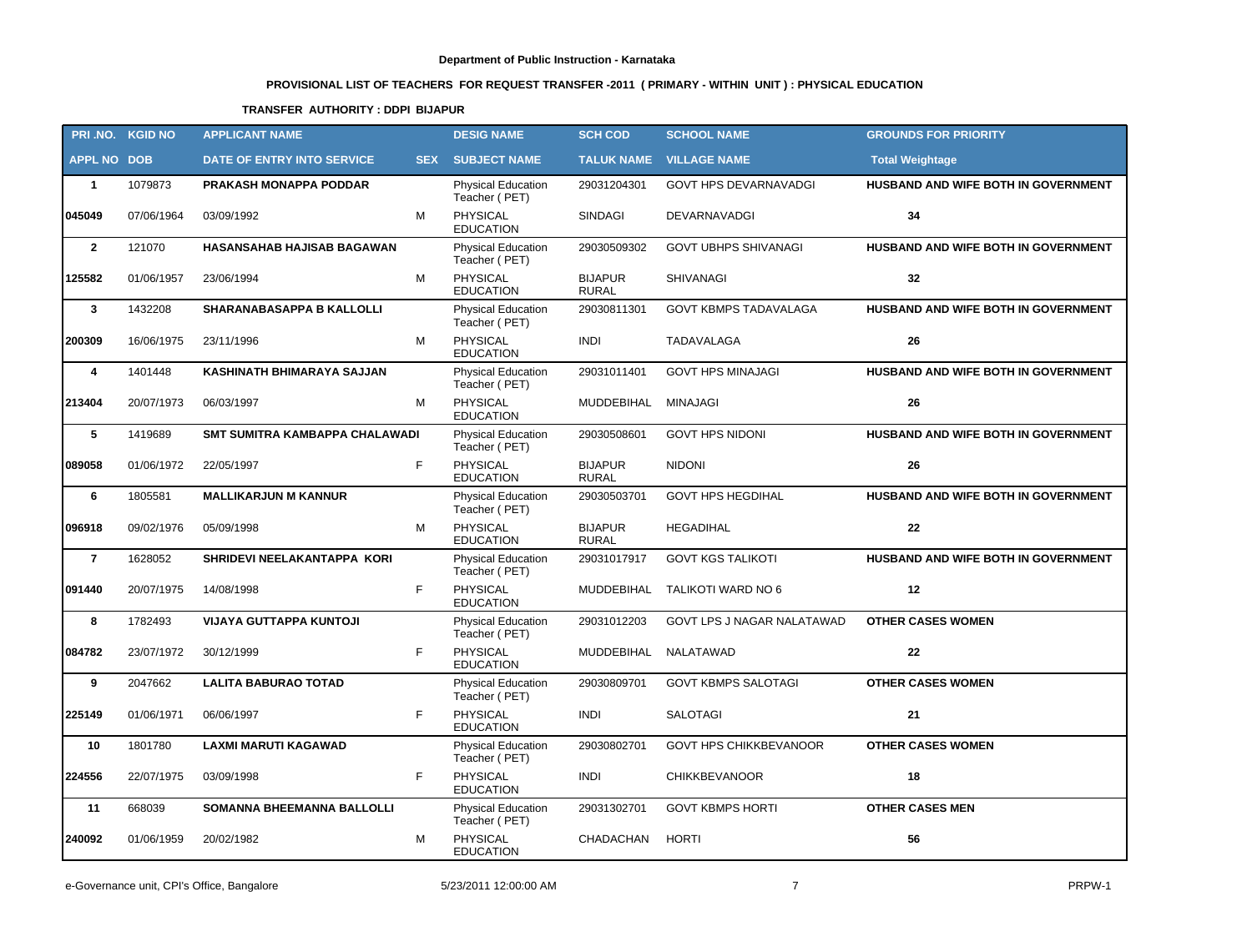| 12     | 670847     | SHIVALINGAPPA GADIGEPPA IBRAHIMPUR                | <b>Physical Education</b><br>Teacher (PET) | 29030303501                       | <b>GOVT MPS GOLASANGI</b>         | <b>OTHER CASES MEN</b> |
|--------|------------|---------------------------------------------------|--------------------------------------------|-----------------------------------|-----------------------------------|------------------------|
| 054900 | 25/07/1960 | M<br>13/02/1982                                   | PHYSICAL<br><b>EDUCATION</b>               | <b>BASAVAN</b><br><b>BAGEWADI</b> | GOLASANGI                         | 54                     |
| 13     | 745816     | <b>SURESH LAXMAN POTADAR</b>                      | <b>Physical Education</b><br>Teacher (PET) | 29030510101                       | <b>GOVT MPS TIKOTA</b>            | <b>OTHER CASES MEN</b> |
| 094161 | 16/01/1955 | M<br>02/02/1985                                   | PHYSICAL<br><b>EDUCATION</b>               | <b>BIJAPUR</b><br><b>RURAL</b>    | <b>TIKOTA</b>                     | 52                     |
| 14     | 828525     | <b>BHEEMARAY PRABHU TALAWAR</b>                   | Physical Education<br>Teacher (PET)        | 29030807901                       | <b>GOVT KBHPS HIREMASALI</b>      | <b>OTHER CASES MEN</b> |
| 034377 | 01/06/1962 | 05/02/1985<br>м                                   | <b>PHYSICAL</b><br><b>EDUCATION</b>        | INDI                              | MASALI                            | 52                     |
| 15     | 746334     | <b>MALIKARJUN LAXMAN WADDAR</b>                   | Physical Education<br>Teacher (PET)        | 29031207902                       | <b>GOVT KG HPS KALAKERI</b>       | <b>OTHER CASES MEN</b> |
| 039566 | 01/06/1964 | 06/02/1985<br>м                                   | PHYSICAL<br><b>EDUCATION</b>               | <b>SINDAGI</b>                    | <b>KALKERI</b>                    | 50                     |
| 16     | 1022576    | MALLAPPA SIDRAMAPPA KUMBAR                        | Physical Education<br>Teacher (PET)        | 29030505501                       | <b>GOVT MPS KAKHANDAKI</b>        | <b>OTHER CASES MEN</b> |
| 235789 | 13/04/1963 | M<br>17/01/1986                                   | <b>PHYSICAL</b><br><b>EDUCATION</b>        | <b>BIJAPUR</b><br><b>RURAL</b>    | <b>KAKHANDKI</b>                  | 48                     |
| 17     | 1023297    | <b>BEERAPPA BHIMAPPA VAGAMADI</b>                 | Physical Education<br>Teacher (PET)        | 29030510104                       | <b>GOVT HPS RAMAPUR</b>           | <b>OTHER CASES MEN</b> |
| 150612 | 01/06/1957 | 10/02/1986<br>м                                   | <b>PHYSICAL</b><br><b>EDUCATION</b>        | <b>BIJAPUR</b><br><b>RURAL</b>    | <b>TIKOTA</b>                     | 46                     |
| 18     | 1418650    | PARASHURAM YAMANAPPA CHALAWADI                    | Physical Education<br>Teacher (PET)        | 29030310501                       | <b>GOVT KBHPS SASANUR</b>         | <b>OTHER CASES MEN</b> |
| 227424 | 01/01/1970 | 18/08/1992<br>м                                   | <b>PHYSICAL</b><br><b>EDUCATION</b>        | <b>BASAVAN</b><br><b>BAGEWADI</b> | <b>SASANUR</b>                    | 36                     |
| 19     | 1417461    | RAMACHANDRAPPA IRASANGAPPA<br><b>GADIGEPPAGOL</b> | Physical Education<br>Teacher (PET)        | 29030307803                       | <b>GOVT KBHPS MARKABBINAHALLI</b> | <b>OTHER CASES MEN</b> |
| 141082 | 01/06/1956 | 27/07/1993<br>м                                   | PHYSICAL<br><b>EDUCATION</b>               | <b>BASAVAN</b><br><b>BAGEWADI</b> | MARKABBINAHALLI                   | 34                     |
| 20     | 1267030    | <b>GOVIND BHIMASING RATHOD</b>                    | Physical Education<br>Teacher (PET)        | 29030508301                       | <b>GOVT MLA MPS NAGATHAN</b>      | <b>OTHER CASES MEN</b> |
| 034273 | 01/06/1963 | 28/07/1993<br>м                                   | <b>PHYSICAL</b><br><b>EDUCATION</b>        | <b>BIJAPUR</b><br><b>RURAL</b>    | <b>NAGATHAN</b>                   | 34                     |
| 21     | 1023408    | ALLIPATEL SAHEBPATEL PATIL                        | Physical Education<br>Teacher (PET)        | 29031007201                       | <b>GOVT HPS INGALAGERI</b>        | <b>OTHER CASES MEN</b> |
| 115822 | 01/09/1961 | 29/07/1993<br>м                                   | PHYSICAL<br><b>EDUCATION</b>               | MUDDEBIHAL                        | INGALAGERI                        | 34                     |
| 22     | 1807811    | <b>ARAVIND B TOLANUR</b>                          | <b>Physical Education</b><br>Teacher (PET) | 29030306104                       | <b>GOVT KBHPS K.BUDIHAL</b>       | <b>OTHER CASES MEN</b> |
| 094236 | 02/10/1961 | 04/09/1993<br>м                                   | <b>PHYSICAL</b><br><b>EDUCATION</b>        | <b>BASAVAN</b><br><b>BAGEWADI</b> | KAMANAKERI BUDIHAL                | 34                     |
| 23     | 1023429    | VIDYADHAR ISHWARAYYA GOTAGUNAKI                   | <b>Physical Education</b><br>Teacher (PET) | 29031010601                       | <b>GOVT HPS MADIKESHIRUR</b>      | <b>OTHER CASES MEN</b> |
| 013875 | 04/03/1961 | 28/07/1993<br>м                                   | PHYSICAL<br><b>EDUCATION</b>               | MUDDEBIHAL                        | <b>MADIKESHIRUR</b>               | 32                     |
| 24     | 1271403    | SOMALINGA SHIVAPPA DOLLI                          | <b>Physical Education</b><br>Teacher (PET) | 29031302801                       | <b>GOVT HPS INCHAGERI</b>         | <b>OTHER CASES MEN</b> |
| 221666 | 22/07/1961 | 26/06/1994<br>м                                   | PHYSICAL<br><b>EDUCATION</b>               | CHADACHAN                         | <b>INCHAGERI</b>                  | 32                     |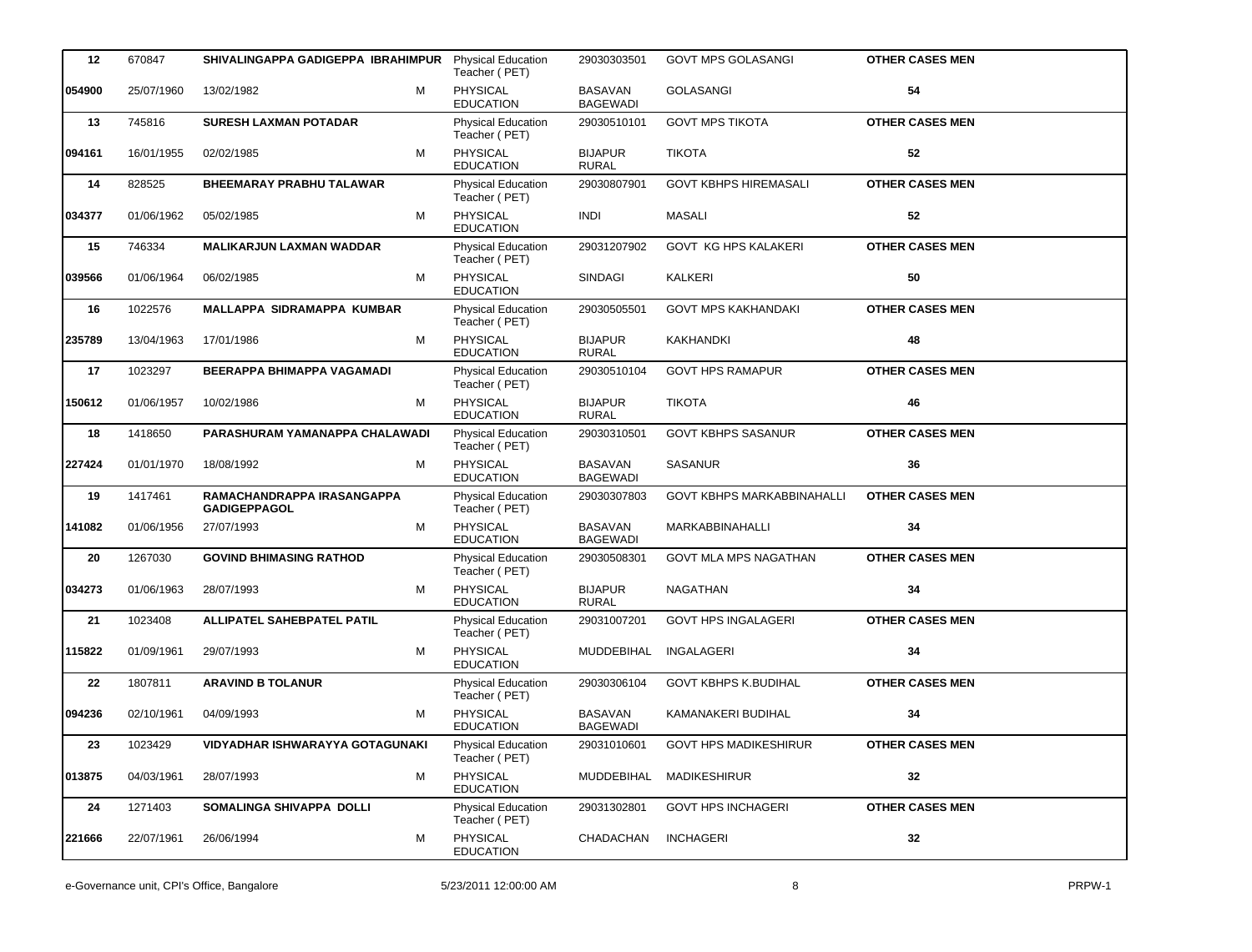| 25     | 1803880    | SHIDARAY KASTUREPPA ONTAKUDARI         | <b>Physical Education</b><br>Teacher (PET) | 29031213301                       | <b>GOVT HPS TILAGUL</b>         | <b>OTHER CASES MEN</b> |
|--------|------------|----------------------------------------|--------------------------------------------|-----------------------------------|---------------------------------|------------------------|
| 089093 | 12/01/1959 | M<br>29/06/1994                        | PHYSICAL<br><b>EDUCATION</b>               | SINDAGI                           | <b>TILLGUL</b>                  | 32                     |
| 26     | 1331651    | <b>SAHEBGOUD ANNARAY PATIL</b>         | <b>Physical Education</b><br>Teacher (PET) | 29030505101                       | <b>GOVT HPS JAMBAGI (A)</b>     | <b>OTHER CASES MEN</b> |
| 184707 | 01/06/1960 | М<br>29/06/1994                        | PHYSICAL<br><b>EDUCATION</b>               | <b>BIJAPUR</b><br><b>RURAL</b>    | JAMBGI (A)                      | 32                     |
| 27     | 1807448    | <b>ANAND NAMDEV KAMBLE</b>             | Physical Education<br>Teacher (PET)        | 29030802007                       | <b>GOVT MLA MPS BHATAGUNAKI</b> | <b>OTHER CASES MEN</b> |
| 242309 | 18/07/1962 | M<br>30/06/1994                        | <b>PHYSICAL</b><br><b>EDUCATION</b>        | <b>INDI</b>                       | <b>BHATAGUNAKI</b>              | 32                     |
| 28     | 1419667    | <b>RAMESH PAYANNA BOGAR</b>            | <b>Physical Education</b><br>Teacher (PET) | 29031303001                       | <b>GOVT HPS JIGAJIVANI</b>      | <b>OTHER CASES MEN</b> |
| 222957 | 01/06/1974 | м<br>24/03/1997                        | PHYSICAL<br><b>EDUCATION</b>               | CHADACHAN                         | <b>JIGAJIVANI</b>               | 28                     |
| 29     | 1878466    | <b>ASHOK MALLAPPA BUDIHAL</b>          | Physical Education<br>Teacher (PET)        | 29030500902                       | <b>GOVT KGHPS BABALESHWAR</b>   | <b>OTHER CASES MEN</b> |
| 055481 | 20/05/1975 | 26/03/1997<br>М                        | <b>PHYSICAL</b><br><b>EDUCATION</b>        | <b>BIJAPUR</b><br><b>RURAL</b>    | <b>BABLESHWAR</b>               | 28                     |
| 30     | 1772720    | <b>BASHEERAHMAD RAJESAB BILEKUDARI</b> | <b>Physical Education</b><br>Teacher (PET) | 29030306901                       | <b>GOVT KBHPS KUDAGI</b>        | <b>OTHER CASES MEN</b> |
| 056530 | 05/08/1962 | 24/06/1994<br>м                        | <b>PHYSICAL</b><br><b>EDUCATION</b>        | <b>BASAVAN</b><br><b>BAGEWADI</b> | <b>KUDAGI</b>                   | 27.5                   |
| 31     | 1800772    | MOHAMMED RAFIQ M GARDIMANI             | <b>Physical Education</b><br>Teacher (PET) | 29030809201                       | <b>GOVT HPS NEW PADANUR</b>     | <b>OTHER CASES MEN</b> |
| 062380 | 30/03/1973 | 22/05/1997<br>м                        | <b>PHYSICAL</b><br><b>EDUCATION</b>        | <b>INDI</b>                       | <b>PADANUR</b>                  | 26                     |
| 32     | 2045211    | <b>NARAYAN BHIMAPPA DASAR</b>          | <b>Physical Education</b><br>Teacher (PET) | 29030304601                       | <b>GOVT KBHPS HEBBAL</b>        | <b>OTHER CASES MEN</b> |
| 178160 | 01/06/1974 | 28/06/1997<br>м                        | PHYSICAL<br><b>EDUCATION</b>               | <b>BASAVAN</b><br><b>BAGEWADI</b> | <b>HEBBAL</b>                   | 26                     |
| 33     | 1336057    | PRAKASHA BALAJI KULKARNI               | <b>Physical Education</b><br>Teacher (PET) | 29030503801                       | <b>GOVT HPS HITTANAHALLI</b>    | <b>OTHER CASES MEN</b> |
| 242509 | 01/06/1960 | м<br>04/09/1993                        | <b>PHYSICAL</b><br><b>EDUCATION</b>        | <b>BIJAPUR</b><br><b>RURAL</b>    | <b>HITTINAHALLI</b>             | 25.5                   |
| 34     | 1442912    | <b>ANNAPPA CHANDRAM HALLI</b>          | Physical Education<br>Teacher (PET)        | 29031305501                       | <b>GOVT HPS GOTYAL</b>          | <b>OTHER CASES MEN</b> |
| 005793 | 01/06/1975 | 26/08/1998<br>М                        | PHYSICAL<br><b>EDUCATION</b>               | CHADACHAN                         | GOTYAL                          | 24                     |
| 35     | 1801558    | SHANKRAPPA CHANDRASHEKHAR METI         | <b>Physical Education</b><br>Teacher (PET) | 29030505502                       | <b>GOVT KGHPS KAKHANDKI</b>     | <b>OTHER CASES MEN</b> |
| 235785 | 01/07/1975 | 03/09/1998<br>М                        | PHYSICAL<br><b>EDUCATION</b>               | <b>BIJAPUR</b><br><b>RURAL</b>    | KAKHANDKI                       | 24                     |
| 36     | 1433795    | <b>RAJASHEKHAR M HIREMATH</b>          | <b>Physical Education</b><br>Teacher (PET) | 29030505701                       | <b>GOVT HPS KAMBAGI</b>         | <b>OTHER CASES MEN</b> |
| 229693 | 26/11/1974 | 12/08/1998<br>M                        | PHYSICAL<br><b>EDUCATION</b>               | <b>BIJAPUR</b><br><b>RURAL</b>    | <b>KAMBAGI</b>                  | 22                     |
| 37     | 1846507    | <b>CHANDRASHEKHAR BHEEMAPPA CHOUR</b>  | <b>Physical Education</b><br>Teacher (PET) | 29030807801                       | <b>GOVT HPS MARSANALLI</b>      | <b>OTHER CASES MEN</b> |
| 078949 | 22/07/1969 | 03/11/1999<br>м                        | <b>PHYSICAL</b><br><b>EDUCATION</b>        | <b>INDI</b>                       | MARASANALLI                     | 22                     |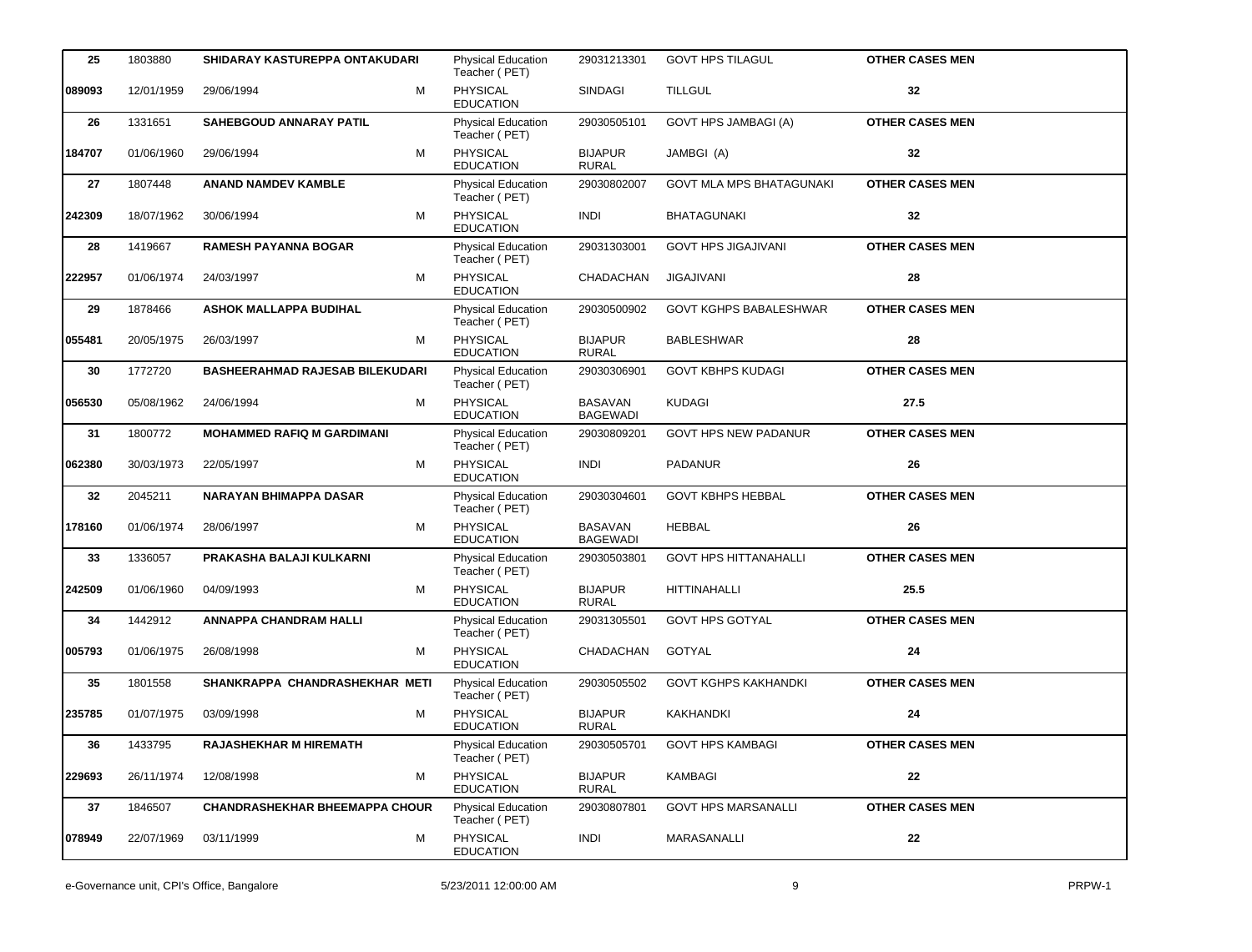| 38      | 1653334    | <b>RAVINDRA AMARESH MEREKHOR</b>                 |   | <b>Physical Education</b><br>Teacher (PET) | 29030312301                       | <b>GOVT MPS YALAWAR</b>                  | <b>OTHER CASES MEN</b> |
|---------|------------|--------------------------------------------------|---|--------------------------------------------|-----------------------------------|------------------------------------------|------------------------|
| 195905  | 14/07/1975 | 26/11/1999                                       | M | <b>PHYSICAL</b><br><b>EDUCATION</b>        | <b>BASAVAN</b><br><b>BAGEWADI</b> | YALAWAR                                  | 22                     |
| 39      | 1782437    | <b>FAYAZ AHMED MURTUZA TAMDADDI</b>              |   | <b>Physical Education</b><br>Teacher (PET) | 29030501902                       | <b>GOVT HPS KRISHNANAGAR</b>             | <b>OTHER CASES MEN</b> |
| 234083  | 01/06/1970 | 01/02/2000                                       | M | <b>PHYSICAL</b><br><b>EDUCATION</b>        | <b>BIJAPUR</b><br><b>RURAL</b>    | <b>CHIKK GALAGALI</b>                    | 22                     |
| 40      | 1775794    | <b>R K BASARAGI</b>                              |   | <b>Physical Education</b><br>Teacher (PET) | 29031204206                       | GOVT KBHPS H NAGAR D.<br><b>HIPPARAG</b> | <b>OTHER CASES MEN</b> |
| 222128  | 10/06/1972 | 09/09/1998                                       | M | <b>PHYSICAL</b><br><b>EDUCATION</b>        | <b>SINDAGI</b>                    | DEVARHIPPARGI.                           | 21                     |
| 41      | 1782461    | <b>BASAPPA SOMANNA PUJARI</b>                    |   | <b>Physical Education</b><br>Teacher (PET) | 29030502001                       | <b>GOVT HPS DASYAL</b>                   | <b>OTHER CASES MEN</b> |
| 175628  | 01/06/1974 | 30/12/1999                                       | M | <b>PHYSICAL</b><br><b>EDUCATION</b>        | <b>BIJAPUR</b><br><b>RURAL</b>    | <b>DASYAL</b>                            | 20                     |
| 42      | 1806753    | <b>GIRIMALLAPPA C BIRADAR</b>                    |   | <b>Physical Education</b><br>Teacher (PET) | 29030503001                       | <b>GOVT HPS GUNADAL</b>                  | <b>OTHER CASES MEN</b> |
| 1092705 | 15/06/1973 | 23/03/2000                                       | м | <b>PHYSICAL</b><br><b>EDUCATION</b>        | <b>BIJAPUR</b><br><b>RURAL</b>    | <b>GUNADAL</b>                           | 20                     |
| 43      | 1808703    | <b>GURUPADAPPA NAGAPPA</b><br><b>NYAMAGOUDRA</b> |   | <b>Physical Education</b><br>Teacher (PET) | 29030309201                       | <b>GOVT KBHPS NAGUR</b>                  | <b>OTHER CASES MEN</b> |
| 095894  | 21/07/1975 | 01/11/1999                                       | M | <b>PHYSICAL</b><br><b>EDUCATION</b>        | <b>BASAVAN</b><br><b>BAGEWADI</b> | <b>NAGUR</b>                             | 16.5                   |
| 44      | 1628061    | <b>SHARANABASU NINGAPPA MINAJAGI</b>             |   | <b>Physical Education</b><br>Teacher (PET) | 29031017918                       | <b>GOVT UGS TALIKOTI</b>                 | <b>OTHER CASES MEN</b> |
| 057133  | 01/06/1975 | 03/09/1998                                       | M | <b>PHYSICAL</b><br><b>EDUCATION</b>        | MUDDEBIHAL                        | TALIKOTI WARD NO 6                       | 12                     |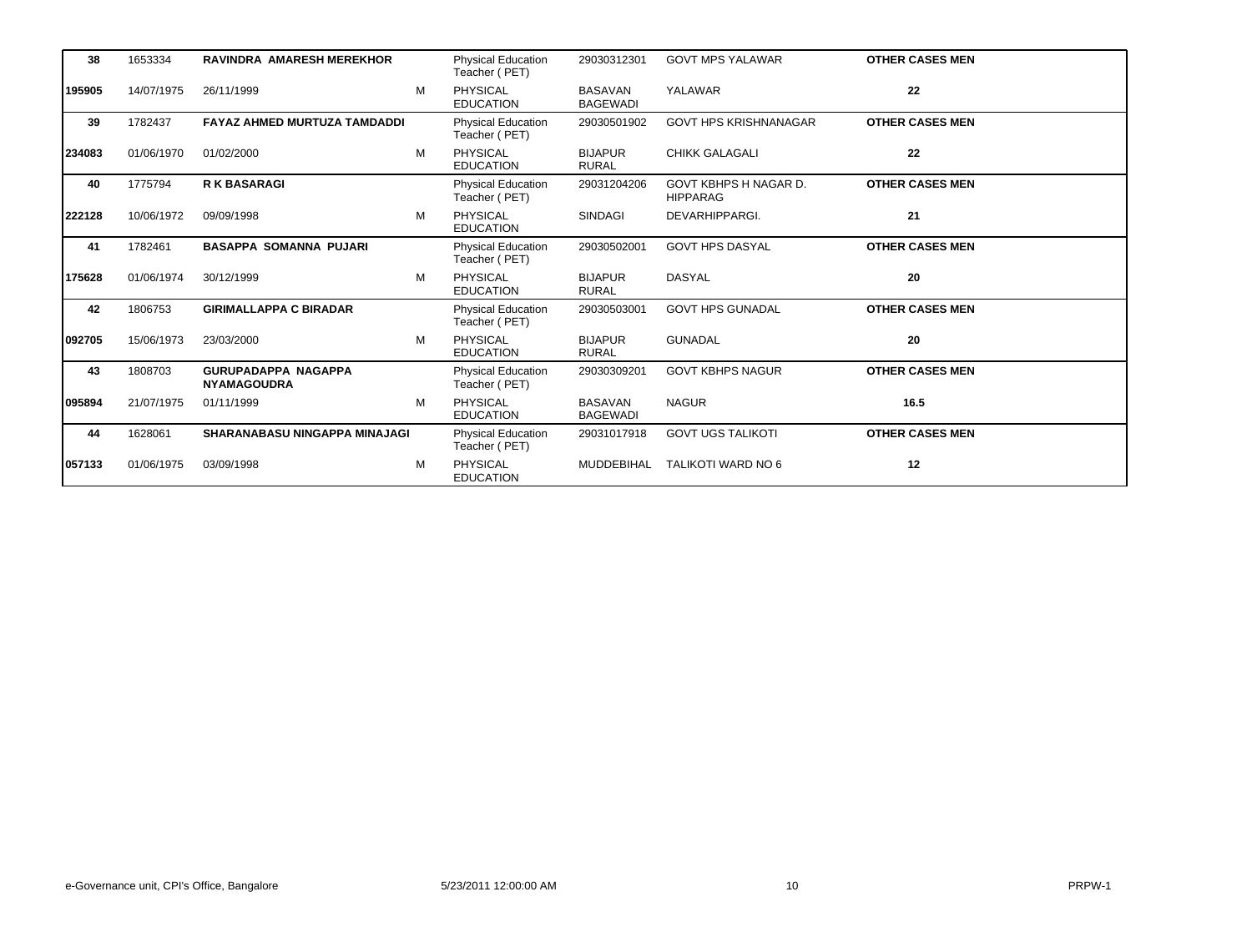# **PROVISIONAL LIST OF TEACHERS FOR REQUEST TRANSFER -2011 ( PRIMARY - WITHIN UNIT ) : PHYSICAL EDUCATION**

### **TRANSFER AUTHORITY : DDPI GULBARGA**

|                    | PRI.NO. KGID NO | <b>APPLICANT NAME</b>           |            | <b>DESIG NAME</b>                          | <b>SCH COD</b>                  | <b>SCHOOL NAME</b>                           | <b>GROUNDS FOR PRIORITY</b>         |
|--------------------|-----------------|---------------------------------|------------|--------------------------------------------|---------------------------------|----------------------------------------------|-------------------------------------|
| <b>APPL NO DOB</b> |                 | DATE OF ENTRY INTO SERVICE      | <b>SEX</b> | <b>SUBJECT NAME</b>                        | <b>TALUK NAME</b>               | <b>VILLAGE NAME</b>                          | <b>Total Weightage</b>              |
| $\mathbf{1}$       | 1398431         | <b>SHIVASHARANAPPA</b>          |            | <b>Physical Education</b><br>Teacher (PET) | 29040310401                     | <b>GOVT HPS SALEBEERANALLI</b>               | <b>TERMINALLY ILL CASES</b>         |
| 087217             | 12/06/1960      | 25/01/1996                      | M          | PHYSICAL<br><b>EDUCATION</b>               | <b>CHINCHOLI</b>                | SALEBEERNAHALLI                              | 28                                  |
| $\overline{2}$     | 1135176         | <b>MALLIKARJUN</b>              |            | <b>Physical Education</b><br>Teacher (PET) | 29041103401                     | <b>GOVT PR.HPS KAMALAPUR</b>                 | HUSBAND AND WIFE BOTH IN GOVERNMENT |
| 050245             | 21/07/1965      | 08/07/1987                      | M          | KANNADA - GENERAL GULBARGA                 | <b>NORTH</b>                    | <b>KAMALAPUR</b>                             | 42                                  |
| 3                  | 1478937         | <b>SUJATHA N WAGHAMARE</b>      |            | <b>Physical Education</b><br>Teacher (PET) | 29041105101                     | <b>GOVT HPS OKALI</b>                        | HUSBAND OR WIFE IN GOVERNMENT       |
| 227304             | 04/02/1971      | 10/03/1997                      | F          | PHYSICAL<br><b>EDUCATION</b>               | <b>GULBARGA</b><br><b>NORTH</b> | OKALI                                        | 28                                  |
| 4                  | 1269988         | <b>VIJAYALAXMI BHOVER</b>       |            | <b>Physical Education</b><br>Teacher (PET) | 29040613801                     | <b>GOVT HPS YALAWAR</b>                      | <b>OTHER CASES WOMEN</b>            |
| 026971             | 26/01/1973      | 14/08/1992                      | F.         | PHYSICAL<br><b>EDUCATION</b>               | <b>JEWARGI</b>                  | YALWAR                                       | 34                                  |
| 5                  | 1228694         | <b>SUJATA MADHUKAR RAO</b>      |            | <b>Physical Education</b><br>Teacher (PET) | 29040109501                     | <b>GOVT HPS NIMBARGA</b>                     | <b>OTHER CASES WOMEN</b>            |
| 061386             | 03/05/1967      | 04/08/1994                      | F.         | PHYSICAL<br><b>EDUCATION</b>               | <b>ALAND</b>                    | NIMBARGA                                     | 30                                  |
| 6                  | 1401472         | <b>SUREKHA SUHASANI</b>         |            | Physical Education<br>Teacher (PET)        | 29040900801                     | GOVT HPS BATAGERA B.                         | <b>OTHER CASES WOMEN</b>            |
| 130959             | 09/08/1965      | 23/01/1996                      | F          | <b>PHYSICAL</b><br><b>EDUCATION</b>        | <b>SEDAM</b>                    | <b>BATAGERA [B]</b>                          | 28                                  |
| $\overline{7}$     | 1401474         | <b>FATIMA</b>                   |            | Physical Education<br>Teacher (PET)        | 29040511501                     | <b>GOVT HPS PATTAN</b>                       | <b>OTHER CASES WOMEN</b>            |
| 160246             | 22/02/1975      | 06/03/1997                      | F          | <b>PHYSICAL</b><br><b>EDUCATION</b>        | <b>GULBARGA</b><br>SOUTH        | <b>PATTAN</b>                                | 28                                  |
| 8                  | 2282958         | <b>DANAMMA P MANAGULI</b>       |            | Physical Education<br>Teacher (PET)        | 29040613201                     | <b>GOVT HPS SUMBAD</b>                       | <b>OTHER CASES WOMEN</b>            |
| 044645             | 07/09/1982      | 02/07/2005                      | F.         | <b>PHYSICAL</b><br><b>EDUCATION</b>        | <b>JEWARGI</b>                  | <b>SUMBAD</b>                                | 10                                  |
| 9                  | 1477791         | <b>GURUBASAPPA CHANDAKAVATE</b> |            | <b>Physical Education</b><br>Teacher (PET) | 29040606401                     | <b>GOVT HPS KADKOL</b>                       | <b>OFFICE BEARER</b>                |
| 235564             | 21/07/1972      | 10/03/1997                      | м          | <b>PHYSICAL</b><br><b>EDUCATION</b>        | JEWARGI                         | KADAKOL                                      | 24                                  |
| 10                 | 491269          | <b>SHRIKANT YELAMELI</b>        |            | <b>Physical Education</b><br>Teacher (PET) | 29040402420                     | GOVT HPS URDU (BOYS) CHITTAP OTHER CASES MEN |                                     |
| 093649             | 25/08/1955      | 07/08/1979                      | М          | PHYSICAL<br><b>EDUCATION</b>               | <b>CHITTAPUR</b>                | <b>CHITTAPUR</b>                             | 53                                  |
| 11                 | 585073          | <b>DEVAPPA</b>                  |            | <b>Physical Education</b><br>Teacher (PET) | 29040203201                     | GOVT MPS DEVALGHANAGAPUR                     | <b>OTHER CASES MEN</b>              |
| 044387             | 08/02/1954      | 06/01/1985                      | М          | KANNADA - GENERAL AFZALPUR                 |                                 | DEVALGHANAGAPUR                              | 50                                  |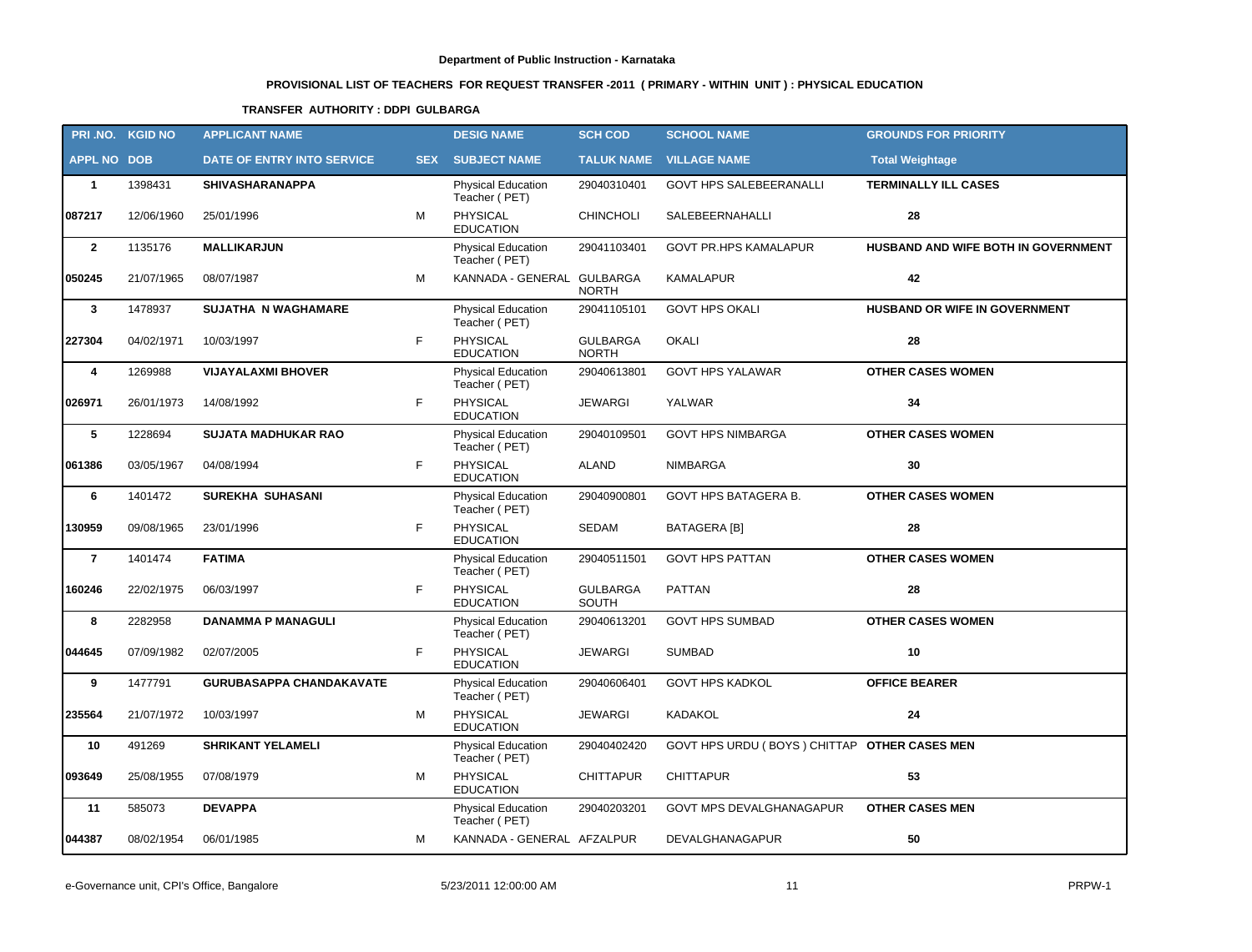| 12     | 328636     | <b>VEERSHETTY RATHOD</b>          |   | <b>Physical Education</b><br>Teacher (PET) | 29040300202                     | <b>GOVT HPS URDU AINOLI</b>            | <b>OTHER CASES MEN</b> |
|--------|------------|-----------------------------------|---|--------------------------------------------|---------------------------------|----------------------------------------|------------------------|
| 179598 | 09/07/1957 | 03/06/1985                        | M | PHYSICAL<br><b>EDUCATION</b>               | <b>CHINCHOLI</b>                | <b>AINOLLI</b>                         | 50                     |
| 13     | 827458     | <b>ARJUN JALI</b>                 |   | <b>Physical Education</b><br>Teacher (PET) | 29041102401                     | GOVT HPS HOLAKUNDA                     | <b>OTHER CASES MEN</b> |
| 239334 | 04/05/1956 | 13/07/1985                        | М | PHYSICAL<br><b>EDUCATION</b>               | <b>GULBARGA</b><br><b>NORTH</b> | HOLAKUNDA                              | 48                     |
| 14     | 584473     | <b>PRADEEPKUMAR</b>               |   | Physical Education<br>Teacher (PET)        | 29040102401                     | <b>GOVT MPS CHINCHANSOOR (K)</b>       | <b>OTHER CASES MEN</b> |
| 118324 | 02/04/1955 | 07/06/1985                        | M | <b>PHYSICAL</b><br><b>EDUCATION</b>        | <b>ALAND</b>                    | <b>CHINCHANSOOR</b>                    | 31                     |
| 15     | 1397820    | <b>NAGAPPA RAMU</b>               |   | Physical Education<br>Teacher (PET)        | 29040605201                     | <b>GOVT HPS IJERI</b>                  | <b>OTHER CASES MEN</b> |
| 030885 | 15/12/1964 | 23/01/1996                        | м | PHYSICAL<br><b>EDUCATION</b>               | <b>JEWARGI</b>                  | <b>IJERI</b>                           | 30                     |
| 16     | 1399828    | <b>SURYAKANTH BHIMASH YELDE</b>   |   | Physical Education<br>Teacher (PET)        | 29040207501                     | <b>GOVT MPS REVOOR [B]</b>             | <b>OTHER CASES MEN</b> |
| 099423 | 06/06/1961 | 08/03/1996                        | M | <b>PHYSICAL</b><br><b>EDUCATION</b>        | <b>AFZALPUR</b>                 | <b>REVOOR [B]</b>                      | 30                     |
| 17     | 1399545    | <b>ASHOK KUMAR GUNDAPPA WAGGE</b> |   | <b>Physical Education</b><br>Teacher (PET) | 29040100502                     | GOVT HPS ALOOR (B)                     | <b>OTHER CASES MEN</b> |
| 031147 | 01/02/1964 | 12/03/1996                        | м | <b>PHYSICAL</b><br><b>EDUCATION</b>        | ALAND                           | ALOOR [B]                              | 30                     |
| 18     | 863001     | <b>VIJAYAKUMAR</b>                |   | <b>Physical Education</b><br>Teacher (PET) | 29040402702                     | <b>GOVT HPS URDU DANDOTI</b>           | <b>OTHER CASES MEN</b> |
| 234572 | 01/08/1961 | 09/01/1987                        | м | <b>PHYSICAL</b><br><b>EDUCATION</b>        | <b>CHITTAPUR</b>                | <b>DANDOTI</b>                         | 28                     |
| 19     | 1225370    | <b>ROHIDAS RATHOD</b>             |   | <b>Physical Education</b><br>Teacher (PET) | 29040505801                     | <b>GOVT HPS KADANI</b>                 | <b>OTHER CASES MEN</b> |
| 234930 | 15/10/1961 | 03/06/1996                        | м | PHYSICAL<br><b>EDUCATION</b>               | <b>GULBARGA</b><br>SOUTH        | KADANI                                 | 28                     |
| 20     | 1400475    | <b>DATTU</b>                      |   | <b>Physical Education</b><br>Teacher (PET) | 29040309501                     | <b>GOVT HPS RAIKOD</b>                 | <b>OTHER CASES MEN</b> |
| 077431 | 20/07/1971 | 10/03/1997                        | M | PHYSICAL<br><b>EDUCATION</b>               | <b>CHINCHOLI</b>                | <b>RAIKOD</b>                          | 28                     |
| 21     | 1399651    | <b>SHRISHAIL</b>                  |   | Physical Education<br>Teacher (PET)        | 29040201601                     | <b>GOVT HPS BANDARWAD</b>              | <b>OTHER CASES MEN</b> |
| 142067 | 01/04/1967 | 08/03/1997                        | м | KANNADA - GENERAL AFZALPUR                 |                                 | <b>BANDARWAD</b>                       | 26                     |
| 22     | 1400709    | <b>BASHEERUDDIN</b>               |   | Physical Education<br>Teacher (PET)        | 29040911201                     | <b>GOVT MPS KURAKUNTA</b>              | <b>OTHER CASES MEN</b> |
| 066077 | 22/07/1974 | 27/03/1997                        | М | <b>PHYSICAL</b><br><b>EDUCATION</b>        | SEDAM                           | <b>KURAKUNTA</b>                       | 26                     |
| 23     | 1398371    | <b>GURANNA AVATI</b>              |   | <b>Physical Education</b><br>Teacher (PET) | 29040408101                     | <b>GOVT MPS MARTUR</b>                 | <b>OTHER CASES MEN</b> |
| 247114 | 01/06/1963 | 30/06/1994                        | M | PHYSICAL<br><b>EDUCATION</b>               | <b>CHITTAPUR</b>                | <b>MARTUR</b>                          | 25                     |
| 24     | 1680334    | <b>VEERABHADRAPPA</b>             |   | Physical Education<br>Teacher (PET)        | 29040907201                     | GOVT HPS KANNADA BOYS<br><b>MUDHOL</b> | <b>OTHER CASES MEN</b> |
| 193419 | 15/02/1976 | 30/01/1999                        | М | <b>PHYSICAL</b><br><b>EDUCATION</b>        | SEDAM                           | <b>MUDHOL</b>                          | ${\bf 22}$             |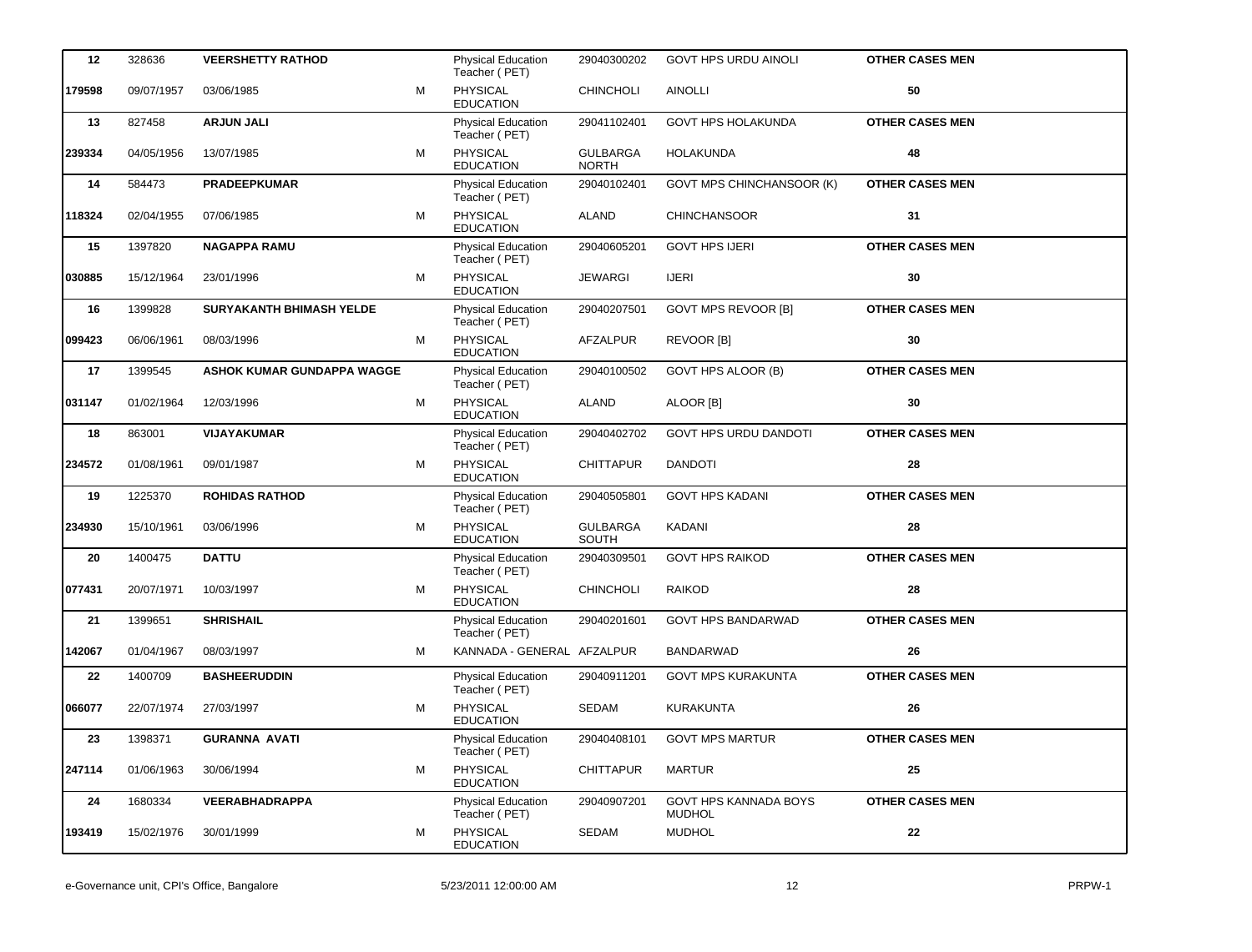| 25     | 1933195    | <b>BASAVARAJ HOTGOND</b>          |   | Physical Education<br>Teacher (PET)        | 29040114901                     | <b>GOVT HPS LENGATI</b>      | <b>OTHER CASES MEN</b> |
|--------|------------|-----------------------------------|---|--------------------------------------------|---------------------------------|------------------------------|------------------------|
| 232652 | 01/06/1974 | 08/11/1999                        | M | <b>PHYSICAL</b><br><b>EDUCATION</b>        | <b>ALAND</b>                    | <b>LENGATI</b>               | 22                     |
| 26     | 1780407    | <b>MAHESH LACHAPPA</b>            |   | Physical Education<br>Teacher (PET)        | 29040100201                     | <b>GOVT HPS ALANGA</b>       | <b>OTHER CASES MEN</b> |
| 051282 | 01/08/1973 | 24/11/1999                        | M | <b>PHYSICAL</b><br><b>EDUCATION</b>        | <b>ALAND</b>                    | <b>ALANGA</b>                | 22                     |
| 27     | 1678327    | <b>DEVENDRA</b>                   |   | <b>Physical Education</b><br>Teacher (PET) | 29040114301                     | GOVT HPS JAMAGA (J)          | <b>OTHER CASES MEN</b> |
| 024620 | 25/08/1975 | 10/09/1998                        | м | PHYSICAL<br><b>EDUCATION</b>               | <b>ALAND</b>                    | JAMAGA (J)                   | 20                     |
| 28     | 2007575    | <b>DUNDAPPA GURULINGAPPA</b>      |   | <b>Physical Education</b><br>Teacher (PET) | 29040111301                     | <b>GOVT HPS SIROOR DARGA</b> | <b>OTHER CASES MEN</b> |
| 141257 | 10/02/1977 | 01/02/1999                        | M | PHYSICAL<br><b>EDUCATION</b>               | <b>ALAND</b>                    | SIROOR DARGA                 | 18                     |
| 29     | 2008951    | <b>PRABHULING</b>                 |   | <b>Physical Education</b><br>Teacher (PET) | 29041105618                     | <b>GMPS SONTH</b>            | <b>OTHER CASES MEN</b> |
| 074720 | 04/09/1969 | 18/03/1997                        | M | <b>PHYSICAL</b><br><b>EDUCATION</b>        | <b>GULBARGA</b><br><b>NORTH</b> | SONTH                        | 16                     |
| 30     | 2007614    | <b>BASAPPA MALLAPPA DHUMAGOND</b> |   | <b>Physical Education</b><br>Teacher (PET) | 29040109401                     | <b>GOVT HPS NIMBAL</b>       | <b>OTHER CASES MEN</b> |
| 037565 | 01/06/1976 | 29/06/2005                        | M | <b>PHYSICAL</b><br><b>EDUCATION</b>        | <b>ALAND</b>                    | <b>NIMBAL</b>                | 10                     |
| 31     | 1966936    | <b>HANAMANTA GIRIGOUDAR</b>       |   | Physical Education<br>Teacher (PET)        | 29040411201                     | <b>GOVT HPS TENGALI</b>      | <b>OTHER CASES MEN</b> |
| 085442 | 10/06/1983 | 30/06/2005                        | M | <b>PHYSICAL</b><br><b>EDUCATION</b>        | <b>CHITTAPUR</b>                | <b>TENGALI</b>               | 10                     |
| 32     | 2280573    | <b>BASAVARAJ</b>                  |   | Physical Education<br>Teacher (PET)        | 29040106601                     | <b>GOVT HPS KHAJURI</b>      | <b>OTHER CASES MEN</b> |
| 072772 | 01/06/1980 | 05/07/2005                        | M | <b>PHYSICAL</b><br><b>EDUCATION</b>        | <b>ALAND</b>                    | <b>KHAJURI</b>               | 10                     |
| 33     | 1967462    | <b>KALYANAKUMAR</b>               |   | <b>Physical Education</b><br>Teacher (PET) | 29040903001                     | <b>GOVT HPS HABAL (T)</b>    | <b>OTHER CASES MEN</b> |
| 026309 | 02/06/1977 | 13/07/2005                        | м | PHYSICAL<br><b>EDUCATION</b>               | <b>SEDAM</b>                    | HABAL T.                     | 10                     |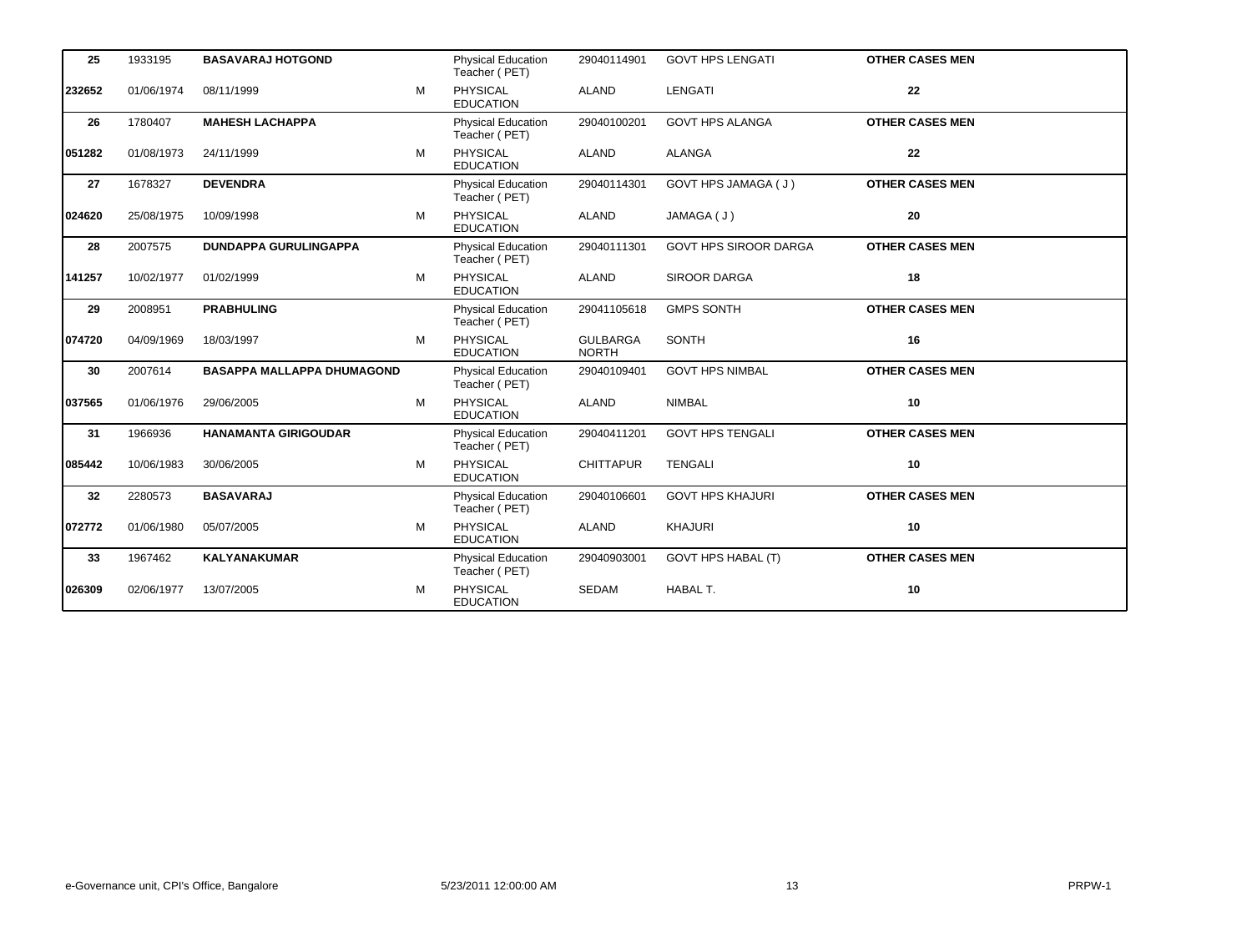# **PROVISIONAL LIST OF TEACHERS FOR REQUEST TRANSFER -2011 ( PRIMARY - WITHIN UNIT ) : PHYSICAL EDUCATION**

### **TRANSFER AUTHORITY : DDPI BIDAR**

|                    | PRI.NO. KGID NO | <b>APPLICANT NAME</b>      |            | <b>DESIG NAME</b>                          | <b>SCH COD</b>    | <b>SCHOOL NAME</b>               | <b>GROUNDS FOR PRIORITY</b>         |
|--------------------|-----------------|----------------------------|------------|--------------------------------------------|-------------------|----------------------------------|-------------------------------------|
| <b>APPL NO DOB</b> |                 | DATE OF ENTRY INTO SERVICE | <b>SEX</b> | <b>SUBJECT NAME</b>                        | <b>TALUK NAME</b> | <b>VILLAGE NAME</b>              | <b>Total Weightage</b>              |
| $\mathbf{1}$       | 1915337         | <b>SRAVANKUMAR</b>         |            | <b>Physical Education</b><br>Teacher (PET) | 29050109301       | <b>GOVT HPS KHANAPUR</b>         | <b>TERMINALLY ILL CASES</b>         |
| 030488             | 15/08/1973      | 06/12/1999                 | M          | <b>PHYSICAL</b><br><b>EDUCATION</b>        | <b>AURAD</b>      | <b>KHANAPUR</b>                  | 20                                  |
| $\mathbf{2}$       | 1989698         | <b>RABIYA BUTTUL</b>       |            | Physical Education<br>Teacher (PET)        | 29050308901       | <b>GOVT HPS MALACHAPUR</b>       | <b>TERMINALLY ILL CASES</b>         |
| 242619             | 07/10/1975      | 05/12/2001                 | F          | PHYSICAL<br><b>EDUCATION</b>               | <b>BHALKI</b>     | <b>MALACHAPUR</b>                | 18                                  |
| $\mathbf{3}$       | 1571638         | <b>SIDDAMMA</b>            |            | <b>Physical Education</b><br>Teacher (PET) | 29050304901       | <b>GOVT HPS HUNAJI (K)</b>       | <b>WIDOWS</b>                       |
| 058351             | 08/09/1969      | 16/11/1998                 | F          | PHYSICAL<br><b>EDUCATION</b>               | <b>BHALKI</b>     | HUNAJI (K)                       | 24                                  |
| 4                  | 1571638         | <b>SIDDAMMA</b>            |            | Physical Education<br>Teacher (PET)        | 29050304901       | <b>GOVT HPS HUNAJI (K)</b>       | <b>WIDOWS</b>                       |
| 002794             | 08/09/1969      | 16/11/1998                 | F          | PHYSICAL<br><b>EDUCATION</b>               | <b>BHALKI</b>     | HUNAJI (K)                       | 24                                  |
| 5                  | 1120334         | <b>NARAYAN KENADI</b>      |            | <b>Physical Education</b><br>Teacher (PET) | 29050402901       | <b>GOVT HPS CHITTA</b>           | <b>DEFENCE CASES</b>                |
| 235066             | 01/06/1959      | 22/01/1996                 | M          | PHYSICAL<br><b>EDUCATION</b>               | BIDAR             | <b>CHITTA</b>                    | 22.5                                |
| 6                  | 1090587         | <b>JAIWANTH</b>            |            | Physical Education<br>Teacher (PET)        | 29050302301       | <b>GOVT HPS CHALKAPUR</b>        | HUSBAND AND WIFE BOTH IN GOVERNMENT |
| 037555             | 01/07/1960      | 04/06/1985                 | м          | PHYSICAL<br><b>EDUCATION</b>               | <b>BHALKI</b>     | <b>CHALKAPUR</b>                 | 48                                  |
| $\overline{7}$     | 1122685         | <b>MAITRADEVI BANDEPPA</b> |            | Physical Education<br>Teacher (PET)        | 29050302701       | <b>GOVT HPS DAWARGAON</b>        | HUSBAND AND WIFE BOTH IN GOVERNMENT |
| 241309             | 04/02/1997      | 04/02/1999                 | F          | <b>PHYSICAL</b><br><b>EDUCATION</b>        | <b>BHALKI</b>     | <b>DAWARGAON</b>                 | 28                                  |
| 8                  | 1568601         | <b>LAXMIDEVI</b>           |            | Physical Education<br>Teacher (PET)        | 29050503101       | <b>GOVT HPS HANKUNI</b>          | HUSBAND AND WIFE BOTH IN GOVERNMENT |
| 030315             | 17/06/1970      | 04/07/1997                 | F          | PHYSICAL<br><b>EDUCATION</b>               | <b>HUMNABAD</b>   | <b>HANKUNI</b>                   | 26                                  |
| 9                  | 1569552         | <b>KANAKSHI</b>            |            | <b>Physical Education</b><br>Teacher (PET) | 29050307001       | <b>GOVT MPS KHATAK CHINCHOLI</b> | HUSBAND AND WIFE BOTH IN GOVERNMENT |
| 032980             | 01/04/1974      | 13/11/1998                 | F          | <b>PHYSICAL</b><br><b>EDUCATION</b>        | BHALKI            | <b>KHATAK CHINCHOLI</b>          | 24                                  |
| 10                 | 1910598         | <b>ANITA</b>               |            | Physical Education<br>Teacher (PET)        | 29050502601       | <b>GOVT HPS GHODWADI</b>         | HUSBAND AND WIFE BOTH IN GOVERNMENT |
| 031866             | 20/12/1976      | 13/11/1998                 | F          | PHYSICAL<br><b>EDUCATION</b>               | HUMNABAD          | <b>GHODWADI</b>                  | 24                                  |
| 11                 | 1990069         | <b>KANTA BAI M DAHIRE</b>  |            | Physical Education<br>Teacher (PET)        | 29050105801       | <b>GOVT MPS HEDGAPUR</b>         | HUSBAND AND WIFE BOTH IN GOVERNMENT |
| 085602             | 22/07/1973      | 14/11/1998                 | F          | PHYSICAL<br><b>EDUCATION</b>               | AURAD             | <b>HEDGAPUR</b>                  | 22                                  |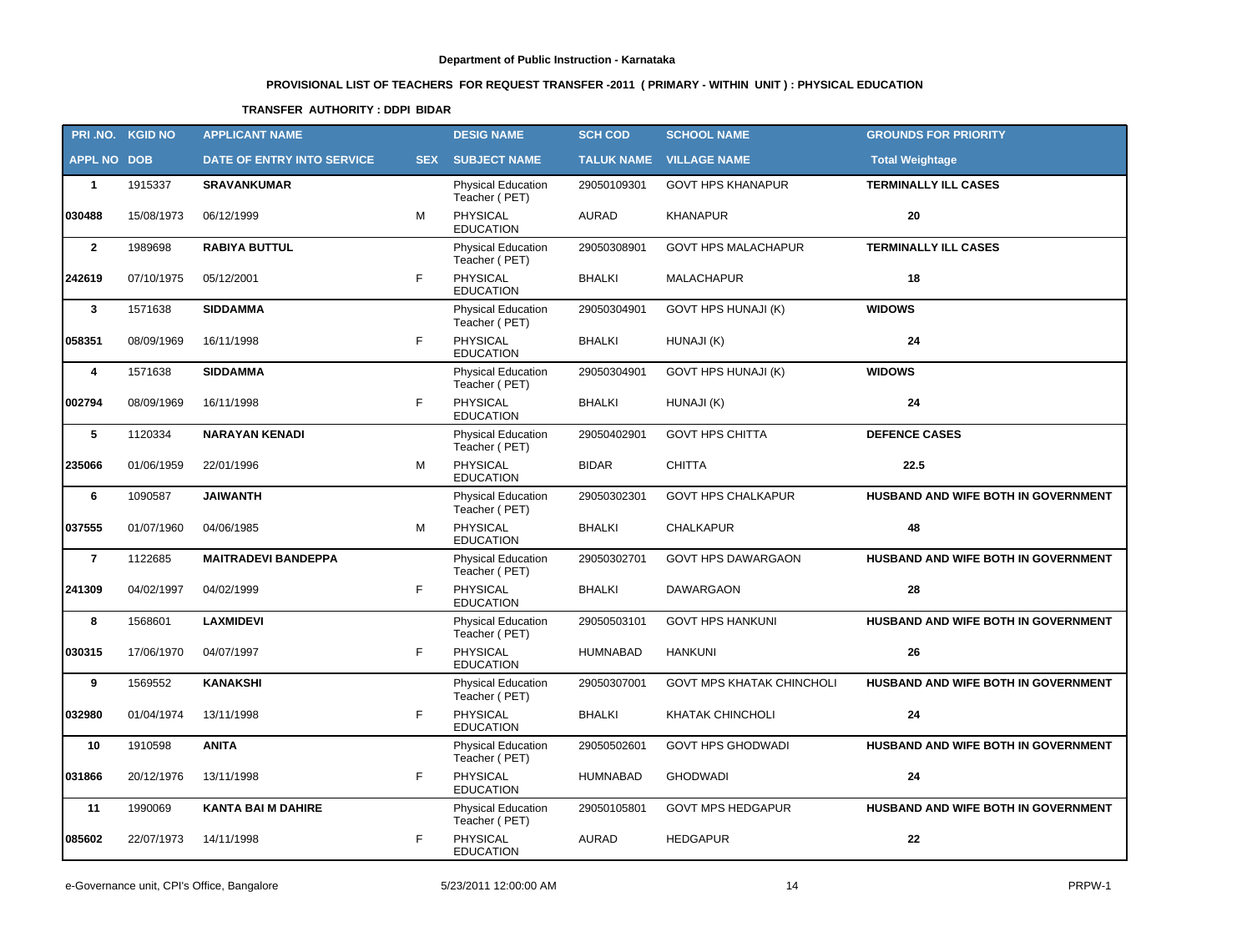| 12     | 1912386    | <b>SMT ANITA</b>            |   | <b>Physical Education</b><br>Teacher (PET) | 29050502902               | GOVT HPS HALLIKHED (K) WADI  | HUSBAND AND WIFE BOTH IN GOVERNMENT |
|--------|------------|-----------------------------|---|--------------------------------------------|---------------------------|------------------------------|-------------------------------------|
| 099948 | 01/06/1975 | 16/12/1999                  | F | <b>PHYSICAL</b><br><b>EDUCATION</b>        | <b>HUMNABAD</b>           | HALLIKHED (K)                | 22                                  |
| 13     | 1990127    | <b>SANTOSH PARSAD</b>       |   | <b>Physical Education</b><br>Teacher (PET) | 29050508701               | <b>GOVT HPS WARWATTI (K)</b> | HUSBAND AND WIFE BOTH IN GOVERNMENT |
| 082403 | 22/08/1977 | 24/09/2003                  | м | PHYSICAL<br><b>EDUCATION</b>               | <b>HUMNABAD</b>           | WARWATTI(K)                  | 14                                  |
| 14     | 1571908    | <b>ANIL KUMAR</b>           |   | Physical Education<br>Teacher (PET)        | 29050406601               | <b>GOVT HPS KANGANKOT</b>    | HUSBAND AND WIFE BOTH IN GOVERNMENT |
| 177623 | 16/12/1972 | 10/12/2003                  | M | <b>PHYSICAL</b><br><b>EDUCATION</b>        | <b>BIDAR</b>              | <b>KANGANKOT</b>             | 14                                  |
| 15     | 1990368    | <b>MANGALA</b>              |   | <b>Physical Education</b><br>Teacher (PET) | 29050507001               | <b>GOVT HPS OTHAGI</b>       | HUSBAND AND WIFE BOTH IN GOVERNMENT |
| 096477 | 01/06/1980 | 06/08/2005                  | F | <b>PHYSICAL</b><br><b>EDUCATION</b>        | <b>HUMNABAD</b>           | <b>OTHAGI</b>                | 10                                  |
| 16     | 1988104    | <b>SAMRATH</b>              |   | <b>Physical Education</b><br>Teacher (PET) | 29050102901               | <b>GOVT HPS CHEMEGAON</b>    | HUSBAND OR WIFE IN GOVERNMENT       |
| 064382 | 01/06/1966 | 29/01/1996                  | М | <b>PHYSICAL</b><br><b>EDUCATION</b>        | <b>AURAD</b>              | <b>CHEMEGAON</b>             | 28                                  |
| 17     | 1911315    | <b>NEHRU</b>                |   | <b>Physical Education</b><br>Teacher (PET) | 29050508302               | <b>GOVT LPS UDBAL WADI</b>   | HUSBAND OR WIFE IN GOVERNMENT       |
| 223917 | 01/06/1976 | 22/03/1997                  | м | PHYSICAL<br><b>EDUCATION</b>               | <b>HUMNABAD</b>           | <b>UDBAL</b>                 | 28                                  |
| 18     | 1911123    | <b>SHIVKUMAR SUBHASHRAO</b> |   | <b>Physical Education</b><br>Teacher (PET) | 29050108601               | <b>GOVT HPS KOREKAL</b>      | HUSBAND OR WIFE IN GOVERNMENT       |
| 121252 | 25/08/1976 | 12/11/1998                  | M | <b>PHYSICAL</b><br><b>EDUCATION</b>        | <b>AURAD</b>              | <b>KOREKAL</b>               | 24                                  |
| 19     | 1120442    | <b>VIJAYA M GAIKWAD</b>     |   | Physical Education<br>Teacher (PET)        | 29050214802               | <b>GOVT HPS RAMTIRTH (K)</b> | <b>OTHER CASES WOMEN</b>            |
| 233593 | 06/10/1963 | 23/11/1994                  | F | <b>PHYSICAL</b><br><b>EDUCATION</b>        | BASAVAKALYA TALBHOG<br>N. |                              | 30                                  |
| 20     | 1122159    | <b>SANDHYA KUMARI</b>       |   | Physical Education<br>Teacher (PET)        | 29050400101               | <b>GOVT MPS AURAD (S)</b>    | <b>OTHER CASES WOMEN</b>            |
| 063866 | 05/04/1974 | 20/03/1997                  | F | PHYSICAL<br><b>EDUCATION</b>               | <b>BIDAR</b>              | AURAD (S)                    | 28                                  |
| 21     | 1911089    | <b>GANGAMMA</b>             |   | Physical Education<br>Teacher (PET)        | 29050104103               | <b>GOVT MPS DONGAON-M</b>    | <b>OTHER CASES WOMEN</b>            |
| 030950 | 05/01/1975 | 26/02/1999                  | F | PHYSICAL<br><b>EDUCATION</b>               | <b>AURAD</b>              | DONGAON(M)                   | 22                                  |
| 22     | 1912395    | <b>SUHASINI</b>             |   | <b>Physical Education</b><br>Teacher (PET) | 29050310701               | <b>GOVT HPS NEELAMNALLI</b>  | <b>OTHER CASES WOMEN</b>            |
| 105713 | 23/09/1974 | 14/12/1999                  | F | PHYSICAL<br><b>EDUCATION</b>               | <b>BHALKI</b>             | NEELAMNALLI                  | ${\bf 22}$                          |
| 23     | 1913753    | <b>SANGEETA</b>             |   | Physical Education<br>Teacher (PET)        | 29050112801               | <b>GOVT HPS RAKASHAL(K)</b>  | <b>OTHER CASES WOMEN</b>            |
| 045394 | 01/06/1976 | 08/12/1999                  | F | <b>PHYSICAL</b><br><b>EDUCATION</b>        | AURAD                     | RAKASHAL(K)                  | 20                                  |
| 24     | 1120255    | <b>CHANDRAKALA</b>          |   | <b>Physical Education</b><br>Teacher (PET) | 29050109801               | <b>GOVT HPS LADHA</b>        | <b>OTHER CASES WOMEN</b>            |
| 139995 | 05/04/1975 | 22/09/2003                  | F | PHYSICAL<br><b>EDUCATION</b>               | AURAD                     | LADHA                        | $14$                                |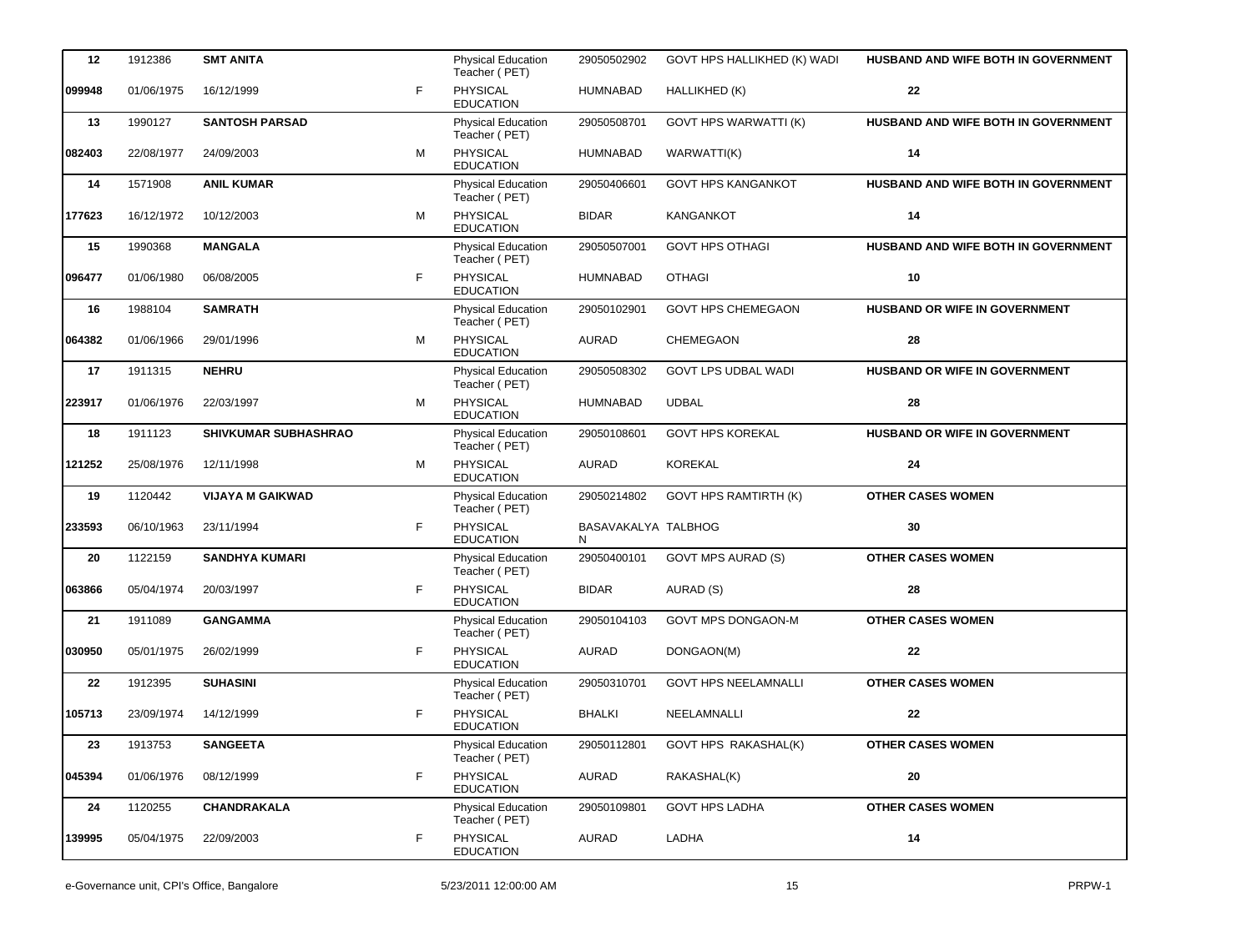| 25     | 1990368    | <b>MANGALA</b>              |    | <b>Physical Education</b><br>Teacher (PET) | 29050507001             | <b>GOVT HPS OTHAGI</b>      | <b>OTHER CASES WOMEN</b> |
|--------|------------|-----------------------------|----|--------------------------------------------|-------------------------|-----------------------------|--------------------------|
| 011408 | 01/06/1980 | 06/08/2005                  | F. | PHYSICAL<br><b>EDUCATION</b>               | HUMNABAD                | <b>OTHAGI</b>               | 10                       |
| 26     | 706288     | <b>PANDURANG VITHALRAO</b>  |    | Physical Education<br>Teacher (PET)        | 29050104501             | <b>GOVT MPS EKAMBA</b>      | <b>OTHER CASES MEN</b>   |
| 045232 | 01/06/1960 | 19/08/1985                  | M  | PHYSICAL<br><b>EDUCATION</b>               | <b>AURAD</b>            | <b>EKAMBA</b>               | 48                       |
| 27     | 706315     | <b>SOLOMAN</b>              |    | Physical Education<br>Teacher (PET)        | 29050114101             | <b>GOVT HPS SHAMBELLI</b>   | <b>OTHER CASES MEN</b>   |
| 088223 | 03/07/1958 | 22/01/1986                  | M  | PHYSICAL<br><b>EDUCATION</b>               | <b>AURAD</b>            | <b>SHAMBELLI</b>            | 48                       |
| 28     | 1122498    | <b>SUDHAKAR</b>             |    | Physical Education<br>Teacher (PET)        | 29050120601             | GOVT, HPS BASWANGALLI AURAD | <b>OTHER CASES MEN</b>   |
| 241057 | 01/06/1972 | 09/08/1994                  | M  | PHYSICAL<br><b>EDUCATION</b>               | <b>AURAD</b>            | <b>AURAD WARD NO.9</b>      | 32                       |
| 29     | 1120207    | <b>DINESH TANDLE</b>        |    | Physical Education<br>Teacher (PET)        | 29050500901             | <b>GPVT MPS BEMALKHEDA</b>  | <b>OTHER CASES MEN</b>   |
| 132831 | 19/01/1974 | 09/08/1994                  | м  | PHYSICAL<br><b>EDUCATION</b>               | <b>HUMNABAD</b>         | <b>BEMALKHEDA</b>           | 32                       |
| 30     | 985118     | <b>ARJUN VITHALRAO TARE</b> |    | Physical Education<br>Teacher (PET)        | 29050107801             | <b>GOVT HPS KHARDA (B)</b>  | <b>OTHER CASES MEN</b>   |
| 124669 | 25/07/1962 | 11/08/1994                  | м  | PHYSICAL<br><b>EDUCATION</b>               | <b>AURAD</b>            | KHERDA(B)                   | 30                       |
| 31     | 1120205    | VIJAYKUMAR                  |    | Physical Education<br>Teacher (PET)        | 29050313301             | <b>GOVT HPS UCHA</b>        | <b>OTHER CASES MEN</b>   |
| 224082 | 01/03/1967 | 05/01/1995                  | м  | <b>PHYSICAL</b><br><b>EDUCATION</b>        | <b>BHALKI</b>           | <b>UCHA</b>                 | 30                       |
| 32     | 1570695    | <b>KAMASHETTY</b>           |    | Physical Education<br>Teacher (PET)        | 29050115201             | GOVT MPS WADGAON (D)        | <b>OTHER CASES MEN</b>   |
| 241721 | 01/06/1966 | 23/01/1996                  | м  | PHYSICAL<br><b>EDUCATION</b>               | <b>AURAD</b>            | WADGAON(D)                  | 28                       |
| 33     | 1569782    | <b>KALYAN RAO</b>           |    | Physical Education<br>Teacher (PET)        | 29050105701             | <b>GOVT HPS HIPPALGAON</b>  | <b>OTHER CASES MEN</b>   |
| 132724 | 01/06/1972 | 22/01/1997                  | м  | <b>PHYSICAL</b><br><b>EDUCATION</b>        | <b>AURAD</b>            | <b>HIPPALGAON</b>           | 28                       |
| 34     | 1569756    | SOMANATH KARBASAPPA PATIL   |    | Physical Education<br>Teacher (PET)        | 29050107101             | <b>GOVT HPS JAMBAGI</b>     | <b>OTHER CASES MEN</b>   |
| 071162 | 12/02/1974 | 24/02/1997                  | м  | PHYSICAL<br><b>EDUCATION</b>               | <b>AURAD</b>            | <b>JAMBAGI</b>              | 28                       |
| 35     | 1988689    | <b>SANJU</b>                |    | <b>Physical Education</b><br>Teacher (PET) | 29050208901             | <b>GOVT HPS KOTMAL</b>      | <b>OTHER CASES MEN</b>   |
| 076072 | 01/05/1969 | 29/03/1997                  | м  | <b>PHYSICAL</b><br><b>EDUCATION</b>        | BASAVAKALYA KOTMAL<br>N |                             | 28                       |
| 36     | 1122766    | <b>SAILANI ABBASMIYA</b>    |    | Physical Education<br>Teacher (PET)        | 29050113201             | <b>GOVT HPS SUNDAL</b>      | <b>OTHER CASES MEN</b>   |
| 123572 | 03/08/1965 | 15/11/1996                  | м  | PHYSICAL<br><b>EDUCATION</b>               | AURAD                   | SUNDAL                      | 26                       |
| 37     | 1123239    | <b>SANTOSH S AKKANNA</b>    |    | Physical Education<br>Teacher (PET)        | 29050214901             | <b>GOVT HPS TOGALUR</b>     | <b>OTHER CASES MEN</b>   |
| 182219 | 01/06/1975 | 21/03/1997                  | м  | KANNADA - GENERAL BASAVAKALYA TOGALUR      | N                       |                             | 26                       |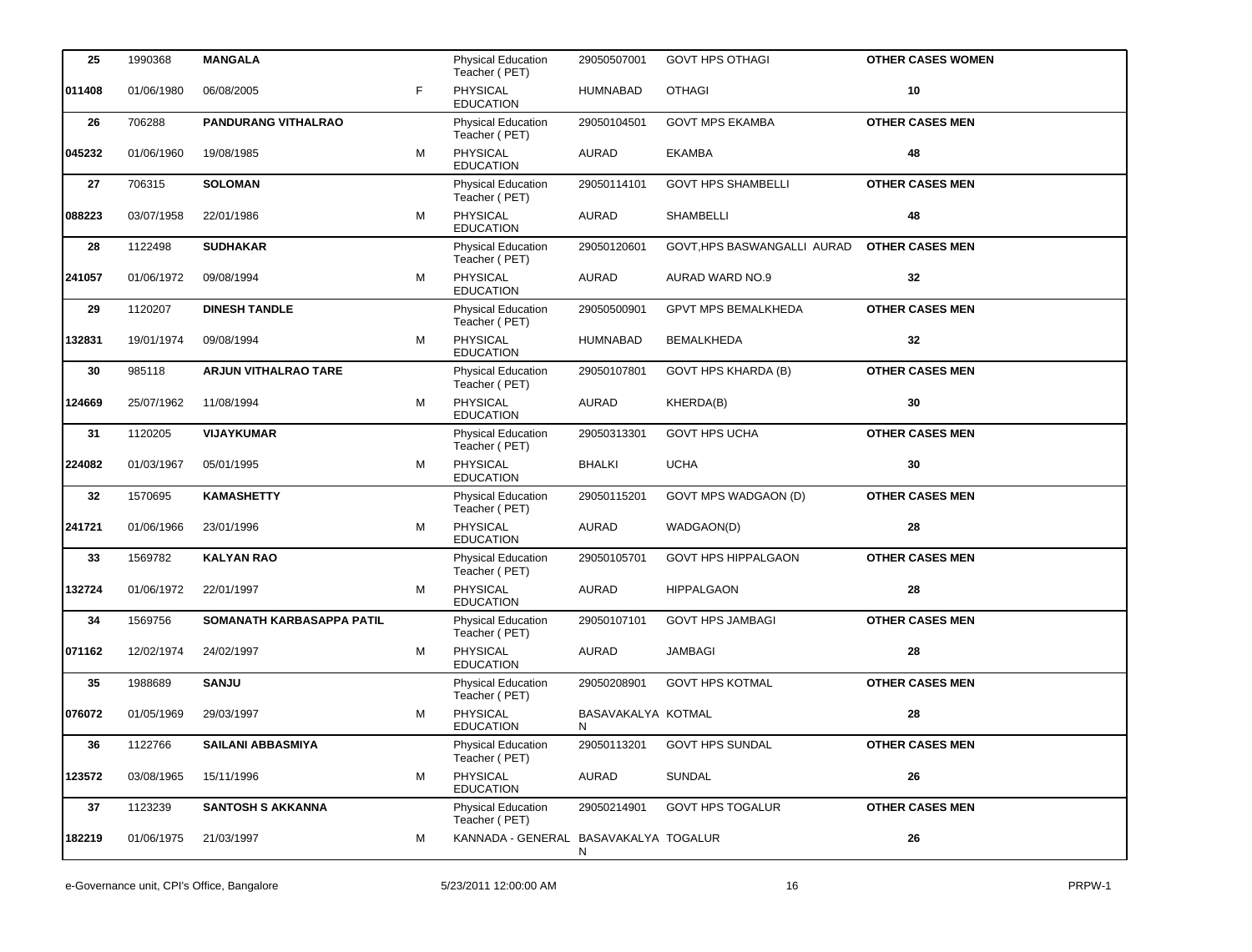| 38     | 1122305    | SURYAKANT SHENKARRAO MALLAGE    |   | <b>Physical Education</b><br>Teacher (PET) | 29050304601                | <b>GOVT HPS HALSI (L)</b>    | <b>OTHER CASES MEN</b> |
|--------|------------|---------------------------------|---|--------------------------------------------|----------------------------|------------------------------|------------------------|
| 132286 | 01/08/1971 | 25/03/1997                      | М | PHYSICAL<br><b>EDUCATION</b>               | <b>BHALKI</b>              | HALSI (L)                    | 26                     |
| 39     | 1572088    | <b>SURESH</b>                   |   | <b>Physical Education</b><br>Teacher (PET) | 29050105001                | <b>GOVT HPS GADIKUSHNOOR</b> | <b>OTHER CASES MEN</b> |
| 136394 | 01/06/1972 | 12/11/1998                      | М | PHYSICAL<br><b>EDUCATION</b>               | <b>AURAD</b>               | <b>GADIKUSHNOOR</b>          | 24                     |
| 40     | 1915359    | <b>KASHINATH VAIJINATH</b>      |   | Physical Education<br>Teacher (PET)        | 29050104001                | <b>GOVT HPS DIGGI</b>        | <b>OTHER CASES MEN</b> |
| 136168 | 01/08/1975 | 12/11/1998                      | M | <b>PHYSICAL</b><br><b>EDUCATION</b>        | <b>AURAD</b>               | <b>DIGGI</b>                 | 24                     |
| 41     | 75754      | <b>BALAJI SHIVAJIRAO JADHAV</b> |   | Physical Education<br>Teacher (PET)        | 29050105501                | <b>GOVT HPS HANDIKERA</b>    | <b>OTHER CASES MEN</b> |
| 133231 | 10/06/1977 | 12/11/1998                      | м | <b>PHYSICAL</b><br><b>EDUCATION</b>        | <b>AURAD</b>               | <b>HANDIKERA</b>             | 24                     |
| 42     | 1572148    | <b>MAHADEVAPPA S TAMBOLE</b>    |   | Physical Education<br>Teacher (PET)        | 29050307601                | <b>GOVT HPS MAR KONGALI</b>  | <b>OTHER CASES MEN</b> |
| 082912 | 01/06/1972 | 13/11/1998                      | М | PHYSICAL<br><b>EDUCATION</b>               | <b>BHALKI</b>              | <b>KONGALI</b>               | 24                     |
| 43     | 1571654    | SUDHAKAR ANNARAO BABRE          |   | <b>Physical Education</b><br>Teacher (PET) | 29050100901                | <b>GOVT HPS BHANDARKAMTA</b> | <b>OTHER CASES MEN</b> |
| 020309 | 05/03/1973 | 13/11/1998                      | м | <b>PHYSICAL</b><br><b>EDUCATION</b>        | <b>AURAD</b>               | <b>BHANDARKUMTA</b>          | 24                     |
| 44     | 2075       | <b>MD HUSEIN</b>                |   | <b>Physical Education</b><br>Teacher (PET) | 29050315101                | GOVT HPS KAN JAWALGA-K       | <b>OTHER CASES MEN</b> |
| 011540 | 01/07/1975 | 13/11/1998                      | м | <b>PHYSICAL</b><br><b>EDUCATION</b>        | <b>BHALKI</b>              | JAWALGA-K                    | 24                     |
| 45     | 1914520    | <b>ANILKUMAR K RADDY</b>        |   | <b>Physical Education</b><br>Teacher (PET) | 29050305801                | <b>GOVT HPS JOLDABAKA</b>    | <b>OTHER CASES MEN</b> |
| 086864 | 15/05/1976 | 13/11/1998                      | м | PHYSICAL<br><b>EDUCATION</b>               | <b>BHALKI</b>              | <b>JOLDABAKA</b>             | 24                     |
| 46     | 1571523    | <b>TUKARAM</b>                  |   | <b>Physical Education</b><br>Teacher (PET) | 29050114201                | <b>GOVT HPS SHORHALLI</b>    | <b>OTHER CASES MEN</b> |
| 175964 | 30/06/1974 | 13/11/1998                      | M | <b>PHYSICAL</b><br><b>EDUCATION</b>        | AURAD                      | <b>SHORHALLI</b>             | 22                     |
| 47     | 1571583    | <b>SATISH KUMAR</b>             |   | <b>Physical Education</b><br>Teacher (PET) | 29050506401                | <b>GOVT MPS MUTTANGI</b>     | <b>OTHER CASES MEN</b> |
| 046909 | 31/08/1975 | 03/12/1998                      | М | PHYSICAL<br><b>EDUCATION</b>               | <b>HUMNABAD</b>            | <b>MUTTANGI</b>              | 22                     |
| 48     | 1913719    | <b>SHIVANAND</b>                |   | <b>Physical Education</b><br>Teacher (PET) | 29050207601                | <b>GOVT HPS ISLAMPUR</b>     | <b>OTHER CASES MEN</b> |
| 123874 | 10/05/1969 | 06/12/1999                      | М | PHYSICAL<br><b>EDUCATION</b>               | BASAVAKALYA ISLAMPUR<br>N. |                              | 22                     |
| 49     | 1912398    | <b>MALLIKARJUN</b>              |   | Physical Education<br>Teacher (PET)        | 29050304801                | <b>GOVT HPS HONNALI</b>      | <b>OTHER CASES MEN</b> |
| 097920 | 01/01/1975 | 06/12/1999                      | м | PHYSICAL<br><b>EDUCATION</b>               | <b>BHALKI</b>              | <b>HONNALI</b>               | ${\bf 22}$             |
| 50     | 1573453    | <b>SALEEM</b>                   |   | Physical Education<br>Teacher (PET)        | 29050215201                | <b>GOVT MPS UJALAM</b>       | <b>OTHER CASES MEN</b> |
| 123193 | 01/06/1970 | 08/12/1999                      | М | PHYSICAL<br><b>EDUCATION</b>               | BASAVAKALYA UJALAM<br>N    |                              | 22                     |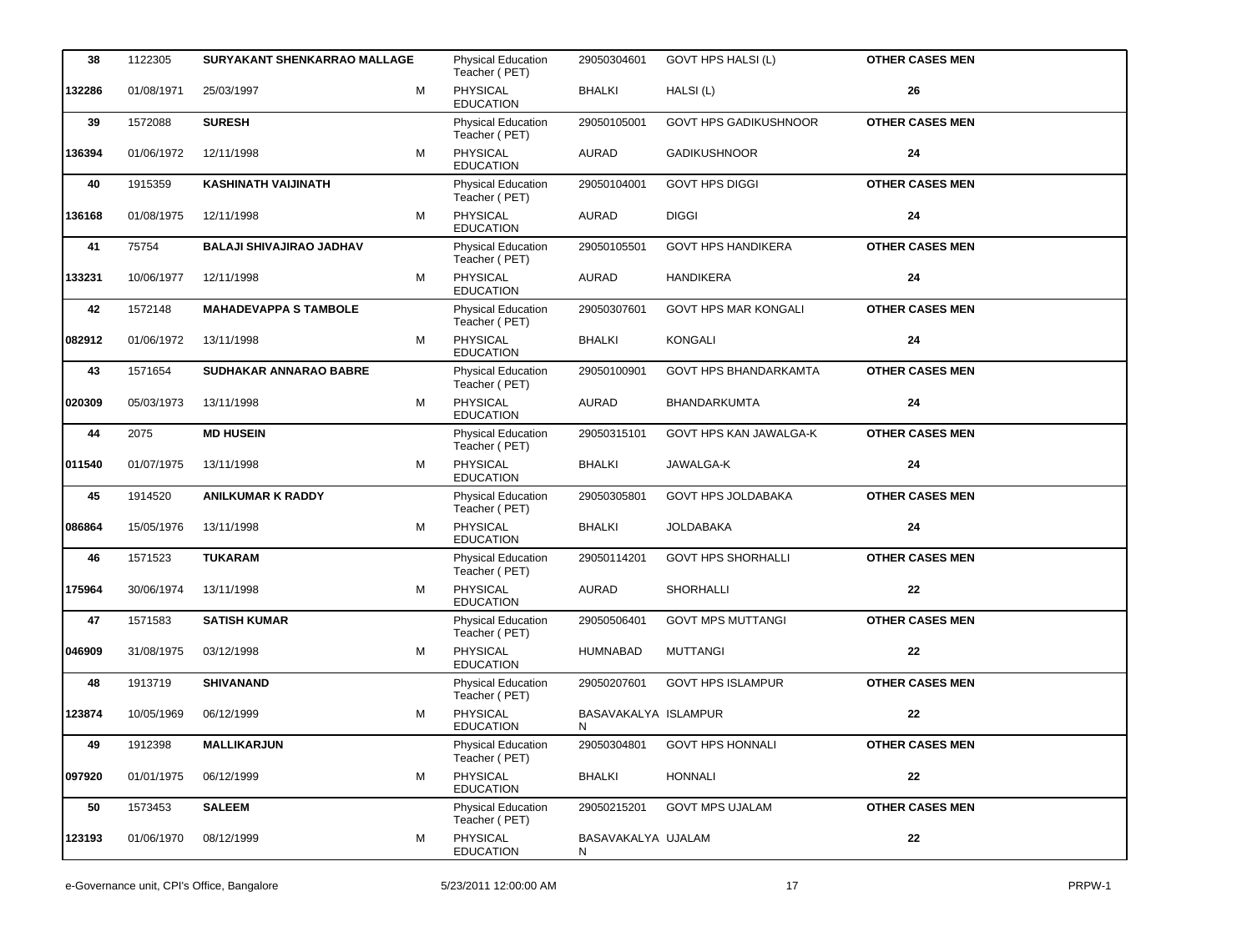| 51     | 1988205    | <b>SURYAKANTH</b>                |   | <b>Physical Education</b><br>Teacher (PET) | 29050103001                 | GOVT HPS CHIKALI (U)            | <b>OTHER CASES MEN</b> |
|--------|------------|----------------------------------|---|--------------------------------------------|-----------------------------|---------------------------------|------------------------|
| 103901 | 01/06/1974 | 13/12/1999                       | M | PHYSICAL<br><b>EDUCATION</b>               | <b>AURAD</b>                | CHIKALI(U)                      | 22                     |
| 52     | 1913946    | <b>MD YOUSUF</b>                 |   | <b>Physical Education</b><br>Teacher (PET) | 29050213801                 | <b>GOVT HPS SOLDABKA</b>        | <b>OTHER CASES MEN</b> |
| 134062 | 22/11/1974 | 21/12/1999                       | м | PHYSICAL<br><b>EDUCATION</b>               | BASAVAKALYA SOLDABKA<br>N   |                                 | 22                     |
| 53     | 1990060    | <b>RAJENDRA RAMRAO GAVALI</b>    |   | <b>Physical Education</b><br>Teacher (PET) | 29050113401                 | <b>GOVT HPS SAWARGAON</b>       | <b>OTHER CASES MEN</b> |
| 222693 | 02/10/1976 | 18/02/1999                       | м | <b>PHYSICAL</b><br><b>EDUCATION</b>        | <b>AURAD</b>                | <b>SAWARGAON</b>                | 20                     |
| 54     | 1910654    | <b>MAHADAPPA KASHAPPA ZABADE</b> |   | <b>Physical Education</b><br>Teacher (PET) | 29050312201                 | <b>GOVT HPS SHIVANI MARATHI</b> | <b>OTHER CASES MEN</b> |
| 235978 | 01/12/1974 | 03/01/2000                       | м | PHYSICAL<br><b>EDUCATION</b>               | <b>BHALKI</b>               | <b>SHIVANI</b>                  | 20                     |
| 55     | 2430865    | <b>DEEPAK ALANDE</b>             |   | Physical Education<br>Teacher (PET)        | 29050101101                 | <b>GOVT HPS BAWALGAON</b>       | <b>OTHER CASES MEN</b> |
| 088522 | 06/03/1979 | 10/09/2003                       | M | PHYSICAL<br><b>EDUCATION</b>               | <b>AURAD</b>                | <b>BAWALGAON</b>                | 14                     |
| 56     | 2430405    | <b>SHANTU S BIRADAR</b>          |   | Physical Education<br>Teacher (PET)        | 29050204301                 | <b>GOVT HPS GOKUL</b>           | <b>OTHER CASES MEN</b> |
| 221840 | 03/03/1978 | 13/09/2003                       | М | PHYSICAL<br><b>EDUCATION</b>               | BASAVAKALYA GOKUL<br>N      |                                 | 14                     |
| 57     | 1989067    | <b>GANAPATI</b>                  |   | Physical Education<br>Teacher (PET)        | 29050111001                 | <b>GOVT HPS MASKAL</b>          | <b>OTHER CASES MEN</b> |
| 127775 | 23/01/1976 | 22/09/2003                       | M | PHYSICAL<br><b>EDUCATION</b>               | <b>AURAD</b>                | <b>MASKAL</b>                   | 14                     |
| 58     | 1571540    | SOMNATH INDRAJIT BIRADAR         |   | <b>Physical Education</b><br>Teacher (PET) | 29050303901                 | <b>GOVT HPS GUNJARGA</b>        | <b>OTHER CASES MEN</b> |
| 091681 | 01/06/1974 | 29/11/2003                       | M | PHYSICAL<br><b>EDUCATION</b>               | <b>BHALKI</b>               | <b>GUNJARGA [DELETE]</b>        | 14                     |
| 59     | 1572104    | <b>DEELIPKUMAR</b>               |   | <b>Physical Education</b><br>Teacher (PET) | 29050209801                 | <b>GOVT HPS KHERDA (B)</b>      | <b>OTHER CASES MEN</b> |
| 036437 | 01/08/1975 | 29/11/2003                       | м | PHYSICAL<br><b>EDUCATION</b>               | BASAVAKALYA KHERDA (B)<br>N |                                 | 14                     |
| 60     | 1914993    | SHIVASHARAN NINGAPPA POJARI      |   | <b>Physical Education</b><br>Teacher (PET) | 29050309801                 | <b>GOVT HPS MORAMBI</b>         | <b>OTHER CASES MEN</b> |
| 241302 | 01/06/1974 | 19/02/2004                       | M | <b>PHYSICAL</b><br><b>EDUCATION</b>        | <b>BHALKI</b>               | <b>MORAMBI</b>                  | 14                     |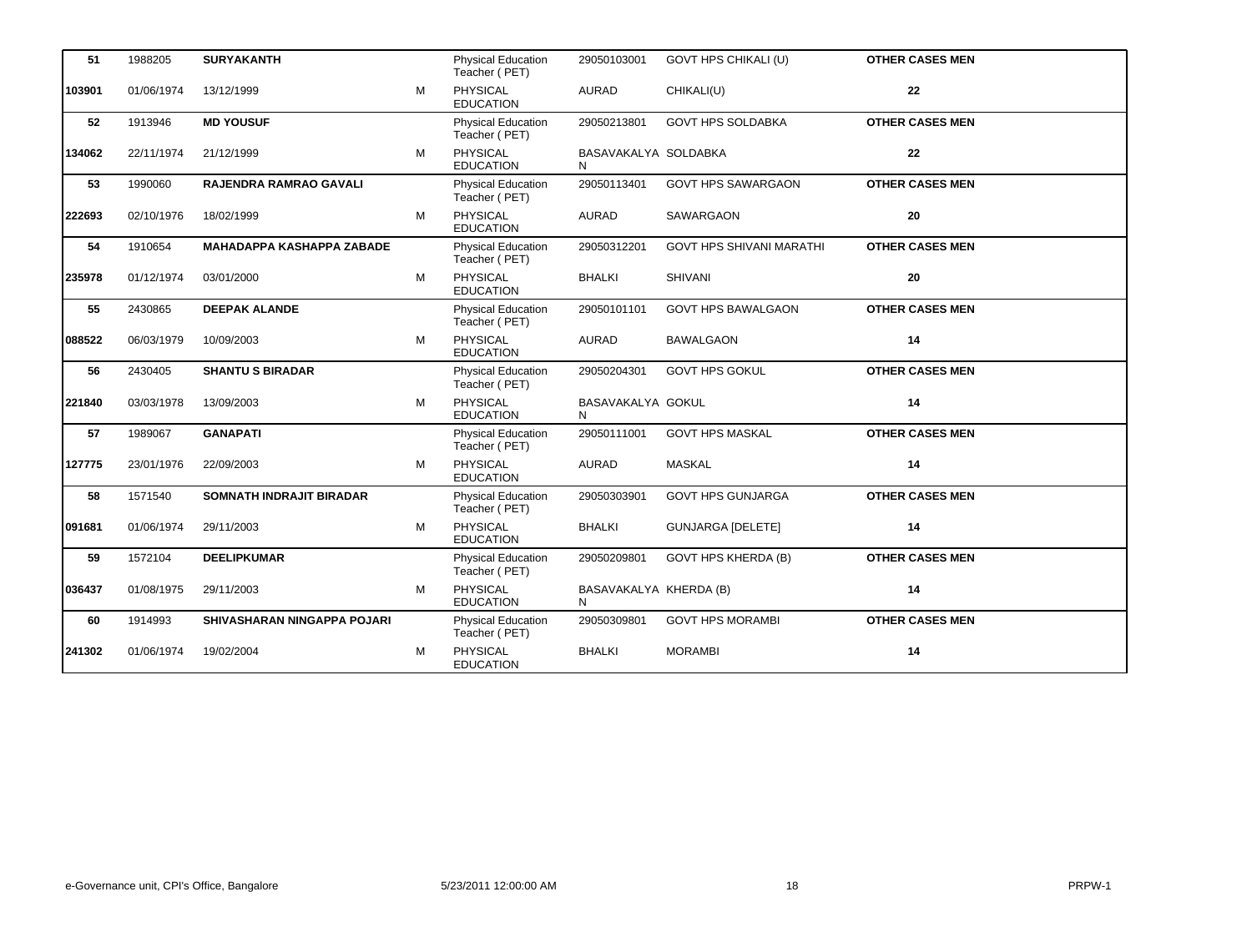# **PROVISIONAL LIST OF TEACHERS FOR REQUEST TRANSFER -2011 ( PRIMARY - WITHIN UNIT ) : PHYSICAL EDUCATION**

### **TRANSFER AUTHORITY : DDPI RAICHUR**

|                    | PRI.NO. KGID NO | <b>APPLICANT NAME</b>      |            | <b>DESIG NAME</b>                          | <b>SCH COD</b>    | <b>SCHOOL NAME</b>         | <b>GROUNDS FOR PRIORITY</b>         |
|--------------------|-----------------|----------------------------|------------|--------------------------------------------|-------------------|----------------------------|-------------------------------------|
| <b>APPL NO DOB</b> |                 | DATE OF ENTRY INTO SERVICE | <b>SEX</b> | <b>SUBJECT NAME</b>                        | <b>TALUK NAME</b> | <b>VILLAGE NAME</b>        | <b>Total Weightage</b>              |
| $\mathbf{1}$       | 1394798         | <b>MALLAMMA</b>            |            | <b>Physical Education</b><br>Teacher (PET) | 29060705501       | <b>GHPS HOSAPET</b>        | <b>TERMINALLY ILL CASES</b>         |
| 021897             | 01/06/1974      | 17/02/1997                 | F.         | PHYSICAL<br><b>EDUCATION</b>               | <b>RAICHUR</b>    | <b>HOSPET</b>              | 28                                  |
| $\mathbf{2}$       | 1266441         | <b>CHANDUMATI</b>          |            | Physical Education<br>Teacher (PET)        | 29060809801       | <b>GHPS PAGADADINNI</b>    | HUSBAND AND WIFE BOTH IN GOVERNMENT |
| 045898             | 01/06/1968      | 15/12/1994                 | F          | PHYSICAL<br><b>EDUCATION</b>               | <b>SINDHANUR</b>  | PAGADADINNI                | 30                                  |
| $\mathbf{3}$       | 1536339         | <b>RAJAPPA</b>             |            | Physical Education<br>Teacher (PET)        | 29060808001       | <b>GHPS KOLABAL</b>        | HUSBAND AND WIFE BOTH IN GOVERNMENT |
| 118830             | 01/06/1976      | 24/08/1998                 | M          | <b>PHYSICAL</b><br><b>EDUCATION</b>        | <b>SINDHANUR</b>  | <b>KOLABAL</b>             | 24                                  |
| 4                  | 2111738         | <b>SAVITHRI</b>            |            | Physical Education<br>Teacher (PET)        | 29060706601       | <b>GHPS KADALUR</b>        | HUSBAND AND WIFE BOTH IN GOVERNMENT |
| 030133             | 01/06/1973      | 17/02/1997                 | F          | KANNADA - GENERAL RAICHUR                  |                   | <b>KUDALOOR</b>            | 22                                  |
| 5                  | 1943741         | <b>SHILAJA</b>             |            | Physical Education<br>Teacher (PET)        | 29060706201       | <b>GMHPS JEGARAKAL</b>     | HUSBAND OR WIFE IN GOVERNMENT       |
| 145283             | 25/04/1970      | 03/06/1997                 | F          | PHYSICAL<br><b>EDUCATION</b>               | <b>RAICHUR</b>    | JEGARAKAL                  | 26                                  |
| 6                  | 1533688         | <b>G NIRAJ KUMAR</b>       |            | Physical Education<br>Teacher (PET)        | 29060712701       | <b>GHPS TURUKUNADONA</b>   | HUSBAND OR WIFE IN GOVERNMENT       |
| 179082             | 05/07/1971      | 02/07/1998                 | M          | <b>PHYSICAL</b><br><b>EDUCATION</b>        | <b>RAICHUR</b>    | TURKANDONA                 | 24                                  |
| $\overline{7}$     | 1391555         | <b>MALLAMMA</b>            |            | Physical Education<br>Teacher (PET)        | 29060709801       | <b>GHPS MARCHED</b>        | <b>OTHER CASES WOMEN</b>            |
| 057615             | 20/04/1967      | 29/09/1994                 | F          | PHYSICAL<br><b>EDUCATION</b>               | <b>RAICHUR</b>    | <b>MARCHED</b>             | 32                                  |
| 8                  | 1392680         | <b>K SAROJINI</b>          |            | Physical Education<br>Teacher (PET)        | 29060805002       | <b>GHPS HANCHINAL CAMP</b> | <b>OTHER CASES WOMEN</b>            |
| 021171             | 30/08/1969      | 05/08/1994                 | F.         | PHYSICAL<br><b>EDUCATION</b>               | <b>SINDHANUR</b>  | HANCHINAL.U                | 30                                  |
| 9                  | 1392187         | <b>SONA BAI</b>            |            | Physical Education<br>Teacher (PET)        | 29060121901       | <b>GHPS GOURAMPET</b>      | <b>OTHER CASES WOMEN</b>            |
| 034353             | 01/06/1962      | 25/03/1996                 | F.         | PHYSICAL<br><b>EDUCATION</b>               | <b>DEVADURGA</b>  | WARD 14                    | 30                                  |
| 10                 | 1393995         | <b>GOUSHIYA BEGUM</b>      |            | <b>Physical Education</b><br>Teacher (PET) | 29060712201       | <b>GHPS SULTHANAPUR</b>    | <b>OTHER CASES WOMEN</b>            |
| 180221             | 04/08/1959      | 21/06/1996                 | F.         | PHYSICAL<br><b>EDUCATION</b>               | <b>RAICHUR</b>    | <b>SULTHANPUR</b>          | 26                                  |
| 11                 | 1535414         | <b>AMBADEVI</b>            |            | Physical Education<br>Teacher (PET)        | 29060113701       | <b>GHPS NEELGAL</b>        | <b>OTHER CASES WOMEN</b>            |
| 026942             | 01/06/1973      | 24/08/1998                 | F          | PHYSICAL<br><b>EDUCATION</b>               | DEVADURGA         | NEELAGAL                   | 24                                  |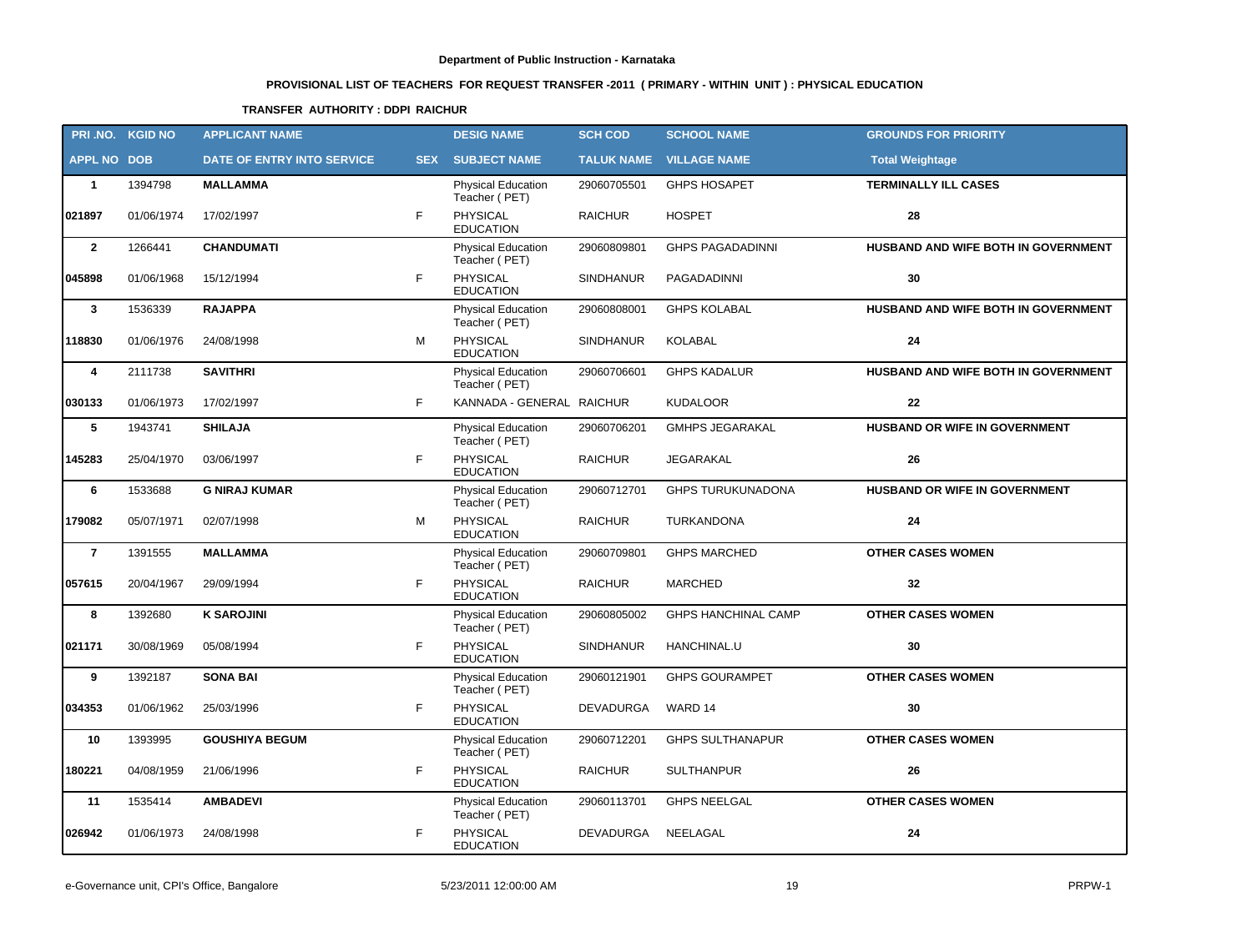| 12     | 1535831    | <b>ZAKIYA SULTANA</b> |   | <b>Physical Education</b><br>Teacher (PET) | 29060706602      | <b>GHPS KUDALOOR</b>     | <b>OTHER CASES WOMEN</b> |
|--------|------------|-----------------------|---|--------------------------------------------|------------------|--------------------------|--------------------------|
| 053134 | 01/02/1975 | 24/08/1998            | F | PHYSICAL<br><b>EDUCATION</b>               | <b>RAICHUR</b>   | <b>KUDALOOR</b>          | 24                       |
| 13     | 1651456    | <b>VANISHREE</b>      |   | <b>Physical Education</b><br>Teacher (PET) | 29060611801      | <b>GHPS NEERMANVI</b>    | <b>OTHER CASES WOMEN</b> |
| 127167 | 01/06/1975 | 26/08/1998            | F | PHYSICAL<br><b>EDUCATION</b>               | <b>MANVI</b>     | NEERAMANVI               | 24                       |
| 14     | 1652214    | <b>ANNAPURNA</b>      |   | Physical Education<br>Teacher (PET)        | 29060104002      | <b>GHPS GABBUR</b>       | <b>OTHER CASES WOMEN</b> |
| 131868 | 11/05/1972 | 28/08/1998            | F | <b>PHYSICAL</b><br><b>EDUCATION</b>        | DEVADURGA        | <b>GABBUR</b>            | 24                       |
| 15     | 1784028    | <b>LAXMI DEVI</b>     |   | <b>Physical Education</b><br>Teacher (PET) | 29060812301      | <b>GHPS UMALUTI</b>      | <b>OTHER CASES WOMEN</b> |
| 178094 | 13/05/1974 | 24/09/1998            | F | PHYSICAL<br><b>EDUCATION</b>               | <b>SINDHANUR</b> | <b>UMALUTI</b>           | 24                       |
| 16     | 1942799    | <b>V SHYAMALA</b>     |   | Physical Education<br>Teacher (PET)        | 29060704201      | GHPS U.GODIHAL           | <b>OTHER CASES WOMEN</b> |
| 048619 | 15/06/1976 | 17/12/1998            | F | PHYSICAL<br><b>EDUCATION</b>               | <b>RAICHUR</b>   | <b>GODIHAL</b>           | 24                       |
| 17     | 1944534    | <b>SUJATA</b>         |   | <b>Physical Education</b><br>Teacher (PET) | 29060602001      | <b>GHPS BHOGAVATHI</b>   | <b>OTHER CASES WOMEN</b> |
| 054757 | 26/01/1977 | 26/11/1999            | F | PHYSICAL<br><b>EDUCATION</b>               | <b>MANVI</b>     | <b>BHOGAVATHI</b>        | 20                       |
| 18     | 1943919    | <b>LALITHA DANIEL</b> |   | <b>Physical Education</b><br>Teacher (PET) | 29060613803      | <b>GHPS GIRLS SIRWAR</b> | <b>OTHER CASES WOMEN</b> |
| 234332 | 01/01/1968 | 05/02/2003            | F | PHYSICAL<br><b>EDUCATION</b>               | <b>MANVI</b>     | <b>SIRWAR</b>            | 16                       |
| 19     | 1265291    | <b>T BASAVARAJ</b>    |   | <b>Physical Education</b><br>Teacher (PET) | 29060705901      | <b>GMHPS IDAPANUR</b>    | <b>OTHER CASES MEN</b>   |
| 033356 | 07/08/1961 | 15/12/1994            | м | PHYSICAL<br><b>EDUCATION</b>               | <b>RAICHUR</b>   | <b>IDAPANUR</b>          | 32                       |
| 20     | 1394521    | <b>RAMAPPA</b>        |   | <b>Physical Education</b><br>Teacher (PET) | 29060512303      | <b>GHPS PWD.MASKI</b>    | <b>OTHER CASES MEN</b>   |
| 132635 | 01/06/1972 | 15/12/1994            | м | PHYSICAL<br><b>EDUCATION</b>               | LINGASUGUR MASKI |                          | 32                       |
| 21     | 1392665    | <b>HANAMAPPA</b>      |   | <b>Physical Education</b><br>Teacher (PET) | 29060501301      | <b>GHPS ANWARI</b>       | <b>OTHER CASES MEN</b>   |
| 124186 | 23/07/1964 | 22/03/1996            | м | PHYSICAL<br><b>EDUCATION</b>               | LINGASUGUR ANWAR |                          | 30                       |
| 22     | 1393132    | <b>SURYA BABU</b>     |   | <b>Physical Education</b><br>Teacher (PET) | 29060112701      | <b>GHPS MUNDARAGI</b>    | <b>OTHER CASES MEN</b>   |
| 034587 | 01/08/1965 | 29/03/1996            | м | PHYSICAL<br><b>EDUCATION</b>               | DEVADURGA        | <b>MUNDARAGI</b>         | 28                       |
| 23     | 393223     | <b>CHAND KHAJA</b>    |   | <b>Physical Education</b><br>Teacher (PET) | 29060600402      | <b>GOVT HPS AMEENGAD</b> | <b>OTHER CASES MEN</b>   |
| 062463 | 21/06/1966 | 21/06/1996            | м | <b>PHYSICAL</b><br><b>EDUCATION</b>        | MANVI            | AMEENGAD                 | 28                       |
| 24     | 1394402    | <b>GANGADHAR</b>      |   | <b>Physical Education</b><br>Teacher (PET) | 29060712804      | <b>GLPS U KHANAPUR</b>   | <b>OTHER CASES MEN</b>   |
| 232856 | 28/08/1968 | 18/03/1997            | М | PHYSICAL<br><b>EDUCATION</b>               | <b>RAICHUR</b>   | <b>UDUMAGAL</b>          | 28                       |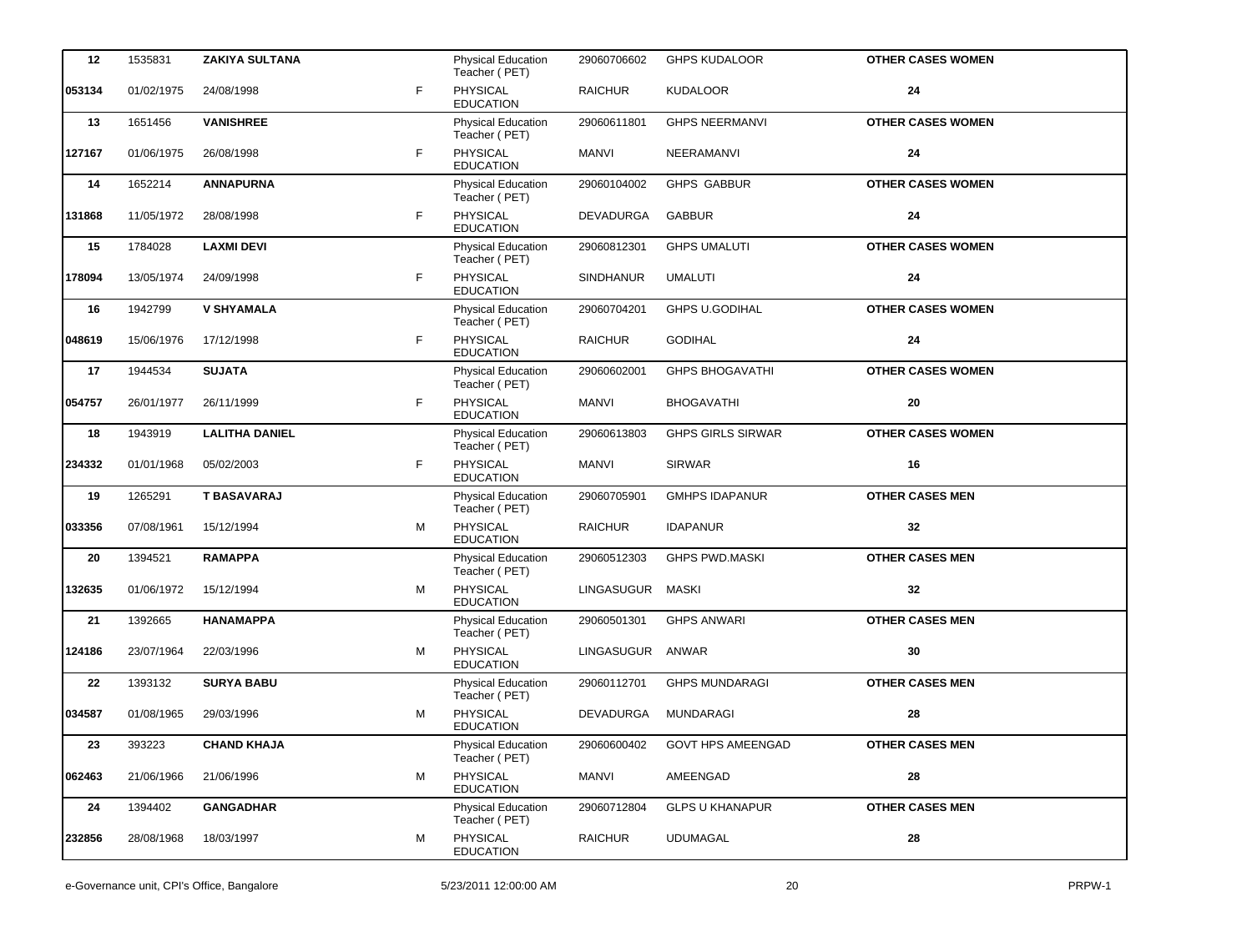| 25     | 1394774    | <b>SHANKARAPPA</b>            |   | <b>Physical Education</b><br>Teacher (PET) | 29060612901       | <b>GHPS RAJOLLI</b>      | <b>OTHER CASES MEN</b> |
|--------|------------|-------------------------------|---|--------------------------------------------|-------------------|--------------------------|------------------------|
| 037143 | 01/06/1974 | 26/03/1997                    | M | PHYSICAL<br><b>EDUCATION</b>               | MANVI             | <b>RAJOLLI</b>           | 28                     |
| 26     | 1394774    | <b>SHANKRAPPA</b>             |   | Physical Education<br>Teacher (PET)        | 29060612901       | <b>GHPS RAJOLLI</b>      | <b>OTHER CASES MEN</b> |
| 227114 | 01/06/1974 | 26/03/1997                    | M | PHYSICAL<br><b>EDUCATION</b>               | <b>MANVI</b>      | <b>RAJOLLI</b>           | 28                     |
| 27     | 1265231    | <b>RAMANNA MADDIKAR</b>       |   | Physical Education<br>Teacher (PET)        | 29060506601       | <b>GHPS HALABHAVI</b>    | <b>OTHER CASES MEN</b> |
| 124009 | 01/06/1961 | 02/08/1994                    | M | PHYSICAL<br><b>EDUCATION</b>               | LINGASUGUR        | HALABHAVI                | 26                     |
| 28     | 1394716    | <b>MALLAPPA BASAPPA VADKI</b> |   | Physical Education<br>Teacher (PET)        | 29060812003       | <b>GMHPS TURVIHAL</b>    | <b>OTHER CASES MEN</b> |
| 151250 | 01/06/1965 | 20/07/1996                    | M | PHYSICAL<br><b>EDUCATION</b>               | <b>SINDHANUR</b>  | TURAVIHAL                | 26                     |
| 29     | 1393809    | <b>MUTTANNA</b>               |   | Physical Education<br>Teacher (PET)        | 29060706101       | <b>GHPS JAMBALADINNI</b> | <b>OTHER CASES MEN</b> |
| 116630 | 01/06/1971 | 12/03/1997                    | м | <b>PHYSICAL</b><br><b>EDUCATION</b>        | <b>RAICHUR</b>    | JAMBALADINNI             | 26                     |
| 30     | 1393551    | <b>AMARAPPA</b>               |   | Physical Education<br>Teacher (PET)        | 29060804202       | <b>GMHPS GOREBAL</b>     | <b>OTHER CASES MEN</b> |
| 120060 | 01/06/1970 | 29/03/1997                    | м | PHYSICAL<br><b>EDUCATION</b>               | <b>SINDHANUR</b>  | <b>GOREBAL</b>           | 26                     |
| 31     | 1394931    | <b>SHASHIKANTHA DESAI</b>     |   | Physical Education<br>Teacher (PET)        | 29060506701       | <b>GHPS HALKAVATAGI</b>  | <b>OTHER CASES MEN</b> |
| 212175 | 01/06/1969 | 25/07/1997                    | м | <b>PHYSICAL</b><br><b>EDUCATION</b>        | LINGASUGUR        | HALAKAWATAGI             | 26                     |
| 32     | 1652356    | <b>LALSAB</b>                 |   | Physical Education<br>Teacher (PET)        | 29060601201       | <b>GMHPS BALLATAGI</b>   | <b>OTHER CASES MEN</b> |
| 061753 | 01/06/1971 | 09/01/1998                    | м | PHYSICAL<br><b>EDUCATION</b>               | MANVI             | <b>BALLATAGI</b>         | 26                     |
| 33     | 1654465    | <b>AMATEPPA</b>               |   | Physical Education<br>Teacher (PET)        | 29060103401       | <b>GHPS CHINCHODI</b>    | <b>OTHER CASES MEN</b> |
| 229644 | 12/10/1966 | 08/01/1998                    | м | <b>PHYSICAL</b><br><b>EDUCATION</b>        | DEVADURGA         | <b>CHINCHODI</b>         | 24                     |
| 34     | 1653683    | RANGANATHA CHALAWADI          |   | Physical Education<br>Teacher (PET)        | 29060110101       | <b>GHPS KOTHADODDI</b>   | <b>OTHER CASES MEN</b> |
| 033652 | 01/06/1971 | 24/08/1998                    | м | PHYSICAL<br><b>EDUCATION</b>               | DEVADURGA         | KOTHADODDI               | 24                     |
| 35     | 1650555    | <b>SHIVAMMA</b>               |   | <b>Physical Education</b><br>Teacher (PET) | 29060505901       | <b>GHPS GOUDUR</b>       | <b>OTHER CASES MEN</b> |
| 020857 | 22/07/1976 | 28/08/1998                    | F | <b>PHYSICAL</b><br><b>EDUCATION</b>        | LINGASUGUR GOUDUR |                          | 24                     |
| 36     | 1393034    | NARAYANAPPA                   |   | Physical Education<br>Teacher (PET)        | 29060505001       | <b>GHPS EACHANHAL</b>    | <b>OTHER CASES MEN</b> |
| 216537 | 01/06/1969 | 20/12/1994                    | м | PHYSICAL<br><b>EDUCATION</b>               | LINGASUGUR        | EACHANHAL                | 23.5                   |
| 37     | 1653909    | <b>SANGAPPA HUNAGUND</b>      |   | Physical Education<br>Teacher (PET)        | 29060810802       | <b>GMHPS SALAGUNDA</b>   | <b>OTHER CASES MEN</b> |
| 051692 | 01/06/1975 | 26/11/1999                    | м | PHYSICAL<br><b>EDUCATION</b>               | <b>SINDHANUR</b>  | SALAGUNDA                | 20                     |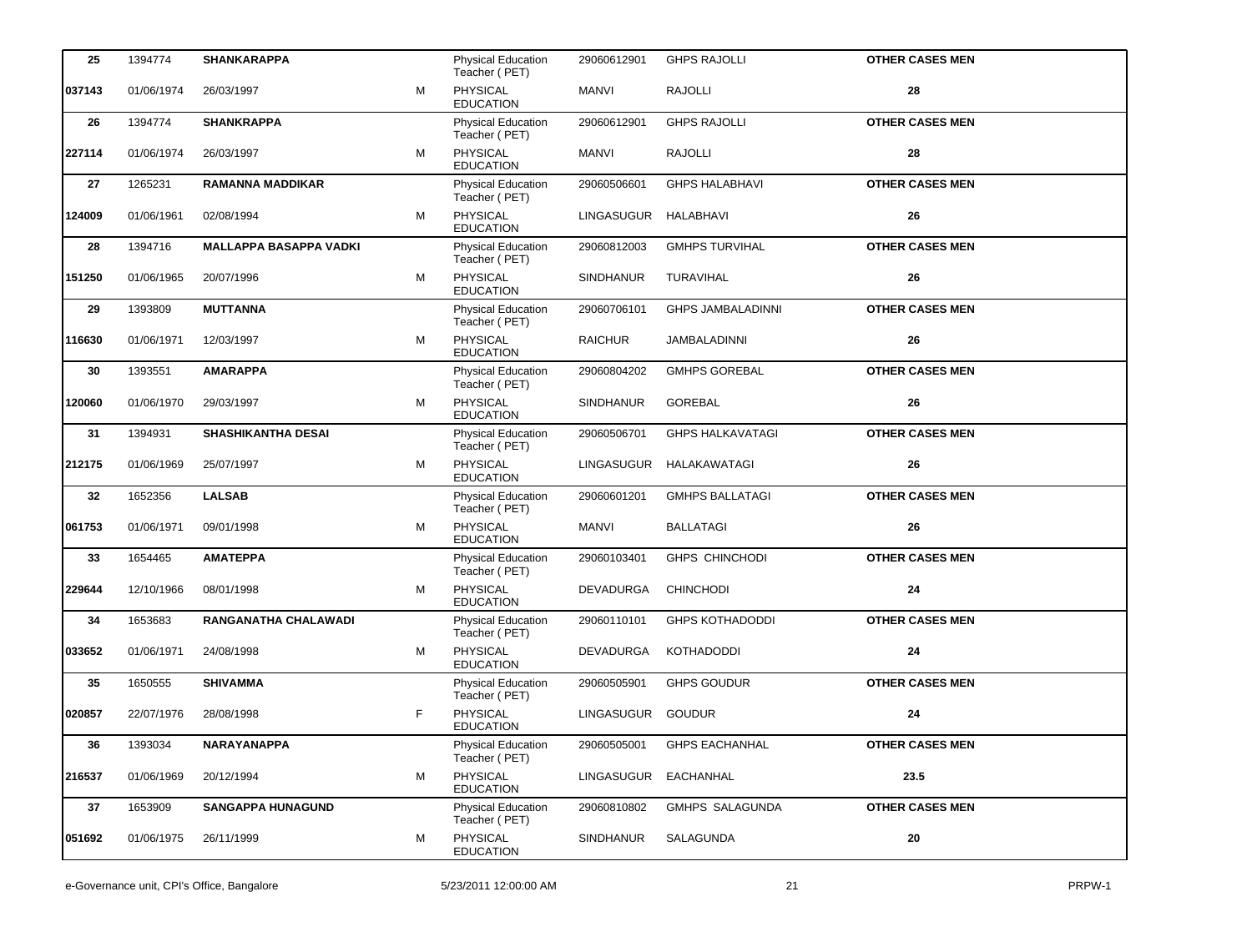| 38     | 1652307    | <b>MOUNESH</b>           |   | <b>Physical Education</b><br>Teacher (PET) | 29060817603      | <b>GOVT HPS KOTE, SINDANUR</b> | <b>OTHER CASES MEN</b> |
|--------|------------|--------------------------|---|--------------------------------------------|------------------|--------------------------------|------------------------|
| 015900 | 01/06/1973 | 24/08/1998               | М | <b>PHYSICAL</b><br><b>EDUCATION</b>        | <b>SINDHANUR</b> | WADA 24                        | 15                     |
| 39     | 1944407    | <b>BALAJI SINGH</b>      |   | <b>Physical Education</b><br>Teacher (PET) | 29060612701      | <b>GHPS RAJALABANDA</b>        | <b>OTHER CASES MEN</b> |
| 032020 | 05/01/1967 | 21/11/2003               | М | <b>PHYSICAL</b><br><b>EDUCATION</b>        | MANVI            | RAJALABANDA                    | 14                     |
| 40     | 1653323    | DAYANAND AWATI           |   | <b>Physical Education</b><br>Teacher (PET) | 29060703801      | <b>GHPS GARALADINNI</b>        | <b>OTHER CASES MEN</b> |
|        |            |                          |   |                                            |                  |                                |                        |
| 106567 | 21/07/1975 | 29/11/2003               | м | <b>PHYSICAL</b><br><b>EDUCATION</b>        | <b>RAICHUR</b>   | <b>GARALADINNI</b>             | 14                     |
| 41     | 1395303    | <b>MOHAMMAD MAHEBOOB</b> |   | <b>Physical Education</b><br>Teacher (PET) | 29060619708      | <b>GMHPS KONAPURPET MANVI</b>  | <b>OTHER CASES MEN</b> |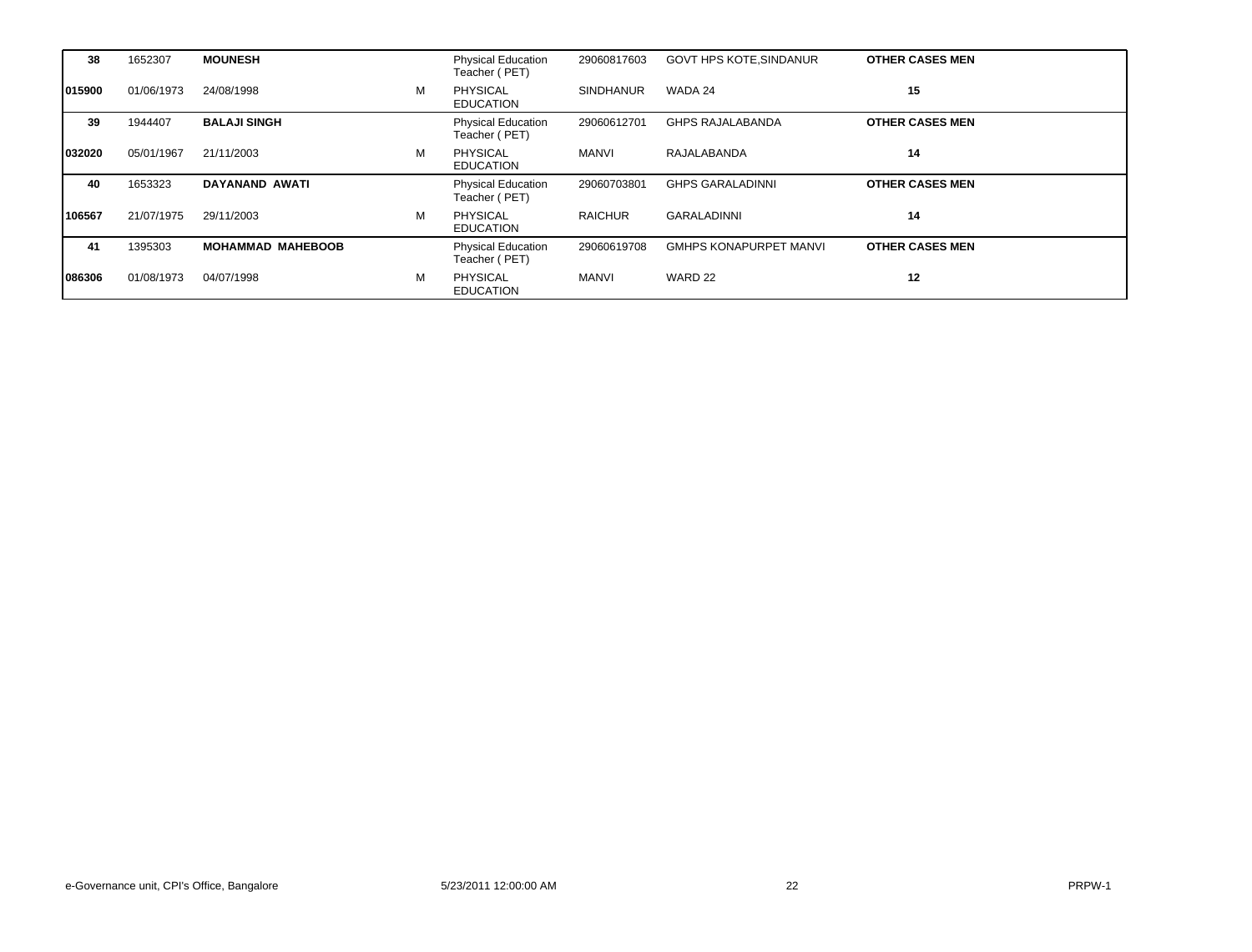# **PROVISIONAL LIST OF TEACHERS FOR REQUEST TRANSFER -2011 ( PRIMARY - WITHIN UNIT ) : PHYSICAL EDUCATION**

### **TRANSFER AUTHORITY : DDPI KOPPAL**

|                    | PRI.NO. KGID NO | <b>APPLICANT NAME</b>               |            | <b>DESIG NAME</b>                          | <b>SCH COD</b>    | <b>SCHOOL NAME</b>      | <b>GROUNDS FOR PRIORITY</b>         |
|--------------------|-----------------|-------------------------------------|------------|--------------------------------------------|-------------------|-------------------------|-------------------------------------|
| <b>APPL NO DOB</b> |                 | DATE OF ENTRY INTO SERVICE          | <b>SEX</b> | <b>SUBJECT NAME</b>                        | <b>TALUK NAME</b> | <b>VILLAGE NAME</b>     | <b>Total Weightage</b>              |
| 1                  | 1782769         | SHAVAVVA HONNUR                     |            | <b>Physical Education</b><br>Teacher (PET) | 29070305901       | <b>GMHPS HALAGERI</b>   | <b>TERMINALLY ILL CASES</b>         |
| 107617             | 01/08/1974      | 30/12/1999                          | F          | <b>PHYSICAL</b><br><b>EDUCATION</b>        | <b>KOPPAL</b>     | <b>HALGERI</b>          | 19.5                                |
| $\overline{2}$     | 581103          | <b>SOMANATH REDDY</b>               |            | Physical Education<br>Teacher (PET)        | 29070904501       | <b>GHPS GUNNAL</b>      | HUSBAND AND WIFE BOTH IN GOVERNMENT |
| 033920             | 01/06/1957      | 17/02/1982                          | м          | PHYSICAL<br><b>EDUCATION</b>               | YELBURGA          | <b>GUNHAL</b>           | 58                                  |
| $\mathbf{3}$       | 1782750         | <b>SURESH WADDAR</b>                |            | Physical Education<br>Teacher (PET)        | 29070312101       | <b>GHPS MAINAHALLI</b>  | HUSBAND AND WIFE BOTH IN GOVERNMENT |
| 159173             | 01/06/1977      | 30/12/1999                          | M          | PHYSICAL<br><b>EDUCATION</b>               | <b>KOPPAL</b>     | MAINHALLI               | 20                                  |
| 4                  | 1782489         | SHIVAPPA BALAPPA KAMMAR             |            | Physical Education<br>Teacher (PET)        | 29070402201       | <b>GMHPS CHALAGERA</b>  | HUSBAND AND WIFE BOTH IN GOVERNMENT |
| 101354             | 10/06/1973      | 30/12/1999                          | M          | PHYSICAL<br><b>EDUCATION</b>               | <b>KUSTAGI</b>    | CHALAGERA               | 18                                  |
| 5                  | 1824996         | <b>K M KOTRMMA</b>                  |            | Physical Education<br>Teacher (PET)        | 29070307101       | <b>GHPS HIREBAGANAL</b> | HUSBAND OR WIFE IN GOVERNMENT       |
| 166818             | 06/10/1975      | 31/12/1999                          | F          | PHYSICAL<br><b>EDUCATION</b>               | <b>KOPPAL</b>     | HIREBHOGANHAL           | 20                                  |
| 6                  | 1781398         | NAGARATNAMMA KARATAGI               |            | Physical Education<br>Teacher (PET)        | 29070914501       | <b>GMHPS TALAKAL</b>    | <b>OTHER CASES WOMEN</b>            |
| 132623             | 15/06/1976      | 05/09/1998                          | F.         | PHYSICAL<br><b>EDUCATION</b>               | YELBURGA          | <b>TALAKAL</b>          | 24                                  |
| $\overline{7}$     | 1824996         | K M KOTRAMMA                        |            | Physical Education<br>Teacher (PET)        | 29070307101       | <b>GHPS HIREBAGANAL</b> | <b>OTHER CASES WOMEN</b>            |
| 016069             | 06/10/1975      | 31/12/1999                          | F          | <b>PHYSICAL</b><br><b>EDUCATION</b>        | <b>KOPPAL</b>     | <b>HIREBHOGANHAL</b>    | 20                                  |
| 8                  | 1978748         | <b>KL JAYALAKSHMI</b>               |            | Physical Education<br>Teacher (PET)        | 29070206801       | <b>GMHPS HOSAKERA</b>   | <b>OTHER CASES WOMEN</b>            |
| 053983             | 01/06/1973      | 18/08/2005                          | F          | <b>PHYSICAL</b><br><b>EDUCATION</b>        | GANGAVATHI        | HOSAKERA                | 10                                  |
| 9                  | 463247          | <b>SANGAPPA LINGAPPA SHIVARADDI</b> |            | Physical Education<br>Teacher (PET)        | 29070908102       | <b>GMHPS KUKANUR</b>    | <b>OTHER CASES MEN</b>              |
| 128752             | 01/06/1955      | 27/02/1978                          | M          | PHYSICAL<br><b>EDUCATION</b>               | YELBURGA          | <b>KUKANOOR</b>         | 66                                  |
| 10                 | 1099743         | <b>BASAVARAJ HOSAVAKLL</b>          |            | <b>Physical Education</b><br>Teacher (PET) | 29070305301       | <b>GHPS GUDADALLI</b>   | <b>OTHER CASES MEN</b>              |
| 225244             | 01/01/1963      | 01/06/1990                          | M          | PHYSICAL<br><b>EDUCATION</b>               | <b>KOPPAL</b>     | <b>GUDADALLI</b>        | 40                                  |
| 11                 | 1253210         | <b>BINDU MADHAVA</b>                |            | <b>Physical Education</b><br>Teacher (PET) | 29070213601       | <b>GHPS SRIRAMANGAR</b> | <b>OTHER CASES MEN</b>              |
| 239360             | 15/12/1957      | 17/07/1993                          | M          | PHYSICAL<br><b>EDUCATION</b>               | GANGAVATHI        | SRIRAMANAGAR            | 32                                  |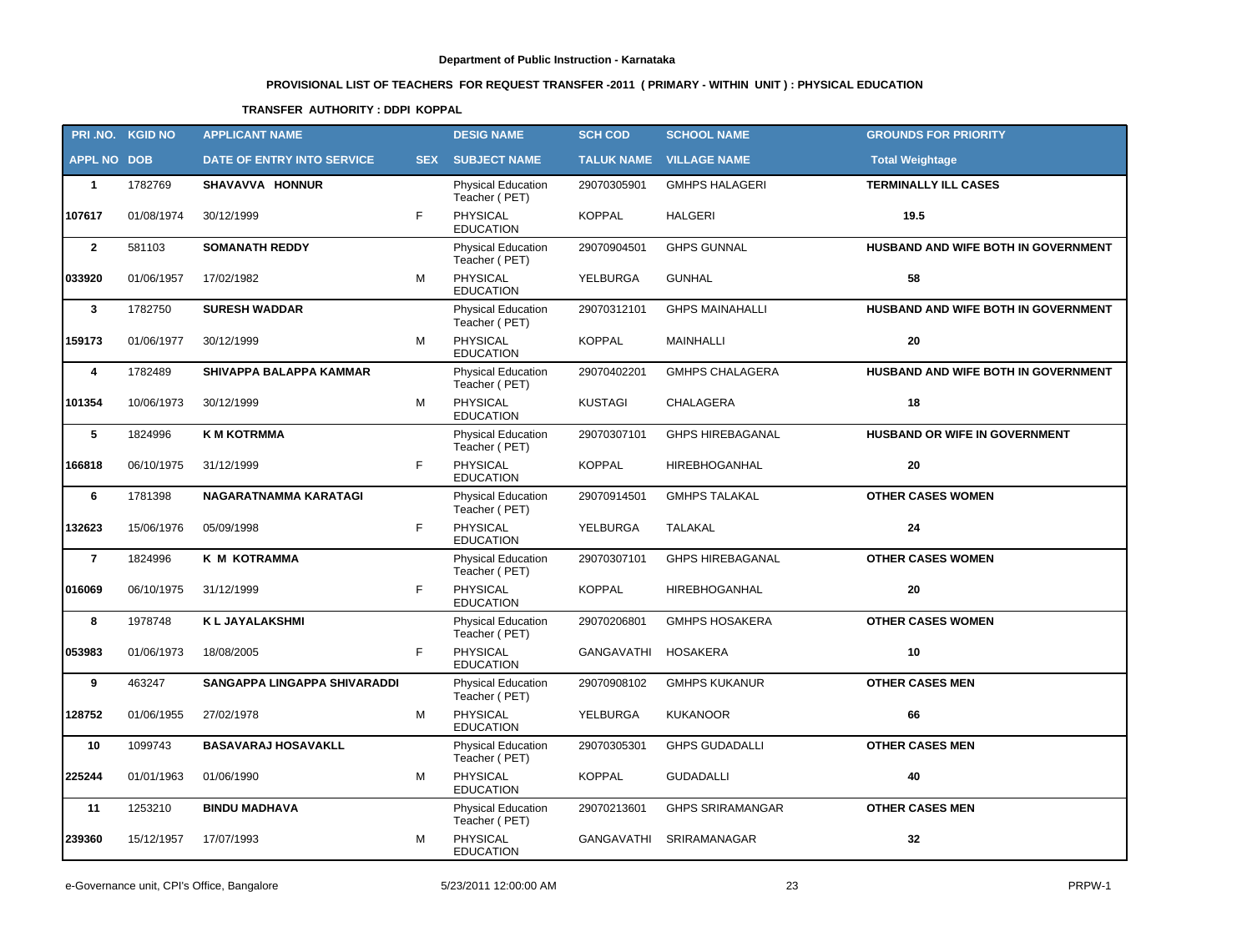| 12     | 132313     | <b>MUDUKAPPA DYAMAPPA ITAGI</b>   |   | Physical Education<br>Teacher (PET)        | 29070401501       | <b>GHPS BENAKANHALI</b>  | <b>OTHER CASES MEN</b> |
|--------|------------|-----------------------------------|---|--------------------------------------------|-------------------|--------------------------|------------------------|
| 034195 | 01/06/1969 | 12/08/1994                        | M | <b>PHYSICAL</b><br><b>EDUCATION</b>        | <b>KUSTAGI</b>    | BENAKANHAL               | 32                     |
| 13     | 1265714    | <b>VIRUPAXAPPA SOMAPPA</b>        |   | <b>Physical Education</b><br>Teacher (PET) | 29070914401       | <b>GHPS LINGANABANDI</b> | <b>OTHER CASES MEN</b> |
| 069441 | 01/01/1968 | 05/08/1994                        | м | PHYSICAL<br><b>EDUCATION</b>               | YELBURGA          | LINGANABANDI             | 30                     |
| 14     | 1780881    | <b>SHARANAPPA</b>                 |   | Physical Education<br>Teacher (PET)        | 29070201701       | <b>GHPS BASARIHAL</b>    | <b>OTHER CASES MEN</b> |
| 125759 | 20/10/1969 | 24/08/1998                        | м | <b>PHYSICAL</b><br><b>EDUCATION</b>        | <b>GANGAVATHI</b> | <b>BASARIHAL</b>         | 24                     |
| 15     | 1783057    | <b>MULAGUNDA BASAVARAJ</b>        |   | Physical Education<br>Teacher (PET)        | 29070913002       | <b>GHPS VAJJARBANDI</b>  | <b>OTHER CASES MEN</b> |
| 232663 | 01/06/1972 | 30/12/1999                        | M | <b>PHYSICAL</b><br><b>EDUCATION</b>        | YELBURGA          | VAJJARABANDI             | 22                     |
| 16     | 1783630    | DEVAPPA NAGAPPA HIREMANI          |   | Physical Education<br>Teacher (PET)        | 29070910001       | <b>GHPS MUTTAL</b>       | <b>OTHER CASES MEN</b> |
| 067394 | 22/08/1971 | 31/12/1999                        | M | <b>PHYSICAL</b><br><b>EDUCATION</b>        | YELBURGA          | MUTTAL                   | 22                     |
| 17     | 1785468    | <b>SANGANAGOUDA</b>               |   | <b>Physical Education</b><br>Teacher (PET) | 29070306001       | <b>GHPS HALAHALLI</b>    | <b>OTHER CASES MEN</b> |
| 034350 | 01/01/1972 | 31/12/1999                        | м | PHYSICAL<br><b>EDUCATION</b>               | <b>KOPPAL</b>     | <b>HALAHALLI</b>         | 22                     |
| 18     | 1979577    | SHARANAPPA KALAKAPPA SANGANAL     |   | <b>Physical Education</b><br>Teacher (PET) | 29070907601       | <b>GHPS KOMALAPUR</b>    | <b>OTHER CASES MEN</b> |
| 111059 | 01/06/1976 | 31/12/1999                        | М | PHYSICAL<br><b>EDUCATION</b>               | YELBURGA          | <b>KOMALAPUR</b>         | 22                     |
| 19     | 1783052    | <b>SANGAPPA KOPPAD</b>            |   | Physical Education<br>Teacher (PET)        | 29070311801       | <b>GHPS LEBAGERA</b>     | <b>OTHER CASES MEN</b> |
| 166040 | 01/06/1976 | 29/12/1999                        | М | PHYSICAL<br><b>EDUCATION</b>               | <b>KOPPAL</b>     | LEBAGERA                 | 20                     |
| 20     | 1782922    | HONNAPPA BALAPPA DOLLIN           |   | Physical Education<br>Teacher (PET)        | 29070415101       | <b>GHPS TALAVAGERA</b>   | <b>OTHER CASES MEN</b> |
| 243236 | 14/05/1975 | 30/12/1999                        | M | PHYSICAL<br><b>EDUCATION</b>               | <b>KUSTAGI</b>    | <b>TALUGERA</b>          | 20                     |
| 21     | 1782785    | <b>MANJUNATH SHREEDHARACHARI</b>  |   | Physical Education<br>Teacher (PET)        | 29070302501       | <b>GHPS BISARALLI</b>    | <b>OTHER CASES MEN</b> |
| 180830 | 01/06/1978 | 30/12/1999                        | м | PHYSICAL<br><b>EDUCATION</b>               | <b>KOPPAL</b>     | <b>BISARALLI</b>         | 20                     |
| 22     | 1782475    | VIJAYAKUMAR M JALIHAL             |   | Physical Education<br>Teacher (PET)        | 29070410501       | <b>GHPS MAVINAITAGI</b>  | <b>OTHER CASES MEN</b> |
| 034395 | 22/07/1978 | 31/12/1999                        | М | PHYSICAL<br><b>EDUCATION</b>               | <b>KUSTAGI</b>    | <b>MAVINAITAGI</b>       | ${\bf 20}$             |
| 23     | 1782721    | <b>BASAVANTAPPA VENKAPPA</b>      |   | Physical Education<br>Teacher (PET)        | 29070209201       | <b>GHPS KESARATTI</b>    | <b>OTHER CASES MEN</b> |
| 074699 | 04/10/1967 | 21/01/2000                        | м | <b>PHYSICAL</b><br><b>EDUCATION</b>        | GANGAVATHI        | <b>KESARATTI</b>         | 20                     |
| 24     | 2440594    | <b>MANJUNATHA IRAPPA ALAWANDI</b> |   | <b>Physical Education</b><br>Teacher (PET) | 29070315101       | <b>GHPS WADAGANAHAL</b>  | <b>OTHER CASES MEN</b> |
| 240865 | 01/06/1965 | 02/08/1994                        | М | <b>PHYSICAL</b><br><b>EDUCATION</b>        | <b>KOPPAL</b>     | WADAGANAHALLI            | 19                     |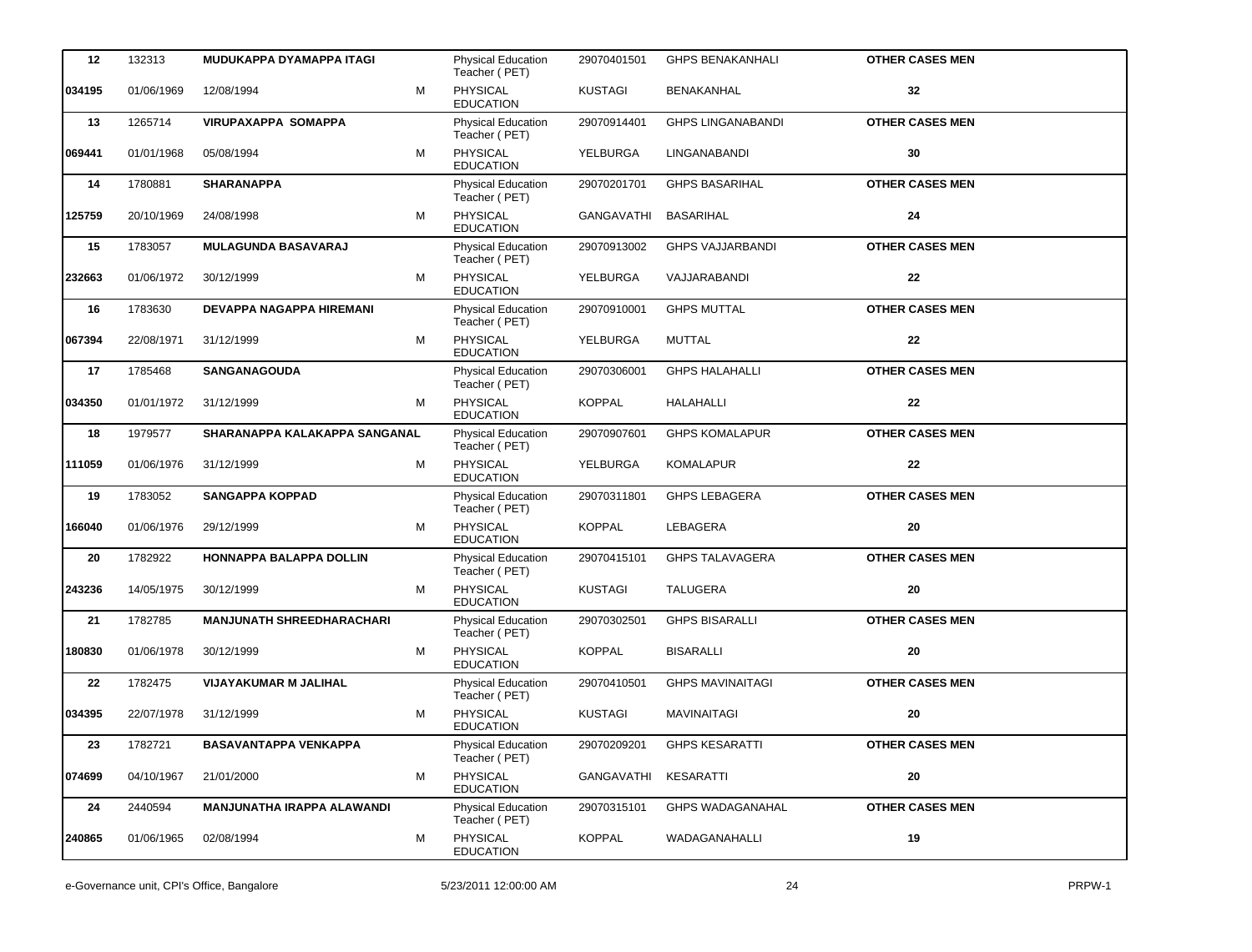| 25     | 1978182    | SANNAHANAMAPPA MEVUNDI              |   | <b>Physical Education</b><br>Teacher (PET) | 29070214201     | GHPS.UDUMAKAL                 | <b>OTHER CASES MEN</b> |
|--------|------------|-------------------------------------|---|--------------------------------------------|-----------------|-------------------------------|------------------------|
| 140568 | 01/06/1971 | 27/10/2003                          | M | <b>PHYSICAL</b><br><b>EDUCATION</b>        | GANGAVATHI      | <b>UDAMAKAL</b>               | 14                     |
| 26     | 1977888    | <b>MUTTANNA C N</b>                 |   | <b>Physical Education</b><br>Teacher (PET) | 29070202901     | <b>GHPS CHELUUR</b>           | <b>OTHER CASES MEN</b> |
| 144415 | 01/06/1973 | 10/11/2003                          | M | <b>PHYSICAL</b><br><b>EDUCATION</b>        | GANGAVATHI      | CHELLUR                       | 14                     |
| 27     | 1785437    | <b>VEERABHADRA SHANBHOGAR</b>       |   | <b>Physical Education</b><br>Teacher (PET) | 29070312501     | <b>GHPS METHAGAL</b>          | <b>OTHER CASES MEN</b> |
| 237256 | 01/06/1975 | 10/11/2003                          | M | <b>PHYSICAL</b><br><b>EDUCATION</b>        | <b>KOPPAL</b>   | <b>METHAGAL</b>               | 14                     |
| 28     | 1979101    | <b>SHARANAPPA VEERAPPA HALAKERI</b> |   | Physical Education<br>Teacher (PET)        | 29070905301     | <b>GMHPS HIREVANKALAKUNTA</b> | <b>OTHER CASES MEN</b> |
| 099508 | 01/06/1983 | 18/07/2005                          | M | <b>PHYSICAL</b><br><b>EDUCATION</b>        | <b>YELBURGA</b> | HIREWANKALAKUNTA              | 10                     |
| 29     | 1978754    | <b>MANJUNATH</b>                    |   | <b>Physical Education</b><br>Teacher (PET) | 29070203401     | <b>GHPS CHIKKAMADINHAL</b>    | <b>OTHER CASES MEN</b> |
| 054401 | 01/06/1980 | 25/07/2005                          | M | <b>PHYSICAL</b><br><b>EDUCATION</b>        | GANGAVATHI      | CHIKKAMADINHAL                | 10                     |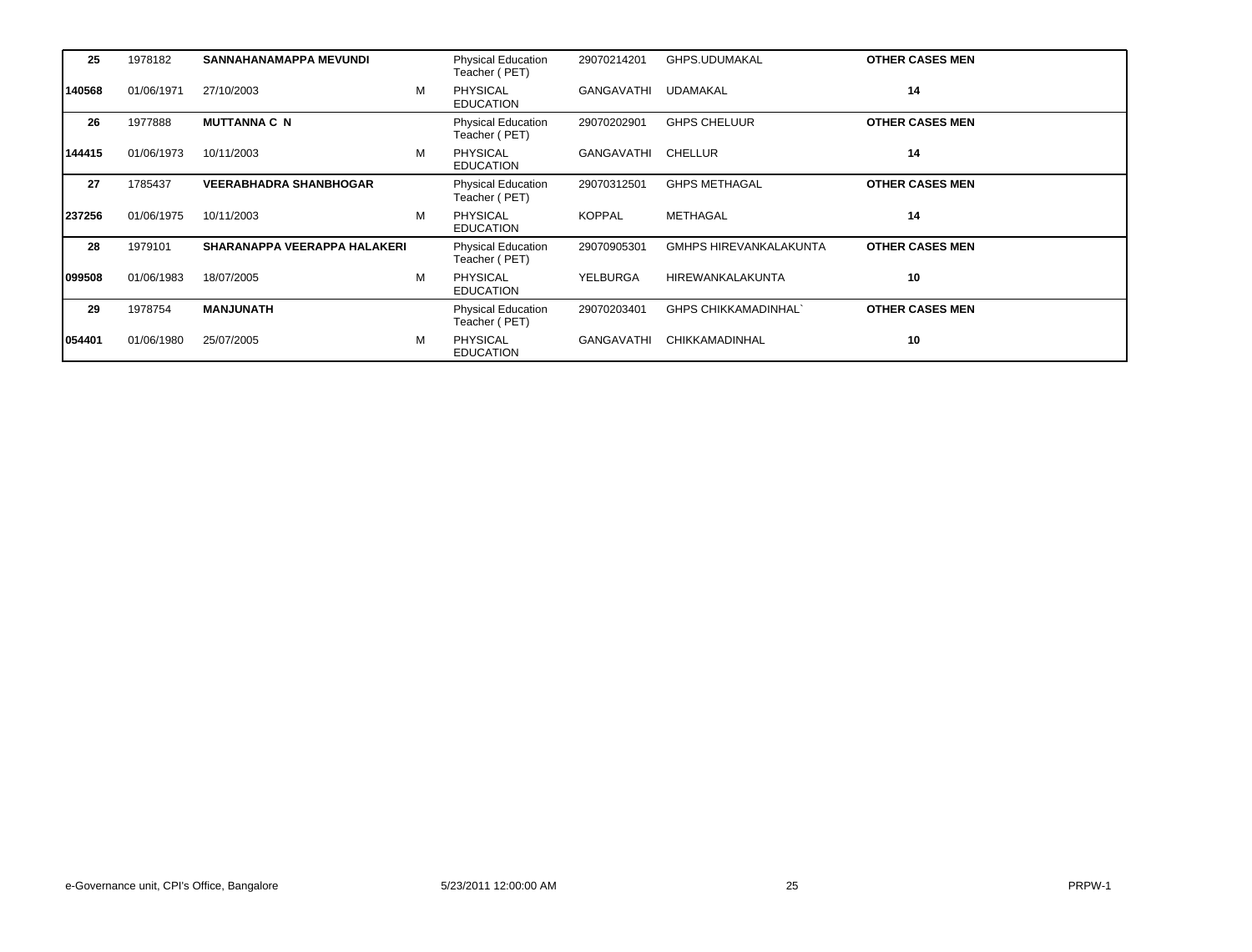# **PROVISIONAL LIST OF TEACHERS FOR REQUEST TRANSFER -2011 ( PRIMARY - WITHIN UNIT ) : PHYSICAL EDUCATION**

### **TRANSFER AUTHORITY : DDPI GADAG**

|                    | PRI.NO. KGID NO | <b>APPLICANT NAME</b>               |            | <b>DESIG NAME</b>                          | <b>SCH COD</b>    | <b>SCHOOL NAME</b>          | <b>GROUNDS FOR PRIORITY</b>         |
|--------------------|-----------------|-------------------------------------|------------|--------------------------------------------|-------------------|-----------------------------|-------------------------------------|
| <b>APPL NO DOB</b> |                 | DATE OF ENTRY INTO SERVICE          | <b>SEX</b> | <b>SUBJECT NAME</b>                        | <b>TALUK NAME</b> | <b>VILLAGE NAME</b>         | <b>Total Weightage</b>              |
| $\mathbf{1}$       | 699343          | <b>VEERAPPA K HADAPAD</b>           |            | <b>Physical Education</b><br>Teacher (PET) | 29080200602       | <b>GHPS HALLIGUDI</b>       | <b>TERMINALLY ILL CASES</b>         |
| 031938             | 01/06/1956      | 29/10/1979                          | M          | PHYSICAL<br><b>EDUCATION</b>               | <b>MUNDARAGI</b>  | <b>HALLIGUDI</b>            | 56                                  |
| $\overline{2}$     | 1495661         | AMEEDABEGUAM M NALABAND             |            | <b>Physical Education</b><br>Teacher (PET) | 29080201501       | <b>GMCS DAMBAL</b>          | <b>WIDOWS</b>                       |
| 242430             | 01/06/1977      | F.<br>09/10/1998                    |            | PHYSICAL<br><b>EDUCATION</b>               | <b>MUNDARAGI</b>  | <b>DAMBAL</b>               | 24                                  |
| 3                  | 1208610         | <b>ISHWARAPPA TIPPANNA HOSAMANI</b> |            | Physical Education<br>Teacher (PET)        | 29080409805       | GMCS RON (S.R.PATIL)        | HUSBAND AND WIFE BOTH IN GOVERNMENT |
| 176673             | 05/06/1969      | 01/06/1994                          | м          | <b>PHYSICAL</b><br><b>EDUCATION</b>        | <b>RON</b>        | <b>RON</b>                  | 28                                  |
| 4                  | 1392168         | <b>CHANNAMMA LAXMANAGOUDA PATIL</b> |            | <b>Physical Education</b><br>Teacher (PET) | 29080406301       | <b>GHPGS SUDI</b>           | HUSBAND AND WIFE BOTH IN GOVERNMENT |
| 235444             | 20/07/1971      | F<br>06/08/1994                     |            | <b>PHYSICAL</b><br><b>EDUCATION</b>        | <b>RON</b>        | <b>SUDI</b>                 | 28                                  |
| 5                  | 1498384         | <b>SFMATHAD</b>                     |            | <b>Physical Education</b><br>Teacher (PET) | 29080506501       | <b>GHPS WADAVI-HOSUR</b>    | HUSBAND AND WIFE BOTH IN GOVERNMENT |
| 131303             | 20/07/1977      | 13/02/1999                          | м          | <b>PHYSICAL</b><br><b>EDUCATION</b>        | <b>SHIRHATTI</b>  | WADAVI                      | 24                                  |
| 6                  | 1828029         | <b>BHARATI SHIVAPUTRAPPA</b>        |            | <b>Physical Education</b><br>Teacher (PET) | 29080410001       | <b>GMPS NAREGAL</b>         | HUSBAND OR WIFE IN GOVERNMENT       |
| 007767             | 01/06/1974      | F<br>14/09/1998                     |            | PHYSICAL<br><b>EDUCATION</b>               | <b>RON</b>        | NAREGAL                     | 24                                  |
| $\overline{7}$     | 1827437         | <b>KUMARAPPA S SONTI</b>            |            | <b>Physical Education</b><br>Teacher (PET) | 29080303002       | <b>GHPS SURKOD</b>          | HUSBAND OR WIFE IN GOVERNMENT       |
| 165069             | 08/02/1978      | 14/09/1998                          | м          | <b>PHYSICAL</b><br><b>EDUCATION</b>        | NARAGUND          | <b>SURKOD</b>               | 22                                  |
| 8                  | 1208497         | <b>TIPPANNA CHANNAPPA LAMANI</b>    |            | <b>Physical Education</b><br>Teacher (PET) | 29080505401       | <b>GHPS BANNIKOPPA</b>      | <b>OTHER CASES WOMEN</b>            |
| 220801             | 01/06/1962      | 30/08/1993                          | М          | PHYSICAL<br><b>EDUCATION</b>               | <b>SHIRHATTI</b>  | <b>BANNIKOPPA</b>           | 34                                  |
| 9                  | 1203849         | YALLAVVA YAMANAPPA BANDIYAVAR       |            | Physical Education<br>Teacher (PET)        | 29080507327       | <b>GMPS NO 1 LAXMESHWAR</b> | <b>OTHER CASES WOMEN</b>            |
| 205681             | 05/09/1961      | F<br>30/08/1993                     |            | PHYSICAL<br><b>EDUCATION</b>               | <b>SHIRHATTI</b>  | LAKSHMESHWAR                | 17                                  |
| 10                 | 1156311         | SANJEEVRADDI K BELAHUNASHI          |            | Physical Education<br>Teacher (PET)        | 29080505101       | <b>GHPS SUGNALLI</b>        | <b>OTHER CASES MEN</b>              |
| 236808             | 06/09/1966      | 19/09/1966                          | M          | PHYSICAL<br><b>EDUCATION</b>               | <b>SHIRHATTI</b>  | <b>SUGNALLI</b>             | 40                                  |
| 11                 | 1825547         | TUKARAM BHIMAPPA DASAR              |            | <b>Physical Education</b><br>Teacher (PET) | 29080302902       | <b>GMPS HADALI</b>          | <b>OTHER CASES MEN</b>              |
| 172619             | 01/05/1966      | 22/09/1990                          | М          | PHYSICAL<br><b>EDUCATION</b>               | NARAGUND          | HADALI                      | 38                                  |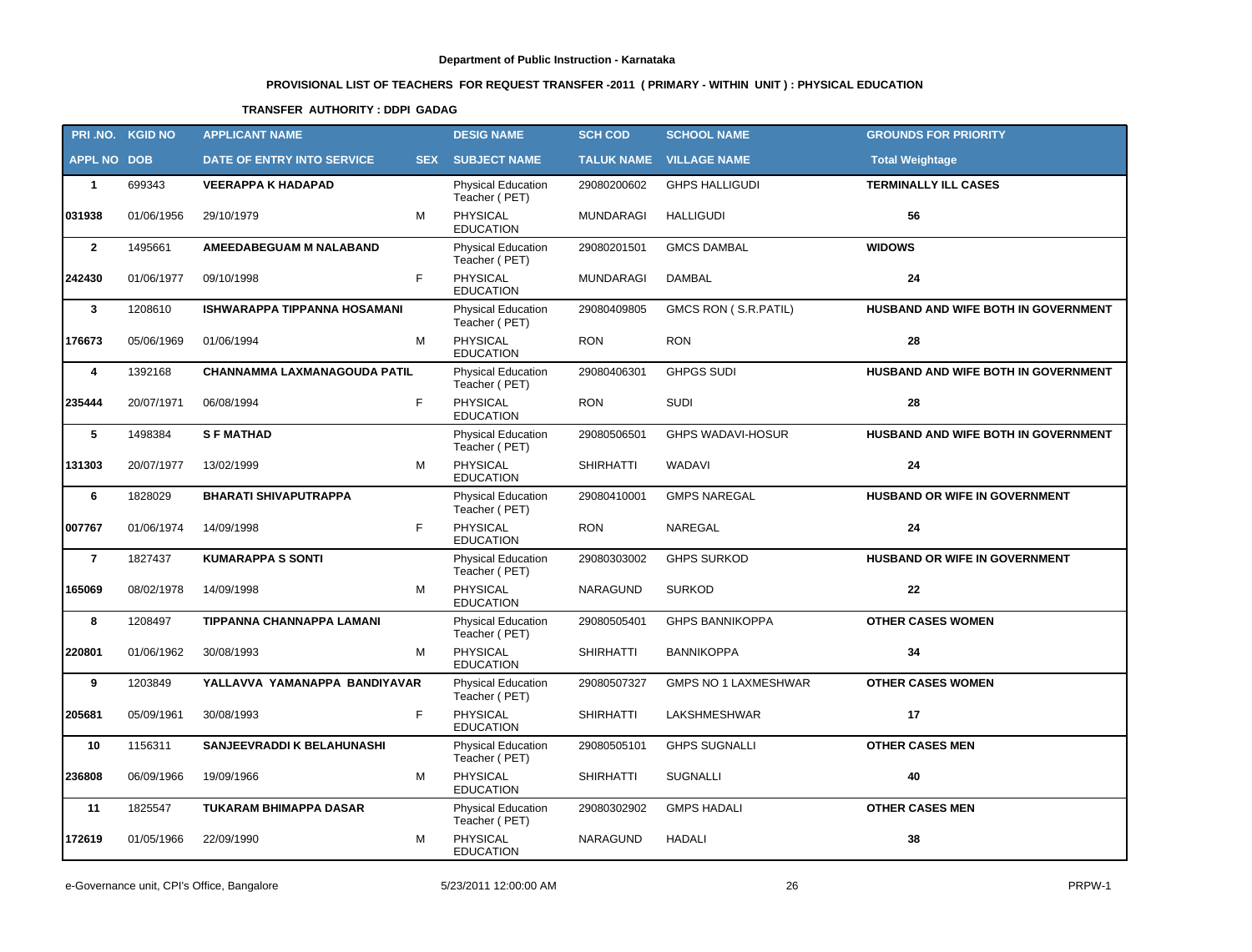| 12     | 1496552    | NINGANAGOUDA P PYATIGOUDAR                             |   | <b>Physical Education</b><br>Teacher (PET) | 29080501301                  | <b>GMPS BADNI</b>              | <b>OTHER CASES MEN</b> |
|--------|------------|--------------------------------------------------------|---|--------------------------------------------|------------------------------|--------------------------------|------------------------|
| 011380 | 01/04/1962 | 06/07/1993                                             | M | <b>PHYSICAL</b><br><b>EDUCATION</b>        | <b>SHIRHATTI</b>             | <b>FUTAGAO BADNI</b>           | 34                     |
| 13     | 1204457    | NEELAGIRIYAPPA BASAVANEPPA<br><b>PASHUPATIHAL</b>      |   | <b>Physical Education</b><br>Teacher (PET) | 29080503204                  | <b>GHPS SURANAGI</b>           | <b>OTHER CASES MEN</b> |
| 082794 | 15/04/1962 | 21/08/1993                                             | м | <b>PHYSICAL</b><br><b>EDUCATION</b>        | <b>SHIRHATTI</b>             | <b>SURANAGI</b>                | 34                     |
| 14     | 1202886    | SOMAPPA NINGAPPA SOMANNAVAR                            |   | <b>Physical Education</b><br>Teacher (PET) | 29080201402                  | <b>GHPS DONI</b>               | <b>OTHER CASES MEN</b> |
| 045846 | 01/05/1963 | 24/08/1993                                             | M | <b>PHYSICAL</b><br><b>EDUCATION</b>        | <b>MUNDARAGI</b>             | <b>DONI</b>                    | 34                     |
| 15     | 1203783    | PANDURANG HANUMANTAPPA BELUR                           |   | <b>Physical Education</b><br>Teacher (PET) | 29080507802                  | <b>GHPS HOLE ITAGI (ITAGI)</b> | <b>OTHER CASES MEN</b> |
| 017751 | 18/01/1959 | 30/08/1993                                             | M | <b>PHYSICAL</b><br><b>EDUCATION</b>        | <b>SHIRHATTI</b>             | <b>ITAGI</b>                   | 34                     |
| 16     | 1826859    | <b>BHIMAPPA RAMAPPA DODDANNAVAR</b>                    |   | <b>Physical Education</b><br>Teacher (PET) | 29080406401                  | GHPS HADAGALI-S-DAMBAL         | <b>OTHER CASES MEN</b> |
| 176500 | 20/06/1961 | 03/11/1993                                             | M | <b>PHYSICAL</b><br><b>EDUCATION</b>        | <b>RON</b>                   | HADAGALI-S-DAMBAL              | 32                     |
| 17     | 1825582    | <b>ISHAWARAPPA R ARATTI</b>                            |   | <b>Physical Education</b><br>Teacher (PET) | 29080600302                  | <b>GHPS BALAGANUR</b>          | <b>OTHER CASES MEN</b> |
| 036950 | 20/08/1961 | 01/06/1994                                             | м | <b>PHYSICAL</b><br><b>EDUCATION</b>        | <b>GADAG RURAL BALAGANUR</b> |                                | 32                     |
| 18     | 1204462    | <b>CHANDRASHEKHAR VEERAPPA</b><br><b>GUTTEPPANAVAR</b> |   | Physical Education<br>Teacher (PET)        | 29080407001                  | <b>GMPS JAKKALI</b>            | <b>OTHER CASES MEN</b> |
| 014298 | 01/06/1962 | 24/06/1994                                             | м | PHYSICAL<br><b>EDUCATION</b>               | <b>RON</b>                   | <b>JAKKALI</b>                 | 32                     |
| 19     | 1209453    | REVANASHIDDAPPA HANAMAPPA<br><b>NAREGAL</b>            |   | <b>Physical Education</b><br>Teacher (PET) | 29080604401                  | <b>GHPS BELADHADI</b>          | <b>OTHER CASES MEN</b> |
| 043219 | 06/06/1973 | 08/08/1994                                             | M | <b>PHYSICAL</b><br><b>EDUCATION</b>        | <b>GADAG RURAL BELADHADI</b> |                                | 30                     |
| 20     | 1206930    | <b>MOHAMMEDALI I KANAKE</b>                            |   | <b>Physical Education</b><br>Teacher (PET) | 29080508301                  | <b>GHPS RAMAGIRI</b>           | <b>OTHER CASES MEN</b> |
| 054106 | 01/06/1973 | 08/08/1994                                             | M | <b>PHYSICAL</b><br><b>EDUCATION</b>        | <b>SHIRHATTI</b>             | <b>RAMAGIRI</b>                | 28                     |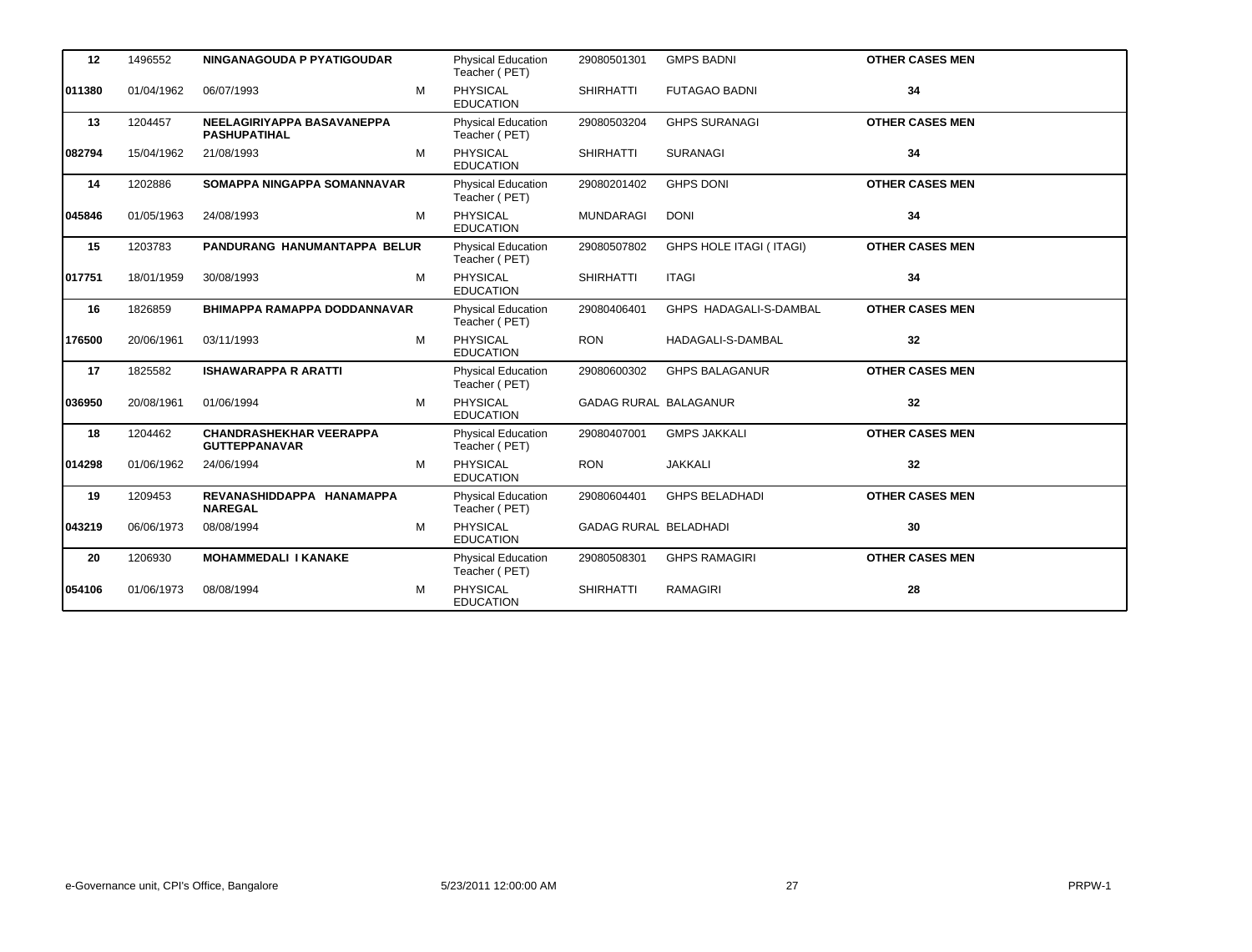# **PROVISIONAL LIST OF TEACHERS FOR REQUEST TRANSFER -2011 ( PRIMARY - WITHIN UNIT ) : PHYSICAL EDUCATION**

### **TRANSFER AUTHORITY : DDPI DHARWAD**

| PRI.NO. KGID NO    |            | <b>APPLICANT NAME</b>             |            | <b>DESIG NAME</b>                          | <b>SCH COD</b>    | <b>SCHOOL NAME</b>     | <b>GROUNDS FOR PRIORITY</b>         |
|--------------------|------------|-----------------------------------|------------|--------------------------------------------|-------------------|------------------------|-------------------------------------|
| <b>APPL NO DOB</b> |            | DATE OF ENTRY INTO SERVICE        | <b>SEX</b> | <b>SUBJECT NAME</b>                        | <b>TALUK NAME</b> | <b>VILLAGE NAME</b>    | <b>Total Weightage</b>              |
| $\mathbf{1}$       | 729993     | <b>T KAMALA</b>                   |            | <b>Physical Education</b><br>Teacher (PET) | 29090108902       | <b>MPS NARENDRA</b>    | HUSBAND AND WIFE BOTH IN GOVERNMENT |
| 026854             | 23/12/1964 | 13/02/1985                        | F          | PHYSICAL<br><b>EDUCATION</b>               | <b>DHARWAD</b>    | <b>NARENDRA</b>        | 39                                  |
| $\overline{2}$     | 1205885    | ABDUL KHADAR ABDUL RAUF SHAIKH    |            | Physical Education<br>Teacher (PET)        | 29090107501       | HPS MADANABHAVI        | HUSBAND AND WIFE BOTH IN GOVERNMENT |
| 027962             | 23/12/1963 | 18/09/1993                        | М          | PHYSICAL<br><b>EDUCATION</b>               | <b>DHARWAD</b>    | MADANABHAVI            | 34                                  |
| $\mathbf{3}$       | 1358908    | <b>SANJEEV P PATIL</b>            |            | Physical Education<br>Teacher (PET)        | 29090205312       | <b>HPS GAMANAGATTI</b> | HUSBAND AND WIFE BOTH IN GOVERNMENT |
| 227548             | 10/03/1966 | 29/12/1995                        | м          | PHYSICAL<br><b>EDUCATION</b>               | <b>HUBLI</b>      | WARD NO. 23            | 15                                  |
| 4                  | 1500582    | <b>MANJULA GANGAPPA HARIKOPPA</b> |            | Physical Education<br>Teacher (PET)        | 29090102802       | <b>KGS GARAG</b>       | HUSBAND AND WIFE BOTH IN GOVERNMENT |
| 238496             | 15/03/1978 | 23/10/2003                        | F.         | <b>PHYSICAL</b><br><b>EDUCATION</b>        | <b>DHARWAD</b>    | <b>GARAG</b>           | 14                                  |
| 5                  | 1494432    | <b>SK NADAF</b>                   |            | Physical Education<br>Teacher (PET)        | 29090505805       | MCS NO. 1 NAVALGUND    | HUSBAND OR WIFE IN GOVERNMENT       |
| 138250             | 22/06/1976 | 30/03/1999                        | F.         | <b>PHYSICAL</b><br><b>EDUCATION</b>        | NAVALGUND         | NAVALGUND              | $22 \,$                             |
| 6                  | 2051513    | <b>KHAIRUNISA K NADAF</b>         |            | Physical Education<br>Teacher (PET)        | 29090504301       | <b>HPS NAVALLI</b>     | <b>OTHER CASES WOMEN</b>            |
| 236116             | 01/06/1970 | 27/02/1997                        | F          | <b>PHYSICAL</b><br><b>EDUCATION</b>        | NAVALGUND         | <b>NAVALLI</b>         | 28                                  |
| $\overline{7}$     | 1926328    | <b>BIBIASMA S MULLA</b>           |            | <b>Physical Education</b><br>Teacher (PET) | 29090308001       | HPS SURASHETTIKOPPA    | <b>OTHER CASES WOMEN</b>            |
| 040983             | 01/06/1977 | 30/11/1999                        | F          | <b>PHYSICAL</b><br><b>EDUCATION</b>        | KALGHATAGI        | <b>SURASHETTIKOPPA</b> | 20                                  |
| 8                  | 1379968    | <b>SEETA V KULAKARNI</b>          |            | <b>Physical Education</b><br>Teacher (PET) | 29090210103       | <b>HPS NAVANAGAR</b>   | <b>OTHER CASES WOMEN</b>            |
| 128831             | 03/10/1965 | 18/12/1995                        | F          | PHYSICAL<br><b>EDUCATION</b>               | <b>HUBLI</b>      | WARD NO. 24            | 19                                  |
| 9                  | 2311476    | <b>SUNANDA BAILAPPA ABBIGERI</b>  |            | <b>Physical Education</b><br>Teacher (PET) | 29090502901       | <b>HPS KALAWAD</b>     | <b>OTHER CASES WOMEN</b>            |
| 137248             | 01/07/1977 | 12/11/2003                        | F          | <b>PHYSICAL</b><br><b>EDUCATION</b>        | <b>NAVALGUND</b>  | KALAWAD                | 14                                  |
| 10                 | 1492359    | SHANKARAPPA SHIDDAPPA GHATTI      |            | <b>Physical Education</b><br>Teacher (PET) | 29090105803       | SNSH GHPS KAVALAGERI   | <b>OFFICE BEARER</b>                |
| 126305             | 23/07/1969 | 14/09/1998                        | M          | PHYSICAL<br><b>EDUCATION</b>               | <b>DHARWAD</b>    | KAVALAGERI             | 18                                  |
| 11                 | 1203172    | SAHADEVAPPA SHIVAPPA GADAGIN      |            | <b>Physical Education</b><br>Teacher (PET) | 29090302103       | <b>HPS DEVIKOPPA</b>   | <b>OTHER CASES MEN</b>              |
| 040663             | 20/06/1963 | 08/07/1993                        | М          | PHYSICAL<br><b>EDUCATION</b>               | KALGHATAGI        | <b>DEVIKOPPA</b>       | 32                                  |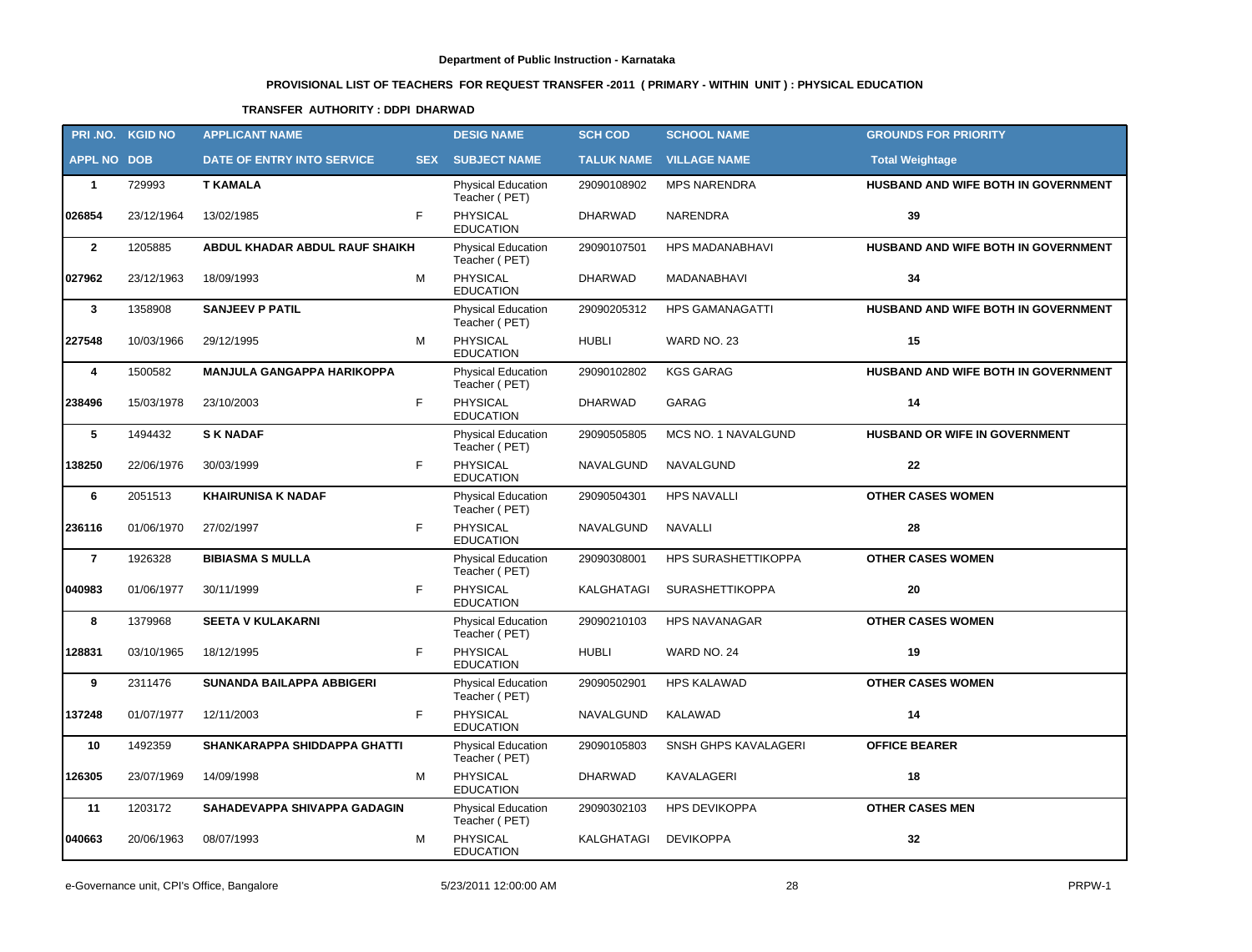| 12     | 2051674    | SAHADEVAPPA YALLAPPA KALI          | <b>Physical Education</b><br>Teacher (PET) | 29090505602       | <b>MCS TUPPADAKURAHATTI</b> | <b>OTHER CASES MEN</b> |
|--------|------------|------------------------------------|--------------------------------------------|-------------------|-----------------------------|------------------------|
| 112735 | 22/01/1962 | M<br>20/08/1993                    | PHYSICAL<br><b>EDUCATION</b>               | NAVALGUND         | TUPPADAKURAHATTI            | 32                     |
| 13     | 1356816    | RAMANATH JATTAPPA NAIK             | Physical Education<br>Teacher (PET)        | 29090202201       | <b>KBS HEBSUR</b>           | <b>OTHER CASES MEN</b> |
| 091871 | 16/01/1963 | M<br>01/07/1994                    | PHYSICAL<br><b>EDUCATION</b>               | <b>HUBLI</b>      | <b>HEBSUR</b>               | 32                     |
| 14     | 1204719    | <b>RAMESH BHIMAPPA NEMATI</b>      | Physical Education<br>Teacher (PET)        | 29090110702       | MPS UPPINABETAGERI          | <b>OTHER CASES MEN</b> |
| 100499 | 29/11/1967 | 10/08/1994<br>м                    | <b>PHYSICAL</b><br><b>EDUCATION</b>        | <b>DHARWAD</b>    | <b>UPPINABETAGERI</b>       | 32                     |
| 15     | 1499805    | LOKAYYA ANDANAYYA MATH             | Physical Education<br>Teacher (PET)        | 29090500901       | <b>HPS BASAPUR</b>          | <b>OTHER CASES MEN</b> |
| 235693 | 14/08/1965 | M<br>30/12/1995                    | PHYSICAL<br><b>EDUCATION</b>               | NAVALGUND         | <b>BASAPUR</b>              | 30                     |
| 16     | 1208227    | BASAPPA SHIVARAYAPPA DODDANNAVAR   | <b>Physical Education</b><br>Teacher (PET) | 29090502601       | <b>HPS IBRAHIMPUR</b>       | <b>OTHER CASES MEN</b> |
| 063965 | 01/06/1966 | M<br>30/12/1995                    | <b>PHYSICAL</b><br><b>EDUCATION</b>        | NAVALGUND         | <b>IBRAHIMPUR</b>           | 30                     |
| 17     | 1158301    | SUDHAKAR LAXMANRAO KUNTHE          | Physical Education<br>Teacher (PET)        | 29090110703       | <b>KGS BETAGERI</b>         | <b>OTHER CASES MEN</b> |
| 023269 | 19/08/1995 | 19/08/1993<br>м                    | PHYSICAL<br><b>EDUCATION</b>               | DHARWAD           | <b>UPPINABETAGERI</b>       | 28                     |
| 18     | 1208706    | <b>SHRINATH S JOSHI</b>            | Physical Education<br>Teacher (PET)        | 29090505501       | <b>HPS TIRLAPUR</b>         | <b>OTHER CASES MEN</b> |
| 092065 | 06/04/1966 | 04/01/1996<br>м                    | <b>PHYSICAL</b><br><b>EDUCATION</b>        | NAVALGUND         | <b>TIRLAPUR</b>             | 28                     |
| 19     | 1205605    | SHIVANAND VEERAPPA KADAGAVI        | Physical Education<br>Teacher (PET)        | 29090305802       | <b>MCS MISHRIKOTI</b>       | <b>OTHER CASES MEN</b> |
| 045038 | 16/06/1963 | 04/09/1993<br>м                    | PHYSICAL<br><b>EDUCATION</b>               | KALGHATAGI        | <b>MISHRIKOTI</b>           | 25.5                   |
| 20     | 2050477    | <b>VEERAPPA BASAVANNEPPA HOOLI</b> | Physical Education<br>Teacher (PET)        | 29090504903       | <b>HPS SHIRKOL</b>          | <b>OTHER CASES MEN</b> |
| 220904 | 01/06/1974 | M<br>14/09/1998                    | <b>PHYSICAL</b><br><b>EDUCATION</b>        | NAVALGUND         | <b>SHIRKOL</b>              | 24                     |
| 21     | 1495626    | <b>KRISHNA KUNDAGOL</b>            | Physical Education<br>Teacher (PET)        | 29090104301       | <b>HPS HONNAPUR</b>         | <b>OTHER CASES MEN</b> |
| 014131 | 22/07/1974 | 07/10/1998<br>м                    | PHYSICAL<br><b>EDUCATION</b>               | <b>DHARWAD</b>    | <b>HONNAPUR</b>             | 24                     |
| 22     | 2310642    | SHRINATH NAGAPPA SINGENAVAR        | <b>Physical Education</b><br>Teacher (PET) | 29090503804       | <b>HPKGS MORAB</b>          | <b>OTHER CASES MEN</b> |
| 181277 | 31/05/1976 | 07/08/2000<br>м                    | <b>PHYSICAL</b><br><b>EDUCATION</b>        | NAVALGUND         | <b>MORAB</b>                | 20                     |
| 23     | 1496766    | <b>VINCENTXAVIER A BORGES</b>      | Physical Education<br>Teacher (PET)        | 29090302302       | <b>MCS DUMWAD</b>           | <b>OTHER CASES MEN</b> |
| 065233 | 12/04/1976 | 14/09/1998<br>м                    | PHYSICAL<br><b>EDUCATION</b>               | <b>KALGHATAGI</b> | <b>DUMWAD</b>               | 18                     |
| 24     | 1501007    | VEERAPPA PANDAPPA VEERASANNAVAR    | Physical Education<br>Teacher (PET)        | 29090501701       | <b>HPS DATNAL</b>           | <b>OTHER CASES MEN</b> |
| 081720 | 22/07/1975 | 16/01/2003<br>м                    | PHYSICAL<br><b>EDUCATION</b>               | NAVALGUND         | DATANAL                     | 16                     |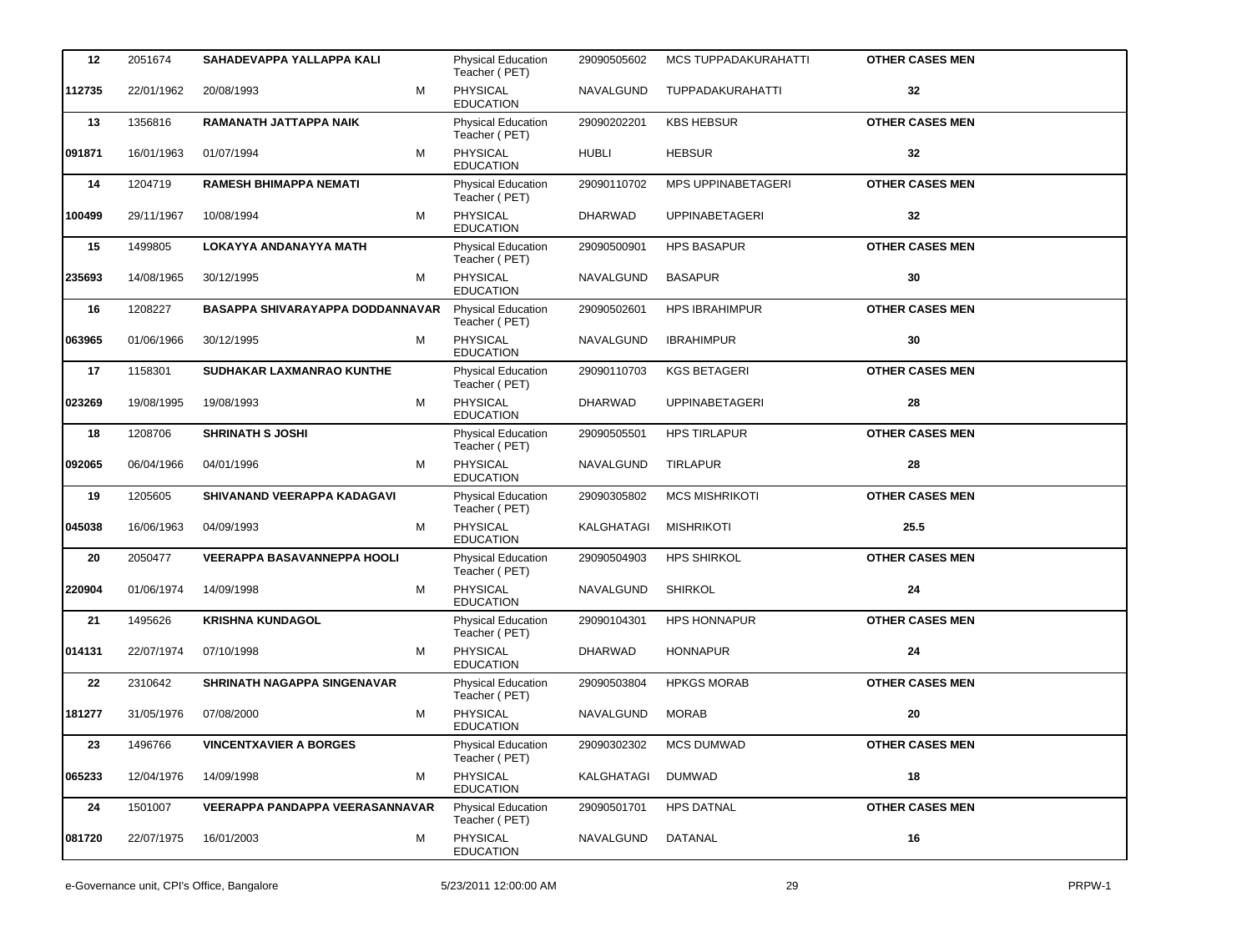# **PROVISIONAL LIST OF TEACHERS FOR REQUEST TRANSFER -2011 ( PRIMARY - WITHIN UNIT ) : PHYSICAL EDUCATION**

### **TRANSFER AUTHORITY : DDPI UTTARKANNADA**

|                    | PRI.NO. KGID NO | <b>APPLICANT NAME</b>             |            | <b>DESIG NAME</b>                          | <b>SCH COD</b>    | <b>SCHOOL NAME</b>         | <b>GROUNDS FOR PRIORITY</b>         |
|--------------------|-----------------|-----------------------------------|------------|--------------------------------------------|-------------------|----------------------------|-------------------------------------|
| <b>APPL NO DOB</b> |                 | DATE OF ENTRY INTO SERVICE        | <b>SEX</b> | <b>SUBJECT NAME</b>                        | <b>TALUK NAME</b> | <b>VILLAGE NAME</b>        | <b>Total Weightage</b>              |
| $\mathbf{1}$       | 666983          | <b>MUKTA G NAIK</b>               |            | <b>Physical Education</b><br>Teacher (PET) | 29100808116       | G U H PS HEREANGADI        | <b>TERMINALLY ILL CASES</b>         |
| 060505             | 11/08/1964      | 02/01/1984                        | F          | <b>PHYSICAL</b><br><b>EDUCATION</b>        | <b>HONNAVAR</b>   | <b>HERANGADI</b>           | 52                                  |
| $\overline{2}$     | 1211100         | <b>SMT SHUSHILA N NAYAK</b>       |            | Physical Education<br>Teacher (PET)        | 29100205101       | <b>HPS TODUR</b>           | <b>WIDOWS</b>                       |
| 078531             | 15/06/1966      | 12/08/1994                        | F          | <b>PHYSICAL</b><br><b>EDUCATION</b>        | <b>KARWAR</b>     | <b>TODUR</b>               | 28                                  |
| $\mathbf{3}$       | 481471          | ANJANI JATTAPPA NAIK              |            | Physical Education<br>Teacher (PET)        | 42910090016       | <b>CRC, NAWAYAT COLONY</b> | HUSBAND AND WIFE BOTH IN GOVERNMENT |
| 237574             | 10/03/1958      | 03/03/1978                        | F          | PHYSICAL<br><b>EDUCATION</b>               | <b>BHATKAL</b>    | CRC, NAWAYAT COLONY        | 64                                  |
| 4                  | 1467555         | <b>VITTAL GOPAL BHAT</b>          |            | Physical Education<br>Teacher (PET)        | 29100900504       | <b>MHPS SHIRALI</b>        | HUSBAND AND WIFE BOTH IN GOVERNMENT |
| 080988             | 20/04/1974      | 02/01/1995                        | M          | PHYSICAL<br><b>EDUCATION</b>               | <b>BHATKAL</b>    | <b>SHIRALI</b>             | 30                                  |
| 5                  | 1468878         | SULOCHANA NARAYAN HALDIPUR        |            | Physical Education<br>Teacher (PET)        | 29100800207       | GHPS URDU CHANDAVAR        | HUSBAND AND WIFE BOTH IN GOVERNMENT |
| 108034             | 12/12/1972      | 22/08/1998                        | F.         | PHYSICAL<br><b>EDUCATION</b>               | HONNAVAR          | <b>CHANDAVAR</b>           | 24                                  |
| 6                  | 1467898         | TIMMAPPA DEVAYYA GONDA            |            | <b>Physical Education</b><br>Teacher (PET) | 29100901202       | <b>GHPSBUNDAR</b>          | HUSBAND AND WIFE BOTH IN GOVERNMENT |
| 067504             | 26/08/1972      | 24/08/1998                        | M          | PHYSICAL<br><b>EDUCATION</b>               | <b>BHATKAL</b>    | <b>MAVINKURVE</b>          | 22.5                                |
| $\overline{7}$     | 1770388         | PRABHAVATI VENKATESH NAIK         |            | Physical Education<br>Teacher (PET)        | 29100900216       | GHPS URDU NATIONAL KALONY  | HUSBAND AND WIFE BOTH IN GOVERNMENT |
| 134540             | 30/04/1978      | 29/11/2003                        | F.         | <b>PHYSICAL</b><br><b>EDUCATION</b>        | <b>BHATKAL</b>    | <b>MAVALLI</b>             | 14                                  |
| 8                  | 1466562         | <b>SHASHIPRABHA GOPINATH NAIK</b> |            | Physical Education<br>Teacher (PET)        | 29100902101       | <b>GHPS MUTTALLI</b>       | HUSBAND OR WIFE IN GOVERNMENT       |
| 012665             | 25/03/1965      | 15/03/1996                        | F          | <b>PHYSICAL</b><br><b>EDUCATION</b>        | <b>BHATKAL</b>    | <b>MUTTALLI</b>            | 22.5                                |
| 9                  | 1326957         | <b>SUJATHA T G</b>                |            | <b>Physical Education</b><br>Teacher (PET) | 29100907401       | SHASAKARA MADARI SCHOOL    | <b>OTHER CASES WOMEN</b>            |
| 026720             | 01/06/1966      | 20/07/1994                        | F          | <b>PHYSICAL</b><br><b>EDUCATION</b>        | BHATKAL           | PURASABE WARD 13           | 16                                  |
| 10                 | 667157          | <b>NAGESH POKKA GAONKAR</b>       |            | <b>Physical Education</b><br>Teacher (PET) | 29100900201       | <b>GHPS HARIJANAKERI</b>   | <b>OTHER CASES MEN</b>              |
| 030668             | 01/06/1956      | 31/12/1983                        | м          | PHYSICAL<br><b>EDUCATION</b>               | BHATKAL           | MAVALLI                    | 52                                  |
| 11                 | 1379816         | <b>GOURISH VENKATRAMAN NAYAK</b>  |            | <b>Physical Education</b><br>Teacher (PET) | 29100900409       | <b>GHPS SARADHOLE</b>      | <b>OTHER CASES MEN</b>              |
| 065491             | 30/12/1964      | 29/02/1996                        | м          | <b>PHYSICAL</b><br><b>EDUCATION</b>        | <b>BHATKAL</b>    | <b>BENGRE</b>              | 28                                  |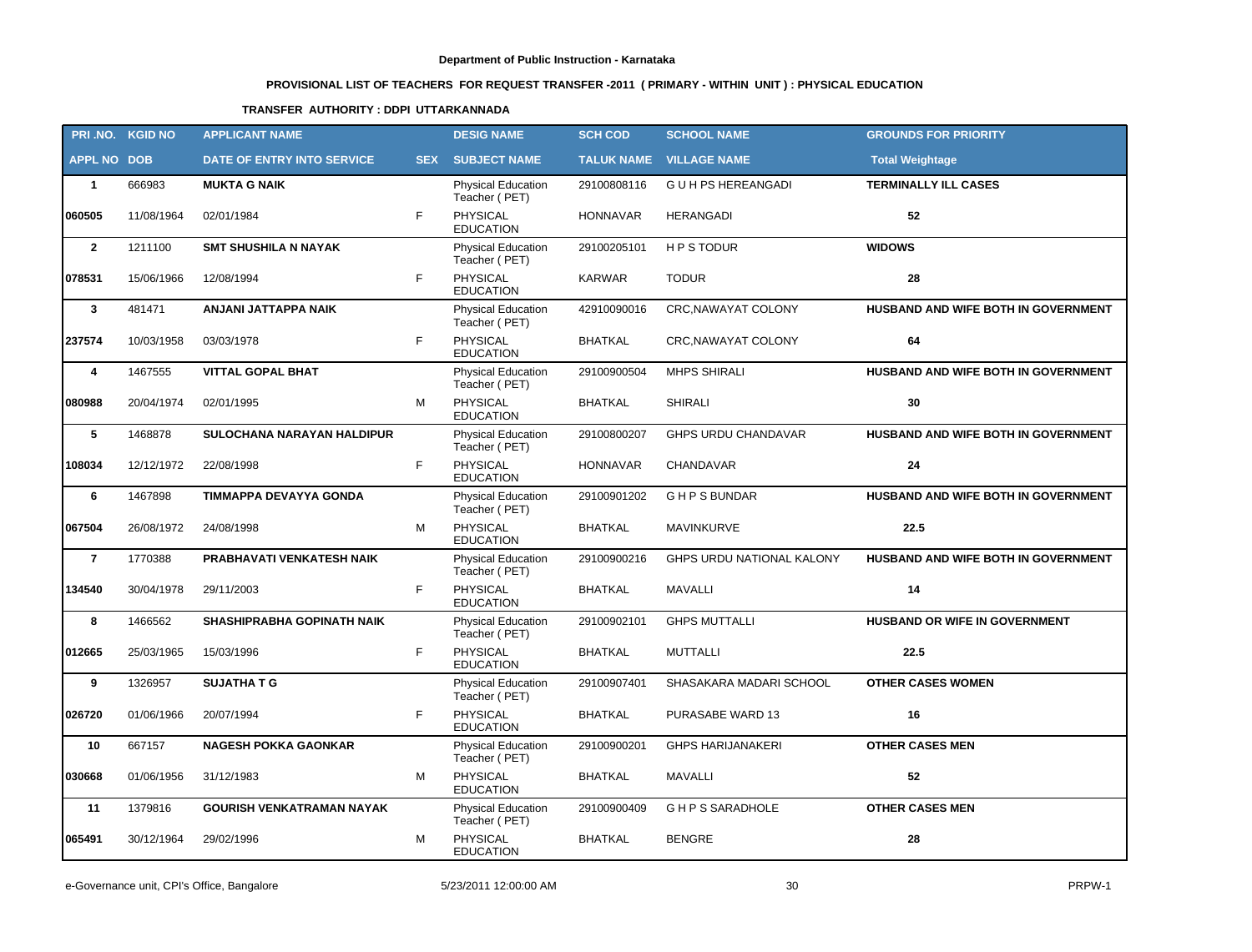| 12     | 1468306    | <b>SURESH SUBBAYYA GOUDA</b> |   | <b>Physical Education</b><br>Teacher (PET) | 29100903901    | <b>GHPS GORTE</b>           | <b>OTHER CASES MEN</b> |
|--------|------------|------------------------------|---|--------------------------------------------|----------------|-----------------------------|------------------------|
| 021565 | 20/07/1975 | 27/11/1996                   | м | <b>PHYSICAL</b><br><b>EDUCATION</b>        | <b>BHATKAL</b> | <b>GORTE</b>                | 26                     |
| 13     | 1327534    | <b>ABDUL RASHID AYUB SAB</b> |   | <b>Physical Education</b><br>Teacher (PET) | 29100908901    | <b>GMHPS NAWAYAT COLONY</b> | <b>OTHER CASES MEN</b> |
| 221962 | 22/02/1961 | 20/07/1994                   | м | <b>PHYSICAL</b><br><b>EDUCATION</b>        | <b>BHATKAL</b> | PURASABE WARD 10            | 16                     |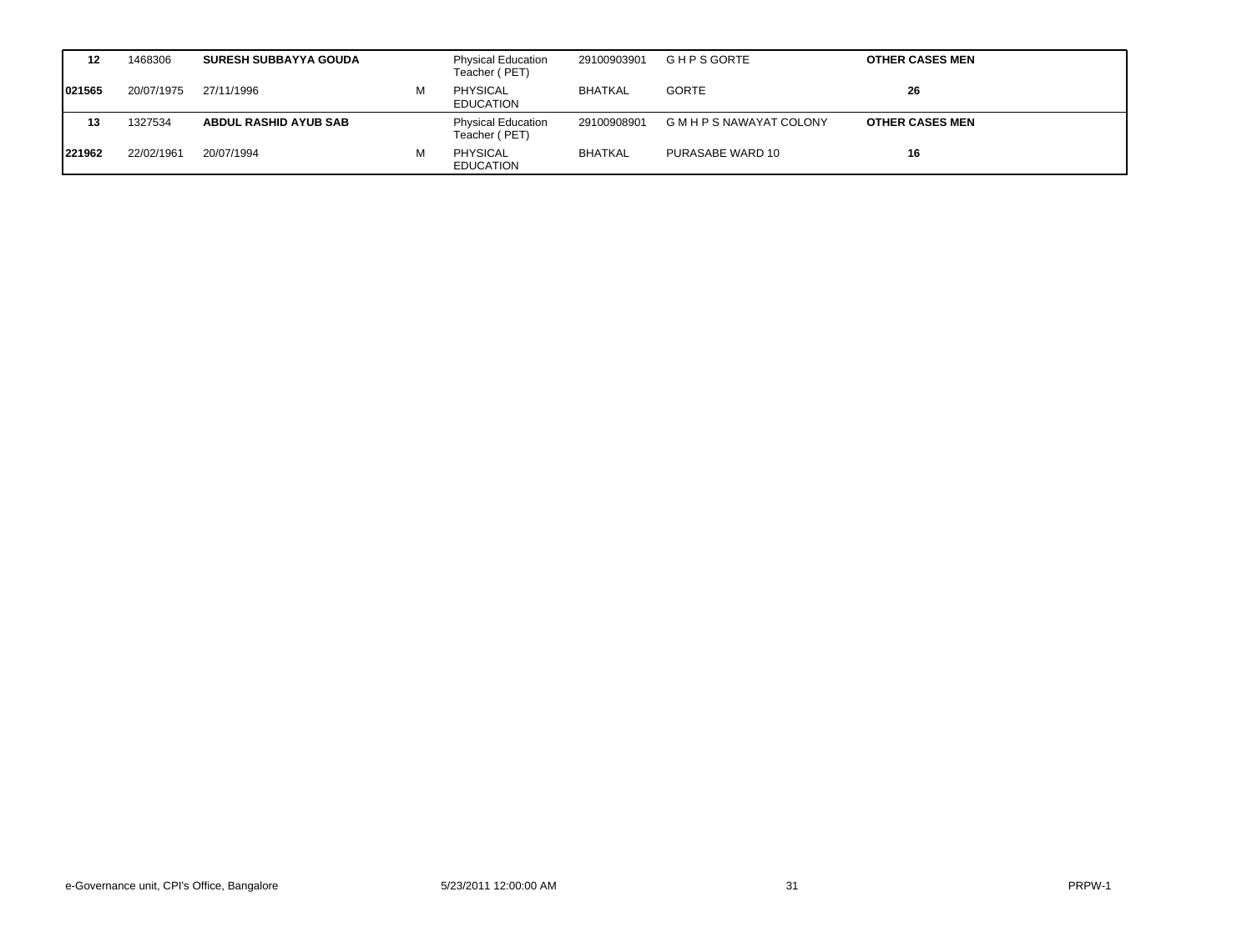# **PROVISIONAL LIST OF TEACHERS FOR REQUEST TRANSFER -2011 ( PRIMARY - WITHIN UNIT ) : PHYSICAL EDUCATION**

### **TRANSFER AUTHORITY : DDPI HAVERI**

|                    | PRI.NO. KGID NO | <b>APPLICANT NAME</b>                        |   | <b>DESIG NAME</b>                          | <b>SCH COD</b>          | <b>SCHOOL NAME</b>             | <b>GROUNDS FOR PRIORITY</b>          |
|--------------------|-----------------|----------------------------------------------|---|--------------------------------------------|-------------------------|--------------------------------|--------------------------------------|
| <b>APPL NO DOB</b> |                 | DATE OF ENTRY INTO SERVICE                   |   | <b>SEX SUBJECT NAME</b>                    |                         | <b>TALUK NAME VILLAGE NAME</b> | <b>Total Weightage</b>               |
| $\mathbf{1}$       | 1481532         | <b>DEVANDRAPPA N KOPPAD</b>                  |   | <b>Physical Education</b><br>Teacher (PET) | 29111703801             | <b>GHPS KABNUR</b>             | PHISICALLY HANDICAPPED (> 40%)       |
| 052537             | 01/06/1965      | 14/03/1996                                   | M | <b>PHYSICAL</b><br><b>EDUCATION</b>        | <b>SHIGGOAN</b>         | <b>KABANUR</b>                 | $\overline{2}$                       |
| $\overline{2}$     | 1282159         | ANNAPURNA BASAVARAJ YANDIGERI                |   | <b>Physical Education</b><br>Teacher (PET) | 29110100701             | <b>GHPS GUNDENAHALLI</b>       | <b>WIDOWS</b>                        |
| 126917             | 01/06/1956      | F<br>04/07/1994                              |   | KANNADA - GENERAL BYADAGI                  |                         | <b>GUNDENAHALLI</b>            | 32                                   |
| $\mathbf{3}$       | 1206163         | VIRUPAKSHAPPA PARAMESHWARAPPA<br><b>GONI</b> |   | Physical Education<br>Teacher (PET)        | 29110600901             | <b>GHPS HALERITTI</b>          | HUSBAND AND WIFE BOTH IN GOVERNMENT  |
| 238091             | 20/07/1970      | 12/08/1994<br>м                              |   | <b>PHYSICAL</b><br><b>EDUCATION</b>        | <b>HAVERI</b>           | <b>HALERITTI</b>               | 30                                   |
| 4                  | 1343356         | <b>KESHAV R BARKI</b>                        |   | Physical Education<br>Teacher (PET)        | 29111406301             | <b>GMCS KARUR</b>              | HUSBAND AND WIFE BOTH IN GOVERNMENT  |
| 126050             | 25/03/1969      | 18/11/1994                                   | M | <b>PHYSICAL</b><br><b>EDUCATION</b>        | RANNEBENNU KARUR<br>R.  |                                | 26                                   |
| 5                  | 1668795         | <b>SRI H S KORACHAR</b>                      |   | <b>Physical Education</b><br>Teacher (PET) | 29111406801             | <b>GHPS KOTIHAL</b>            | HUSBAND AND WIFE BOTH IN GOVERNMENT  |
| 243283             | 10/10/1974      | 11/02/1997                                   | м | PHYSICAL<br><b>EDUCATION</b>               | RANNEBENNU KOTIHAL<br>R |                                | 26                                   |
| 6                  | 1491571         | BHARAMAPPA YALLAPPA HULMANI                  |   | <b>Physical Education</b><br>Teacher (PET) | 29111707601             | <b>GHPBS TADAS</b>             | HUSBAND AND WIFE BOTH IN GOVERNMENT  |
| 038500             | 15/02/1974      | 14/09/1998                                   | М | PHYSICAL<br><b>EDUCATION</b>               | <b>SHIGGOAN</b>         | <b>TADAS</b>                   | 22                                   |
| $\bf 7$            | 1352467         | <b>MANGALA B HUCHAGONDAR</b>                 |   | Physical Education<br>Teacher (PET)        | 29110704603             | <b>GHPGS HAUNSBHAVI</b>        | <b>HUSBAND OR WIFE IN GOVERNMENT</b> |
| 045176             | 24/11/1961      | F<br>04/08/1994                              |   | <b>PHYSICAL</b><br><b>EDUCATION</b>        | <b>HIREKERUR</b>        | <b>HAUNSABHAVI</b>             | 32                                   |
| 8                  | 1793039         | <b>MAMATHA S ERESHEEMI</b>                   |   | <b>Physical Education</b><br>Teacher (PET) | 29111405402             | <b>GHPS IRANI</b>              | <b>OTHER CASES WOMEN</b>             |
| 149124             | 02/02/1979      | F<br>15/11/1999                              |   | <b>PHYSICAL</b><br><b>EDUCATION</b>        | RANNEBENNU IRANI<br>R   |                                | 22                                   |
| 9                  | 1799684         | MAHADEVAKKA BASARAJAPPA MUTAGI               |   | <b>Physical Education</b><br>Teacher (PET) | 29110708901             | <b>GHPS NIDANEGILA</b>         | <b>OTHER CASES WOMEN</b>             |
| 232236             | 01/06/1976      | F.<br>18/12/1999                             |   | PHYSICAL<br><b>EDUCATION</b>               | <b>HIREKERUR</b>        | <b>NIDANEGILA</b>              | 22                                   |
| 10                 | 2252371         | SHANKRAPPA N KRISHANANNAVAR                  |   | <b>Physical Education</b><br>Teacher (PET) | 29111704501             | <b>GHPBS KUNDUR</b>            | <b>OTHER CASES MEN</b>               |
| 112937             | 01/05/1963      | 05/07/1993                                   | M | <b>PHYSICAL</b><br><b>EDUCATION</b>        | SHIGGOAN                | <b>KUNDUR</b>                  | 34                                   |
| 11                 | 1158296         | SHIVANAGAPPA NINGAPPA KATAGI                 |   | Physical Education<br>Teacher (PET)        | 29110600402             | <b>GHPS BELAVAGI</b>           | <b>OTHER CASES MEN</b>               |
| 110895             | 22/05/1962      | 07/07/1993                                   | М | KANNADA - GENERAL HAVERI                   |                         | <b>BELAVAGI</b>                | 34                                   |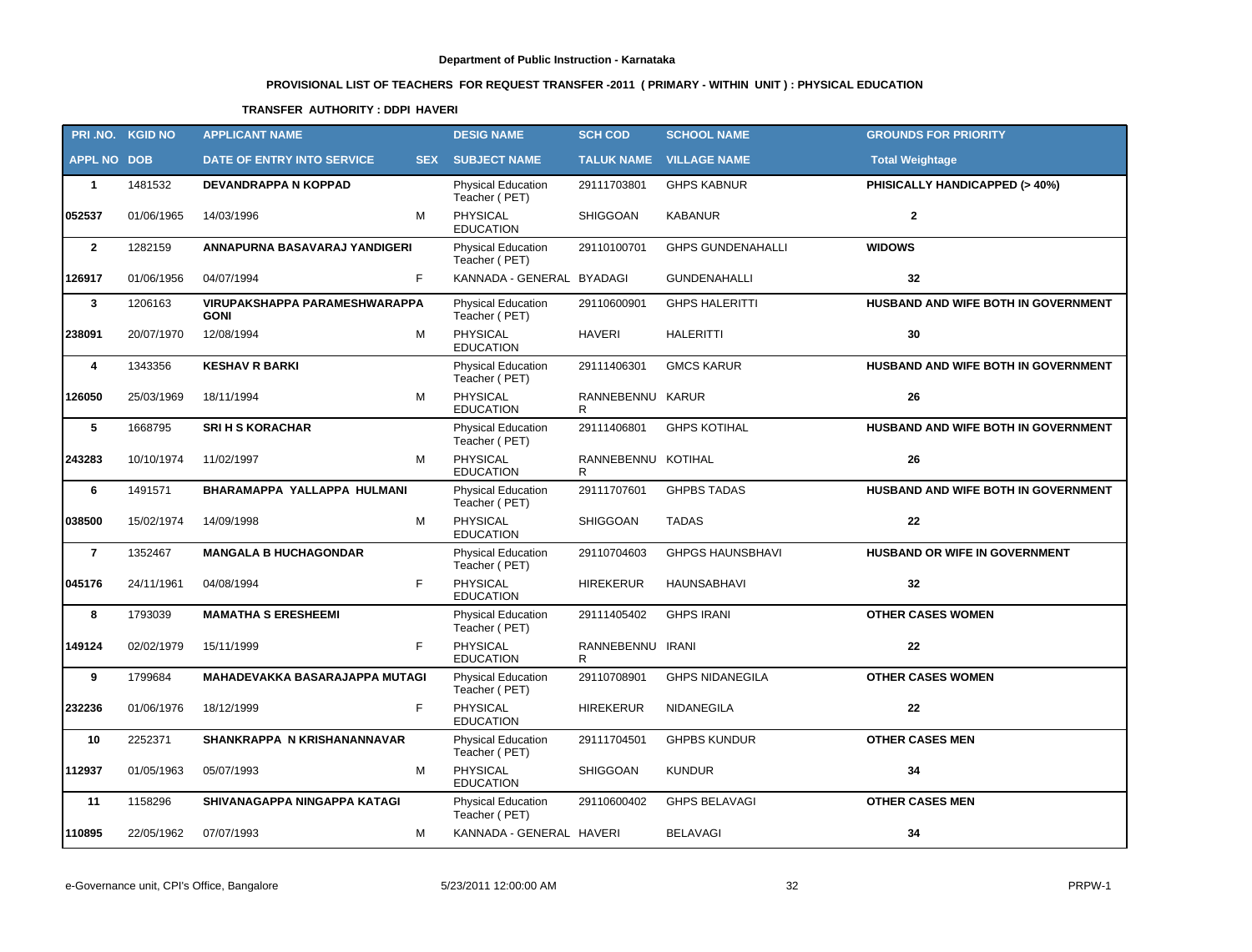| 12     | 1798651    | RAJASHEKHARAGOUDA A PATIL                      |   | <b>Physical Education</b><br>Teacher (PET) | 29111405501           | <b>GHPS ITIGI</b>          | <b>OTHER CASES MEN</b> |
|--------|------------|------------------------------------------------|---|--------------------------------------------|-----------------------|----------------------------|------------------------|
| 075743 | 01/02/1964 | 07/07/1993                                     | M | KANNADA - GENERAL RANNEBENNU ITIGI         | R                     |                            | 34                     |
| 13     | 1794068    | SHANKRAPPA R AYYANNANAVAR                      |   | Physical Education<br>Teacher (PET)        | 29110100901           | <b>GHPS HEDIGONDA</b>      | <b>OTHER CASES MEN</b> |
| 060493 | 08/05/1963 | 19/08/1993                                     | м | PHYSICAL<br><b>EDUCATION</b>               | <b>BYADAGI</b>        | <b>HEDIGGONDA</b>          | 34                     |
| 14     | 1361442    | SUBHAS FAKKIRAPPA MASALI                       |   | Physical Education<br>Teacher (PET)        | 29111701801           | <b>GMLA HPS DUNDSHI</b>    | <b>OTHER CASES MEN</b> |
| 017871 | 22/05/1963 | 20/09/1993                                     | м | <b>PHYSICAL</b><br><b>EDUCATION</b>        | SHIGGOAN              | <b>DUNDHASHI</b>           | 34                     |
| 15     | 1357074    | HANUMANTHACHARI CHANDRACHARI<br><b>BADIGER</b> |   | Physical Education<br>Teacher (PET)        | 29110710201           | <b>GHPS SHIRAGAMBI</b>     | <b>OTHER CASES MEN</b> |
| 076558 | 01/07/1963 | 29/11/1993                                     | м | <b>PHYSICAL</b><br><b>EDUCATION</b>        | <b>HIREKERUR</b>      | <b>SHIRAGAMBI</b>          | 32                     |
| 16     | 1792902    | SHEKHAPPA PUTTAPPA CHAKRASALI                  |   | Physical Education<br>Teacher (PET)        | 29110702701           | <b>GHPGS CHIKKERUR</b>     | <b>OTHER CASES MEN</b> |
| 175851 | 10/06/1960 | 29/06/1994                                     | M | <b>PHYSICAL</b><br><b>EDUCATION</b>        | <b>HIREKERUR</b>      | <b>CHIKKERUR</b>           | 32                     |
| 17     | 1359533    | <b>VIJAYAKUMAR SHANTAPPA BOGAR</b>             |   | Physical Education<br>Teacher (PET)        | 29110706401           | <b>GHPS KADUR</b>          | <b>OTHER CASES MEN</b> |
| 122549 | 27/09/1965 | 30/12/1995                                     | М | KANNADA - GENERAL HIREKERUR                |                       | <b>KADUR</b>               | 28                     |
| 18     | 1668733    | <b>BASAPPA GADIGEPPA KANKANWAD</b>             |   | <b>Physical Education</b><br>Teacher (PET) | 29111604203           | <b>GHPS KUNIMELIHALLI</b>  | <b>OTHER CASES MEN</b> |
| 022435 | 01/06/1975 | 25/01/1997                                     | M | PHYSICAL<br><b>EDUCATION</b>               | <b>SAVANUR</b>        | KUNIMELLIHALLI             | 28                     |
| 19     | 1360159    | <b>MARUTI RAMAPPA BURUDI</b>                   |   | Physical Education<br>Teacher (PET)        | 29110705701           | <b>GHPS HOSAKATTI</b>      | <b>OTHER CASES MEN</b> |
| 233741 | 21/07/1972 | 31/01/1997                                     | M | PHYSICAL<br><b>EDUCATION</b>               | <b>HIREKERUR</b>      | <b>HOSAKATTI</b>           | 28                     |
| 20     | 2254776    | SHIVAPPA FAKKIRAPPA MUDAGAL                    |   | Physical Education<br>Teacher (PET)        | 29111603901           | <b>GHPS KALSUR</b>         | <b>OTHER CASES MEN</b> |
| 129534 | 01/03/1973 | 25/01/1997                                     | м | PHYSICAL<br><b>EDUCATION</b>               | SAVANUR               | <b>KALSUR</b>              | 26                     |
| 21     | 1456507    | ALLABAKASH BANNIKOPPA                          |   | Physical Education<br>Teacher (PET)        | 29110710601           | <b>GHPS SUTTIKOTI</b>      | <b>OTHER CASES MEN</b> |
| 007905 | 25/07/1966 | 22/05/1997                                     | M | PHYSICAL<br><b>EDUCATION</b>               | <b>HIREKERUR</b>      | <b>SUTTAKOTI</b>           | 26                     |
| 22     | 1481973    | <b>MRITYUNJAYA H M</b>                         |   | Physical Education<br>Teacher (PET)        | 29110705301           | <b>GHPS HIREMORAB</b>      | <b>OTHER CASES MEN</b> |
| 237549 | 23/06/1977 | 14/09/1998                                     | M | <b>PHYSICAL</b><br><b>EDUCATION</b>        | <b>HIREKERUR</b>      | <b>HIREMORAB</b>           | 24                     |
| 23     | 1491641    | <b>MANJUNATH MALLAREPPA KURUGUND</b>           |   | <b>Physical Education</b><br>Teacher (PET) | 29111400801           | <b>GHPS BELUR</b>          | <b>OTHER CASES MEN</b> |
| 231824 | 15/06/1977 | 12/10/1998                                     | м | PHYSICAL<br><b>EDUCATION</b>               | RANNEBENNU BELUR<br>R |                            | 24                     |
| 24     | 1793489    | BASANGOUDA KULANAGOUDA HALAGI                  |   | <b>Physical Education</b><br>Teacher (PET) | 29111711901           | <b>GHPUBS KOTIGERI</b>     | <b>OTHER CASES MEN</b> |
| 131158 | 03/12/1963 | 03/09/1993                                     | м | <b>PHYSICAL</b><br><b>EDUCATION</b>        | SHIGGOAN              | <b>BANKAPUR WARD NO 20</b> | 22                     |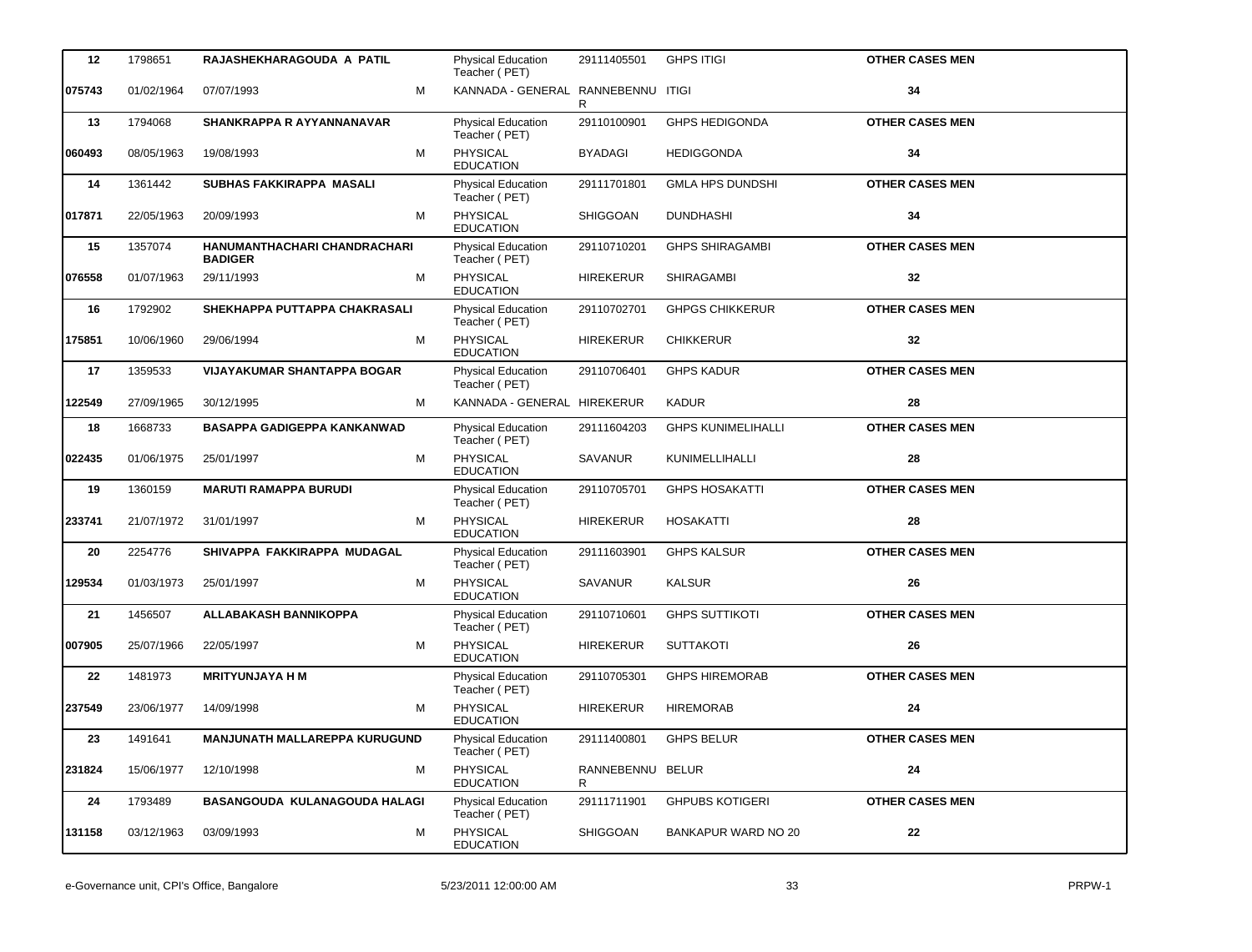| 25     | 1359704    | <b>RUDRAPPA FAKKEERAPPA</b><br><b>AJJANNANAVAR</b> |   | <b>Physical Education</b><br>Teacher (PET) | 29111711102             | <b>GHPUGS BANKAPUR</b>     | <b>OTHER CASES MEN</b> |
|--------|------------|----------------------------------------------------|---|--------------------------------------------|-------------------------|----------------------------|------------------------|
| 117504 | 01/06/1965 | 30/12/1995                                         | M | PHYSICAL<br><b>EDUCATION</b>               | <b>SHIGGOAN</b>         | <b>BANKAPUR WARD NO 12</b> | 20                     |
| 26     | 1797342    | <b>CHANDRAGOUDA S PATIL</b>                        |   | <b>Physical Education</b><br>Teacher (PET) | 29110517101             | <b>GHPBS MARANABEED</b>    | <b>OTHER CASES MEN</b> |
| 215320 | 16/06/1974 | 13/02/1999                                         | M | <b>PHYSICAL</b><br><b>EDUCATION</b>        | <b>HANAGAL</b>          | MARANBEED                  | 18                     |
| 27     | 1795688    | <b>PRAKASH KOKKANAVAR</b>                          |   | <b>Physical Education</b><br>Teacher (PET) | 29111408201             | <b>GHPS MUDENUR</b>        | <b>OTHER CASES MEN</b> |
| 144467 | 30/07/1977 | 28/10/2003                                         | M | <b>PHYSICAL</b><br><b>EDUCATION</b>        | RANNEBENNU MUDENUR<br>R |                            | 14                     |
| 28     | 1795474    | <b>MATHAD</b><br><b>SHANKARAYYA</b><br>в           |   | <b>Physical Education</b><br>Teacher (PET) | 29110603608             | <b>GHPGS YALGACCHI</b>     | <b>OTHER CASES MEN</b> |
| 234069 | 20/06/1978 | 29/10/2003                                         | M | <b>PHYSICAL</b><br><b>EDUCATION</b>        | <b>HAVERI</b>           | YALAGACCHI                 | 14                     |
| 29     | 1797450    | <b>PRAVEENAKUMAR B GULADALLI</b>                   |   | <b>Physical Education</b><br>Teacher (PET) | 29110101201             | <b>GHPS KAGINELE</b>       | <b>OTHER CASES MEN</b> |
| 023548 | 27/02/1975 | 25/06/2005                                         | M | PHYSICAL<br><b>EDUCATION</b>               | <b>BYADAGI</b>          | <b>KAGINELE</b>            | 10                     |
| 30     | 1796805    | <b>KOTRAPPA T PUJAR</b>                            |   | <b>Physical Education</b><br>Teacher (PET) | 29110501901             | <b>GHPBS BELGALPETH</b>    | <b>OTHER CASES MEN</b> |
| 018347 | 01/09/1976 | 04/08/2005                                         | M | <b>PHYSICAL</b><br><b>EDUCATION</b>        | <b>HANAGAL</b>          | <b>BELAGALPETH</b>         | 10                     |
| 31     | 2255024    | NAGARAJ NINGAPPA NARANAVAR                         |   | <b>Physical Education</b><br>Teacher (PET) | 29110502301             | <b>GHPBS BAMMANAHALLI</b>  | <b>OTHER CASES MEN</b> |
| 104287 | 25/07/1975 | 20/08/2005                                         | M | PHYSICAL<br><b>EDUCATION</b>               | <b>HANAGAL</b>          | <b>BOMMANAHALLI</b>        | 10                     |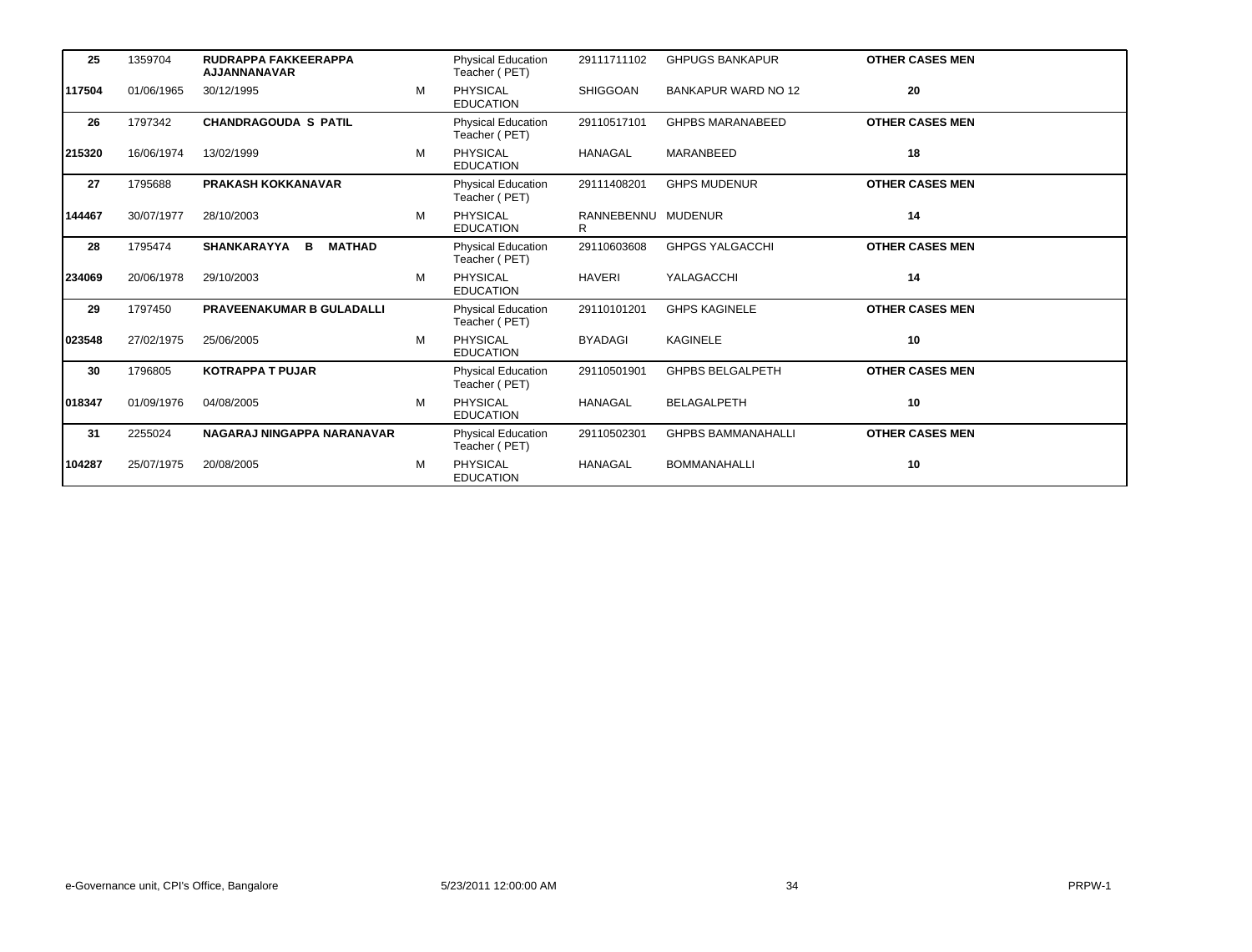# **PROVISIONAL LIST OF TEACHERS FOR REQUEST TRANSFER -2011 ( PRIMARY - WITHIN UNIT ) : PHYSICAL EDUCATION**

### **TRANSFER AUTHORITY : DDPI BELLARY**

| PRI.NO. KGID NO    |            | <b>APPLICANT NAME</b>             |            | <b>DESIG NAME</b>                          | <b>SCH COD</b>                    | <b>SCHOOL NAME</b>                            | <b>GROUNDS FOR PRIORITY</b>         |
|--------------------|------------|-----------------------------------|------------|--------------------------------------------|-----------------------------------|-----------------------------------------------|-------------------------------------|
| <b>APPL NO DOB</b> |            | <b>DATE OF ENTRY INTO SERVICE</b> | <b>SEX</b> | <b>SUBJECT NAME</b>                        |                                   | <b>TALUK NAME VILLAGE NAME</b>                | <b>Total Weightage</b>              |
| $\mathbf{1}$       | 1439091    | <b>KARIBASAVARAJ B M</b>          |            | <b>Physical Education</b><br>Teacher (PET) | 29120607401                       | GHPS SUNKADHA KALLU                           | HUSBAND AND WIFE BOTH IN GOVERNMENT |
| 235485             | 18/05/1975 | 18/08/1998                        | M          | PHYSICAL<br><b>EDUCATION</b>               | <b>KUDLIGI</b>                    | SUNKADHA KALLU                                | 22                                  |
| $\overline{2}$     | 1910149    | <b>KARIBASAPPA TALAVAR</b>        |            | Physical Education<br>Teacher (PET)        | 29120602401                       | <b>GHPS HARAVADHI</b>                         | HUSBAND AND WIFE BOTH IN GOVERNMENT |
| 056831             | 20/01/1981 | 30/07/2005                        | М          | PHYSICAL<br><b>EDUCATION</b>               | <b>KUDLIGI</b>                    | <b>HARAVADHI</b>                              | 10                                  |
| $\mathbf{3}$       | 1438304    | <b>S SAVITHRAMMA</b>              |            | Physical Education<br>Teacher (PET)        | 29120204901                       | GMHPS GUDEKOTA-KARI BASAPPA OTHER CASES WOMEN |                                     |
| 039837             | 01/03/1973 | 20/08/1998                        | F.         | PHYSICAL<br><b>EDUCATION</b>               | <b>HADAGALI</b>                   | <b>UTHANGI</b>                                | 24                                  |
| 4                  | 1437128    | <b>PATIL SV</b>                   |            | Physical Education<br>Teacher (PET)        | 29120304801                       | <b>GMHPS THAMBRALLI</b>                       | <b>OTHER CASES MEN</b>              |
| 224596             | 15/06/1962 | 17/10/1984                        | М          | <b>PHYSICAL</b><br><b>EDUCATION</b>        | HAGARIBOMM THAMBRALLI<br>ANAHALLI |                                               | 48                                  |
| 5                  | 1252750    | <b>V G SHIVAKALIMATH</b>          |            | Physical Education<br>Teacher (PET)        | 29120201001                       | <b>GHPS HAGARNUR</b>                          | <b>OTHER CASES MEN</b>              |
| 240518             | 20/05/1964 | 14/11/1985                        | м          | <b>PHYSICAL</b><br><b>EDUCATION</b>        | <b>HADAGALI</b>                   | <b>HAGARANUR</b>                              | 46                                  |
| 6                  | 471245     | <b>SHEKHAPPA B</b>                |            | Physical Education<br>Teacher (PET)        | 29120302901                       | <b>GHPS KADLABALU</b>                         | <b>OTHER CASES MEN</b>              |
| 176572             | 01/08/1954 | 09/03/1978                        | М          | <b>PHYSICAL</b><br><b>EDUCATION</b>        | HAGARIBOMM KADLABALU<br>ANAHALLI  |                                               | 42.5                                |
| $\overline{7}$     | 1253693    | <b>MUKKANNA K</b>                 |            | Physical Education<br>Teacher (PET)        | 29120600201                       | <b>GHPS ALURU</b>                             | <b>OTHER CASES MEN</b>              |
| 069960             | 01/06/1958 | 09/07/1993                        | м          | <b>PHYSICAL</b><br><b>EDUCATION</b>        | <b>KUDLIGI</b>                    | <b>ALURU</b>                                  | 34                                  |
| 8                  | 1253313    | <b>C H DHEERENDRA DAS</b>         |            | <b>Physical Education</b><br>Teacher (PET) | 29120600401                       | <b>GHPS AMALAPURA</b>                         | <b>OTHER CASES MEN</b>              |
| 132084             | 01/07/1961 | 10/07/1993                        | М          | PHYSICAL<br><b>EDUCATION</b>               | <b>KUDLIGI</b>                    | AMALAPURA                                     | 34                                  |
| 9                  | 1253470    | <b>KUBERA NAIK S</b>              |            | <b>Physical Education</b><br>Teacher (PET) | 29120501205                       | GHPS HANUMANA HALLI                           | <b>OTHER CASES MEN</b>              |
| 030398             | 01/03/1963 | 14/07/1993                        | м          | PHYSICAL<br><b>EDUCATION</b>               | <b>HOSPET</b>                     | DANAPURA - 82                                 | 32                                  |
| 10                 | 1255319    | <b>B SHEKARAPPA</b>               |            | Physical Education<br>Teacher (PET)        | 29120605402                       | <b>GHPS KUPPINA KERI</b>                      | <b>OTHER CASES MEN</b>              |
| 045590             | 01/07/1962 | 15/07/1993                        | М          | PHYSICAL<br><b>EDUCATION</b>               | <b>KUDLIGI</b>                    | <b>KUPPINA KERI</b>                           | 32                                  |
| 11                 | 1254573    | <b>VENKATESH A</b>                |            | Physical Education<br>Teacher (PET)        | 29120105301                       | <b>GMHPS KUDITHINI (W)</b>                    | <b>OTHER CASES MEN</b>              |
| 006921             | 05/02/1963 | 10/07/1993                        | М          | PHYSICAL<br><b>EDUCATION</b>               | <b>BELLARY</b><br><b>WEST</b>     | KUDITHINI                                     | 28                                  |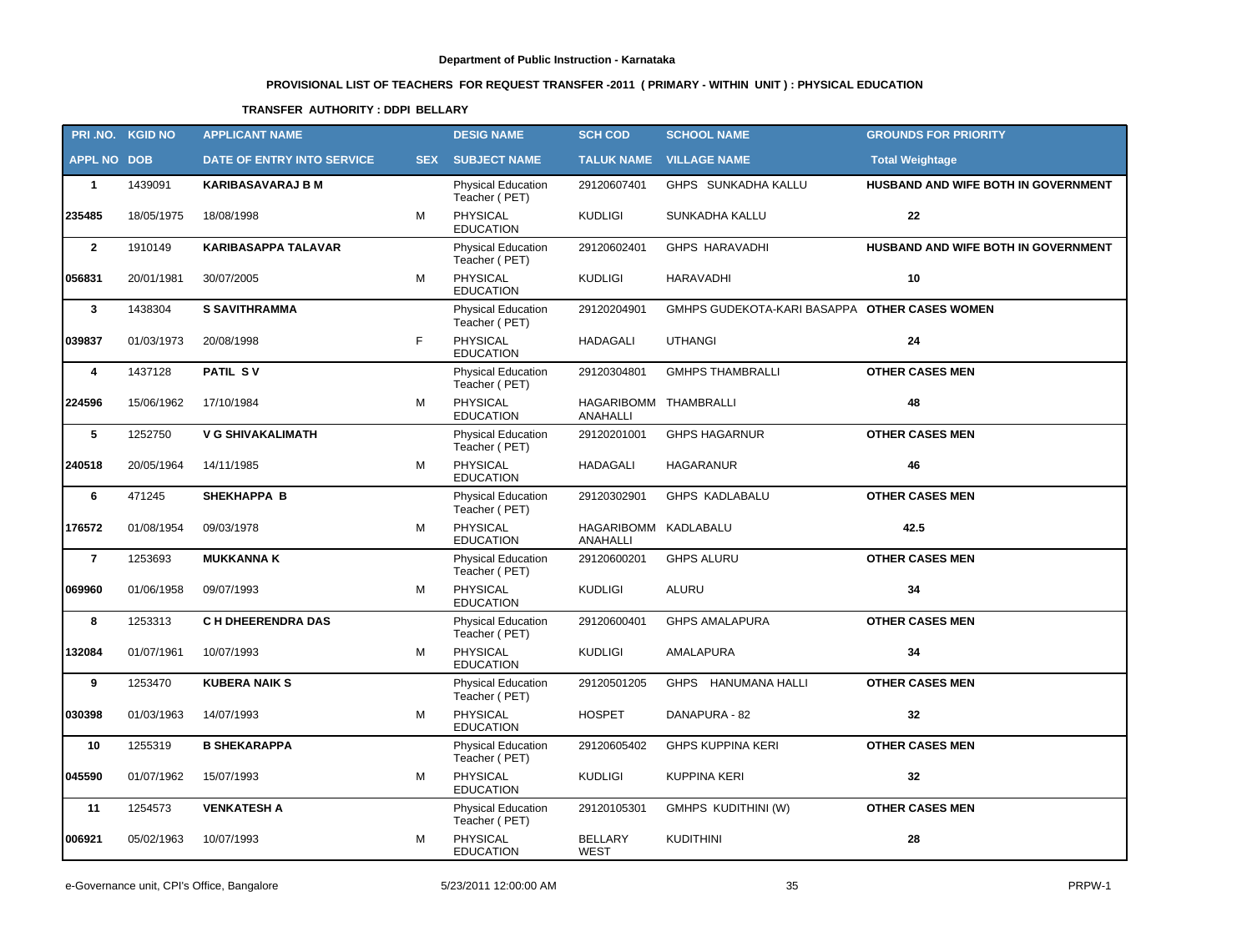| 12     | 1323155    | <b>ETI KRISTNAPPA</b>           |   | <b>Physical Education</b><br>Teacher (PET) | 29120202601                   | GHPS K AYYANA HALLI            | <b>OTHER CASES MEN</b> |
|--------|------------|---------------------------------|---|--------------------------------------------|-------------------------------|--------------------------------|------------------------|
| 223830 | 01/06/1969 | 03/08/1994                      | M | PHYSICAL<br><b>EDUCATION</b>               | <b>HADAGALI</b>               | K. AYYANA HALLI                | 26.5                   |
| 13     | 1323440    | <b>BASAVARAJA K</b>             |   | <b>Physical Education</b><br>Teacher (PET) | 29120907201                   | <b>GHPS SHANKARA BANDA</b>     | <b>OTHER CASES MEN</b> |
| 103497 | 22/07/1970 | 03/08/1994                      | М | PHYSICAL<br><b>EDUCATION</b>               | <b>BELLARY</b><br><b>EAST</b> | SANKARA BANDA                  | 24                     |
| 14     | 1437957    | <b>G NAGARAJA</b>               |   | Physical Education<br>Teacher (PET)        | 29120203901                   | <b>GMHPS MYLARA</b>            | <b>OTHER CASES MEN</b> |
| 220898 | 01/06/1973 | 20/08/1998                      | М | PHYSICAL<br><b>EDUCATION</b>               | <b>HADAGALI</b>               | MYLARA                         | 24                     |
| 15     | 1438028    | <b>KARIBASAPPA N</b>            |   | <b>Physical Education</b><br>Teacher (PET) | 29120605703                   | GMHPS C.J.HALLI THANDA         | <b>OTHER CASES MEN</b> |
| 018729 | 01/06/1977 | 21/08/1998                      | М | <b>PHYSICAL</b><br><b>EDUCATION</b>        | <b>KUDLIGI</b>                | MAKA NADAKU                    | 24                     |
| 16     | 1438622    | <b>N KOTRAPPA</b>               |   | Physical Education<br>Teacher (PET)        | 29120109501                   | GHPS YERRANAGALIGI (W)         | <b>OTHER CASES MEN</b> |
| 197375 | 01/07/1978 | 26/08/1998                      | м | PHYSICAL<br><b>EDUCATION</b>               | <b>BELLARY</b><br><b>WEST</b> | YERRANGALIGI                   | 24                     |
| 17     | 1648119    | <b>KOTRESHAKM</b>               |   | Physical Education<br>Teacher (PET)        | 29120906401                   | <b>GHPS M. GONAL</b>           | <b>OTHER CASES MEN</b> |
| 078646 | 15/07/1958 | 27/08/1998                      | м | <b>PHYSICAL</b><br><b>EDUCATION</b>        | <b>BELLARY</b><br><b>EAST</b> | <b>M.GONAL</b>                 | 24                     |
| 18     | 1438287    | <b>DOLLIN OBANNA</b>            |   | <b>Physical Education</b><br>Teacher (PET) | 29120203401                   | GHPS MAKARABBI                 | <b>OTHER CASES MEN</b> |
| 112701 | 26/05/1976 | 20/08/1998                      | м | <b>PHYSICAL</b><br><b>EDUCATION</b>        | <b>HADAGALI</b>               | MAKARABBI                      | 22                     |
| 19     | 1649721    | <b>G UMAPATHI</b>               |   | <b>Physical Education</b><br>Teacher (PET) | 29120201502                   | <b>GMHPS HIREBANNIMATTI</b>    | <b>OTHER CASES MEN</b> |
| 173499 | 01/06/1972 | 29/08/1998                      | М | PHYSICAL<br><b>EDUCATION</b>               | <b>HADAGALI</b>               | <b>HIREBANNIMATTI</b>          | 22                     |
| 20     | 2303000    | <b>MALLAPPA CHIKKAMMANAVARA</b> |   | <b>Physical Education</b><br>Teacher (PET) | 29120202401                   | <b>GMHPS BOYS KATHE BENNUR</b> | <b>OTHER CASES MEN</b> |
| 128544 | 01/07/1973 | 23/02/1999                      | M | PHYSICAL<br><b>EDUCATION</b>               | <b>HADAGALI</b>               | KATHI BENNUR                   | 22                     |
| 21     | 1782828    | <b>DEVARAJ G</b>                |   | Physical Education<br>Teacher (PET)        | 29120300301                   | GHPS HOSA ANKA SAMUDRA         | <b>OTHER CASES MEN</b> |
| 012069 | 01/01/1975 | 30/12/1999                      | М | PHYSICAL<br><b>EDUCATION</b>               | ANAHALLI                      | HAGARIBOMM ANKA SAMUDRA        | 20                     |
| 22     | 1438294    | <b>H N NAGARAJA</b>             |   | <b>Physical Education</b><br>Teacher (PET) | 29120905201                   | GHPS KAPPAGAL                  | <b>OTHER CASES MEN</b> |
| 145594 | 01/06/1972 | 20/08/1998                      | м | PHYSICAL<br><b>EDUCATION</b>               | <b>BELLARY</b><br><b>EAST</b> | KAPPAGAL                       | 18.5                   |
| 23     | 1253684    | A V KOTRESHACHARI               |   | Physical Education<br>Teacher (PET)        | 29120506203                   | GMHPS S.S                      | <b>OTHER CASES MEN</b> |
| 019975 | 06/03/1963 | 09/07/1993                      | М | PHYSICAL<br><b>EDUCATION</b>               | <b>HOSPET</b>                 | KAMALAPURA-TP                  | 17                     |
| 24     | 1438325    | <b>H ZAKIR HUSSAIN</b>          |   | Physical Education<br>Teacher (PET)        | 29120506460                   | GHPS N.C. T.B.DAM.             | <b>OTHER CASES MEN</b> |
| 013089 | 15/07/1973 | 20/08/1998                      | F | PHYSICAL<br><b>EDUCATION</b>               | <b>HOSPET</b>                 | HOSPET-CMC                     | 15                     |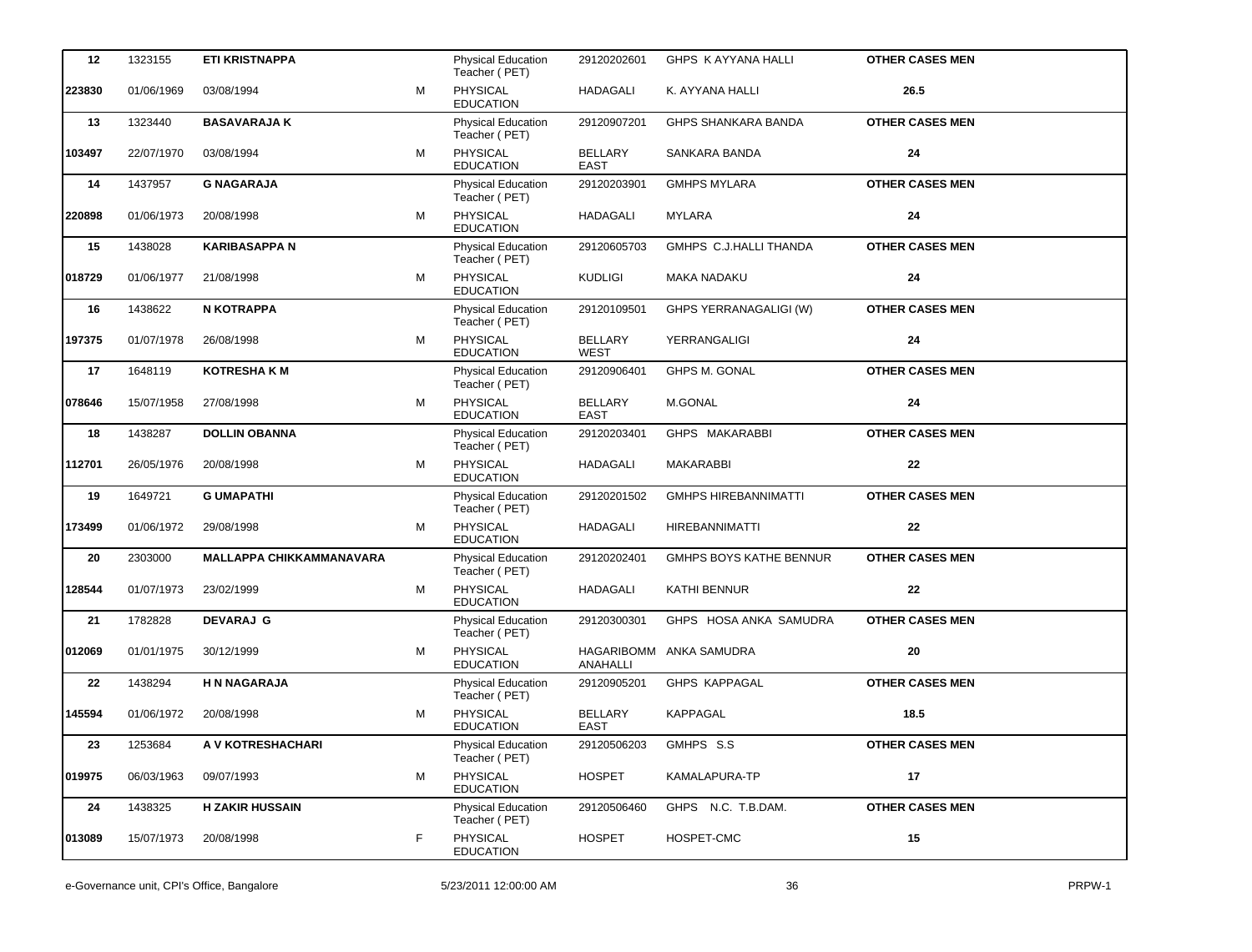| 25     | 1326127    | <b>ERANNA</b>             |   | <b>Physical Education</b><br>Teacher (PET) | 29120808403      | GHPS 7TH & 8TH WARD                    | <b>OTHER CASES MEN</b> |
|--------|------------|---------------------------|---|--------------------------------------------|------------------|----------------------------------------|------------------------|
| 095190 | 24/01/1966 | 23/08/1996                | м | <b>PHYSICAL</b><br><b>EDUCATION</b>        | <b>SIRUGUPPA</b> | <b>SIRUGUPPA</b>                       | 14                     |
| 26     | 1436651    | <b>TM VEERABHADRAIAH</b>  |   | Physical Education<br>Teacher (PET)        | 29120808502      | <b>GIRLS T.KOTE</b><br><b>GMHPS</b>    | <b>OTHER CASES MEN</b> |
| 019475 | 02/01/1971 | 18/12/1996                | м | <b>PHYSICAL</b><br><b>EDUCATION</b>        | <b>SIRUGUPPA</b> | <b>THEKKALAKOTA</b>                    | 14                     |
| 27     | 1909968    | <b>MANJANA GOUDA B</b>    |   | <b>Physical Education</b><br>Teacher (PET) | 29120801801      | <b>GHPS DARUR</b>                      | <b>OTHER CASES MEN</b> |
| 064309 | 30/05/1983 | 04/07/2005                | M | <b>PHYSICAL</b><br><b>EDUCATION</b>        | <b>SIRUGUPPA</b> | <b>DARUR</b>                           | 10                     |
| 28     | 1909409    | <b>DODDAMANI SIDDESHA</b> |   | Physical Education<br>Teacher (PET)        | 29120607602      | GHPS GIRLS                             | <b>OTHER CASES MEN</b> |
| 126447 | 01/05/1983 | 05/07/2005                | м | <b>PHYSICAL</b><br><b>EDUCATION</b>        | KUDLIGI          | <b>THOOLA HALLI</b>                    | 10                     |
| 29     | 1909670    | <b>KARIYANNA K</b>        |   | Physical Education<br>Teacher (PET)        | 29120602102      | <b>OBALASETTI HALLI</b><br><b>GHPS</b> | <b>OTHER CASES MEN</b> |
| 134058 | 01/04/1976 | 08/07/2005                | M | <b>PHYSICAL</b><br><b>EDUCATION</b>        | KUDLIGI          | <b>GUNDA MUNUGU</b>                    | 10                     |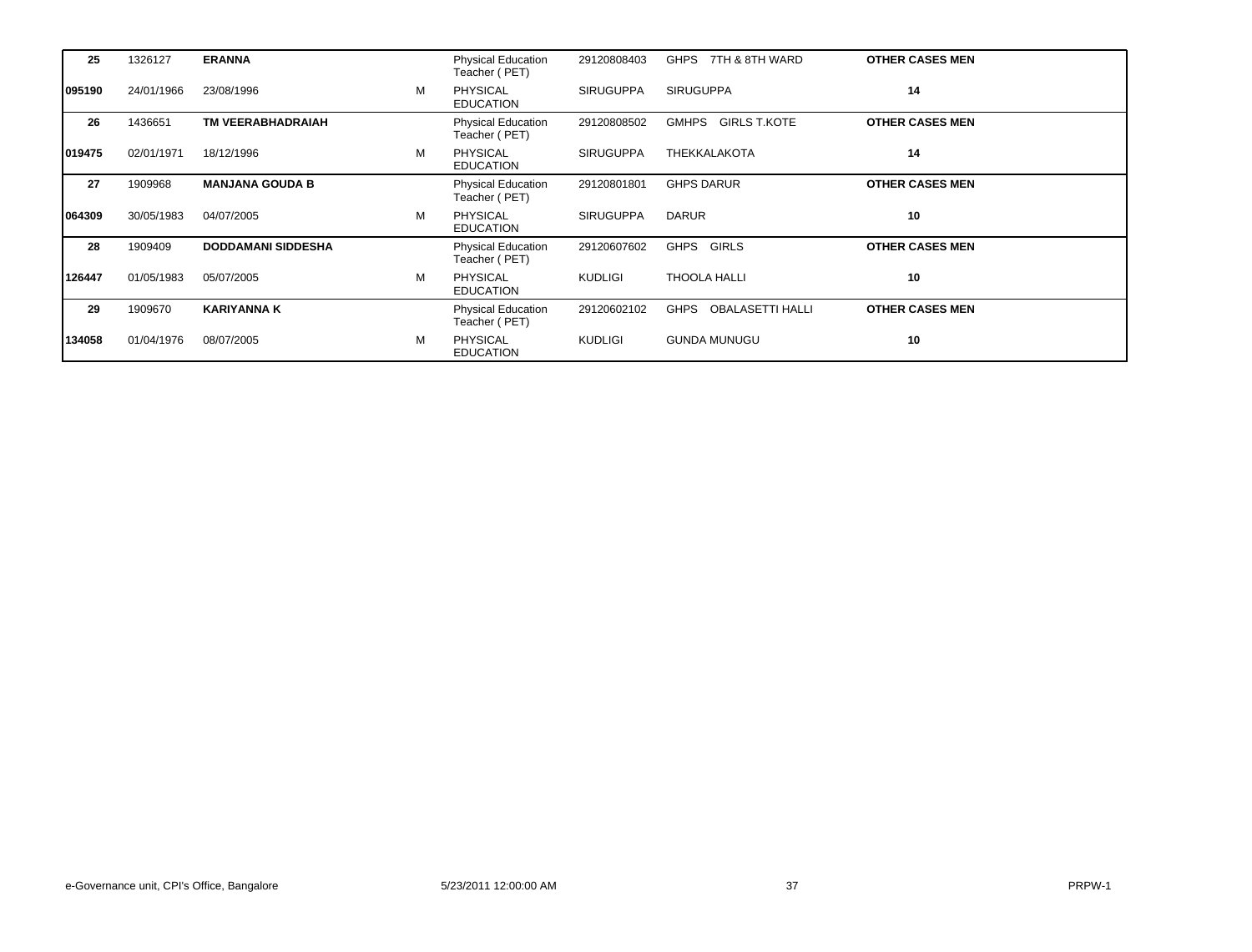# **PROVISIONAL LIST OF TEACHERS FOR REQUEST TRANSFER -2011 ( PRIMARY - WITHIN UNIT ) : PHYSICAL EDUCATION**

### **TRANSFER AUTHORITY : DDPI CHITRADURGA**

| PRI.NO. KGID NO    |            | <b>APPLICANT NAME</b>       |            | <b>DESIG NAME</b>                          | <b>SCH COD</b>    | <b>SCHOOL NAME</b>       | <b>GROUNDS FOR PRIORITY</b>         |
|--------------------|------------|-----------------------------|------------|--------------------------------------------|-------------------|--------------------------|-------------------------------------|
| <b>APPL NO DOB</b> |            | DATE OF ENTRY INTO SERVICE  | <b>SEX</b> | <b>SUBJECT NAME</b>                        | <b>TALUK NAME</b> | <b>VILLAGE NAME</b>      | <b>Total Weightage</b>              |
| $\mathbf{1}$       | 641172     | <b>MANJUNATHA GUPTA Y L</b> |            | <b>Physical Education</b><br>Teacher (PET) | 29130120401       | <b>GHPS BOMMENAHALLI</b> | <b>TERMINALLY ILL CASES</b>         |
| 230275             | 22/07/1956 | 06/12/1982                  | M          | PHYSICAL<br><b>EDUCATION</b>               |                   | CHITRADURGA BOMMENAHALLY | 54                                  |
| $\overline{2}$     | 1510402    | <b>BASAVARAJUR</b>          |            | <b>Physical Education</b><br>Teacher (PET) | 29130301901       | <b>HPS BHARAMAPURA</b>   | HUSBAND AND WIFE BOTH IN GOVERNMENT |
| 108899             | 03/03/1976 | 23/09/1998                  | М          | PHYSICAL<br><b>EDUCATION</b>               | <b>HIRIYUR</b>    | <b>BHARAMAPURA</b>       | 24                                  |
| $\mathbf{3}$       | 1391113    | <b>BHEEMANNA</b>            |            | Physical Education<br>Teacher (PET)        | 29130221404       | <b>GHPS GOPANAHALLI</b>  | HUSBAND AND WIFE BOTH IN GOVERNMENT |
| 116463             | 02/07/1970 | 06/08/1998                  | М          | PHYSICAL<br><b>EDUCATION</b>               | CHALLAKERE        | <b>GOPANAHALLI</b>       | 20                                  |
| 4                  | 1817993    | <b>VIMALAKSHAMMA B K</b>    |            | Physical Education<br>Teacher (PET)        | 29130416701       | <b>GMHPS TALYA</b>       | <b>OTHER CASES WOMEN</b>            |
| 109127             | 20/07/1971 | 13/01/1997                  | F.         | PHYSICAL<br><b>EDUCATION</b>               | <b>HOLALKERE</b>  | <b>TALYA</b>             | 28                                  |
| 5                  | 1815769    | <b>C JAYAMMA</b>            |            | Physical Education<br>Teacher (PET)        | 29130314401       | <b>HPS DINDAVARA</b>     | <b>OTHER CASES WOMEN</b>            |
| 173577             | 05/07/1973 | 07/09/1998                  | F          | PHYSICAL<br><b>EDUCATION</b>               | <b>HIRIYUR</b>    | <b>DINDAVARA</b>         | 24                                  |
| 6                  | 1967807    | <b>GURUMURTHY N P</b>       |            | Physical Education<br>Teacher (PET)        | 29130307201       | <b>HPS HUVINAHOLE</b>    | <b>OFFICE BEARER</b>                |
| 180837             | 25/07/1967 | 20/01/1997                  | М          | PHYSICAL<br><b>EDUCATION</b>               | <b>HIRIYUR</b>    | <b>HUVINAHOLE</b>        | 28                                  |
| $\overline{7}$     | 1239350    | <b>G A BASAPPA</b>          |            | Physical Education<br>Teacher (PET)        | 29130307603       | <b>GHPS SAKKARA</b>      | <b>OTHER CASES MEN</b>              |
| 020543             | 03/07/1957 | 27/07/1993                  | м          | <b>PHYSICAL</b><br><b>EDUCATION</b>        | <b>HIRIYUR</b>    | <b>SAKKARA</b>           | 34                                  |
| 8                  | 1132842    | <b>SHANKARAPPA V</b>        |            | Physical Education<br>Teacher (PET)        | 29130306001       | HPS KHANDENAHALLI        | <b>OTHER CASES MEN</b>              |
| 018887             | 08/03/1961 | 28/08/1993                  | М          | <b>PHYSICAL</b><br><b>EDUCATION</b>        | <b>HIRIYUR</b>    | KHANDENAHALLI            | 32                                  |
| 9                  | 1416137    | <b>R SIDDAIAH</b>           |            | <b>Physical Education</b><br>Teacher (PET) | 29130311301       | <b>HPS ALUR</b>          | <b>OTHER CASES MEN</b>              |
| 178130             | 20/09/1962 | 01/06/1996                  | м          | PHYSICAL<br><b>EDUCATION</b>               | <b>HIRIYUR</b>    | <b>ALUR</b>              | 28                                  |
| 10                 | 2413176    | H D HANUMANTHARAYA          |            | <b>Physical Education</b><br>Teacher (PET) | 29130307301       | HPS V.K.GUDDA            | <b>OTHER CASES MEN</b>              |
| 031399             | 01/06/1962 | 25/06/1996                  | M          | PHYSICAL<br><b>EDUCATION</b>               | <b>HIRIYUR</b>    | VENUKALGUDDA             | 28                                  |
| 11                 | 1389051    | <b>C PARAMESWARAPPA</b>     |            | <b>Physical Education</b><br>Teacher (PET) | 29130306401       | HPS SHRAVANAGERE         | <b>OTHER CASES MEN</b>              |
| 036444             | 03/04/1966 | 24/12/1996                  | М          | PHYSICAL<br><b>EDUCATION</b>               | <b>HIRIYUR</b>    | SHRAVANAGERE             | 28                                  |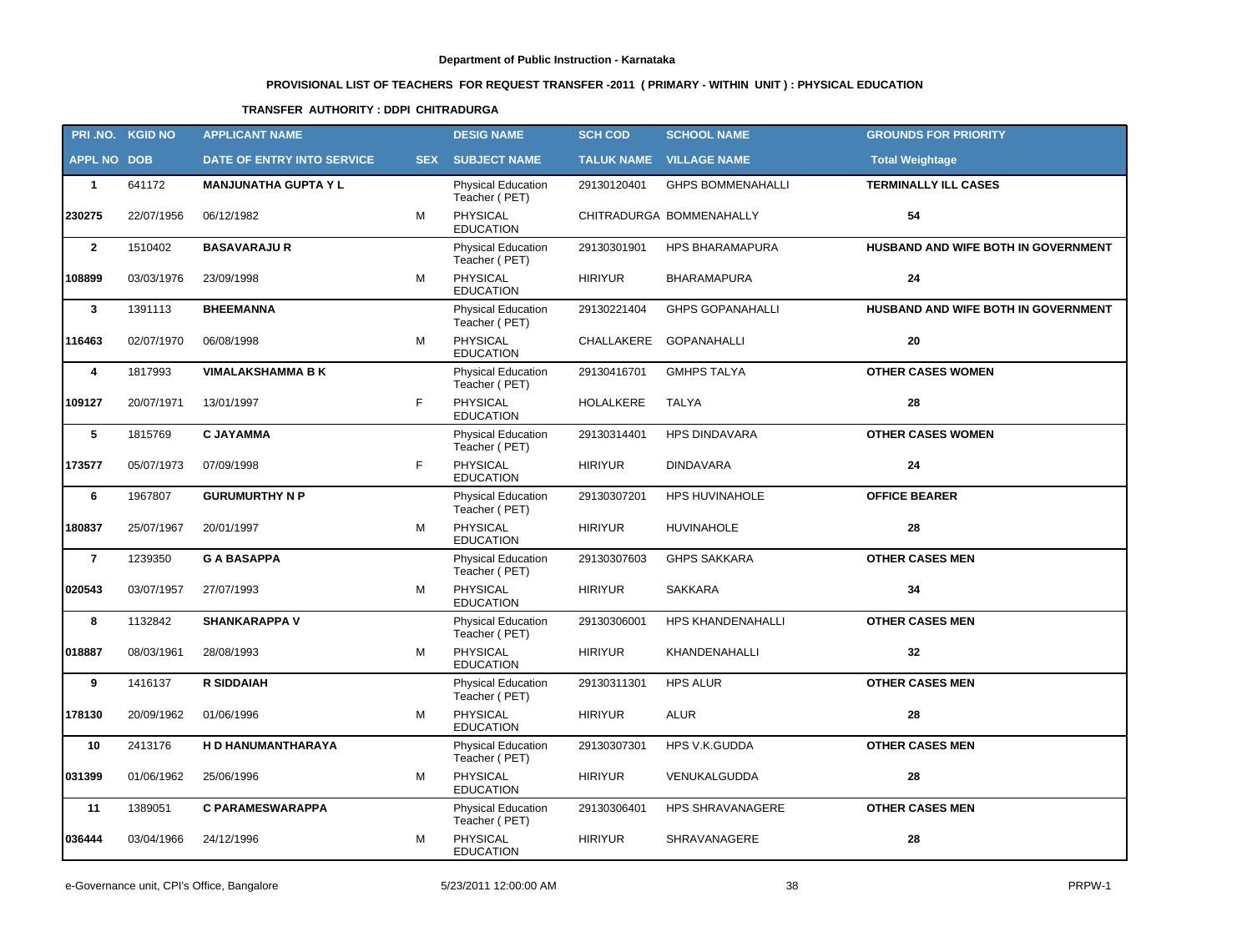| 12     | 1818690    | <b>MJRAMESH</b>        |   | <b>Physical Education</b><br>Teacher (PET) | 29130310102    | HPS V.V.PURA(K)        | <b>OTHER CASES MEN</b> |
|--------|------------|------------------------|---|--------------------------------------------|----------------|------------------------|------------------------|
| 053899 | 10/07/1975 | 08/12/2001             | м | KANNADA - GENERAL HIRIYUR                  |                | VANIVILASAPURA         | 18                     |
| 13     | 1820190    | <b>SHASHIDHARA T S</b> |   | <b>Physical Education</b><br>Teacher (PET) | 29130318301    | HPS NANJAYYANA KOTTIGE | <b>OTHER CASES MEN</b> |
| 081132 | 20/07/1977 | 01/06/2000             |   | <b>PHYSICAL</b><br><b>EDUCATION</b>        | <b>HIRIYUR</b> | WARD-22                | 12                     |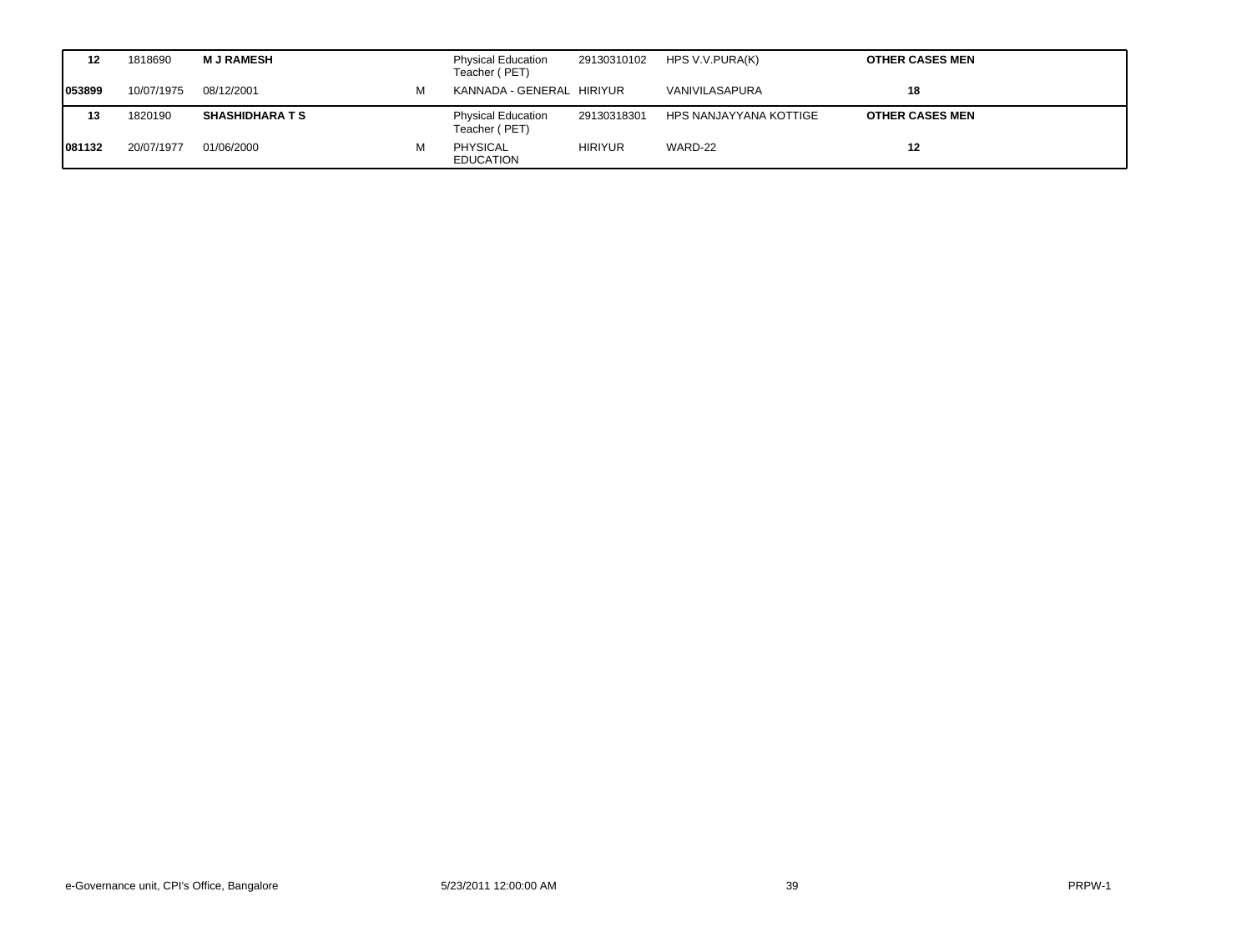# **PROVISIONAL LIST OF TEACHERS FOR REQUEST TRANSFER -2011 ( PRIMARY - WITHIN UNIT ) : PHYSICAL EDUCATION**

### **TRANSFER AUTHORITY : DDPI DAVANAGERE**

|                    | PRI.NO. KGID NO | <b>APPLICANT NAME</b>      |            | <b>DESIG NAME</b>                          | <b>SCH COD</b>             | <b>SCHOOL NAME</b>             | <b>GROUNDS FOR PRIORITY</b>         |
|--------------------|-----------------|----------------------------|------------|--------------------------------------------|----------------------------|--------------------------------|-------------------------------------|
| <b>APPL NO DOB</b> |                 | DATE OF ENTRY INTO SERVICE | <b>SEX</b> | <b>SUBJECT NAME</b>                        |                            | <b>TALUK NAME VILLAGE NAME</b> | <b>Total Weightage</b>              |
| $\mathbf{1}$       | 1413733         | <b>R CHAYADEVI</b>         |            | <b>Physical Education</b><br>Teacher (PET) | 29140404801                | <b>GHPS - KOKKANURU</b>        | HUSBAND AND WIFE BOTH IN GOVERNMENT |
| 077155             | 04/06/1974      | 13/03/1997                 | F          | PHYSICAL<br><b>EDUCATION</b>               | <b>HARIHARA</b>            | KOKKANURU                      | 26                                  |
| $\overline{2}$     | 1507360         | SHASHIKALA ANAGODIMATT     |            | Physical Education<br>Teacher (PET)        | 29140305601                | GHPS - RAMAGONDANAHALLI        | <b>OTHER CASES WOMEN</b>            |
| 087700             | 20/06/1970      | 17/03/1997                 | F.         | PHYSICAL<br><b>EDUCATION</b>               | (S)                        | DAVANAGERE RAMAGONDAINAHALLI   | 28                                  |
| $\mathbf{3}$       | 1787592         | <b>KOTRIBAI G</b>          |            | Physical Education<br>Teacher (PET)        | 29140400601                | <b>GHPS - BILESANURU</b>       | <b>OTHER CASES WOMEN</b>            |
| 242881             | 01/05/1976      | 16/11/1999                 | F          | <b>PHYSICAL</b><br><b>EDUCATION</b>        | <b>HARIHARA</b>            | <b>BILASANUR</b>               | 22                                  |
| 4                  | 729984          | <b>B SIDDAPPA</b>          |            | Physical Education<br>Teacher (PET)        | 29140306401                | <b>GHPS - SYAGALE</b>          | <b>OTHER CASES MEN</b>              |
| 107981             | 14/07/1954      | 15/02/1985                 | М          | <b>PHYSICAL</b><br><b>EDUCATION</b>        | DAVANAGERE SYAGALE<br>(S)  |                                | 50                                  |
| 5                  | 1037604         | <b>B RANGASWAMY</b>        |            | <b>Physical Education</b><br>Teacher (PET) | 29140302401                | <b>GHPS - PAMENAHALLI</b>      | <b>OTHER CASES MEN</b>              |
| 176951             | 05/06/1960      | 30/01/1985                 | м          | PHYSICAL<br><b>EDUCATION</b>               | (S)                        | DAVANAGERE PAMENAHALLI         | 36.5                                |
| 6                  | 1241328         | <b>SHANTHAKUMAR T</b>      |            | Physical Education<br>Teacher (PET)        | 29140305801                | <b>GHPS - LOKIKERE</b>         | <b>OTHER CASES MEN</b>              |
| 234086             | 30/10/1963      | 24/07/1993                 | М          | PHYSICAL<br><b>EDUCATION</b>               | DAVANAGERE LOKIKERE<br>(S) |                                | 34                                  |
| $\overline{7}$     | 1244527         | K N VIJAYAKUMARA           |            | <b>Physical Education</b><br>Teacher (PET) | 29140120102                | <b>HPS - THANIGERE</b>         | <b>OTHER CASES MEN</b>              |
| 211484             | 01/03/1966      | 28/08/1992                 | М          | PHYSICAL<br><b>EDUCATION</b>               | CHANNAGIRI                 | <b>THANIGERE</b>               | 32                                  |
| 8                  | 1565724         | <b>KARIBASAPPA C</b>       |            | <b>Physical Education</b><br>Teacher (PET) | 29140501401                | <b>HPS - KENCHIKOPPA</b>       | <b>OTHER CASES MEN</b>              |
| 021814             | 01/06/1965      | 02/09/1994                 | М          | PHYSICAL<br><b>EDUCATION</b>               | <b>HONNALI</b>             | <b>KENCHIKOPPA</b>             | 32                                  |
| 9                  | 1311311         | <b>MANJAPPA KH</b>         |            | <b>Physical Education</b><br>Teacher (PET) | 29140610201                | <b>GHPS - MARIKUNTE</b>        | <b>OTHER CASES MEN</b>              |
| 016967             | 12/09/1961      | 16/09/1994                 | м          | PHYSICAL<br><b>EDUCATION</b>               | <b>JAGALUR</b>             | <b>MARIKUNTE</b>               | 30                                  |
| 10                 | 1411630         | SIDDESHWARAPPA NV          |            | Physical Education<br>Teacher (PET)        | 29140606101                | GHPS - HOSAKERE                | <b>OTHER CASES MEN</b>              |
| 070486             | 10/07/1965      | 20/01/1996                 | М          | PHYSICAL<br><b>EDUCATION</b>               | JAGALUR                    | <b>HOSAKERE</b>                | 30                                  |
| 11                 | 1770274         | <b>MANJAPPA T</b>          |            | <b>Physical Education</b><br>Teacher (PET) | 29140500801                | HPS - BELIMALLUR               | <b>OTHER CASES MEN</b>              |
| 227245             | 01/06/1966      | 26/03/1996                 | М          | PHYSICAL<br><b>EDUCATION</b>               | <b>HONNALI</b>             | <b>BELIMALLUR</b>              | 28                                  |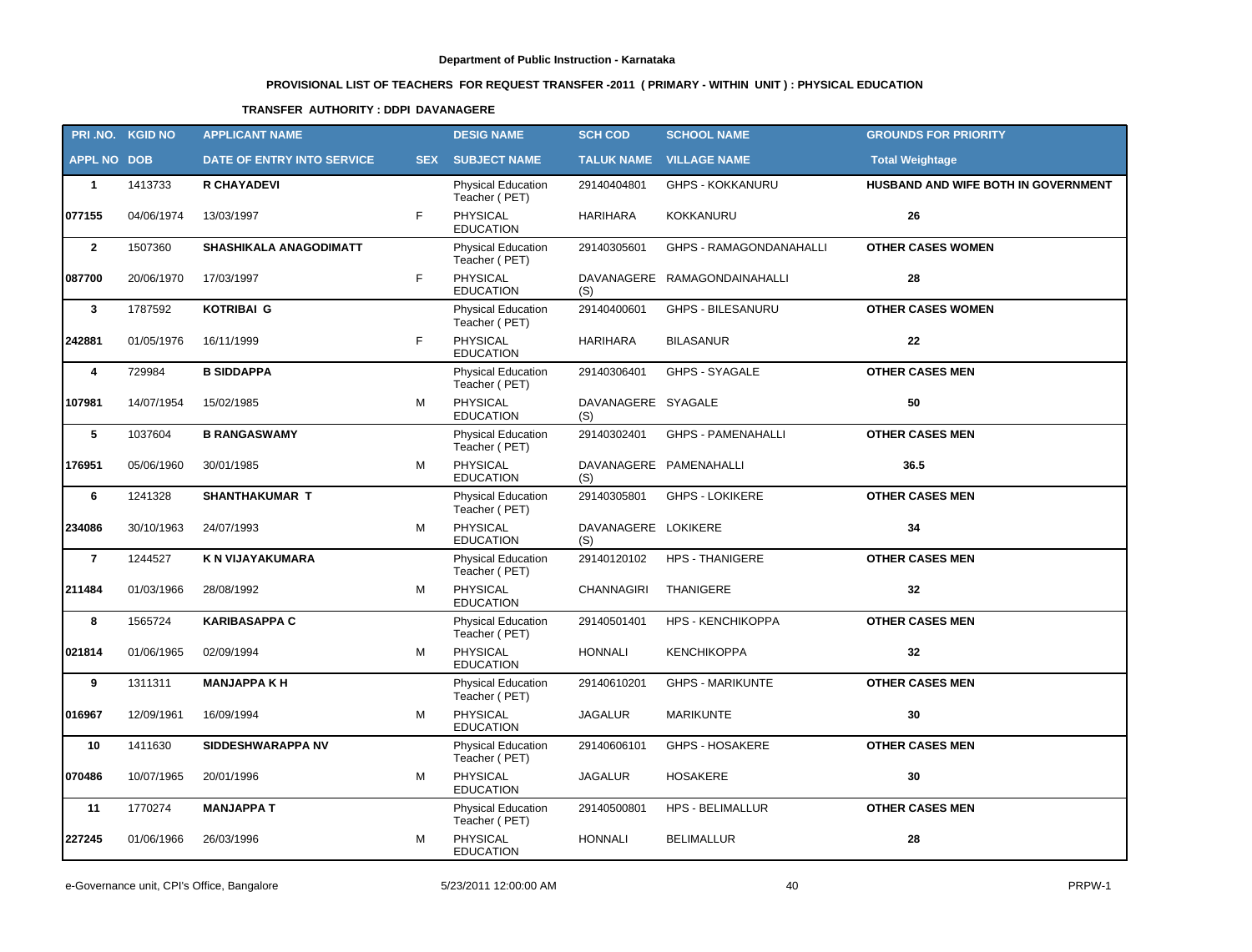| 12     | 1376157    | <b>GUDDAJJI RAJAPPA</b>    |   | <b>Physical Education</b><br>Teacher (PET) | 29140508301                | <b>HPS - CHILUR</b>                      | <b>OTHER CASES MEN</b> |
|--------|------------|----------------------------|---|--------------------------------------------|----------------------------|------------------------------------------|------------------------|
| 240924 | 01/07/1964 | 12/02/1997                 | M | <b>PHYSICAL</b><br><b>EDUCATION</b>        | <b>HONNALI</b>             | <b>CHILUR</b>                            | 26                     |
| 13     | 731845     | <b>T S SHIVANNA</b>        |   | Physical Education<br>Teacher (PET)        | 29140409704                | HALLADAKERI GHPS(VK.MATA)-<br><b>HRR</b> | <b>OTHER CASES MEN</b> |
| 120330 | 10/07/1959 | 11/12/1985                 | M | <b>PHYSICAL</b><br><b>EDUCATION</b>        | <b>HARIHARA</b>            | WARD NO 16                               | 24                     |
| 14     | 1439216    | <b>S SURESH</b>            |   | <b>Physical Education</b><br>Teacher (PET) | 29140702101                | <b>GHPS- GOVERAHALLI</b>                 | <b>OTHER CASES MEN</b> |
| 121715 | 01/06/1975 | 21/08/1998                 | M | <b>PHYSICAL</b><br><b>EDUCATION</b>        | LLI                        | HARAPANAHA GOVERAHALLI                   | 24                     |
| 15     | 1786641    | <b>B SHANKARAPPA</b>       |   | <b>Physical Education</b><br>Teacher (PET) | 29140613101                | <b>GHPS - SOKKE</b>                      | <b>OTHER CASES MEN</b> |
| 074108 | 13/07/1975 | 21/09/1998                 | M | <b>PHYSICAL</b><br><b>EDUCATION</b>        | <b>JAGALUR</b>             | <b>SOKKE</b>                             | 24                     |
| 16     | 1438420    | <b>L N HANDAGOPYNAIK</b>   |   | <b>Physical Education</b><br>Teacher (PET) | 29140601102                | <b>GHPS - BASAVANAKOTE</b>               | <b>OTHER CASES MEN</b> |
| 088947 | 01/06/1974 | 20/08/1998                 | М | <b>PHYSICAL</b><br><b>EDUCATION</b>        | <b>JAGALUR</b>             | <b>BASAVANAKOTE</b>                      | 22                     |
| 17     | 1439142    | <b>RAMACHANDRA T</b>       |   | <b>Physical Education</b><br>Teacher (PET) | 29140600602                | <b>GMHPS - ASAGODU</b>                   | <b>OTHER CASES MEN</b> |
| 049071 | 04/06/1977 | 24/08/1998                 | М | PHYSICAL<br><b>EDUCATION</b>               | <b>JAGALUR</b>             | ASAGODU                                  | 22                     |
| 18     | 1951184    | <b>MADIVALARA KOTYAPPA</b> |   | <b>Physical Education</b><br>Teacher (PET) | 29140700701                | <b>GHPS- ARASANALU</b>                   | <b>OTHER CASES MEN</b> |
| 052983 | 01/05/1975 | 01/09/1998                 | М | <b>PHYSICAL</b><br><b>EDUCATION</b>        | HARAPANAHA ARASANALU<br>LЦ |                                          | 22                     |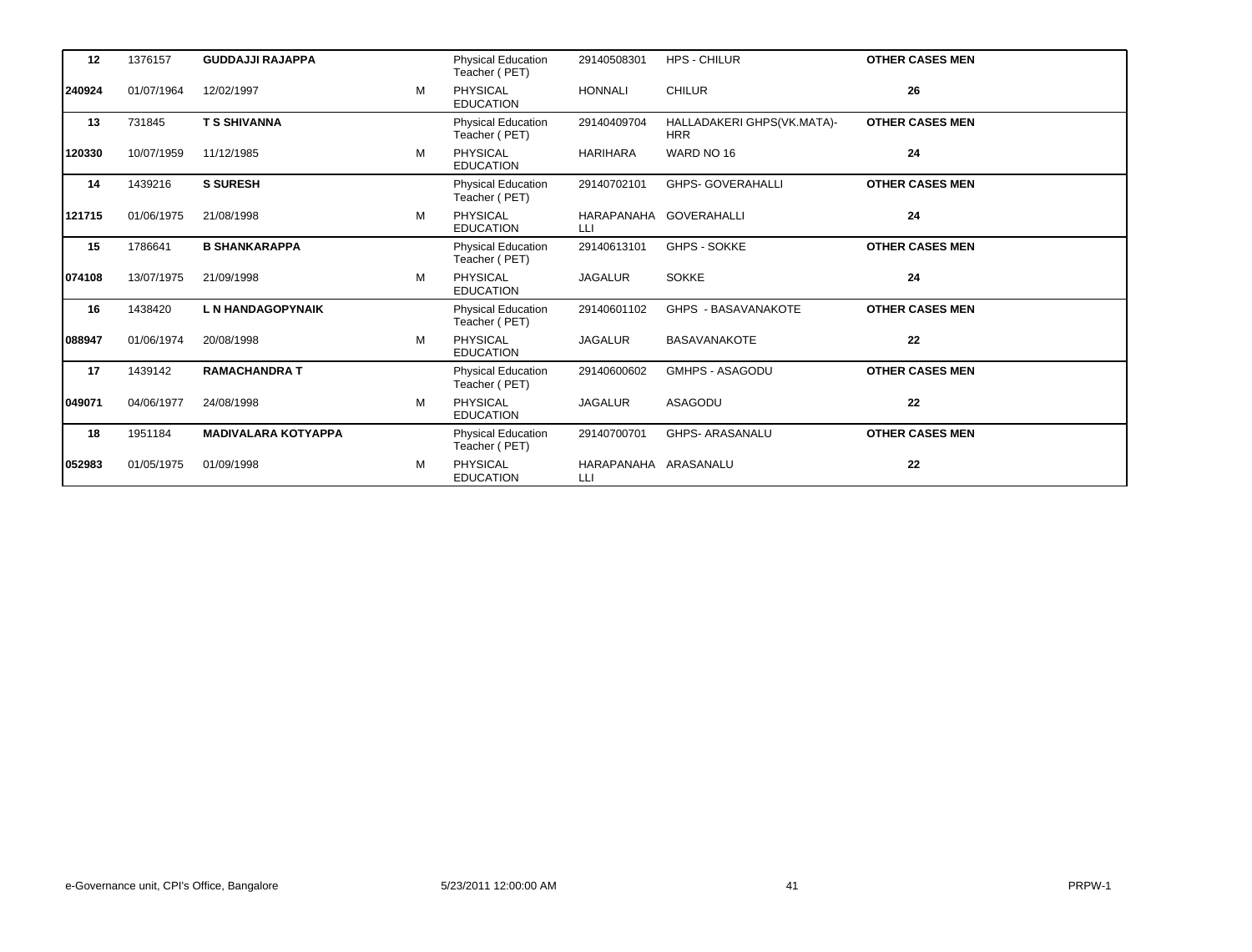# **PROVISIONAL LIST OF TEACHERS FOR REQUEST TRANSFER -2011 ( PRIMARY - WITHIN UNIT ) : PHYSICAL EDUCATION**

### **TRANSFER AUTHORITY : DDPI SHIMOGA**

|                    | PRI.NO. KGID NO | <b>APPLICANT NAME</b>         |            | <b>DESIG NAME</b>                          | <b>SCH COD</b>        | <b>SCHOOL NAME</b>             | <b>GROUNDS FOR PRIORITY</b>         |
|--------------------|-----------------|-------------------------------|------------|--------------------------------------------|-----------------------|--------------------------------|-------------------------------------|
| <b>APPL NO DOB</b> |                 | DATE OF ENTRY INTO SERVICE    | <b>SEX</b> | <b>SUBJECT NAME</b>                        |                       | <b>TALUK NAME VILLAGE NAME</b> | <b>Total Weightage</b>              |
| $\mathbf{1}$       | 2264457         | <b>KAMALAKAR M P</b>          |            | <b>Physical Education</b><br>Teacher (PET) | 29150313603           | <b>GHPS TYAGARTHI</b>          | <b>TERMINALLY ILL CASES</b>         |
| 107374             | 31/12/1963      | 10/08/1998                    | М          | PHYSICAL<br><b>EDUCATION</b>               | SAGAR                 | THYAGARTHI                     | 22                                  |
| $\mathbf{2}$       | 1565336         | <b>ANITHA MARY</b>            |            | Physical Education<br>Teacher (PET)        | 29150116506           | GHPS, BHADRACOLONY,            | <b>TERMINALLY ILL CASES</b>         |
| 075257             | 01/06/1965      | 28/07/1998                    | F.         | PHYSICAL<br><b>EDUCATION</b>               | <b>BHADRAVATI</b>     | WARD 9                         | 18                                  |
| $\mathbf{3}$       | 1471539         | <b>MAHADEV SHESHAPPA NAIK</b> |            | Physical Education<br>Teacher (PET)        | 29150412301           | <b>GHPS MARAVALLY</b>          | HUSBAND AND WIFE BOTH IN GOVERNMENT |
| 120944             | 01/06/1970      | 02/06/1997                    | м          | PHYSICAL<br><b>EDUCATION</b>               | <b>SHIKARIPUR</b>     | <b>MARAVALLI</b>               | 26                                  |
| 4                  | 1915771         | <b>PRASANNAL</b>              |            | Physical Education<br>Teacher (PET)        | 42915010009           | CRC, B.R.P                     | HUSBAND AND WIFE BOTH IN GOVERNMENT |
| 097278             | 19/06/1958      | 01/11/1999                    | М          | <b>PHYSICAL</b><br><b>EDUCATION</b>        | BHADRAVATI            | CRC, B.R.P                     | 22                                  |
| 5                  | 1374323         | N A SUDHAMANI                 |            | Physical Education<br>Teacher (PET)        | 29150327403           | <b>GHPS TANK SAGAR</b>         | HUSBAND AND WIFE BOTH IN GOVERNMENT |
| 246048             | 17/09/1965      | 08/01/1996                    | F          | <b>PHYSICAL</b><br><b>EDUCATION</b>        | SAGAR                 | WARD 15                        | 18                                  |
| 6                  | 1567321         | <b>GAYATHRI BADIGERA</b>      |            | Physical Education<br>Teacher (PET)        | 29150318901           | <b>GHPS KOLURU</b>             | <b>OTHER CASES WOMEN</b>            |
| 111539             | 20/07/1973      | 08/08/1994                    | F          | PHYSICAL<br><b>EDUCATION</b>               | <b>SAGAR</b>          | <b>KOLUR</b>                   | 30                                  |
| $\overline{7}$     | 1567321         | <b>GAYATHRI BADIGERA</b>      |            | Physical Education<br>Teacher (PET)        | 29150318901           | <b>GHPS KOLURU</b>             | <b>OTHER CASES WOMEN</b>            |
| 232736             | 20/07/1973      | 08/08/1994                    | F          | <b>PHYSICAL</b><br><b>EDUCATION</b>        | <b>SAGAR</b>          | <b>KOLUR</b>                   | 30                                  |
| 8                  | 1373040         | <b>CHANCHULAKSHMI R</b>       |            | <b>Physical Education</b><br>Teacher (PET) | 29150105207           | <b>GMHPS ARABILACHI</b>        | <b>OTHER CASES WOMEN</b>            |
| 136418             | 15/07/1964      | 15/09/1994                    | F          | PHYSICAL<br><b>EDUCATION</b>               | <b>BHADRAVATI</b>     | AREBILACHI                     | 30                                  |
| 9                  | 1361127         | <b>TULUSA V NAYAK</b>         |            | <b>Physical Education</b><br>Teacher (PET) | 29150636201           | <b>GHPS HULTHIKOPPA</b>        | <b>OTHER CASES WOMEN</b>            |
| 203320             | 15/06/1973      | 25/01/1997                    | F          | PHYSICAL<br><b>EDUCATION</b>               | <b>SORAB</b>          | <b>HULTHIKOPPA</b>             | 26                                  |
| 10                 | 1752091         | <b>SHYLA MI</b>               |            | Physical Education<br>Teacher (PET)        | 29150707201           | <b>GHPS KANNANGI</b>           | <b>OTHER CASES WOMEN</b>            |
| 098423             | 01/06/1966      | 01/08/1998                    | F          | <b>PHYSICAL</b><br><b>EDUCATION</b>        | THIRTHAHALLI KANNANGI |                                | ${\bf 24}$                          |
| 11                 | 1567974         | <b>BHARATHI B</b>             |            | Physical Education<br>Teacher (PET)        | 29150116301           | GUHPS ANWAR COLONY             | <b>OTHER CASES WOMEN</b>            |
| 071357             | 24/06/1971      | 30/01/1999                    | F          | PHYSICAL<br><b>EDUCATION</b>               | BHADRAVATI            | WARD 7                         | 12                                  |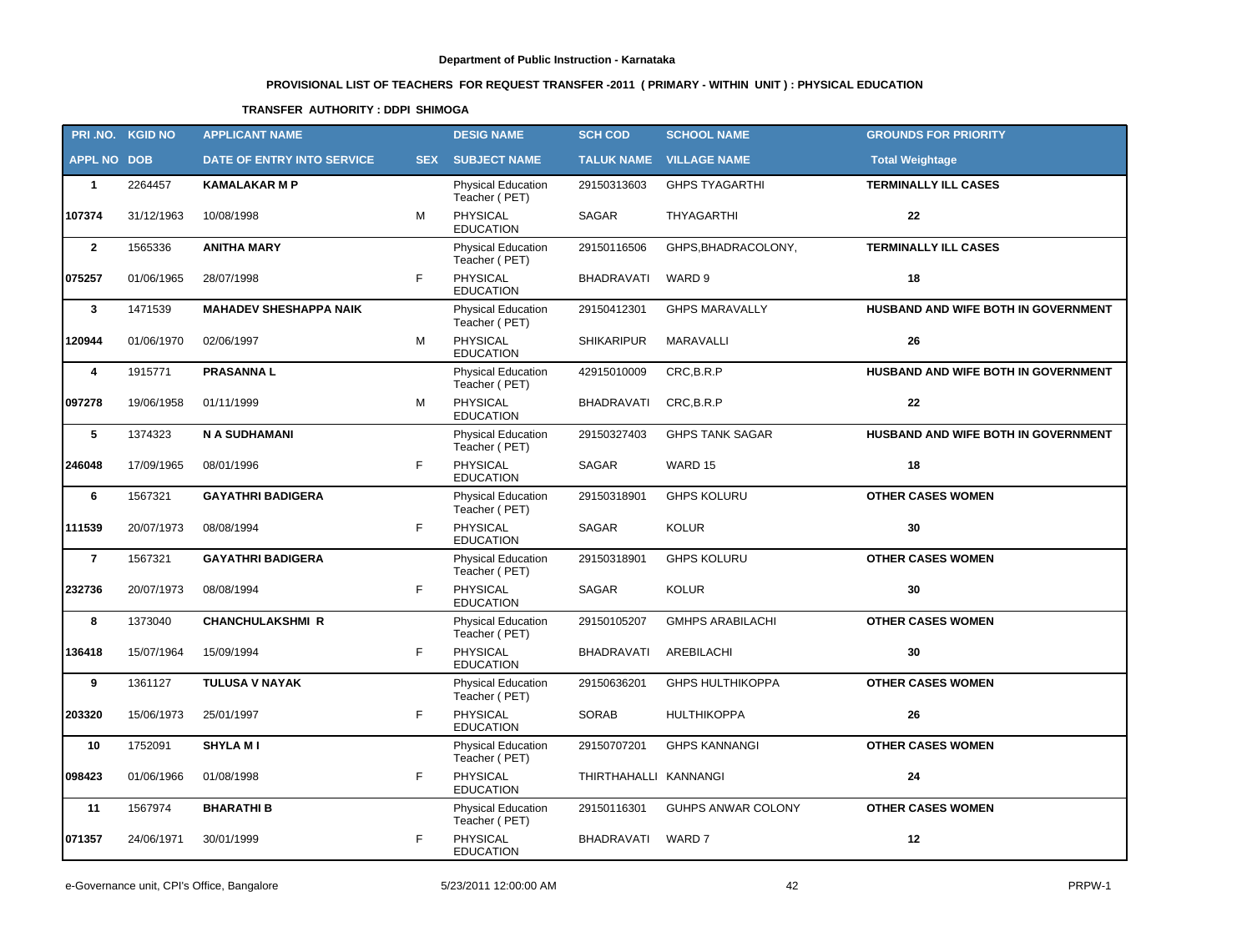| 12     | 460318     | <b>K R NATARAJ</b>        |   | <b>Physical Education</b><br>Teacher (PET) | 29150716001            | <b>GHPS INDIRA NAGAR</b>       | <b>OTHER CASES MEN</b> |
|--------|------------|---------------------------|---|--------------------------------------------|------------------------|--------------------------------|------------------------|
| 040662 | 22/07/1956 | 31/07/1979                | м | <b>PHYSICAL</b><br><b>EDUCATION</b>        |                        | THIRTHAHALLI SURALI BALE BAILU | 55                     |
| 13     | 1373394    | <b>K B RAMAKRISHNAPPA</b> |   | Physical Education<br>Teacher (PET)        | 29150621101            | G.H.P.S. MAVALI                | <b>OTHER CASES MEN</b> |
| 026875 | 25/08/1967 | 05/09/1996                | м | KANNADA - GENERAL SORAB                    |                        | MAVALI                         | 30                     |
| 14     | 1375879    | <b>M BASAVARAJAPPA</b>    |   | Physical Education<br>Teacher (PET)        | 29150528702            | <b>GHPS KACHINAKATTE</b>       | <b>OTHER CASES MEN</b> |
| 238229 | 01/06/1973 | 31/12/1996                | м | PHYSICAL<br><b>EDUCATION</b>               | <b>SHIMOGA</b>         | <b>KACHINAKATTE</b>            | 28                     |
| 15     | 1503514    | <b>MALLAPPA NAGAVANDA</b> |   | Physical Education<br>Teacher (PET)        | 29150423101            | <b>GMHPS ISSUR</b>             | <b>OTHER CASES MEN</b> |
| 178623 | 20/11/1968 | 11/09/1998                | M | <b>PHYSICAL</b><br><b>EDUCATION</b>        | <b>SHIKARIPUR</b>      | <b>ISSUR1</b>                  | 24                     |
| 16     | 1458123    | <b>NARAYANA K C</b>       |   | <b>Physical Education</b><br>Teacher (PET) | 29150611704            | <b>GULPS KUPPAGADDE</b>        | <b>OTHER CASES MEN</b> |
| 136241 | 20/04/1974 | 30/07/1998                | M | <b>PHYSICAL</b><br><b>EDUCATION</b>        | <b>SORAB</b>           | <b>KUPPAGADDE</b>              | 22                     |
| 17     | 1915681    | <b>ABU SALEHA</b>         |   | Physical Education<br>Teacher (PET)        | 29150425401            | GHPS AMBARAGOPPA               | <b>OTHER CASES MEN</b> |
| 238622 | 02/03/1963 | 03/02/1999                | м | PHYSICAL<br><b>EDUCATION</b>               | <b>SHIKARIPUR</b>      | AMBARAGOPPA                    | 22                     |
| 18     | 1515985    | <b>MC ANAND</b>           |   | <b>Physical Education</b><br>Teacher (PET) | 29150109702            | <b>GHPS ANTHARAGENGE</b>       | <b>OTHER CASES MEN</b> |
| 151423 | 20/07/1973 | 30/11/1999                | M | <b>PHYSICAL</b><br><b>EDUCATION</b>        | <b>BHADRAVATI</b>      | <b>UKKUNDA</b>                 | 18                     |
| 19     | 1458466    | <b>SHARATHKUMAR N</b>     |   | <b>Physical Education</b><br>Teacher (PET) | 29150525701            | <b>GHPS PURALE</b>             | <b>OTHER CASES MEN</b> |
| 074393 | 01/06/1974 | 29/07/1998                | м | PHYSICAL<br><b>EDUCATION</b>               | <b>SHIMOGA</b>         | <b>PURALE</b>                  | 12                     |
| 20     | 1919353    | <b>MANJUNATH G T</b>      |   | Physical Education<br>Teacher (PET)        | 29150711401            | <b>GHPS BEGUVALLI</b>          | <b>OTHER CASES MEN</b> |
| 135074 | 13/08/1982 | 12/07/2005                | М | PHYSICAL<br><b>EDUCATION</b>               | THIRTHAHALLI BEGUVALLI |                                | 10                     |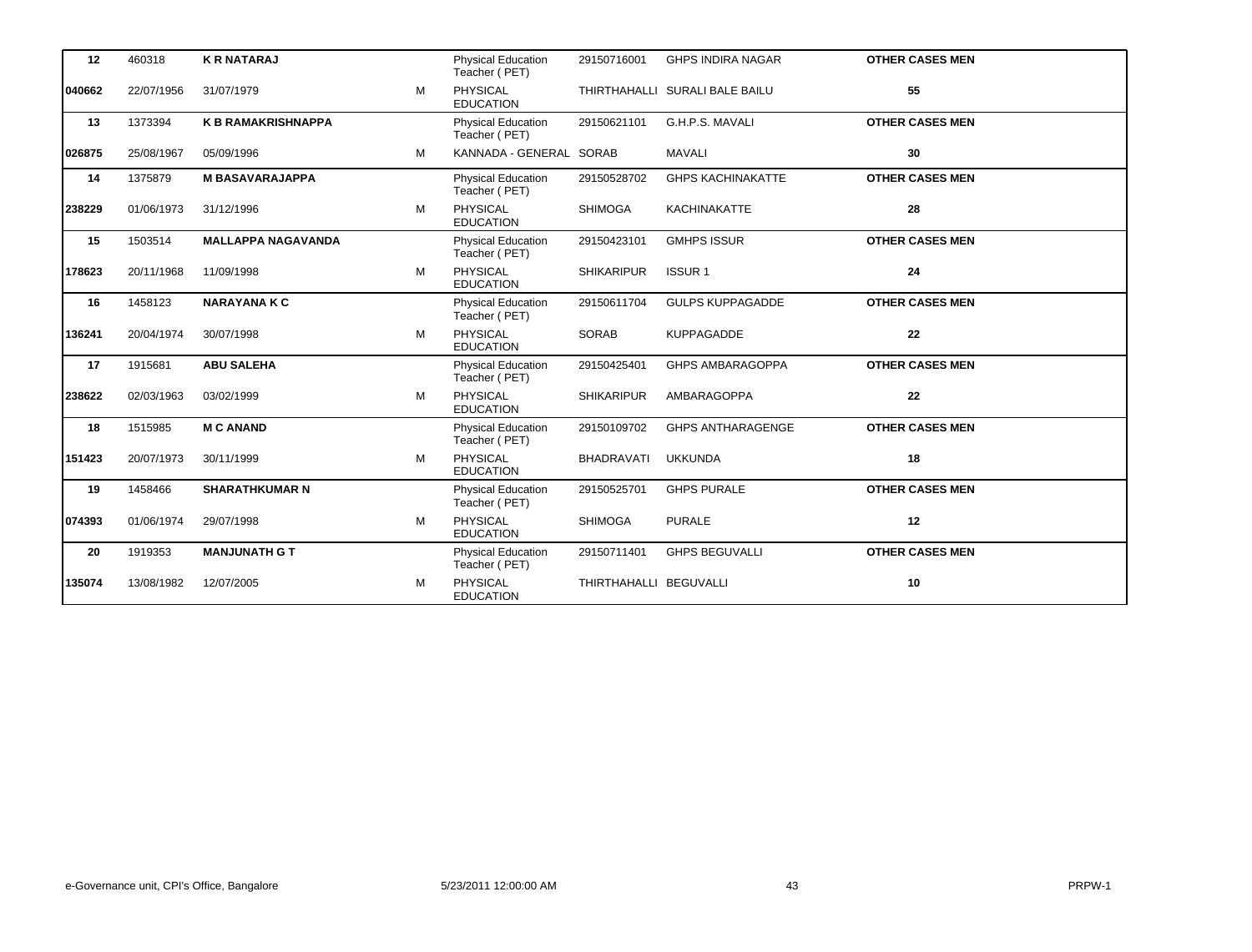# **PROVISIONAL LIST OF TEACHERS FOR REQUEST TRANSFER -2011 ( PRIMARY - WITHIN UNIT ) : PHYSICAL EDUCATION**

### **TRANSFER AUTHORITY : DDPI UDUPI**

| PRI.NO. KGID NO    |            | <b>APPLICANT NAME</b>             |            | <b>DESIG NAME</b>                          | <b>SCH COD</b>           | <b>SCHOOL NAME</b>              | <b>GROUNDS FOR PRIORITY</b>         |
|--------------------|------------|-----------------------------------|------------|--------------------------------------------|--------------------------|---------------------------------|-------------------------------------|
| <b>APPL NO DOB</b> |            | <b>DATE OF ENTRY INTO SERVICE</b> | <b>SEX</b> | <b>SUBJECT NAME</b>                        | <b>TALUK NAME</b>        | <b>VILLAGE NAME</b>             | <b>Total Weightage</b>              |
| $\mathbf{1}$       | 1435846    | <b>VIJAYA MENDON</b>              |            | Physical Education<br>Teacher (PET)        | 29160101902              | GHPS ANDARU - ANDARU            | <b>TERMINALLY ILL CASES</b>         |
| 202303             | 20/10/1963 | 01/12/1998                        | M          | <b>PHYSICAL</b><br><b>EDUCATION</b>        | <b>KARKALA</b>           | ANDARU                          | 20                                  |
| $\mathbf{2}$       | 1385914    | PANDURANGA ACHARY                 |            | <b>Physical Education</b><br>Teacher (PET) | 29160101803              | GHPS HERMUNDE - HERMUNDE        | HUSBAND AND WIFE BOTH IN GOVERNMENT |
| 204618             | 07/07/1974 | 25/11/1996                        | M          | PHYSICAL<br><b>EDUCATION</b>               | <b>KARKALA</b>           | <b>HERMUNDE</b>                 | 28                                  |
| $\mathbf{3}$       | 1834261    | <b>SUNDARA SHETTY</b>             |            | Physical Education<br>Teacher (PET)        | 29160405203              | GHPS ATHYADI 576228             | HUSBAND AND WIFE BOTH IN GOVERNMENT |
| 103415             | 15/06/1973 | 29/09/1998                        | M          | <b>PHYSICAL</b><br><b>EDUCATION</b>        | <b>BYNDOOR</b>           | <b>BYNDOOR</b>                  | 20                                  |
| 4                  | 1659814    | <b>KAMALINI</b>                   |            | <b>Physical Education</b><br>Teacher (PET) | 29160101101              | <b>GHPS PADUKUDURU</b>          | HUSBAND OR WIFE IN GOVERNMENT       |
| 133214             | 18/07/1974 | 10/08/1998                        | F          | PHYSICAL<br><b>EDUCATION</b>               | KARKALA                  | <b>PADUKUDOOR</b>               | ${\bf 24}$                          |
| 5                  | 1295827    | <b>VISHALAKSHI</b>                |            | <b>Physical Education</b><br>Teacher (PET) | 29160205001              | <b>GMHPS PALIMARU - PALIMAR</b> | <b>OTHER CASES WOMEN</b>            |
| 045102             | 15/07/1969 | 25/07/1994                        | F          | PHYSICAL<br><b>EDUCATION</b>               | <b>UDUPI</b>             | <b>PALIMAR</b>                  | 32                                  |
| 6                  | 1434706    | <b>SUGANDHI</b>                   |            | <b>Physical Education</b><br>Teacher (PET) | 29160500302              | GHPS HILIYANA 576226-HILIYANA   | <b>OTHER CASES WOMEN</b>            |
| 048928             | 11/03/1974 | 26/10/1998                        | F          | <b>PHYSICAL</b><br><b>EDUCATION</b>        | BRAHAMAVAR HILIYANA<br>A |                                 | 24                                  |
| $\overline{7}$     | 734323     | <b>SHASHIDHARA SHETTY S</b>       |            | <b>Physical Education</b><br>Teacher (PET) | 29160402903              | GHPS KARKUNJE 576241            | <b>OTHER CASES MEN</b>              |
| 031702             | 27/06/1954 | 10/07/1985                        | M          | <b>PHYSICAL</b><br><b>EDUCATION</b>        | <b>BYNDOOR</b>           | KARKUNJE                        | 48                                  |
| 8                  | 1433251    | <b>N SHANTHAPPA</b>               |            | <b>Physical Education</b><br>Teacher (PET) | 29160403503              | GHPS KOLLURU 576220 - KOLLUR    | <b>OTHER CASES MEN</b>              |
| 139223             | 01/06/1962 | 22/12/1997                        | M          | <b>PHYSICAL</b><br><b>EDUCATION</b>        | <b>BYNDOOR</b>           | <b>KOLLUR</b>                   | ${\bf 24}$                          |
| 9                  | 1434703    | <b>RAJUN</b>                      |            | <b>Physical Education</b><br>Teacher (PET) | 29160404903              | GHPS VANDSE 576233              | <b>OTHER CASES MEN</b>              |
| 236950             | 22/06/1973 | 27/10/1998                        | М          | PHYSICAL<br><b>EDUCATION</b>               | <b>BYNDOOR</b>           | VANDSE                          | ${\bf 24}$                          |
| 10                 | 1657427    | <b>SANNAYYA NAIK K</b>            |            | Physical Education<br>Teacher (PET)        | 29160400805              | GHPS ARESHIROOR 576214          | <b>OTHER CASES MEN</b>              |
| 099893             | 01/06/1972 | 07/06/1999                        | м          | PHYSICAL<br><b>EDUCATION</b>               | <b>BYNDOOR</b>           | <b>GOLIHOLE</b>                 | 22                                  |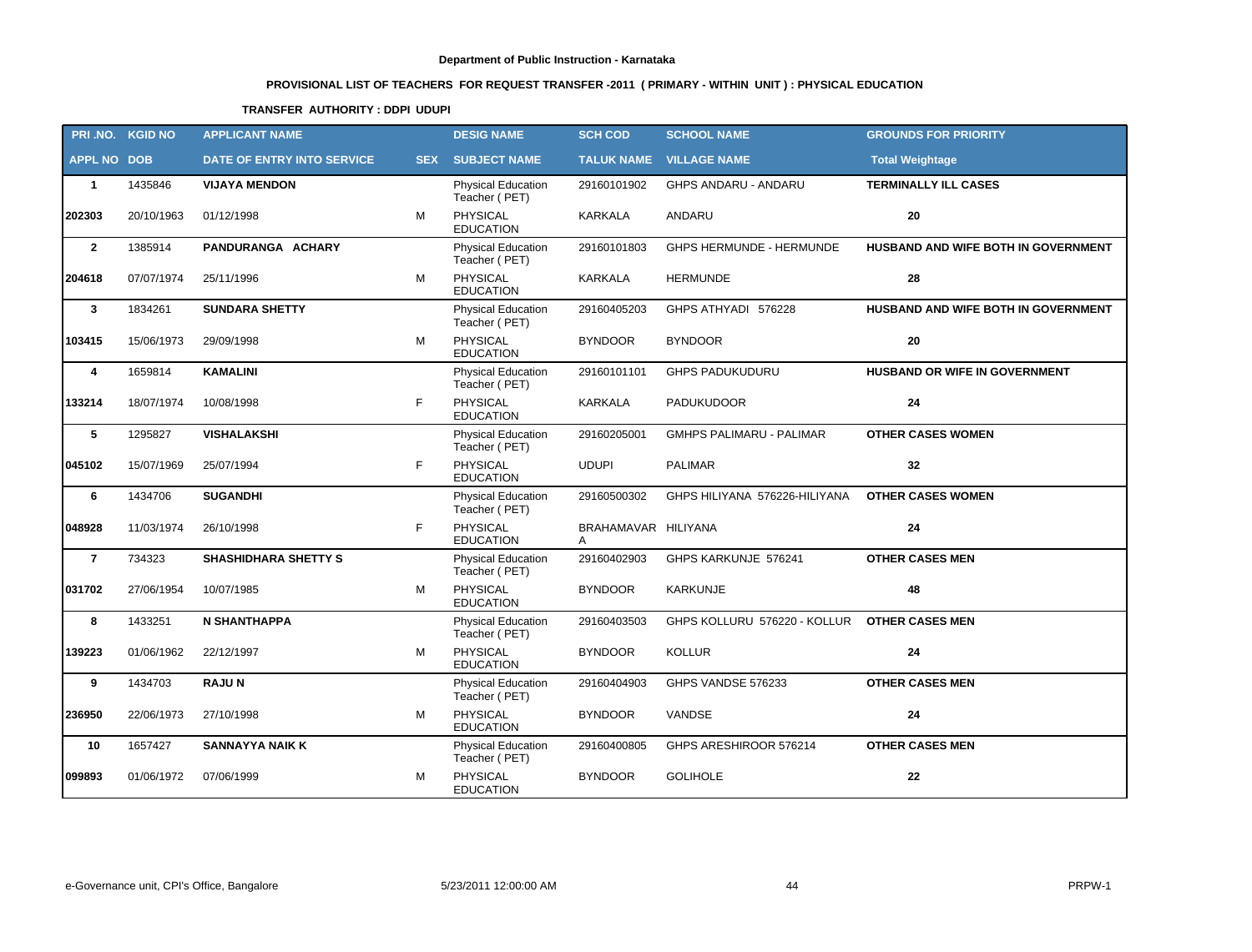# **PROVISIONAL LIST OF TEACHERS FOR REQUEST TRANSFER -2011 ( PRIMARY - WITHIN UNIT ) : PHYSICAL EDUCATION**

### **TRANSFER AUTHORITY : DDPI CHIKKAMANGALORE**

| PRI.NO. KGID NO    |            | <b>APPLICANT NAME</b>             |            | <b>DESIG NAME</b>                          | <b>SCH COD</b>                         | <b>SCHOOL NAME</b>         | <b>GROUNDS FOR PRIORITY</b>         |
|--------------------|------------|-----------------------------------|------------|--------------------------------------------|----------------------------------------|----------------------------|-------------------------------------|
| <b>APPL NO DOB</b> |            | <b>DATE OF ENTRY INTO SERVICE</b> | <b>SEX</b> | <b>SUBJECT NAME</b>                        | <b>TALUK NAME</b>                      | <b>VILLAGE NAME</b>        | <b>Total Weightage</b>              |
| $\mathbf{1}$       | 782105     | <b>SK PRAHALLADA KUMAR</b>        |            | <b>Physical Education</b><br>Teacher (PET) | 29170800605                            | <b>GHPBS LINGADAHALLI</b>  | HUSBAND AND WIFE BOTH IN GOVERNMENT |
| 238557             | 18/07/1961 | 09/09/1985                        | M          | <b>PHYSICAL</b><br><b>EDUCATION</b>        | <b>BIRURU</b>                          | LINGADAHALLI               | 50                                  |
| $\overline{2}$     | 1077947    | <b>M SREEKANTA</b>                |            | <b>Physical Education</b><br>Teacher (PET) | 29170205101                            | <b>GHPS KARIMANE</b>       | HUSBAND AND WIFE BOTH IN GOVERNMENT |
| 228290             | 27/05/1960 | 14/11/1985                        | M          | <b>PHYSICAL</b><br><b>EDUCATION</b>        | <b>KOPPA</b>                           | THULUVINAKOPPA             | 46                                  |
| 3                  | 725041     | <b>PRASANNA E</b>                 |            | <b>Physical Education</b><br>Teacher (PET) | 29170803402                            | G.H.P.S. HULLEHALLI        | HUSBAND AND WIFE BOTH IN GOVERNMENT |
| 107094             | 29/06/1962 | 09/09/1985                        | M          | PHYSICAL<br><b>EDUCATION</b>               | <b>BIRURU</b>                          | HULLEHALLI                 | 26.5                                |
| 4                  | 1661171    | <b>KUMARASWAMY V</b>              |            | Physical Education<br>Teacher (PET)        | 29170613401                            | <b>GMHPS KALASAPURA</b>    | HUSBAND AND WIFE BOTH IN GOVERNMENT |
| 088690             | 01/03/1972 | 03/09/1998                        | M          | PHYSICAL<br><b>EDUCATION</b>               | CHIKMAGALUR KALASAPURA                 |                            | 22                                  |
| 5                  | 1874221    | <b>NATARAJA KN</b>                |            | <b>Physical Education</b><br>Teacher (PET) | 29170703501                            | GHPS, BALUR                | HUSBAND AND WIFE BOTH IN GOVERNMENT |
| 242785             | 07/07/1980 | 25/07/2005                        | M          | PHYSICAL<br><b>EDUCATION</b>               | MOODIGERE                              | <b>BALUR</b>               | 10                                  |
| 6                  | 1388797    | <b>SHUBHAPV</b>                   |            | Physical Education<br>Teacher (PET)        | 29170350801                            | <b>GUHPS N R PURA</b>      | <b>OTHER CASES WOMEN</b>            |
| 104243             | 10/08/1976 | 15/11/1996                        | F          | <b>PHYSICAL</b><br><b>EDUCATION</b>        | NARASIMHARA WARD NO-8<br><b>JAPURA</b> |                            | 21                                  |
| $\overline{7}$     | 1874586    | <b>SH GAYATHRI</b>                |            | <b>Physical Education</b><br>Teacher (PET) | 29170605001                            | <b>GHPS AVATHI</b>         | <b>OTHER CASES WOMEN</b>            |
| 054487             | 20/07/1982 | 19/08/2005                        | F          | <b>PHYSICAL</b><br><b>EDUCATION</b>        | CHIKMAGALUR AVATHI                     |                            | 10                                  |
| 8                  | 730403     | <b>RAJASHEKHARAPPA S G</b>        |            | Physical Education<br>Teacher (PET)        | 29170407901                            | <b>GHPS KUNTINAMADU</b>    | <b>OTHER CASES MEN</b>              |
| 126006             | 24/08/1953 | 06/02/1985                        | М          | <b>PHYSICAL</b><br><b>EDUCATION</b>        | <b>TARIKERE</b>                        | KUNTINAMADU                | 50                                  |
| 9                  | 1077367    | VASUDEVARAJU                      |            | <b>Physical Education</b><br>Teacher (PET) | 29170603908                            | <b>GHPS MALLANDUR</b>      | <b>OTHER CASES MEN</b>              |
| 071471             | 15/07/1960 | 01/10/1984                        | м          | <b>PHYSICAL</b><br><b>EDUCATION</b>        | CHIKMAGALUR BYARAVALLI                 |                            | 48                                  |
| 10                 | 655528     | <b>KRISHNAMURTHY D</b>            |            | Physical Education<br>Teacher (PET)        |                                        | 29170204402 GMHPS BELAGADI | <b>OTHER CASES MEN</b>              |
| 225927             | 15/05/1962 | 03/11/1981                        | М          | PHYSICAL<br><b>EDUCATION</b>               | <b>KOPPA</b>                           | <b>BINTRAVALLI</b>         | 46.5                                |
| 11                 | 892411     | <b>KRISHNAMURTHY H G</b>          |            | <b>Physical Education</b><br>Teacher (PET) | 29170102701                            | GHPS. NALLUR               | <b>OTHER CASES MEN</b>              |
| 054228             | 01/06/1961 | 12/09/1985                        | М          | <b>PHYSICAL</b><br><b>EDUCATION</b>        | <b>SRINGERI</b>                        | <b>NALLUR</b>              | 44                                  |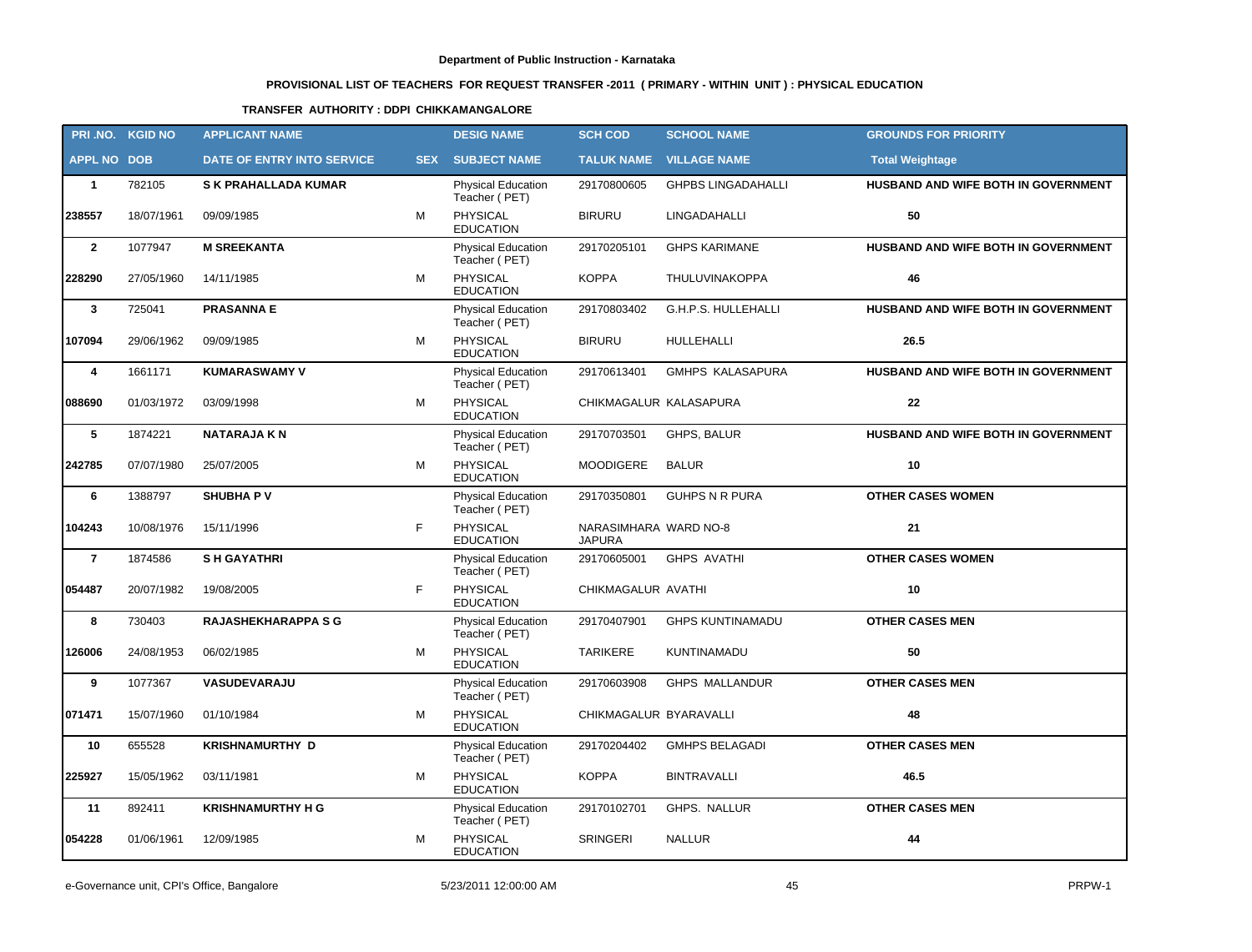| 12     | 1082969    | <b>NAGARAJ M P</b>     |   | <b>Physical Education</b><br>Teacher (PET) | 29170618601                             | <b>GHPS BASKAL</b>           | <b>OTHER CASES MEN</b> |
|--------|------------|------------------------|---|--------------------------------------------|-----------------------------------------|------------------------------|------------------------|
| 097959 | 13/02/1966 | 29/08/1994             | м | PHYSICAL<br><b>EDUCATION</b>               | CHIKMAGALUR BASAGAL                     |                              | 30                     |
| 13     | 1390407    | <b>THAMMAIAH S K</b>   |   | <b>Physical Education</b><br>Teacher (PET) | 29170206303                             | <b>GMHPS CRS</b>             | <b>OTHER CASES MEN</b> |
| 073603 | 01/09/1975 | 15/11/1996             | м | PHYSICAL<br><b>EDUCATION</b>               | <b>KOPPA</b>                            | ADIGEBYLU                    | 28                     |
| 14     | 1388914    | RAJASHEKAR NS          |   | Physical Education<br>Teacher (PET)        | 29170606303                             | HPS BHAKTHARA HALLI          | <b>OTHER CASES MEN</b> |
| 086507 | 07/09/1967 | 27/12/1996             | м | <b>PHYSICAL</b><br><b>EDUCATION</b>        | CHIKMAGALUR HALASABALU                  |                              | 26                     |
| 15     | 1078088    | <b>G KRISHNAMURTHY</b> |   | Physical Education<br>Teacher (PET)        | 29170805611                             | G.H.P.G.S. BIRUR-15          | <b>OTHER CASES MEN</b> |
| 083355 | 11/09/1957 | 14/11/1985             | м | PHYSICAL<br><b>EDUCATION</b>               | <b>BIRURU</b>                           | PURASABE BIRUR               | 25                     |
| 16     | 1661687    | PUTTAPPA HV            |   | Physical Education<br>Teacher (PET)        | 29170800501                             | GKHPS, SANTHAVERI            | <b>OTHER CASES MEN</b> |
| 244429 | 21/01/1974 | 03/08/1998             | м | PHYSICAL<br><b>EDUCATION</b>               | <b>BIRURU</b>                           | KAMANADURGA                  | 24                     |
| 17     | 1505118    | <b>B N PRAKASHA</b>    |   | <b>Physical Education</b><br>Teacher (PET) | 29170411301                             | <b>GHPS. KORANAHALLI</b>     | <b>OTHER CASES MEN</b> |
| 055541 | 02/02/1968 | 04/08/1998             | м | PHYSICAL<br><b>EDUCATION</b>               | <b>TARIKERE</b>                         | <b>KORANAHALLI</b>           | 24                     |
| 18     | 1391158    | <b>SHIVAPPA B S</b>    |   | <b>Physical Education</b><br>Teacher (PET) | 29170611701                             | GHPS DEVAGONDANAHALLI        | <b>OTHER CASES MEN</b> |
| 137573 | 06/05/1978 | 04/08/1998             | м | PHYSICAL<br><b>EDUCATION</b>               |                                         | CHIKMAGALUR DEVAGONDANAHALLI | 24                     |
| 19     | 1665380    | <b>B R NANDA KUMAR</b> |   | Physical Education<br>Teacher (PET)        | 29170304801                             | <b>GHPS ALEHALLI</b>         | <b>OTHER CASES MEN</b> |
| 084907 | 01/06/1975 | 28/08/1998             | м | PHYSICAL<br><b>EDUCATION</b>               | NARASIMHARA ALEHALLI<br><b>JAPURA</b>   |                              | 24                     |
| 20     | 1664047    | <b>DEVARAJ K</b>       |   | <b>Physical Education</b><br>Teacher (PET) | 29170201902                             | <b>GHPBS HARIHARAPURA</b>    | <b>OTHER CASES MEN</b> |
| 107471 | 01/08/1960 | 29/08/1998             | м | PHYSICAL<br><b>EDUCATION</b>               | <b>KOPPA</b>                            | HARIHARAPURA                 | 24                     |
| 21     | 1506094    | <b>RAMESHATR</b>       |   | <b>Physical Education</b><br>Teacher (PET) | 29170402701                             | <b>GHPS BARGENAHALLI</b>     | <b>OTHER CASES MEN</b> |
| 241397 | 06/07/1963 | 02/09/1998             | м | PHYSICAL<br><b>EDUCATION</b>               | <b>TARIKERE</b>                         | <b>BARGENAHALLI</b>          | 24                     |
| 22     | 1662716    | <b>K R NAGARAJA</b>    |   | <b>Physical Education</b><br>Teacher (PET) | 29170710801                             | GHPS, KANACHOORU             | <b>OTHER CASES MEN</b> |
| 054737 | 11/04/1970 | 08/09/1998             | м | PHYSICAL<br><b>EDUCATION</b>               | <b>MOODIGERE</b>                        | KANACHURU                    | 24                     |
| 23     | 1662560    | <b>SATHAR</b>          |   | <b>Physical Education</b><br>Teacher (PET) | 29170303201                             | GHPS MALLANDUR               | <b>OTHER CASES MEN</b> |
| 221891 | 20/04/1962 | 11/09/1998             | м | <b>PHYSICAL</b><br><b>EDUCATION</b>        | NARASIMHARA MALLANDARU<br><b>JAPURA</b> |                              | 24                     |
| 24     | 1506327    | <b>SHIVAPPA SH</b>     |   | <b>Physical Education</b><br>Teacher (PET) | 29170305602                             | <b>GHPS BANNUR</b>           | <b>OTHER CASES MEN</b> |
| 153617 | 01/01/1965 | 12/09/1998             | м | PHYSICAL<br><b>EDUCATION</b>               | NARASIMHARA BANNUR<br><b>JAPURA</b>     |                              | 24                     |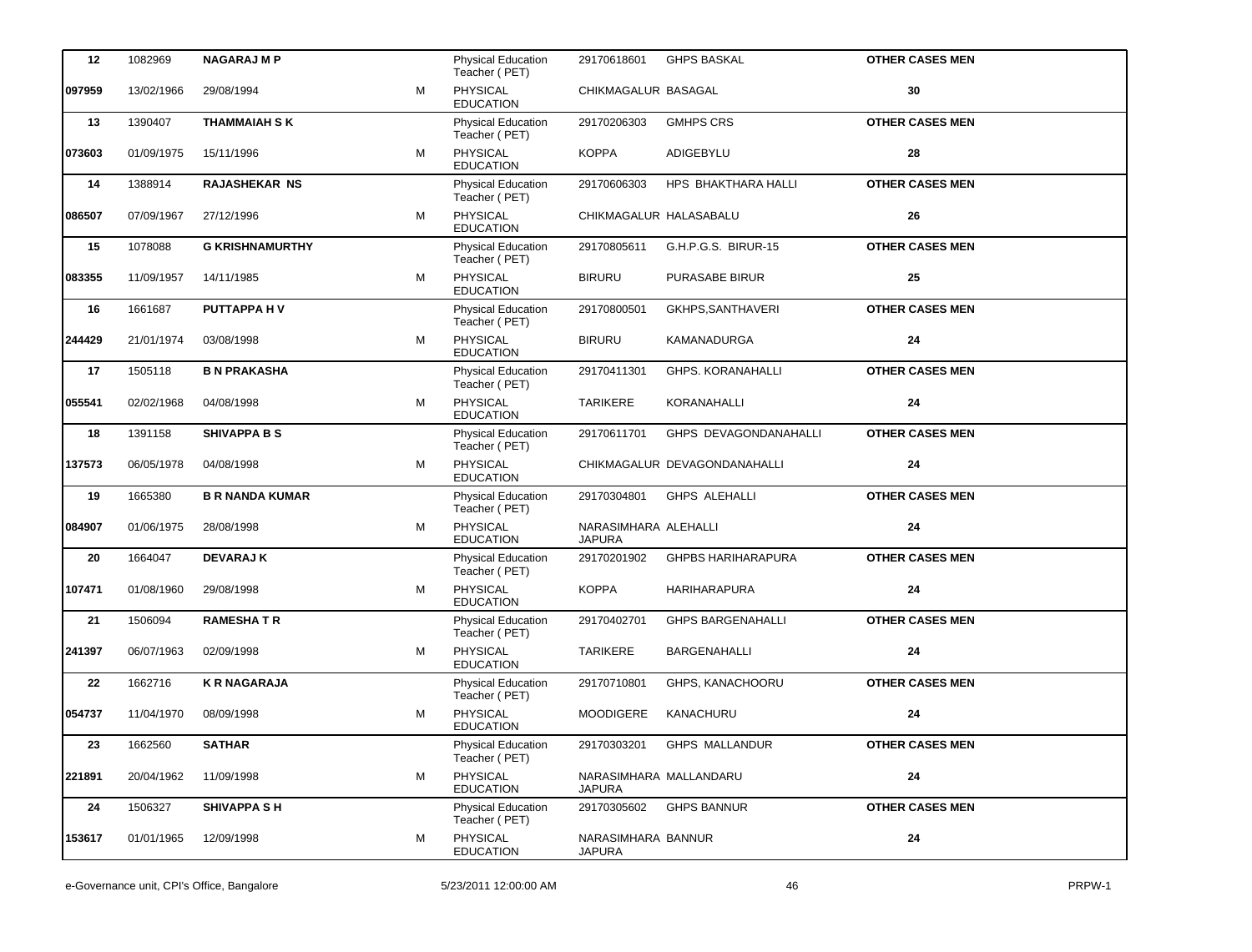| 25     | 1501529    | <b>PREMAKUMAR K M</b>     |   | <b>Physical Education</b><br>Teacher (PET) | 29170715802                            | GHPS, CHINNIGA                | <b>OTHER CASES MEN</b> |
|--------|------------|---------------------------|---|--------------------------------------------|----------------------------------------|-------------------------------|------------------------|
| 074976 | 01/01/1969 | 03/09/1998                | м | PHYSICAL<br><b>EDUCATION</b>               | <b>MOODIGERE</b>                       | JANNAPURA                     | 22                     |
| 26     | 1661221    | <b>RAJASHEKARAPPA H S</b> |   | <b>Physical Education</b><br>Teacher (PET) | 29170619806                            | G.H.P.S. MACHAGONDANAHALLI    | <b>OTHER CASES MEN</b> |
| 018726 | 05/07/1970 | 01/02/1999                | м | PHYSICAL<br><b>EDUCATION</b>               |                                        | CHIKMAGALUR MACHAGONDANAHALLI | 22                     |
| 27     | 1663568    | <b>MK GOVINDAPPA</b>      |   | <b>Physical Education</b><br>Teacher (PET) | 29170806161                            | G.H.P.S S Bidare              | <b>OTHER CASES MEN</b> |
| 059868 | 15/06/1961 | 26/02/1999                | м | <b>PHYSICAL</b><br><b>EDUCATION</b>        | <b>BIRURU</b>                          | S. BIDRE                      | 22                     |
| 28     | 1388733    | <b>MAHESH</b>             |   | <b>Physical Education</b><br>Teacher (PET) | 29170103301                            | <b>GHPS ANEGUNDA</b>          | <b>OTHER CASES MEN</b> |
| 225271 | 06/01/1967 | 20/11/1996                | м | PHYSICAL<br><b>EDUCATION</b>               | <b>SRINGERI</b>                        | <b>BELANDUR</b>               | 21                     |
| 29     | 1388578    | <b>PRABHUNAIK KT</b>      |   | <b>Physical Education</b><br>Teacher (PET) | 29170350701                            | MHPBS N R PURA                | <b>OTHER CASES MEN</b> |
| 222570 | 05/06/1973 | 11/08/1998                | м | <b>PHYSICAL</b><br><b>EDUCATION</b>        | NARASIMHARA WARD NO-7<br><b>JAPURA</b> |                               | 20                     |
| 30     | 1504497    | <b>NAGARAJA B N</b>       |   | <b>Physical Education</b><br>Teacher (PET) | 29170350702                            | <b>GMHPGS N R PURA</b>        | <b>OTHER CASES MEN</b> |
| 107581 | 01/05/1975 | 05/08/1998                | м | PHYSICAL<br><b>EDUCATION</b>               | NARASIMHARA WARD NO-7<br><b>JAPURA</b> |                               | 17                     |
| 31     | 1082964    | J C SHIVAKUMAR            |   | <b>Physical Education</b><br>Teacher (PET) | 29170714704                            | <b>GUHPS, MUDIGERE</b>        | <b>OTHER CASES MEN</b> |
| 075214 | 06/07/1972 | 29/08/1994                | м | <b>PHYSICAL</b><br><b>EDUCATION</b>        | <b>MOODIGERE</b>                       | WARD NO-2                     | 16                     |
| 32     | 1872686    | <b>PRAKASH H B</b>        |   | <b>Physical Education</b><br>Teacher (PET) | 29170620001                            | <b>GHPS HAANDI</b>            | <b>OTHER CASES MEN</b> |
| 070425 | 14/07/1977 | 20/11/2003                | м | PHYSICAL<br><b>EDUCATION</b>               | CHIKMAGALUR HANDI                      |                               | 14                     |
| 33     | 1873464    | <b>JAGADESHA V</b>        |   | <b>Physical Education</b><br>Teacher (PET) | 29170101601                            | <b>GHPS HARUR</b>             | <b>OTHER CASES MEN</b> |
| 078504 | 08/03/1974 | 01/12/2003                | м | PHYSICAL<br><b>EDUCATION</b>               | <b>SRINGERI</b>                        | HARURU (HARUR)                | 14                     |
| 34     | 1873464    | <b>JAGADESHAV</b>         |   | <b>Physical Education</b><br>Teacher (PET) | 29170101601                            | <b>GHPS HARUR</b>             | <b>OTHER CASES MEN</b> |
| 237297 | 08/03/1974 | 02/12/2003                | М | PHYSICAL<br><b>EDUCATION</b>               | <b>SRINGERI</b>                        | HARURU (HARUR)                | 14                     |
| 35     | 1663584    | <b>SURESHAN</b>           |   | <b>Physical Education</b><br>Teacher (PET) | 29170104801                            | GHPS. THEKKUR                 | <b>OTHER CASES MEN</b> |
| 246558 | 28/04/1965 | 03/12/2003                | м | PHYSICAL<br><b>EDUCATION</b>               | SRINGERI                               | <b>KUTHAGODU</b>              | 14                     |
| 36     | 1872974    | <b>MANSEEB AKHTER</b>     |   | <b>Physical Education</b><br>Teacher (PET) | 29170202601                            | <b>HPS BOMLAPURA</b>          | <b>OTHER CASES MEN</b> |
| 058387 | 22/07/1963 | 11/12/2003                | м | PHYSICAL<br><b>EDUCATION</b>               | <b>KOPPA</b>                           | <b>BOMLAPURA</b>              | 14                     |
| 37     | 187296716  | <b>K N RAJAKUMARA</b>     |   | <b>Physical Education</b><br>Teacher (PET) | 29170713901                            | GHPS, HIRESIGARA              | <b>OTHER CASES MEN</b> |
| 056881 | 01/06/1965 | 30/12/2003                | м | PHYSICAL<br><b>EDUCATION</b>               | <b>MOODIGERE</b>                       | <b>HIRESIGARA</b>             | 14                     |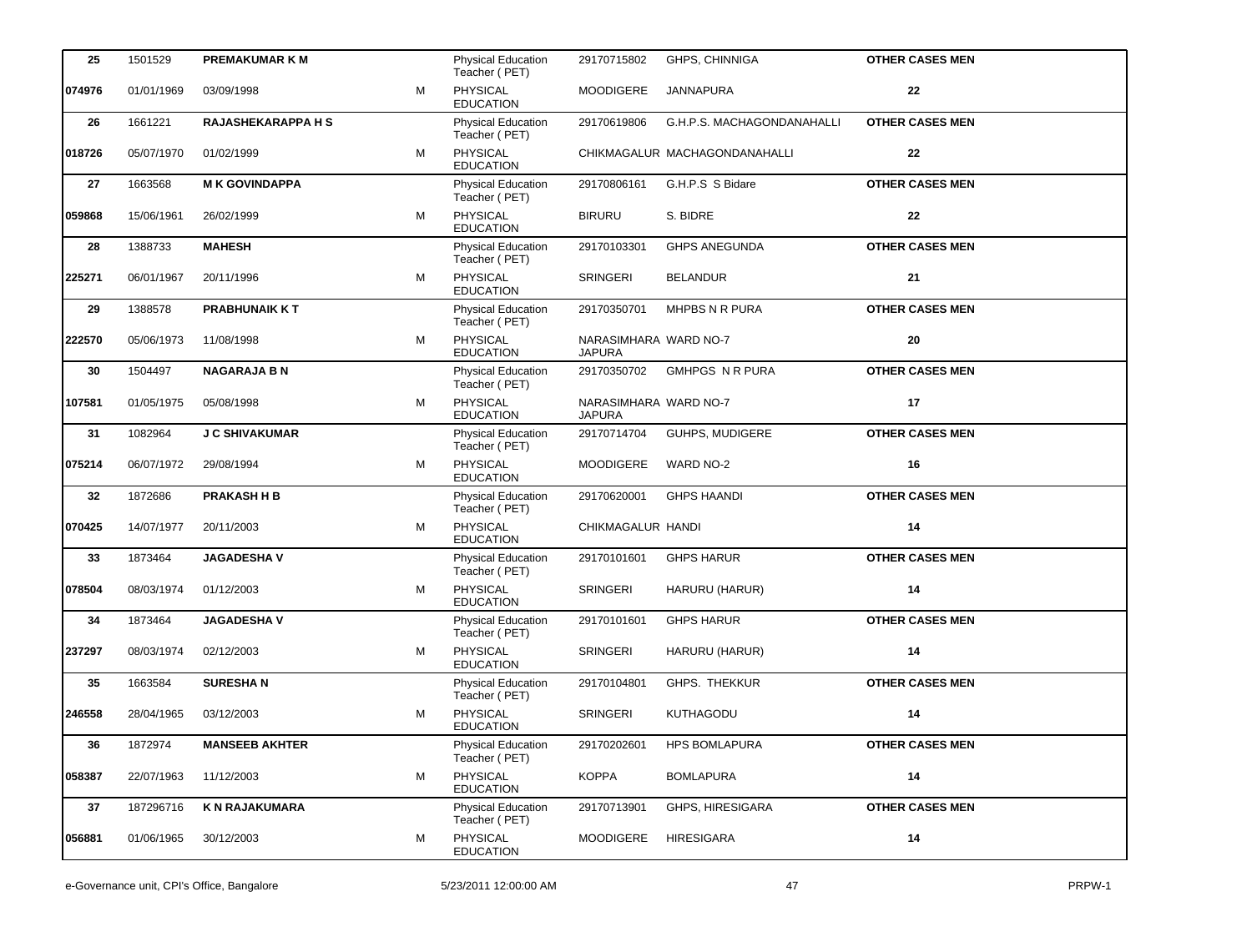|         | 38 | 1873288    | <b>DHRUVA KUMAR C N</b> |   | <b>Physical Education</b><br>Teacher (PET) | 29170711901      | GHPS. ANGADI        | <b>OTHER CASES MEN</b> |
|---------|----|------------|-------------------------|---|--------------------------------------------|------------------|---------------------|------------------------|
| 1017821 |    | 21/03/1966 | 10/02/2004              | м | <b>PHYSICAL</b><br><b>EDUCATION</b>        | <b>MOODIGERE</b> | ANGADI              | 14                     |
|         | 39 | 1504225    | <b>SIDDAPPA H</b>       |   | <b>Physical Education</b><br>Teacher (PET) | 29170801801      | G.H.P.S. BALLIGANUR | <b>OTHER CASES MEN</b> |
| 1003123 |    | 01/07/1967 | 07/09/1998              |   | KANNADA - GENERAL BIRURU                   |                  | BALLIGANUR          | 12                     |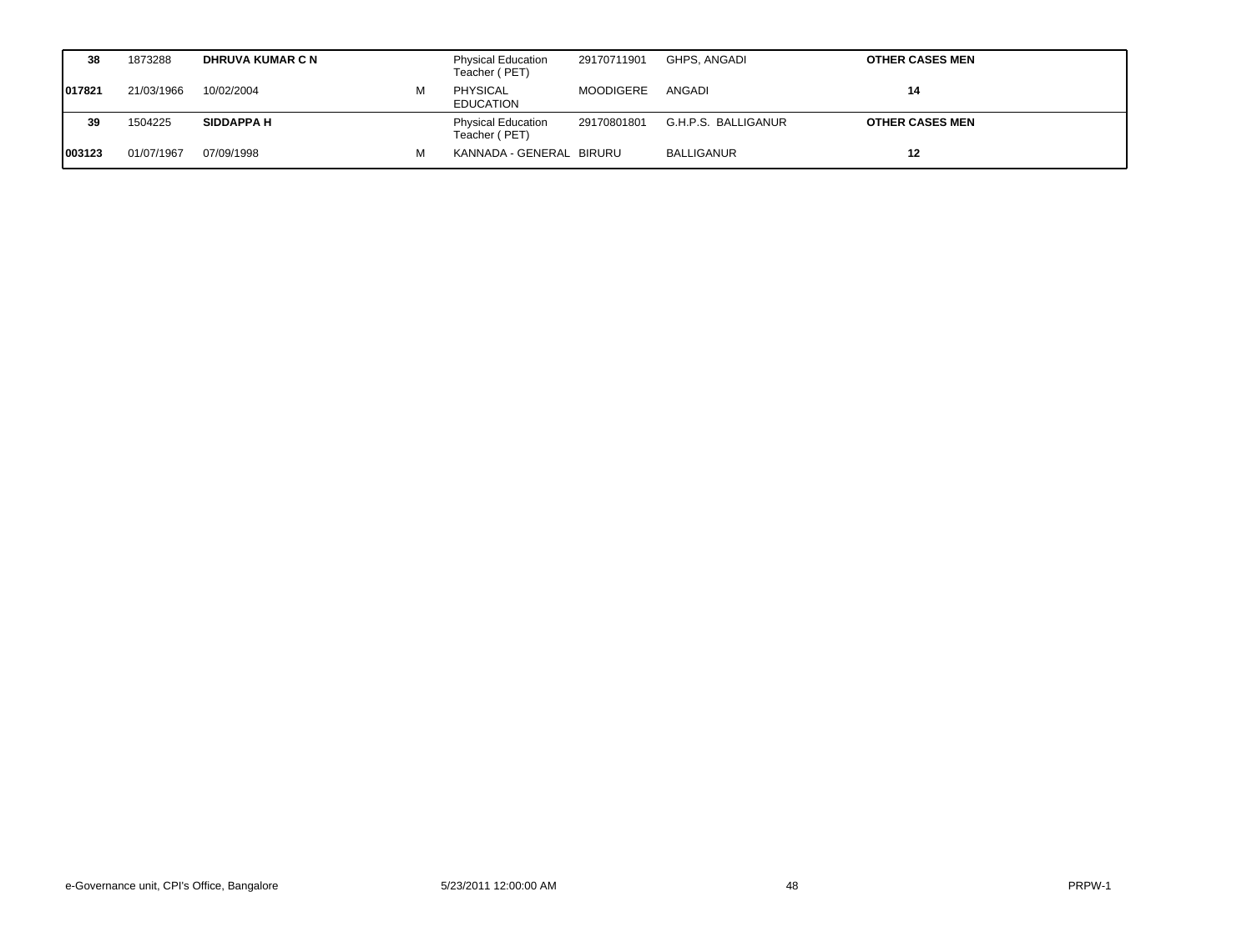# **PROVISIONAL LIST OF TEACHERS FOR REQUEST TRANSFER -2011 ( PRIMARY - WITHIN UNIT ) : PHYSICAL EDUCATION**

### **TRANSFER AUTHORITY : DDPI TUMKUR**

| PRI.NO. KGID NO    |            | <b>APPLICANT NAME</b>      |            | <b>DESIG NAME</b>                          | <b>SCH COD</b>        | <b>SCHOOL NAME</b>           | <b>GROUNDS FOR PRIORITY</b>         |
|--------------------|------------|----------------------------|------------|--------------------------------------------|-----------------------|------------------------------|-------------------------------------|
| <b>APPL NO DOB</b> |            | DATE OF ENTRY INTO SERVICE | <b>SEX</b> | <b>SUBJECT NAME</b>                        | <b>TALUK NAME</b>     | <b>VILLAGE NAME</b>          | <b>Total Weightage</b>              |
| $\mathbf{1}$       | 1621493    | <b>ERAMMA B R</b>          |            | <b>Physical Education</b><br>Teacher (PET) | 29180213101           | <b>GHPS KONDLI</b>           | PHISICALLY HANDICAPPED (> 40%)      |
| 003791             | 06/08/1968 | 02/02/1999                 | F          | PHYSICAL<br><b>EDUCATION</b>               | <b>GUBBI</b>          | <b>KONDLI</b>                | 22                                  |
| $\overline{2}$     | 672801     | <b>PURUSHOTHTHAMA C N</b>  |            | <b>Physical Education</b><br>Teacher (PET) | 29180110101           | <b>GHPS RAMANHALLI</b>       | HUSBAND AND WIFE BOTH IN GOVERNMENT |
| 168061             | 05/05/1955 | 08/02/1982                 | М          | PHYSICAL<br><b>EDUCATION</b>               | ANAHALLI              | CHIKKANAYAK RAMANA HALLI     | 52                                  |
| $\mathbf{3}$       | 1464175    | <b>MEENAKSHIM</b>          |            | Physical Education<br>Teacher (PET)        | 29180703601           | <b>GHPS SIGE HALLI</b>       | HUSBAND AND WIFE BOTH IN GOVERNMENT |
| 232948             | 21/05/1968 | 20/11/1997                 | F          | <b>PHYSICAL</b><br><b>EDUCATION</b>        | TURUVEKERE SIGE HALLI |                              | 26                                  |
| 4                  | 1461774    | <b>V C CHANNIGARAYAPPA</b> |            | Physical Education<br>Teacher (PET)        | 29180710601           | <b>GMHPS HULLE KERE</b>      | HUSBAND AND WIFE BOTH IN GOVERNMENT |
| 078081             | 20/06/1967 | 13/02/1997                 | М          | <b>PHYSICAL</b><br><b>EDUCATION</b>        | TURUVEKERE HULLE KERE |                              | 24                                  |
| 5                  | 1463014    | <b>M K MOHAMMED YOUNUS</b> |            | <b>Physical Education</b><br>Teacher (PET) | 29181014601           | <b>GHPS SHETTIGEHALLI</b>    | HUSBAND AND WIFE BOTH IN GOVERNMENT |
| 070875             | 04/12/1961 | 19/12/1996                 | м          | <b>PHYSICAL</b><br><b>EDUCATION</b>        | <b>KUNIGAL</b>        | SHETTIGEHALLI                | 22                                  |
| 6                  | 1896307    | <b>ROHINI</b>              |            | <b>Physical Education</b><br>Teacher (PET) | 29181018401           | GHPS DODDAMALALAVADI         | HUSBAND AND WIFE BOTH IN GOVERNMENT |
| 025370             | 14/04/1978 | 29/11/2003                 | F          | PHYSICAL<br><b>EDUCATION</b>               | <b>KUNIGAL</b>        | DODDAMALALAVADI              | 12                                  |
| $\overline{7}$     | 1960128    | <b>Y T MANJULA</b>         |            | <b>Physical Education</b><br>Teacher (PET) | 29181024801           | <b>GHPS MODUR</b>            | HUSBAND AND WIFE BOTH IN GOVERNMENT |
| 041396             | 20/07/1977 | 25/07/2005                 | F          | <b>PHYSICAL</b><br><b>EDUCATION</b>        | <b>KUNIGAL</b>        | <b>MODUR</b>                 | 10                                  |
| 8                  | 1125816    | <b>MANJUNATHA T C</b>      |            | <b>Physical Education</b><br>Teacher (PET) | 29180115801           | <b>GHPS SOMANA HALLI</b>     | HUSBAND OR WIFE IN GOVERNMENT       |
| 035621             | 10/07/1962 | 26/07/1989                 | м          | PHYSICAL<br><b>EDUCATION</b>               | <b>ANAHALLI</b>       | CHIKKANAYAK SOMANA HALLI     | 27                                  |
| 9                  | 1623562    | <b>NAGARAJU</b>            |            | Physical Education<br>Teacher (PET)        | 29181002804           | <b>GUHPS AMRUTHUR (URDU)</b> | HUSBAND OR WIFE IN GOVERNMENT       |
| 130803             | 01/09/1971 | 16/07/1998                 | м          | PHYSICAL<br><b>EDUCATION</b>               | <b>KUNIGAL</b>        | AMRUTHUR                     | 24                                  |
| 10                 | 1463742    | R JAYALAKSHMI              |            | Physical Education<br>Teacher (PET)        | 29180107301           | GHPS SORALAMAAVU             | HUSBAND OR WIFE IN GOVERNMENT       |
| 033113             | 01/07/1971 | 28/07/1998                 | F          | PHYSICAL<br><b>EDUCATION</b>               | <b>ANAHALLI</b>       | CHIKKANAYAK SORALA MAAVU     | 24                                  |
| 11                 | 1464485    | <b>SAROJAMMA CD</b>        |            | <b>Physical Education</b><br>Teacher (PET) | 29180822801           | <b>GHPS KOTE</b>             | HUSBAND OR WIFE IN GOVERNMENT       |
| 131798             | 04/10/1974 | 29/07/1998                 | F          | PHYSICAL<br><b>EDUCATION</b>               | <b>TIPTUR</b>         | TIPTUR (TMC) WARD 6          | 17                                  |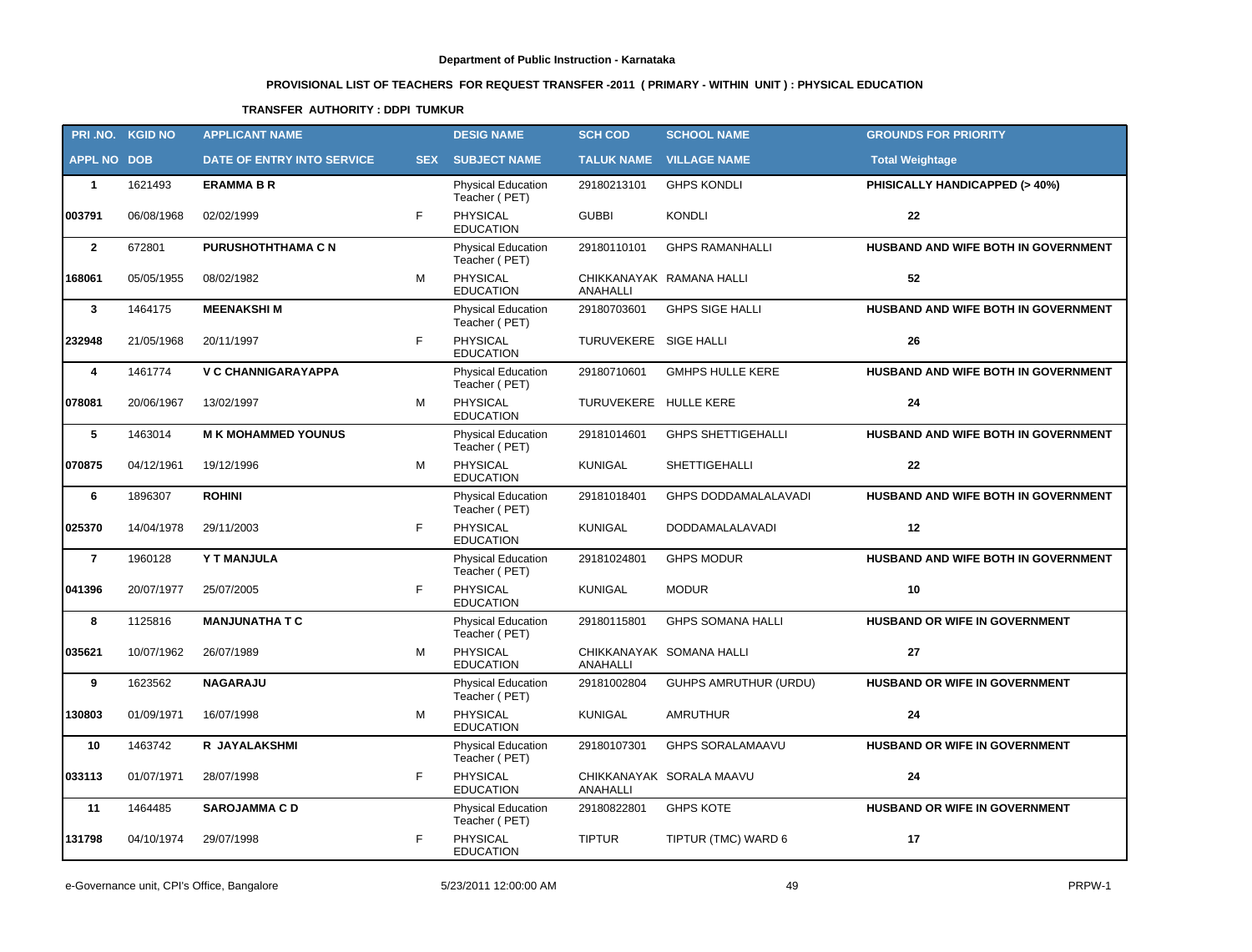| 12     | 1957882    | A G VINUTHA                |   | <b>Physical Education</b><br>Teacher (PET) | 29180214501                     | <b>GHPS HINDISIGERE</b>       | HUSBAND OR WIFE IN GOVERNMENT |
|--------|------------|----------------------------|---|--------------------------------------------|---------------------------------|-------------------------------|-------------------------------|
| 117639 | 06/04/1964 | 27/11/2003                 | F | <b>PHYSICAL</b><br><b>EDUCATION</b>        | <b>GUBBI</b>                    | <b>HINDISIGERE</b>            | 14                            |
| 13     | 1351361    | <b>SAROJAMMAS</b>          |   | <b>Physical Education</b><br>Teacher (PET) | 29181018601                     | <b>GMHPS BHAKATHARA HALLI</b> | <b>OTHER CASES WOMEN</b>      |
| 212088 | 03/04/1967 | 02/12/1996                 | F | PHYSICAL<br><b>EDUCATION</b>               | <b>KUNIGAL</b>                  | BHAKTHARAHALLY                | 28                            |
| 14     | 1816934    | <b>M P VISHALAKSHI</b>     |   | Physical Education<br>Teacher (PET)        | 29181019901                     | <b>GHPS D HOSAHALLI</b>       | <b>OTHER CASES WOMEN</b>      |
| 224673 | 25/11/1967 | 27/11/1996                 | F | KANNADA - GENERAL KUNIGAL                  |                                 | <b>D HOSAHALLI</b>            | 24                            |
| 15     | 1132942    | <b>I G NAGARAJU</b>        |   | Physical Education<br>Teacher (PET)        | 29181014701                     | <b>GHPS HERUR</b>             | <b>OTHER CASES MEN</b>        |
| 224555 | 17/03/1957 | 25/08/1993                 | M | PHYSICAL<br><b>EDUCATION</b>               | <b>KUNIGAL</b>                  | <b>HERUR</b>                  | 34                            |
| 16     | 1133078    | <b>RAJANNA KD</b>          |   | Physical Education<br>Teacher (PET)        | 29180123601                     | <b>GHPS G.GOLLARAHATTI</b>    | <b>OTHER CASES MEN</b>        |
| 138244 | 01/06/1963 | 17/08/1993                 | м | PHYSICAL<br><b>EDUCATION</b>               | ANAHALLI                        | CHIKKANAYAK SOMANAHALLI       | 32                            |
| 17     | 1288736    | <b>MUKUNDAIAH R</b>        |   | Physical Education<br>Teacher (PET)        | 29180804801                     | <b>GHPS BILIGERE</b>          | <b>OTHER CASES MEN</b>        |
| 121087 | 23/07/1960 | 30/08/1993                 | М | PHYSICAL<br><b>EDUCATION</b>               | <b>TIPTUR</b>                   | <b>BILIGERE</b>               | 32                            |
| 18     | 1286856    | <b>RAJANNA S</b>           |   | Physical Education<br>Teacher (PET)        | 29180120301                     | <b>GHPS DASUDI</b>            | <b>OTHER CASES MEN</b>        |
| 045568 | 01/06/1963 | 06/09/1993                 | M | PHYSICAL<br><b>EDUCATION</b>               | CHIKKANAYAK DASUDI<br>ANAHALLI  |                               | 32                            |
| 19     | 1462302    | <b>MAMATHA GP</b>          |   | <b>Physical Education</b><br>Teacher (PET) | 29180816302                     | <b>GHPS KAMPARA HALLI</b>     | <b>OTHER CASES MEN</b>        |
| 026609 | 18/06/1975 | 02/12/1996                 | F | PHYSICAL<br><b>EDUCATION</b>               | <b>TIPTUR</b>                   | MASAVANA GHATTA               | 26                            |
| 20     | 1464064    | <b>THYAGARAJU M</b>        |   | Physical Education<br>Teacher (PET)        | 29180120201                     | <b>GHPS BELLARA</b>           | <b>OTHER CASES MEN</b>        |
| 223538 | 12/01/1973 | 29/07/1998                 | M | <b>PHYSICAL</b><br><b>EDUCATION</b>        | CHIKKANAYAK BELLARA<br>ANAHALLI |                               | 24                            |
| 21     | 1464129    | <b>VENKATESH GOWDA Y R</b> |   | Physical Education<br>Teacher (PET)        | 29180931001                     | <b>GHPS JAKKENAHALLI</b>      | <b>OTHER CASES MEN</b>        |
| 226630 | 10/12/1965 | 30/07/1998                 | M | KANNADA - GENERAL TUMKUR                   |                                 | JAKKANAHALLI                  | 24                            |
| 22     | 1290437    | <b>KESHAVAMURTHY</b>       |   | <b>Physical Education</b><br>Teacher (PET) | 29180930601                     | GHPS BELADHARA                | <b>OTHER CASES MEN</b>        |
| 097550 | 15/04/1963 | 28/08/1993                 | м | PHYSICAL<br><b>EDUCATION</b>               | <b>TUMKUR</b>                   | BELADHARA                     | 22                            |
| 23     | 1763760    | <b>MOHAN KUMAR HS</b>      |   | <b>Physical Education</b><br>Teacher (PET) | 29180105701                     | GHPS MELANA HALLI             | <b>OTHER CASES MEN</b>        |
| 044219 | 22/07/1971 | 03/02/1999                 | М | PHYSICAL<br><b>EDUCATION</b>               | ANAHALLI                        | CHIKKANAYAK MELANA HALLI      | ${\bf 22}$                    |
| 24     | 1461651    | <b>MANJUNATHA H S</b>      |   | Physical Education<br>Teacher (PET)        | 29181013801                     | NTGMS KUNIGAL                 | <b>OTHER CASES MEN</b>        |
| 041299 | 26/11/1975 | 30/11/1996                 | М | PHYSICAL<br><b>EDUCATION</b>               | KUNIGAL                         | KUNIGAL (TMC) WARD 7          | 19                            |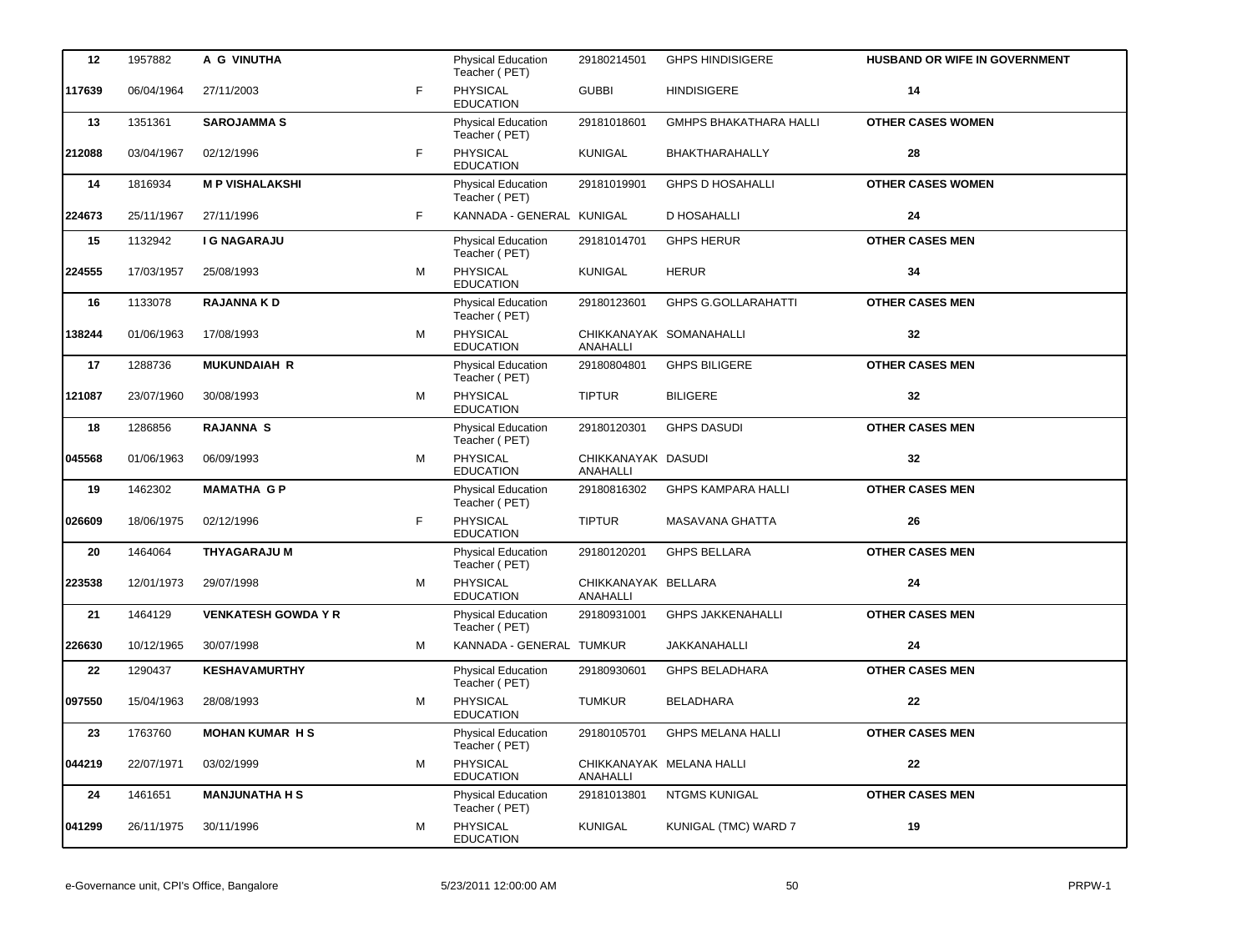# **PROVISIONAL LIST OF TEACHERS FOR REQUEST TRANSFER -2011 ( PRIMARY - WITHIN UNIT ) : PHYSICAL EDUCATION**

### **TRANSFER AUTHORITY : DDPI KOLAR**

| PRI.NO. KGID NO    |            | <b>APPLICANT NAME</b>         |            | <b>DESIG NAME</b>                          | <b>SCH COD</b>  | <b>SCHOOL NAME</b>             | <b>GROUNDS FOR PRIORITY</b>         |
|--------------------|------------|-------------------------------|------------|--------------------------------------------|-----------------|--------------------------------|-------------------------------------|
| <b>APPL NO DOB</b> |            | DATE OF ENTRY INTO SERVICE    | <b>SEX</b> | <b>SUBJECT NAME</b>                        |                 | <b>TALUK NAME VILLAGE NAME</b> | <b>Total Weightage</b>              |
| $\mathbf{1}$       | 1619946    | <b>GIRIJA S</b>               |            | <b>Physical Education</b><br>Teacher (PET) | 29190212701     | <b>GHPS GULLAHALLI</b>         | <b>WIDOWS</b>                       |
| 107009             | 15/07/1967 | 13/08/1998                    | F          | PHYSICAL<br><b>EDUCATION</b>               | BANGARAPET<br>F | <b>GULLAHALLI</b>              | 24                                  |
| $\overline{2}$     | 1403107    | <b>M NAGESH</b>               |            | Physical Education<br>Teacher (PET)        | 29190717802     | <b>GHPS KEMBODI</b>            | HUSBAND AND WIFE BOTH IN GOVERNMENT |
| 239392             | 20/07/1963 | 01/08/1998                    | М          | PHYSICAL<br><b>EDUCATION</b>               | <b>KOLAR</b>    | <b>KEMBODI</b>                 | 22                                  |
| $\mathbf{3}$       | 1865791    | <b>VENKATESHAY</b>            |            | Physical Education<br>Teacher (PET)        | 29190918201     | <b>GHPS KESARAGERE</b>         | HUSBAND OR WIFE IN GOVERNMENT       |
| 033694             | 16/04/1971 | 13/01/1999                    | м          | <b>PHYSICAL</b><br><b>EDUCATION</b>        | <b>MALUR</b>    | KESARAGERE                     | 22                                  |
| 4                  | 1955206    | <b>VENKATESH K</b>            |            | Physical Education<br>Teacher (PET)        | 29190932301     | <b>GHPS THORALAKKI</b>         | HUSBAND OR WIFE IN GOVERNMENT       |
| 244177             | 01/06/1970 | 29/11/2004                    | М          | <b>PHYSICAL</b><br><b>EDUCATION</b>        | <b>MALUR</b>    | THORALAKKI                     | 12                                  |
| 5                  | 1849253    | <b>RAJESHWARI R</b>           |            | <b>Physical Education</b><br>Teacher (PET) | 29191033001     | <b>GHPS YALAGONDAHALLI</b>     | <b>OTHER CASES WOMEN</b>            |
| 024383             | 01/06/1975 | 10/02/2000                    | F          | <b>PHYSICAL</b><br><b>EDUCATION</b>        | <b>MULBAGAL</b> | YALAGONDAHALLI                 | 20                                  |
| 6                  | 2323753    | <b>SRIDHARA SN</b>            |            | Physical Education<br>Teacher (PET)        | 29191218501     | <b>GHPS KURIGEPALLI</b>        | <b>OFFICE BEARER</b>                |
| 058892             | 20/01/1962 | 09/08/1996                    | М          | KANNADA - GENERAL SRINIVASAPU              | R               | KURIGEPALLI                    | 26                                  |
| $\overline{7}$     | 1955173    | <b>VINODBABU K</b>            |            | Physical Education<br>Teacher (PET)        | 29191303301     | <b>GHPS HUNKUNDA</b>           | <b>OFFICE BEARER</b>                |
| 124204             | 14/10/1976 | 05/12/2003                    | м          | PHYSICAL<br><b>EDUCATION</b>               | KGF             | <b>HUNUKUNDA</b>               | 14                                  |
| 8                  | 579687     | PRASAD HARASHVARDHANA D       |            | <b>Physical Education</b><br>Teacher (PET) | 29190203403     | <b>GUMHPS BETHAMANGALA</b>     | <b>OTHER CASES MEN</b>              |
| 109653             | 06/05/1954 | 02/11/1978                    | М          | PHYSICAL<br><b>EDUCATION</b>               | BANGARAPET      | <b>BETHAMANGALA</b>            | 62                                  |
| 9                  | 562326     | <b>BALAKRISHNA REDDY B N</b>  |            | <b>Physical Education</b><br>Teacher (PET) | 29191033415     | GOVT. DVG (BOYS) HPS           | <b>OTHER CASES MEN</b>              |
| 227200             | 30/08/1952 | 29/06/1979                    | м          | PHYSICAL<br><b>EDUCATION</b>               | MULBAGAL        | MULBAGAL                       | 43                                  |
| 10                 | 1143664    | K K RAMACHANDRAPPA            |            | Physical Education<br>Teacher (PET)        | 29190929501     | GHPS SHIVARAPATNA              | <b>OTHER CASES MEN</b>              |
| 070728             | 18/06/1956 | 01/12/1988                    | М          | PHYSICAL<br><b>EDUCATION</b>               | <b>MALUR</b>    | SHIVARAPATNA                   | 42                                  |
| 11                 | 1153444    | <b>C V CHANNAKRISHNAREDDY</b> |            | <b>Physical Education</b><br>Teacher (PET) | 29190907801     | <b>GHPS CHIKKA THIRUPATHI</b>  | <b>OTHER CASES MEN</b>              |
| 024089             | 10/07/1963 | 01/09/1993                    | М          | PHYSICAL<br><b>EDUCATION</b>               | <b>MALUR</b>    | CHIKKA THIRUPATHI              | 34                                  |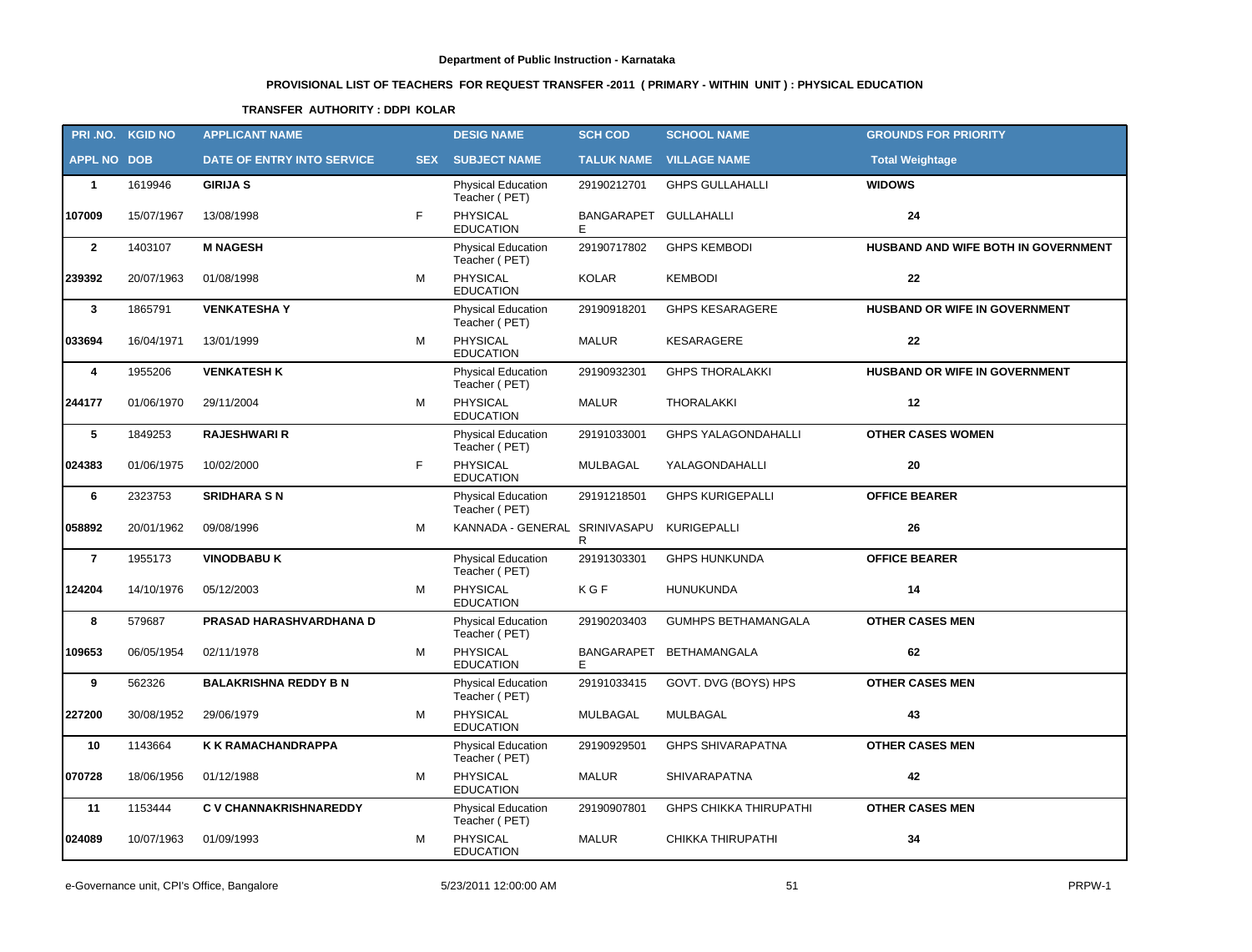| 12      | 1278785    | <b>D NARAYANA SWAMY</b> |   | <b>Physical Education</b><br>Teacher (PET) | 29190914401  | <b>GHPS HURALAGERE</b>        | <b>OTHER CASES MEN</b> |
|---------|------------|-------------------------|---|--------------------------------------------|--------------|-------------------------------|------------------------|
| 031907  | 02/08/1958 | 01/10/1994              | M | <b>PHYSICAL</b><br><b>EDUCATION</b>        | <b>MALUR</b> | <b>HURALAGERE</b>             | 32                     |
| 13      | 1403279    | <b>K N LINGACHARY</b>   |   | <b>Physical Education</b><br>Teacher (PET) | 29190907201  | <b>GHPS CHIKKA KUNTHUR</b>    | <b>OTHER CASES MEN</b> |
| 123680  | 16/06/1958 | 16/02/1996              | м | <b>PHYSICAL</b><br><b>EDUCATION</b>        | MALUR        | CHIKKA KUNTHUR                | 30                     |
| 14      | 1952787    | <b>GIRIYAPPA</b>        |   | <b>Physical Education</b><br>Teacher (PET) | 29191024101  | <b>GMHPS NANGLI</b>           | <b>OTHER CASES MEN</b> |
| 1059258 | 01/06/1959 | 19/07/2003              | M | <b>PHYSICAL</b><br><b>EDUCATION</b>        | MULBAGAL     | <b>NANGLI</b>                 | 14                     |
| 15      | 1954500    | <b>MURALI MOHAN V</b>   |   | <b>Physical Education</b><br>Teacher (PET) | 29190732601  | <b>GHPS THORADEVANDAHALLI</b> | <b>OTHER CASES MEN</b> |
| 065027  | 21/07/1975 | 21/02/2004              | M | PHYSICAL<br><b>EDUCATION</b>               | KOLAR        | <b>THORADEVANDAHALLI</b>      | 14                     |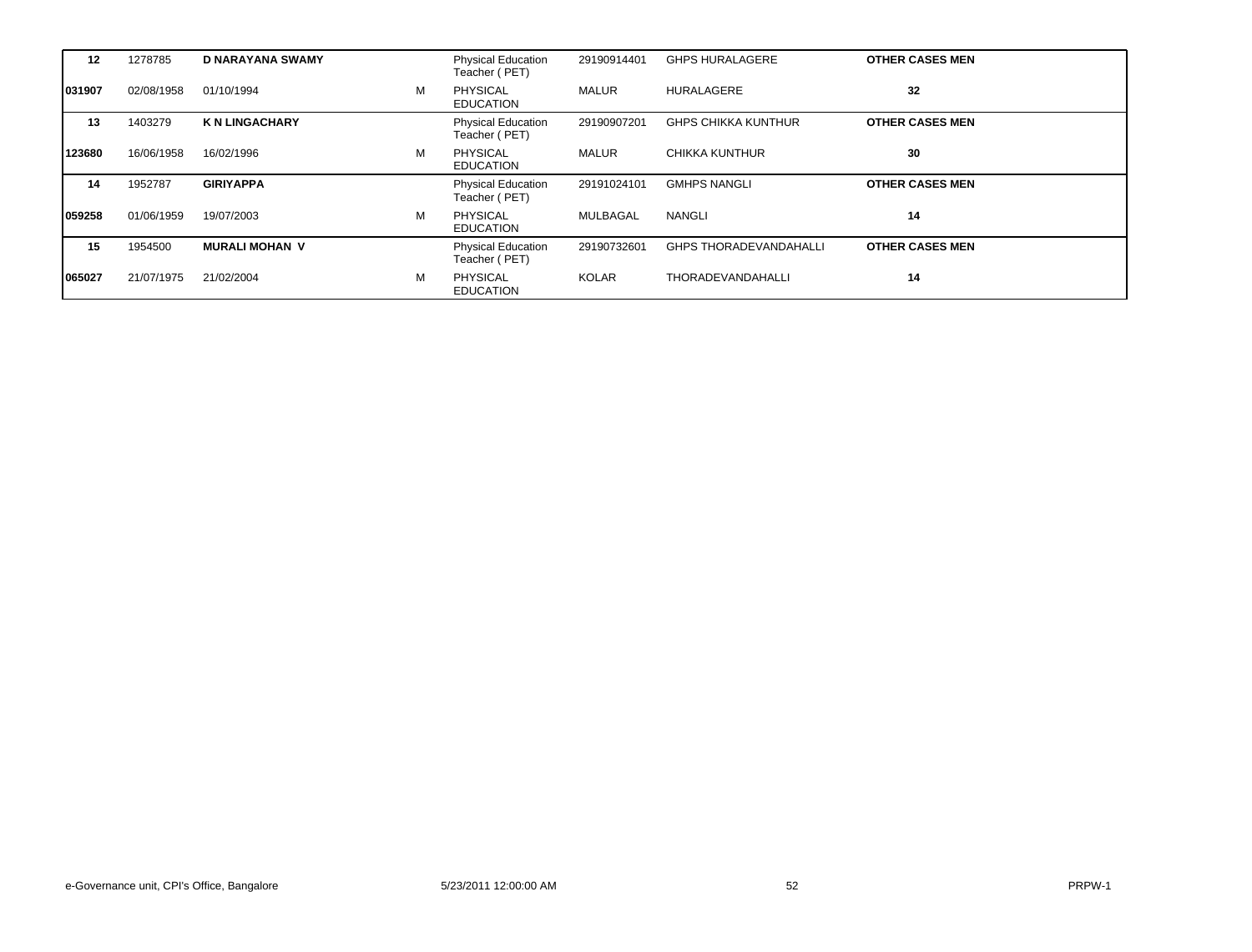# **PROVISIONAL LIST OF TEACHERS FOR REQUEST TRANSFER -2011 ( PRIMARY - WITHIN UNIT ) : PHYSICAL EDUCATION**

### **TRANSFER AUTHORITY : DDPI BANGALORE SOUTH**

|                    | PRI.NO. KGID NO | <b>APPLICANT NAME</b>             |            | <b>DESIG NAME</b>                          | <b>SCH COD</b>    | <b>SCHOOL NAME</b>                 | <b>GROUNDS FOR PRIORITY</b> |
|--------------------|-----------------|-----------------------------------|------------|--------------------------------------------|-------------------|------------------------------------|-----------------------------|
| <b>APPL NO DOB</b> |                 | <b>DATE OF ENTRY INTO SERVICE</b> | <b>SEX</b> | <b>SUBJECT NAME</b>                        | <b>TALUK NAME</b> | <b>VILLAGE NAME</b>                | <b>Total Weightage</b>      |
| $\mathbf{1}$       | 1711420         | A K SHREEJA                       |            | Physical Education<br>Teacher (PET)        | 29200413501       | <b>GHPS VANKANA HALLI</b>          | <b>OTHER CASES WOMEN</b>    |
| 040873             | 21/06/1976      | 20/08/1998                        | F          | <b>PHYSICAL</b><br><b>EDUCATION</b>        | <b>ANEKAL</b>     | <b>VANAKANA HALLI</b>              | 20                          |
| $\overline{2}$     | 1303862         | <b>C LILLY PUSHPA</b>             |            | <b>Physical Education</b><br>Teacher (PET) | 29200901401       | <b>GHPS BILEKALI</b>               | <b>OTHER CASES WOMEN</b>    |
| 157828             | 30/10/1971      | 05/10/1994                        | F          | <b>PHYSICAL</b><br><b>EDUCATION</b>        | SOUTH3            | <b>BILEKALLI 2</b>                 | 16                          |
| $\mathbf{3}$       | 1415982         | <b>PUSHPAVATHIK</b>               |            | <b>Physical Education</b><br>Teacher (PET) | 29200300501       | GHPS CHIKKA DEVASANDRA             | <b>OTHER CASES WOMEN</b>    |
| 226960             | 24/04/1964      | 19/08/1994                        | F          | KANNADA - GENERAL SOUTH4                   |                   | CHIKKA DEVA SANDRA CMC W NO<br>15A | 15                          |
| 4                  | 1732251         | <b>SARASWATHI</b>                 |            | Physical Education<br>Teacher (PET)        | 29200110274       | GHPS VEERABHADRA NAGAR             | <b>OTHER CASES WOMEN</b>    |
| 236671             | 08/02/1976      | 15/09/1998                        | F          | <b>PHYSICAL</b><br><b>EDUCATION</b>        | SOUTH1            | SRINIVASANAGARA 54 BBMP            | 15                          |
| 5                  | 1585197         | <b>SARU</b>                       |            | Physical Education<br>Teacher (PET)        | 29200311401       | <b>GHPS MARATHAHALLI</b>           | <b>OTHER CASES WOMEN</b>    |
| 240532             | 28/04/1970      | 27/11/1998                        | F          | <b>PHYSICAL</b><br><b>EDUCATION</b>        | SOUTH4            | MARUTHA HALLI CMC W 26             | 12                          |
| 6                  | 1734319         | <b>NIRMALA R</b>                  |            | <b>Physical Education</b><br>Teacher (PET) | 29200900703       | <b>GTHPS VIVEKANAGAR</b>           | <b>OTHER CASES WOMEN</b>    |
| 123146             | 01/09/1978      | 08/11/1999                        | F          | PHYSICAL<br><b>EDUCATION</b>               | SOUTH3            | AUSTING TOWN W NO 71               | 11                          |
| $\overline{7}$     | 1730018         | <b>MARIYAMMA</b>                  |            | <b>Physical Education</b><br>Teacher (PET) | 29200902901       | <b>GHPS GOTTIGERE</b>              | <b>OTHER CASES WOMEN</b>    |
| 155175             | 24/07/1968      | 18/11/1999                        | F          | <b>PHYSICAL</b><br><b>EDUCATION</b>        | SOUTH3            | <b>GOTTIGERE</b>                   | 11                          |
| 8                  | 1540103         | <b>HEMALATHAN</b>                 |            | <b>Physical Education</b><br>Teacher (PET) | 29200109516       | <b>GUHPS ALAHALLI</b>              | <b>OTHER CASES MEN</b>      |
| 059965             | 30/03/1976      | 04/12/1998                        | F          | <b>PHYSICAL</b><br><b>EDUCATION</b>        | SOUTH1            | <b>ALAHALLI</b>                    | $\mathbf{1}$                |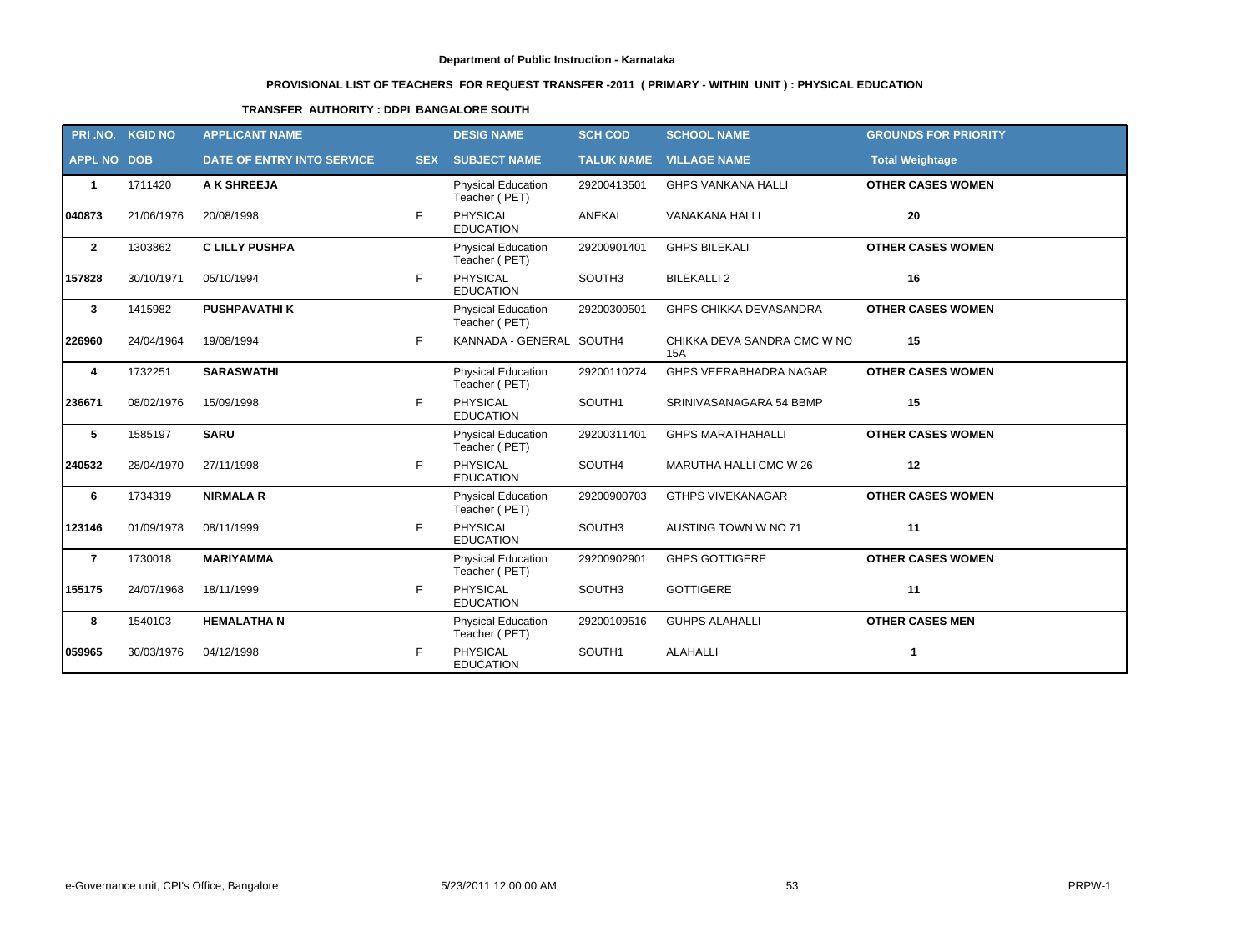# **PROVISIONAL LIST OF TEACHERS FOR REQUEST TRANSFER -2011 ( PRIMARY - WITHIN UNIT ) : PHYSICAL EDUCATION**

### **TRANSFER AUTHORITY : DDPI BANGALORE RURAL**

| PRI .NO.           | <b>KGID NO</b> | <b>APPLICANT NAME</b>             |            | <b>DESIG NAME</b>                          | <b>SCH COD</b>                   | <b>SCHOOL NAME</b>            | <b>GROUNDS FOR PRIORITY</b>         |
|--------------------|----------------|-----------------------------------|------------|--------------------------------------------|----------------------------------|-------------------------------|-------------------------------------|
| <b>APPL NO DOB</b> |                | <b>DATE OF ENTRY INTO SERVICE</b> | <b>SEX</b> | <b>SUBJECT NAME</b>                        | <b>TALUK NAME</b>                | <b>VILLAGE NAME</b>           | <b>Total Weightage</b>              |
| $\mathbf 1$        | 1866058        | <b>PRAKASH</b>                    |            | <b>Physical Education</b><br>Teacher (PET) | 29210208201                      | <b>G HPS TUBAGERE</b>         | HUSBAND AND WIFE BOTH IN GOVERNMENT |
| 045802             | 24/09/1965     | 01/12/1999                        | M          | <b>PHYSICAL</b><br><b>EDUCATION</b>        | <b>DODDABALLA</b><br><b>PURA</b> | <b>TUBUGERE</b>               | 20                                  |
| $\overline{2}$     | 1849560        | <b>G NANJUNDAIAH</b>              |            | <b>Physical Education</b><br>Teacher (PET) | 29210317008                      | <b>G HPS EAST VIJAYAPURA</b>  | HUSBAND AND WIFE BOTH IN GOVERNMENT |
| 155481             | 25/03/1965     | 11/12/2003                        | м          | PHYSICAL<br><b>EDUCATION</b>               | DEVANAHALLI VIJAYAPURA           |                               | 8                                   |
| $\mathbf{3}$       | 1320194        | <b>KRISHNAPPA D</b>               |            | <b>Physical Education</b><br>Teacher (PET) | 29210407401                      | <b>G HPS SHIVANAPURA</b>      | <b>OTHER CASES MEN</b>              |
| 1111155            | 20/05/1966     | 17/08/1994                        | M          | <b>PHYSICAL</b><br><b>EDUCATION</b>        | <b>HOSAKOTE</b>                  | <b>SHIVANAPURA</b>            | 30                                  |
| 4                  | 1319489        | <b>RAJAPPA ST</b>                 |            | Physical Education<br>Teacher (PET)        | 29210416101                      | <b>G HPS DODDA HULLURU</b>    | <b>OTHER CASES MEN</b>              |
| 078132             | 05/07/1967     | 06/08/1994                        | M          | <b>PHYSICAL</b><br><b>EDUCATION</b>        | <b>HOSAKOTE</b>                  | DODDAHULLURU                  | 27                                  |
| 5                  | 25442247       | <b>LAKSHMANA MURTHY K</b>         |            | <b>Physical Education</b><br>Teacher (PET) | 29210401504                      | G HPS JANATHA COLONY          | <b>OTHER CASES MEN</b>              |
| 110424             | 01/07/1963     | 16/03/1996                        | м          | <b>PHYSICAL</b><br><b>EDUCATION</b>        | <b>HOSAKOTE</b>                  | <b>SULIBELE</b>               | 26                                  |
| 6                  | 1454040        | <b>S DEVARAJU</b>                 |            | <b>Physical Education</b><br>Teacher (PET) | 29210115601                      | <b>G HPS VISHWESHWARAPURA</b> | <b>OTHER CASES MEN</b>              |
| 176421             | 20/07/1965     | 11/08/1997                        | M          | <b>PHYSICAL</b><br><b>EDUCATION</b>        | A                                | NELAMANGAL VISHWESHWARAPURA   | 22                                  |
| $\overline{7}$     | 1428970        | <b>SIDDALINGAIAH</b>              |            | <b>Physical Education</b><br>Teacher (PET) | 29210422014                      | G HPS V.V. EXTN.              | <b>OTHER CASES MEN</b>              |
| 036514             | 01/06/1965     | 03/07/1997                        | M          | <b>PHYSICAL</b><br><b>EDUCATION</b>        | <b>HOSAKOTE</b>                  | <b>HOSAKOTE TOWN</b>          | 21                                  |
| 8                  | 1528998        | <b>HANUMEGOWDA T N</b>            |            | <b>Physical Education</b><br>Teacher (PET) | 29210302201                      | G HPS VISHWANATHAPURA         | <b>OTHER CASES MEN</b>              |
| 089518             | 18/06/1965     | 18/08/1998                        | м          | <b>PHYSICAL</b><br><b>EDUCATION</b>        | DEVANAHALLI                      | VISHWANATHAPURA               | 20                                  |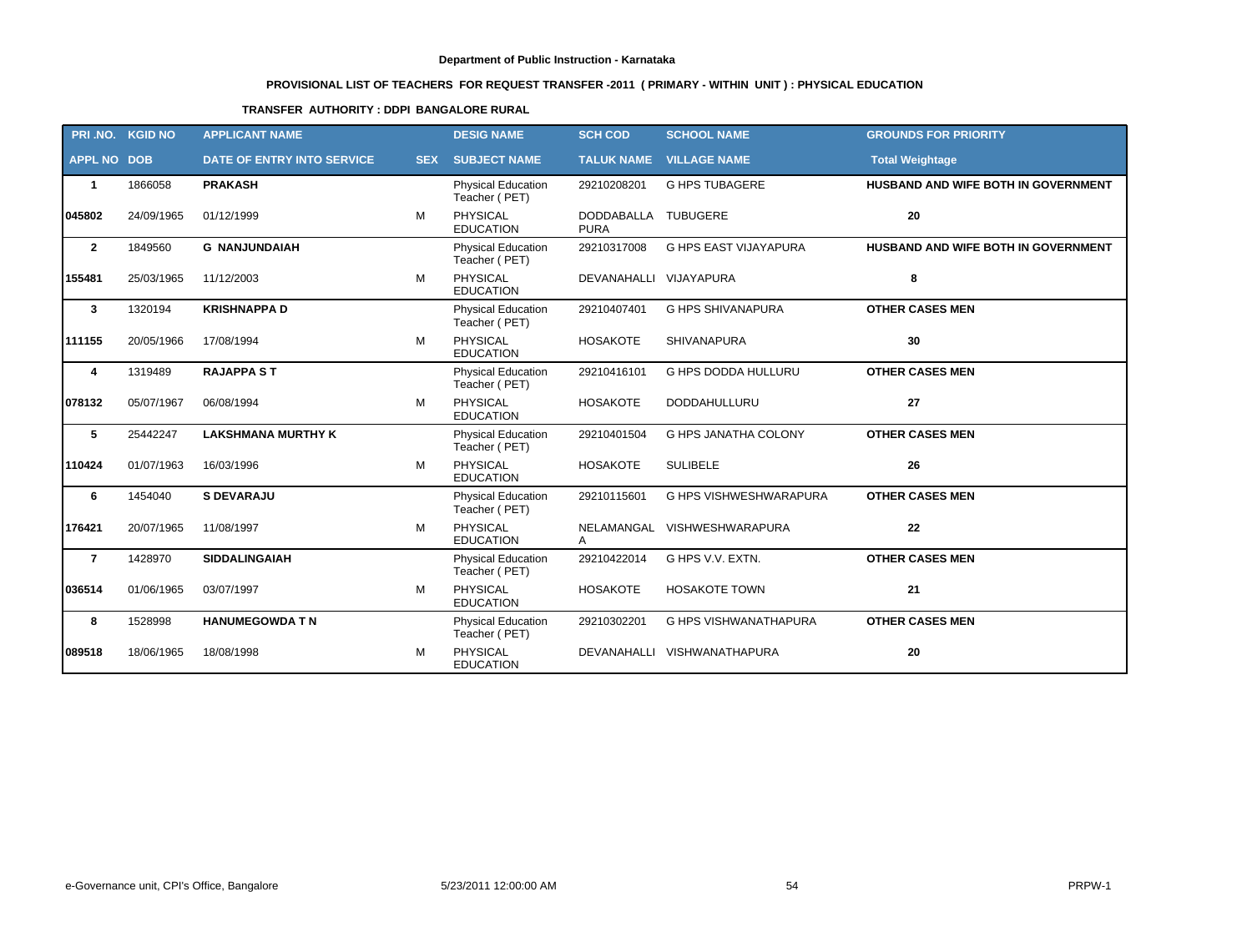# **PROVISIONAL LIST OF TEACHERS FOR REQUEST TRANSFER -2011 ( PRIMARY - WITHIN UNIT ) : PHYSICAL EDUCATION**

### **TRANSFER AUTHORITY : DDPI MANDYA**

|                    | PRI.NO. KGID NO | <b>APPLICANT NAME</b>                      |            | <b>DESIG NAME</b>                          | <b>SCH COD</b>                  | <b>SCHOOL NAME</b>             | <b>GROUNDS FOR PRIORITY</b>         |
|--------------------|-----------------|--------------------------------------------|------------|--------------------------------------------|---------------------------------|--------------------------------|-------------------------------------|
| <b>APPL NO DOB</b> |                 | DATE OF ENTRY INTO SERVICE                 | <b>SEX</b> | <b>SUBJECT NAME</b>                        | <b>TALUK NAME</b>               | <b>VILLAGE NAME</b>            | <b>Total Weightage</b>              |
| $\mathbf{1}$       | 1408627         | H V BHAKTHAVATSALA                         |            | <b>Physical Education</b><br>Teacher (PET) | 29220703705                     | GHPS GAMANA HALLY              | HUSBAND AND WIFE BOTH IN GOVERNMENT |
| 242906             | 16/02/1966      | 04/02/1996                                 | м          | PHYSICAL<br><b>EDUCATION</b>               | <b>SRIRANGA</b><br><b>PATNA</b> | <b>GAMANA HALLY</b>            | 30                                  |
| $\mathbf{2}$       | 1407501         | <b>SILEAN SOWMYA LATHA</b>                 |            | Physical Education<br>Teacher (PET)        | 29220416002                     | GHPS SOONAGANA HALLY           | HUSBAND AND WIFE BOTH IN GOVERNMENT |
| 222256             | 11/11/1964      | 23/12/1995                                 | F.         | <b>PHYSICAL</b><br><b>EDUCATION</b>        | MANDYA<br>SOUTH                 | <b>SOONAGA HALLY</b>           | 22                                  |
| $\mathbf{3}$       | 2095908         | <b>B C SAVITHA</b>                         |            | <b>Physical Education</b><br>Teacher (PET) | 29220306002                     | <b>GHPGS HALAGUR</b>           | <b>OTHER CASES WOMEN</b>            |
| 007912             | 05/05/1979      | 27/09/2001                                 | F          | PHYSICAL<br><b>EDUCATION</b>               | MALAVALLY                       | <b>HALAGUR</b>                 | 18                                  |
| 4                  | 1531124         | <b>NAGARATHNA KM</b>                       |            | <b>Physical Education</b><br>Teacher (PET) | 29220216202                     | GHPS ANNURU                    | <b>OTHER CASES WOMEN</b>            |
| 006317             | 10/07/1973      | 21/01/1999                                 | F.         | KANNADA - GENERAL MADDUR                   |                                 | <b>ANNUR</b>                   | 14                                  |
| 5                  | 1409557         | <b>MAMATHAV</b>                            |            | <b>Physical Education</b><br>Teacher (PET) | 29220208901                     | <b>GHPS KOWDLE</b>             | <b>OTHER CASES WOMEN</b>            |
| 095743             | 01/06/1975      | 03/12/1996                                 | F          | KANNADA - GENERAL MADDUR                   |                                 | <b>KOWDLE</b>                  | 6                                   |
| 6                  | 715898          | <b>NAGARAJEGOWDA B S</b>                   |            | <b>Physical Education</b><br>Teacher (PET) | 29220127801                     | GHPS SANTHE BACHA HALLY        | <b>OTHER CASES MEN</b>              |
| 029740             | 01/09/1955      | 14/02/1985                                 | м          | PHYSICAL<br><b>EDUCATION</b>               | <b>PET</b>                      | KRISHNARAJA SANTHE BACHA HALLY | 52                                  |
| $\overline{7}$     | 1406699         | K V MADHU SUDHANA                          |            | Physical Education<br>Teacher (PET)        | 29220210301                     | GHPS MALLANA KUPPE             | <b>OTHER CASES MEN</b>              |
| 221036             | 01/06/1965      | 22/07/1994                                 | м          | PHYSICAL<br><b>EDUCATION</b>               | <b>MADDUR</b>                   | MALLANAKUPPE                   | 30                                  |
| 8                  | 1406704         | <b>JAYARAMUD</b>                           |            | Physical Education<br>Teacher (PET)        | 29220704606                     | GHPS K.R. S. (S.Q)             | <b>OTHER CASES MEN</b>              |
| 248095             | 16/06/1966      | 23/07/1994                                 | м          | PHYSICAL<br><b>EDUCATION</b>               | SRIRANGA<br><b>PATNA</b>        | <b>HONGA HALLY</b>             | 30                                  |
| 9                  | 1409029         | <b>NARASIMHEGOWDA K S</b>                  |            | Physical Education<br>Teacher (PET)        | 29220806001                     | GHPS G. MALLIGERE              | <b>OTHER CASES MEN</b>              |
| 077000             | 14/06/1958      | 02/12/1996                                 | м          | PHYSICAL<br><b>EDUCATION</b>               | MANDYA<br><b>NORTH</b>          | G. MALLIGERE                   | 28                                  |
| 10                 | 1409482         | <b>MANJUNATH M C</b>                       |            | <b>Physical Education</b><br>Teacher (PET) | 42922020018                     | CRC, CHIKKARASINAKERE          | <b>OTHER CASES MEN</b>              |
| 101173             | 04/07/1971      | 20/02/1997                                 | м          | <b>PHYSICAL</b><br><b>EDUCATION</b>        | <b>MADDUR</b>                   | CRC, CHIKKARASINAKERE          | 26                                  |
| 11                 | 1693787         | <b>VENKATESHA</b>                          |            | <b>Physical Education</b><br>Teacher (PET) | 29220312101                     | <b>GHPS MIKKERE</b>            | <b>OTHER CASES MEN</b>              |
| 211520             | 20/05/1968      | 28/12/1998                                 | м          | PHYSICAL<br><b>EDUCATION</b>               | MALAVALLY                       | <b>MIKKERE</b>                 | 24                                  |
| 12                 | 1885116         | <b>MOHAMED IMRAN</b>                       |            | <b>Physical Education</b><br>Teacher (PET) | 29220613101                     | <b>GHPS SUNKATHONNUR</b>       | <b>OTHER CASES MEN</b>              |
|                    |                 | e-Governance unit, CPI's Office, Bangalore |            | 5/23/2011 12:00:00 AM                      |                                 | 55                             | PRPW-1                              |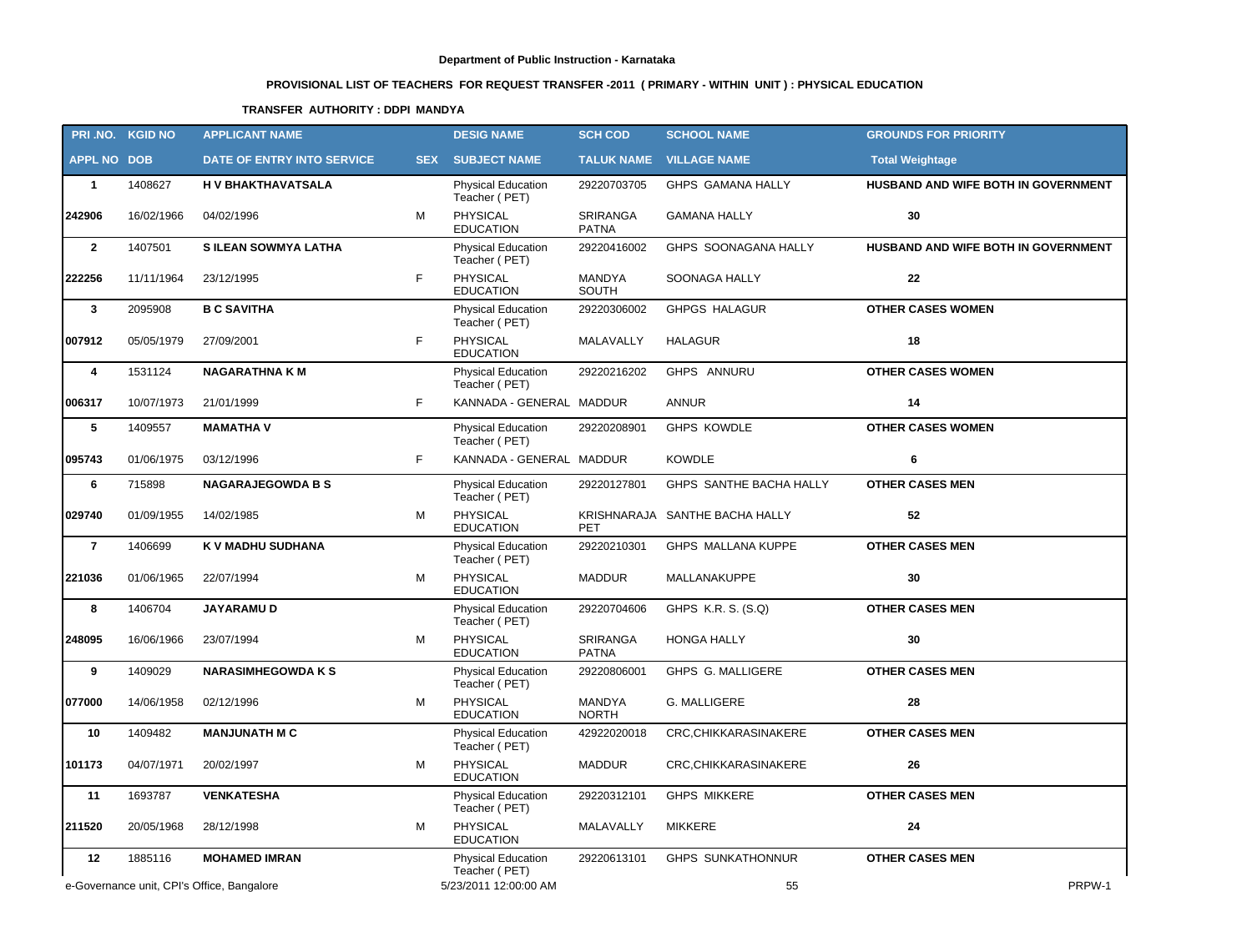| 1034303 | 25/01/1981 | 05/01/2004 |  | <b>TYSICAL</b><br><b>EDUCATION</b> | `Honnur<br><b>SUNKA</b><br>'ANDAVAPUR | 14 |
|---------|------------|------------|--|------------------------------------|---------------------------------------|----|
|---------|------------|------------|--|------------------------------------|---------------------------------------|----|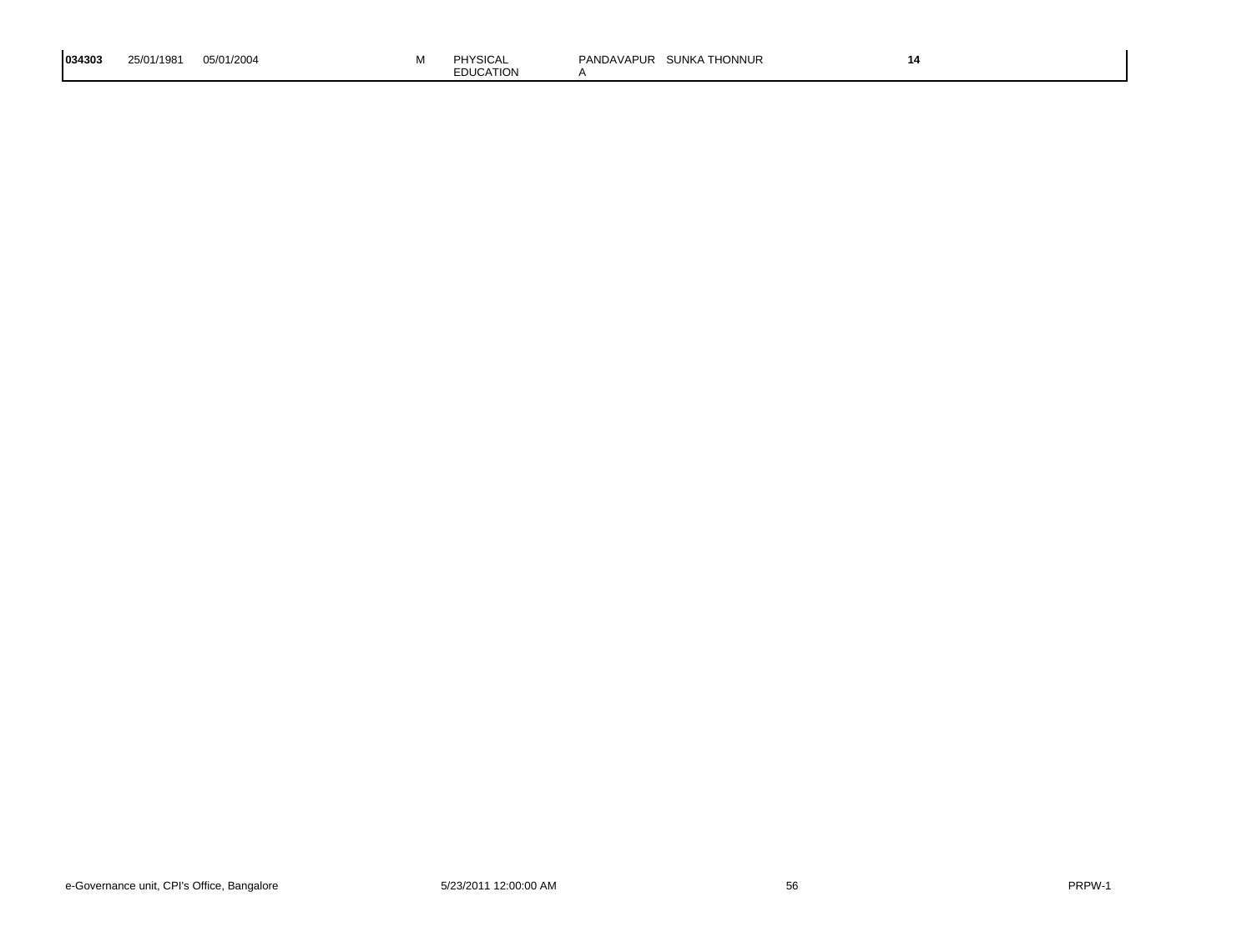# **PROVISIONAL LIST OF TEACHERS FOR REQUEST TRANSFER -2011 ( PRIMARY - WITHIN UNIT ) : PHYSICAL EDUCATION**

### **TRANSFER AUTHORITY : DDPI HASSAN**

|                    | PRI.NO. KGID NO | <b>APPLICANT NAME</b>      |            | <b>DESIG NAME</b>                          | <b>SCH COD</b>                     | <b>SCHOOL NAME</b>             | <b>GROUNDS FOR PRIORITY</b>         |
|--------------------|-----------------|----------------------------|------------|--------------------------------------------|------------------------------------|--------------------------------|-------------------------------------|
| <b>APPL NO DOB</b> |                 | DATE OF ENTRY INTO SERVICE | <b>SEX</b> | <b>SUBJECT NAME</b>                        |                                    | <b>TALUK NAME VILLAGE NAME</b> | <b>Total Weightage</b>              |
| $\mathbf{1}$       | 788842          | <b>NAGARAJA H N</b>        |            | <b>Physical Education</b><br>Teacher (PET) | 29230603401                        | <b>GHPS MALALI</b>             | HUSBAND AND WIFE BOTH IN GOVERNMENT |
| 212901             | 01/01/1960      | 11/06/1985                 | M          | PHYSICAL<br><b>EDUCATION</b>               | HOLENARASIP MALALI<br><b>URA</b>   |                                | 50                                  |
| $\overline{2}$     | 739235          | <b>SK SHIVANNA GOWDA</b>   |            | Physical Education<br>Teacher (PET)        | 29230517301                        | <b>GHPS D.KALENAHALLY</b>      | HUSBAND AND WIFE BOTH IN GOVERNMENT |
| 227486             | 25/12/1959      | 13/06/1985                 | м          | PHYSICAL<br><b>EDUCATION</b>               | <b>PATNA</b>                       | CHANNARAYA D. KALENAHALLY      | 42                                  |
| $\mathbf{3}$       | 1354735         | <b>VENKATESHA</b>          |            | Physical Education<br>Teacher (PET)        | 29230204502                        | <b>GHPS BELAVADI</b>           | HUSBAND AND WIFE BOTH IN GOVERNMENT |
| 226447             | 20/07/1962      | 19/10/1995                 | M          | <b>PHYSICAL</b><br><b>EDUCATION</b>        | ARAKALAGUD BELAVADI<br>U           |                                | 28                                  |
| 4                  | 1559693         | <b>NAGARATHNA H N</b>      |            | Physical Education<br>Teacher (PET)        | 29230111501                        | <b>GHPS PALYA</b>              | <b>OTHER CASES WOMEN</b>            |
| 234529             | 20/09/1969      | 06/01/1999                 | F          | PHYSICAL<br><b>EDUCATION</b>               | <b>ALUR</b>                        | PALYA                          | 22                                  |
| 5                  | 1241891         | <b>KUMARASWAMY</b>         |            | Physical Education<br>Teacher (PET)        | 29230537301                        | <b>GHPS CHALYA</b>             | <b>OTHER CASES MEN</b>              |
| 091238             | 06/03/1962      | 28/08/1992                 | M          | PHYSICAL<br><b>EDUCATION</b>               | CHANNARAYA CHALYA<br><b>PATNA</b>  |                                | 36                                  |
| 6                  | 1242272         | <b>NANJEGOWDA K B</b>      |            | Physical Education<br>Teacher (PET)        | 29230503001                        | <b>GHPS ANNEHALLY</b>          | <b>OTHER CASES MEN</b>              |
| 210676             | 10/11/1964      | 27/08/1992                 | м          | PHYSICAL<br><b>EDUCATION</b>               | <b>PATNA</b>                       | CHANNARAYA ANNENAHALLY         | 34                                  |
| $\overline{7}$     | 1242107         | <b>CHANDREGOWDA C R</b>    |            | Physical Education<br>Teacher (PET)        | 29230417801                        | <b>GHPS SANENAHALLY</b>        | <b>OTHER CASES MEN</b>              |
| 176392             | 11/04/1967      | 28/08/1992                 | M          | <b>PHYSICAL</b><br><b>EDUCATION</b>        | <b>BELUR</b>                       | SANENAHALLY                    | 34                                  |
| 8                  | 1343598         | <b>KUMARAIAH</b>           |            | Physical Education<br>Teacher (PET)        | 29230408102                        | <b>GHPS HULUGUNDI</b>          | <b>OTHER CASES MEN</b>              |
| 033252             | 12/12/1964      | 09/08/1994                 | м          | <b>PHYSICAL</b><br><b>EDUCATION</b>        | <b>BELUR</b>                       | <b>HULUGUNDI</b>               | 32                                  |
| 9                  | 1388898         | <b>MALLIKARJUNAPPA K</b>   |            | Physical Education<br>Teacher (PET)        | 29230606201                        | <b>GHPS BAGIVALU</b>           | <b>OTHER CASES MEN</b>              |
| 123352             | 01/07/1965      | 14/11/1996                 | M          | PHYSICAL<br><b>EDUCATION</b>               | HOLENARASIP BAGIVALU<br><b>URA</b> |                                | 26                                  |
| 10                 | 1442890         | <b>VENKATESHA S C</b>      |            | Physical Education<br>Teacher (PET)        | 29230806501                        | <b>GHPS BAGE</b>               | <b>OTHER CASES MEN</b>              |
| 006717             | 20/08/1961      | 18/08/1998                 | м          | PHYSICAL<br><b>EDUCATION</b>               | SAKALESHAPU BAGE<br>RA             |                                | 24                                  |
| 11                 | 1443564         | H Y NATASHEKHRA            |            | Physical Education<br>Teacher (PET)        | 29230402802                        | <b>GHPS BIKKODU</b>            | <b>OTHER CASES MEN</b>              |
| 034926             | 01/05/1966      | 31/08/1998                 | M          | PHYSICAL<br><b>EDUCATION</b>               | <b>BELUR</b>                       | <b>BIKKODU</b>                 | 24                                  |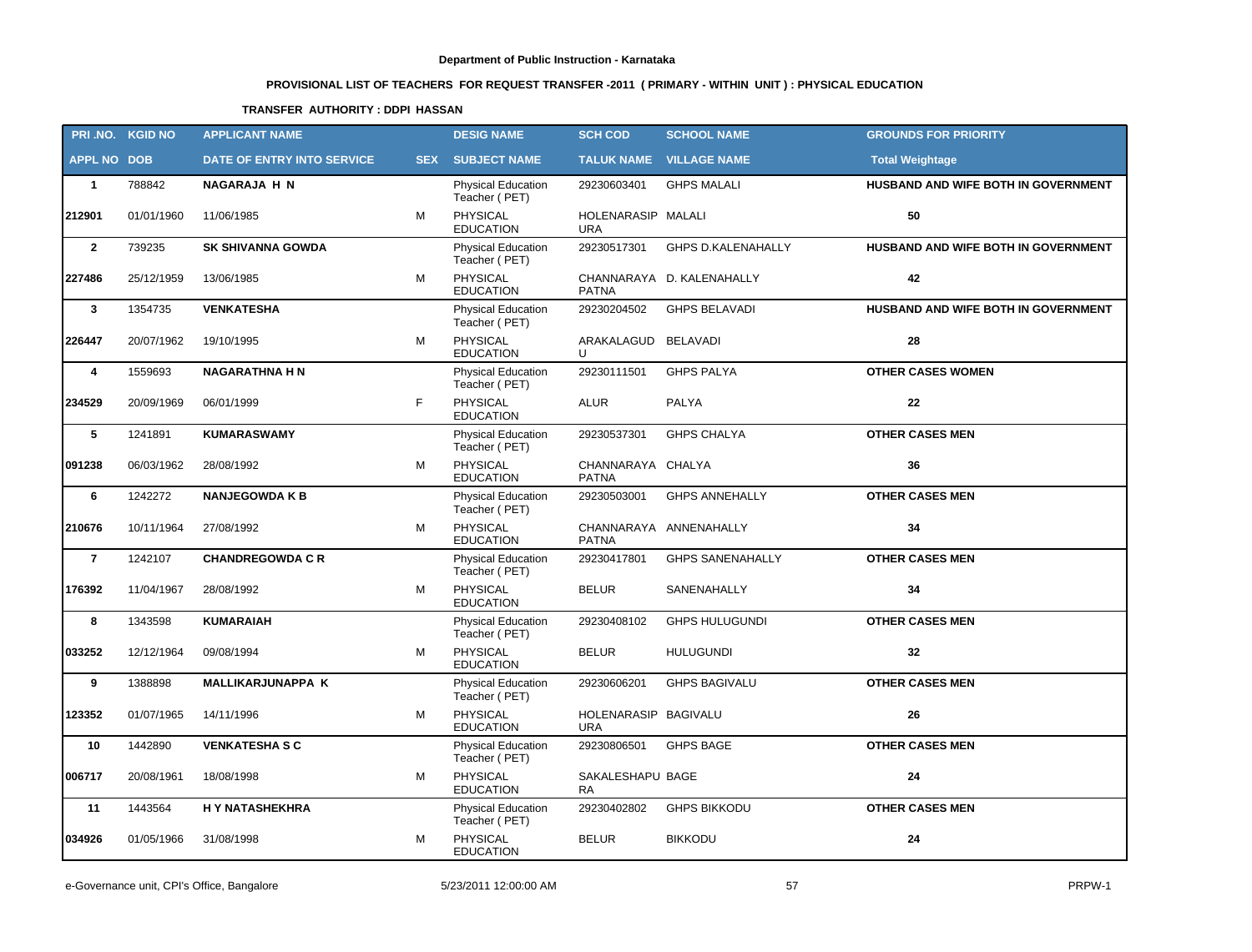# **PROVISIONAL LIST OF TEACHERS FOR REQUEST TRANSFER -2011 ( PRIMARY - WITHIN UNIT ) : PHYSICAL EDUCATION**

### **TRANSFER AUTHORITY : DDPI DAKSHINA KANNADA**

|                    | PRI .NO. KGID NO | <b>APPLICANT NAME</b>      |            | <b>DESIG NAME</b>                          | <b>SCH COD</b>            | <b>SCHOOL NAME</b>       | <b>GROUNDS FOR PRIORITY</b>                                |
|--------------------|------------------|----------------------------|------------|--------------------------------------------|---------------------------|--------------------------|------------------------------------------------------------|
| <b>APPL NO DOB</b> |                  | DATE OF ENTRY INTO SERVICE | <b>SEX</b> | <b>SUBJECT NAME</b>                        | <b>TALUK NAME</b>         | <b>VILLAGE NAME</b>      | <b>Total Weightage</b>                                     |
| $\mathbf{1}$       | 733504           | <b>SHANKARA</b>            |            | <b>Physical Education</b><br>Teacher (PET) | 29240207301               | GUPS, THANNIRUPANTHA     | HUSBAND AND WIFE BOTH IN GOVERNMENT                        |
| 074528             | 31/07/1961       | 08/07/1985                 | м          | PHYSICAL<br><b>EDUCATION</b>               | BELTHANGAD                | THANNIRUPANTHA           | 30                                                         |
| $\overline{2}$     | 2290572          | <b>PRABHAKAR N</b>         |            | <b>Physical Education</b><br>Teacher (PET) | 29240204501               | GUPS, UMBETTU            | HUSBAND AND WIFE BOTH IN GOVERNMENT                        |
| 088494             | 01/06/1966       | 22/09/1994                 | M          | PHYSICAL<br><b>EDUCATION</b>               | BELTHANGAD<br>Υ           | <b>MOODUKODY</b>         | 30                                                         |
| $\mathbf{3}$       | 1293891          | <b>SEETHARAMA GOWDA M</b>  |            | <b>Physical Education</b><br>Teacher (PET) | 29240406705               | GUPS, DARBETHADKA        | HUSBAND AND WIFE BOTH IN GOVERNMENT                        |
| 120580             | 25/01/1967       | 27/07/1994                 | м          | PHYSICAL<br><b>EDUCATION</b>               | <b>PUTTUR</b>             | VOLAMOGRU                | 28                                                         |
| 4                  | 1293884          | <b>PARVATHIK</b>           |            | <b>Physical Education</b><br>Teacher (PET) | 29240501201               | <b>GMUPS, BELLARE</b>    | HUSBAND AND WIFE BOTH IN GOVERNMENT                        |
| 076503             | 09/05/1968       | 06/08/1994                 | F          | <b>PHYSICAL</b><br><b>EDUCATION</b>        | <b>SULLIA</b>             | <b>BELLARE</b>           | 28                                                         |
| 5                  | 1434217          | <b>INDUSHEKHARA</b>        |            | <b>Physical Education</b><br>Teacher (PET) | 29240103904               | <b>GUPS, KULALU</b>      | HUSBAND AND WIFE BOTH IN GOVERNMENT                        |
| 044149             | 09/02/1975       | 10/08/1998                 | M          | PHYSICAL<br><b>EDUCATION</b>               | <b>BANTWAL</b>            | KOLNADU                  | 24                                                         |
| 6                  | 1605613          | <b>KUSHALA KUMARI</b>      |            | <b>Physical Education</b><br>Teacher (PET) | 29240102101               | GUPS, GOLTHAMAJALU       | HUSBAND AND WIFE BOTH IN GOVERNMENT                        |
| 098820             | 24/03/1979       | 24/11/1998                 | F          | PHYSICAL<br><b>EDUCATION</b>               | <b>BANTWAL</b>            | <b>GOLTHAMAJAL</b>       | 18                                                         |
| $\overline{7}$     | 1938190          | <b>AKHIL KUMAR</b>         |            | <b>Physical Education</b><br>Teacher (PET) | 29240208301               | GMUPS, BELTHANGADY       | HUSBAND AND WIFE BOTH IN GOVERNMENT                        |
| 204701             | 22/07/1977       | 05/12/1998                 | M          | <b>PHYSICAL</b><br><b>EDUCATION</b>        | BELTHANGAD                | WARD NO-3                | 15                                                         |
| 8                  | 1434396          | <b>ISABI BEEBI</b>         |            | <b>Physical Education</b><br>Teacher (PET) | 29240604502               | GUPS, MADOOR             | HUSBAND AND WIFE BOTH IN GOVERNMENT                        |
| 155765             | 01/06/1977       | 10/08/1998                 | F          | PHYSICAL<br><b>EDUCATION</b>               | MANGALORE<br><b>TALUK</b> | <b>KOTEKAR</b>           | 13                                                         |
| 9                  | 1938884          | K SHREEMATHI DEVI          |            | <b>Physical Education</b><br>Teacher (PET) | 29240105401               | GUPS, NAVOOR             | HUSBAND AND WIFE BOTH IN GOVERNMENT                        |
| 093025             | 01/07/1968       | 28/11/2003                 | F.         | PHYSICAL<br><b>EDUCATION</b>               | BANTWAL                   | <b>NAVOOR</b>            | 10.5                                                       |
| 10                 | 2071552          | <b>VISHWANATHA GOWDA M</b> |            | <b>Physical Education</b><br>Teacher (PET) |                           | 29240404001 GUPS, KONALU | HUSBAND OR WIFE IN GOVERNMENT                              |
| 191506             | 02/07/1969       | 27/07/1994                 | м          | PHYSICAL<br><b>EDUCATION</b>               | <b>PUTTUR</b>             | <b>KONALU</b>            | 30                                                         |
| 11                 | 1607430          | <b>RAMANNA B</b>           |            | <b>Physical Education</b><br>Teacher (PET) | 29240400202               |                          | GUPS, SHANTHINAGAR NEKKILADY HUSBAND OR WIFE IN GOVERNMENT |
| 030203             | 06/04/1972       | 11/08/1998                 | м          | <b>PHYSICAL</b><br><b>EDUCATION</b>        | <b>PUTTUR</b>             | 34-NEKKILADY             | 24                                                         |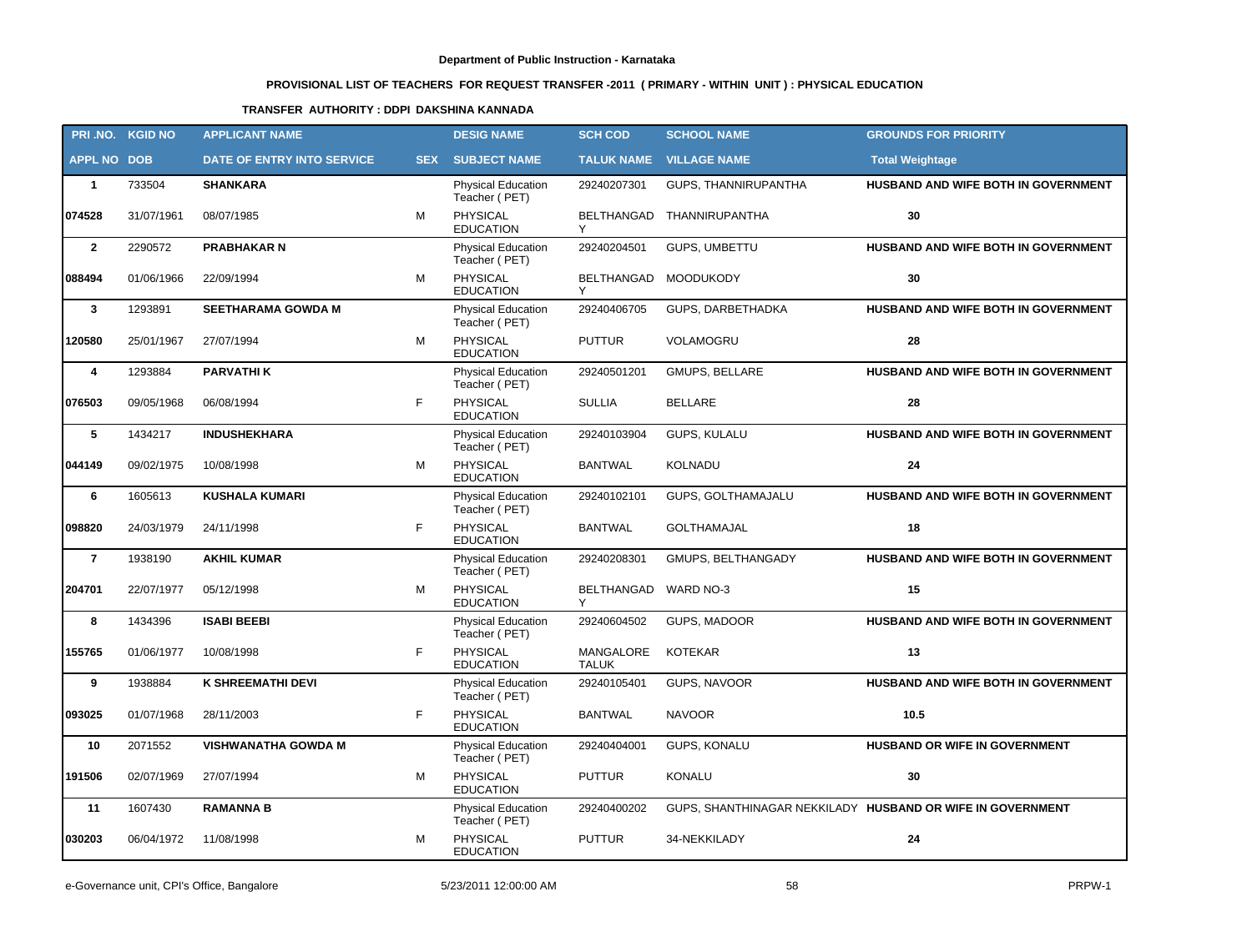| 12     | 1658495    | <b>CHANDRAKALA KV</b>        |    | <b>Physical Education</b><br>Teacher (PET) | 29240401603               | GUPS, BETTAMPADY        | <b>HUSBAND OR WIFE IN GOVERNMENT</b> |
|--------|------------|------------------------------|----|--------------------------------------------|---------------------------|-------------------------|--------------------------------------|
| 160143 | 09/11/1973 | 02/06/1999                   | F. | PHYSICAL<br><b>EDUCATION</b>               | <b>PUTTUR</b>             | <b>BETTAMPADY</b>       | 22                                   |
| 13     | 1296039    | <b>NAGESH A</b>              |    | Physical Education<br>Teacher (PET)        | 29240304302               | GUPS, KUDROLI (URDU)    | HUSBAND OR WIFE IN GOVERNMENT        |
| 201610 | 16/09/1959 | 28/07/1994                   | M  | PHYSICAL<br><b>EDUCATION</b>               | MANGALORE<br>CITY         | WARD NO-57              | 18                                   |
| 14     | 1295408    | <b>PASKALYA</b>              |    | Physical Education<br>Teacher (PET)        | 29240103801               | GUPS, KOILA             | <b>OTHER CASES WOMEN</b>             |
| 221630 | 14/04/1968 | 30/07/1994                   | F  | PHYSICAL<br><b>EDUCATION</b>               | <b>BANTWAL</b>            | <b>KOILA</b>            | 32                                   |
| 15     | 1433896    | <b>POORNIMA B</b>            |    | Physical Education<br>Teacher (PET)        | 29240203602               | GUPS, KUVETTU           | <b>OTHER CASES WOMEN</b>             |
| 168284 | 23/07/1966 | 10/08/1998                   | F. | PHYSICAL<br><b>EDUCATION</b>               | BELTHANGAD KUVETTU<br>Y   |                         | 24                                   |
| 16     | 1390751    | <b>HD REVATHI</b>            |    | Physical Education<br>Teacher (PET)        | 29240200502               | GUPS, BAJIRE            | <b>OTHER CASES WOMEN</b>             |
| 123218 | 25/06/1965 | 26/08/1998                   | F. | PHYSICAL<br><b>EDUCATION</b>               | BELTHANGAD BAJIRE<br>Y    |                         | 24                                   |
| 17     | 1607780    | <b>HARINAKSHI K</b>          |    | Physical Education<br>Teacher (PET)        | 29240101301               | GUPS, BILIYOOR          | <b>OTHER CASES WOMEN</b>             |
| 134235 | 24/06/1971 | 27/01/1999                   | F. | PHYSICAL<br><b>EDUCATION</b>               | <b>BANTWAL</b>            | <b>BILIYOOR</b>         | 24                                   |
| 18     | 1384912    | <b>RUPLINE CLOTTY COELHO</b> |    | Physical Education<br>Teacher (PET)        | 29240602601               | <b>GMUPS, CHELLAIRU</b> | <b>OTHER CASES WOMEN</b>             |
| 163878 | 16/07/1963 | 16/01/1996                   | F. | <b>PHYSICAL</b><br><b>EDUCATION</b>        | MANGALORE<br><b>TALUK</b> | CHELLAIRU               | 22                                   |
| 19     | 1658484    | <b>ASHALATHAK</b>            |    | Physical Education<br>Teacher (PET)        | 29240106303               | GUPS, PUDU              | <b>OTHER CASES WOMEN</b>             |
| 063309 | 03/04/1976 | 10/08/1998                   | F. | PHYSICAL<br><b>EDUCATION</b>               | <b>BANTWAL</b>            | <b>PUDU</b>             | 20                                   |
| 20     | 1385184    | <b>SHIVAPPA GOWDA K</b>      |    | Physical Education<br>Teacher (PET)        | 29240103102               | GUPS, MITHANADKA        | <b>OTHER CASES MEN</b>               |
| 086790 | 01/12/1958 | 24/01/1996                   | м  | PCM-TGT                                    | <b>BANTWAL</b>            | <b>KAROPADY</b>         | 28                                   |
| 21     | 1434803    | <b>SESAPPA NAIK</b>          |    | Physical Education<br>Teacher (PET)        | 29240107803               | GUPS, MAJI              | <b>OTHER CASES MEN</b>               |
| 101336 | 01/01/1973 | 10/08/1998                   | м  | PHYSICAL<br><b>EDUCATION</b>               | <b>BANTWAL</b>            | VEERAKAMBHA             | 24                                   |
| 22     | 1608469    | <b>PADMANABHA</b>            |    | Physical Education<br>Teacher (PET)        | 29240401801               | GUPS, CHARVAKA          | <b>OTHER CASES MEN</b>               |
| 121022 | 30/09/1969 | 11/08/1998                   | м  | PHYSICAL<br><b>EDUCATION</b>               | <b>PUTTUR</b>             | CHARVAKA                | 24                                   |
| 23     | 1435078    | <b>HRISHAV</b>               |    | Physical Education<br>Teacher (PET)        | 29240101401               | GUPS, BOLANTHUR         | <b>OTHER CASES MEN</b>               |
| 043585 | 01/06/1975 | 25/09/1998                   | м  | PHYSICAL<br><b>EDUCATION</b>               | <b>BANTWAL</b>            | <b>BOLANTHUR</b>        | 22                                   |
| 24     | 1033910    | <b>SUDHAKARA RAIG</b>        |    | Physical Education<br>Teacher (PET)        | 29240402602               | GUPS, MURA              | <b>OTHER CASES MEN</b>               |
| 089088 | 01/07/1970 | 02/02/1999                   | м  | PHYSICAL<br><b>EDUCATION</b>               | <b>PUTTUR</b>             | KABAKA                  | ${\bf 22}$                           |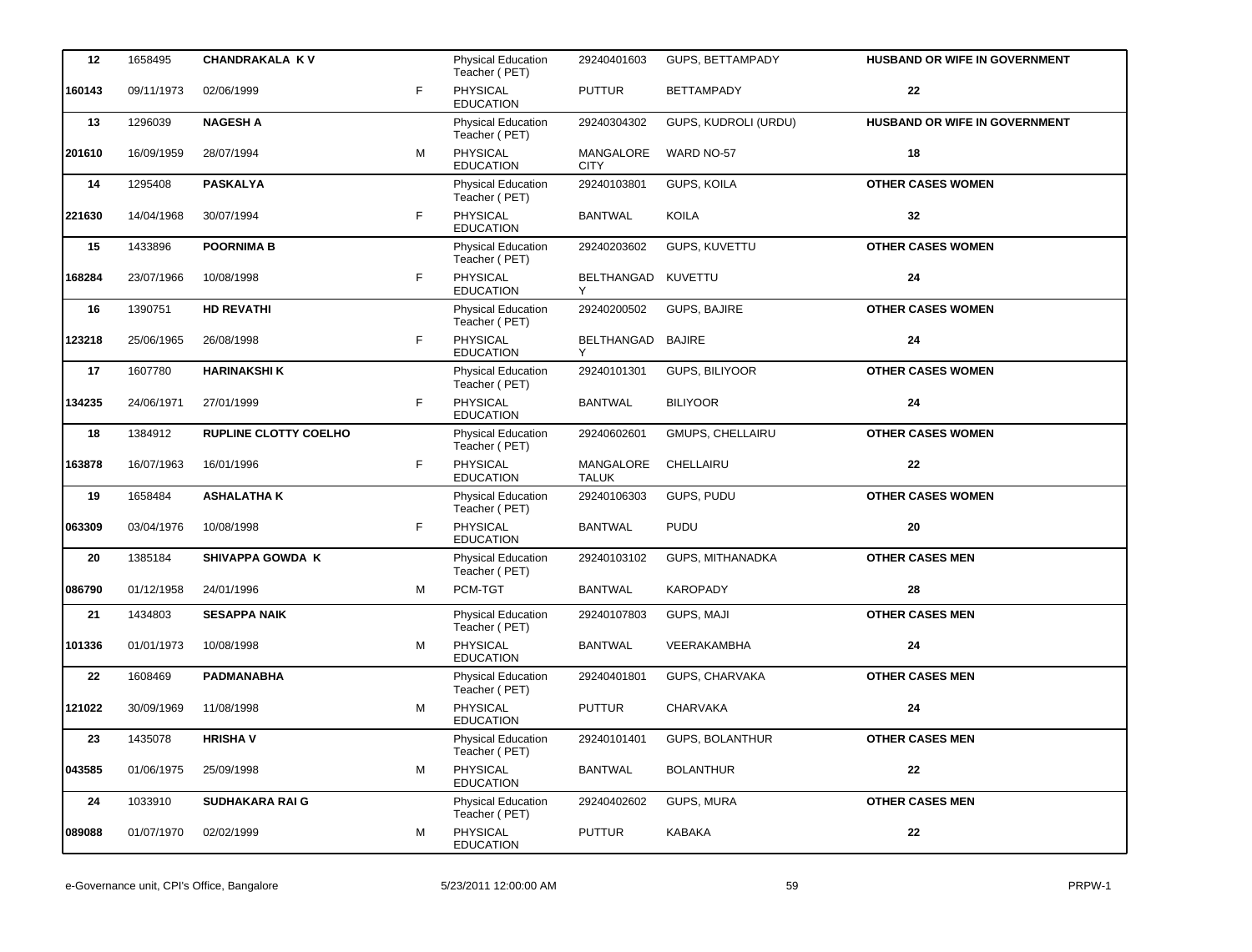| 25      | 364302     | <b>PRABHAKARA</b>         |   | <b>Physical Education</b><br>Teacher (PET) | 29240603901        | GUPS. KINYA       | <b>OTHER CASES MEN</b> |
|---------|------------|---------------------------|---|--------------------------------------------|--------------------|-------------------|------------------------|
| 1059513 | 20/06/1974 | 22/08/1998                | м | <b>PHYSICAL</b><br><b>EDUCATION</b>        | MANGALORE<br>TALUK | KINYA             | 19                     |
| 26      | 1293891    | <b>SEETHARAMA GOWDA M</b> |   | <b>Physical Education</b><br>Teacher (PET) | 29240406705        | GUPS, DARBETHADKA | <b>OTHER CASES MEN</b> |
| 1029495 | 25/01/1967 | 27/07/1994                | м | <b>PHYSICAL</b><br><b>EDUCATION</b>        | <b>PUTTUR</b>      | VOLAMOGRU         |                        |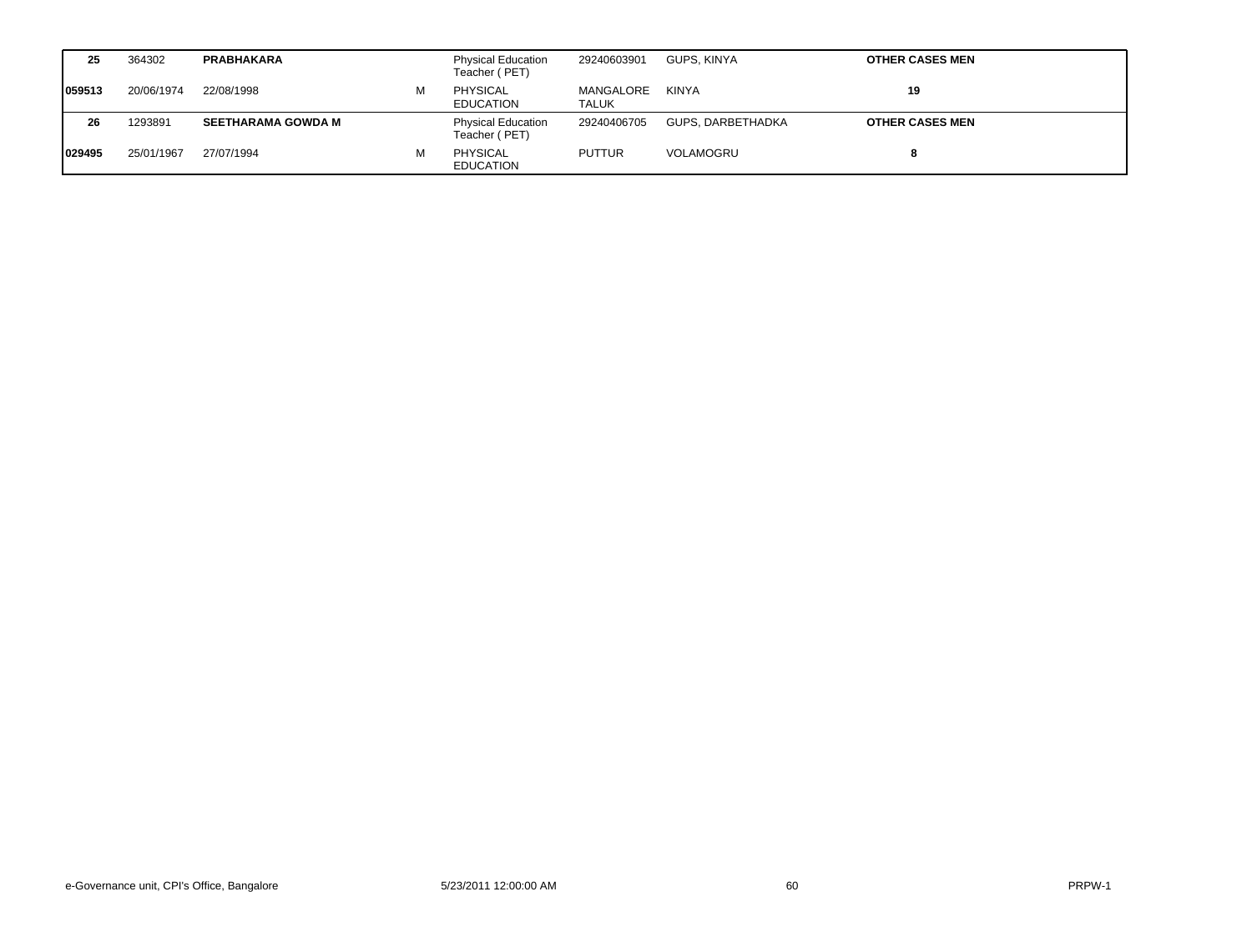# **PROVISIONAL LIST OF TEACHERS FOR REQUEST TRANSFER -2011 ( PRIMARY - WITHIN UNIT ) : PHYSICAL EDUCATION**

### **TRANSFER AUTHORITY : DDPI KODAGU**

|                    | PRI.NO. KGID NO | <b>APPLICANT NAME</b>      |            | <b>DESIG NAME</b>                          | <b>SCH COD</b>        | <b>SCHOOL NAME</b>                           | <b>GROUNDS FOR PRIORITY</b>                |
|--------------------|-----------------|----------------------------|------------|--------------------------------------------|-----------------------|----------------------------------------------|--------------------------------------------|
| <b>APPL NO DOB</b> |                 | DATE OF ENTRY INTO SERVICE | <b>SEX</b> | <b>SUBJECT NAME</b>                        | <b>TALUK NAME</b>     | <b>VILLAGE NAME</b>                          | <b>Total Weightage</b>                     |
| $\mathbf{1}$       | 1339409         | <b>SHOBHA M B</b>          |            | <b>Physical Education</b><br>Teacher (PET) | 29250102401           | G H P SCHOOL BETHU                           | HUSBAND AND WIFE BOTH IN GOVERNMENT        |
| 152314             | 19/11/1975      | 12/02/1997                 | F          | PHYSICAL<br><b>EDUCATION</b>               | <b>MADIKERI</b>       | <b>BETHU</b>                                 | 28                                         |
| $\mathbf{2}$       | 1338900         | <b>SHOBHA B N</b>          |            | Physical Education<br>Teacher (PET)        | 29250209501           | <b>GHP SCHOOL VALNUR</b><br><b>TYAGATHUR</b> | HUSBAND AND WIFE BOTH IN GOVERNMENT        |
| 091338             | 10/04/1972      | 11/02/1997                 | F          | PHYSICAL<br><b>EDUCATION</b>               | SOMAVARPET            | <b>VALNUR TYAGATHUR</b>                      | 26                                         |
| $\mathbf{3}$       | 1339222         | <b>DEVANANDA N C</b>       |            | Physical Education<br>Teacher (PET)        | 29250106001           | <b>G M P SCHOOL MEKERI</b>                   | HUSBAND AND WIFE BOTH IN GOVERNMENT        |
| 245983             | 14/01/1970      | 17/11/1997                 | M          | <b>PHYSICAL</b><br><b>EDUCATION</b>        | <b>MADIKERI</b>       | <b>MEKERI</b>                                | 24                                         |
| 4                  | 1337841         | <b>KANCHANA KUMARI A A</b> |            | Physical Education<br>Teacher (PET)        | 42925010005           | <b>CRC, MEKERI</b>                           | <b>HUSBAND AND WIFE BOTH IN GOVERNMENT</b> |
| 223213             | 25/12/1969      | 27/03/1995                 | F          | <b>PHYSICAL</b><br><b>EDUCATION</b>        | <b>MADIKERI</b>       | <b>CRC, MEKERI</b>                           | 9                                          |
| 5                  | 1339582         | <b>GNANESHWARI B P</b>     |            | Physical Education<br>Teacher (PET)        | 29250202901           | <b>GHP SCHOOL BETTADALLI</b>                 | HUSBAND OR WIFE IN GOVERNMENT              |
| 081072             | 06/01/1975      | 20/08/1998                 | F          | <b>PHYSICAL</b><br><b>EDUCATION</b>        | SOMAVARPET BETTADALLI |                                              | 22                                         |
| 6                  | 1336536         | <b>M B BHARATHY</b>        |            | Physical Education<br>Teacher (PET)        | 29250103702           | <b>G M P SCHOOL NELAJI</b>                   | <b>OTHER CASES WOMEN</b>                   |
| 243514             | 21/04/1965      | 29/07/1994                 | F          | PHYSICAL<br><b>EDUCATION</b>               | <b>MADIKERI</b>       | <b>NELJI</b>                                 | 30                                         |
| $\overline{7}$     | 1321344         | <b>VIOLET DSOUZA</b>       |            | Physical Education<br>Teacher (PET)        | 29250301302           | <b>G H P SCHOOL KEDAMULLUR</b>               | <b>OTHER CASES WOMEN</b>                   |
| 097320             | 27/05/1969      | 17/08/1994                 | F          | <b>PHYSICAL</b><br><b>EDUCATION</b>        | <b>VIRAJPET</b>       | KEDAMULLUR                                   | 30                                         |
| 8                  | 169692          | PREMA KUMARI B D           |            | <b>Physical Education</b><br>Teacher (PET) | 29250307101           | <b>GHPSPONNAPPASANTHE</b>                    | <b>OTHER CASES WOMEN</b>                   |
| 024168             | 09/06/1965      | 23/12/1995                 | F          | <b>PHYSICAL</b><br><b>EDUCATION</b>        | <b>VIRAJPET</b>       | <b>BILUR</b>                                 | 28                                         |
| 9                  | 1714989         | <b>RAGINI BG</b>           |            | Physical Education<br>Teacher (PET)        | 29250208901           | G H P SCHOOL MULLUSOGE                       | <b>OTHER CASES WOMEN</b>                   |
| 048594             | 02/04/1978      | 26/11/1999                 | F          | <b>PHYSICAL</b><br><b>EDUCATION</b>        | SOMAVARPET MULLUSOGE  |                                              | 16.5                                       |
| $10$               | 135505          | <b>RAMANANDA T D</b>       |            | Physical Education<br>Teacher (PET)        | 29250306502           | <b>G M P SCHOOL BALALE</b>                   | <b>OFFICE BEARER</b>                       |
| 025547             | 18/07/1969      | 28/07/1994                 | м          | PHYSICAL<br><b>EDUCATION</b>               | <b>VIRAJPET</b>       | <b>BALELE</b>                                | 30                                         |
| 11                 | 740503          | <b>TR SUBRAMANI</b>        |            | Physical Education<br>Teacher (PET)        | 29250103501           | G H P SCHOOL K P BANE                        | <b>OTHER CASES MEN</b>                     |
| 227574             | 24/06/1964      | 17/07/1985                 | M          | PHYSICAL<br><b>EDUCATION</b>               | <b>MADIKERI</b>       | <b>KUNJILA</b>                               | 48                                         |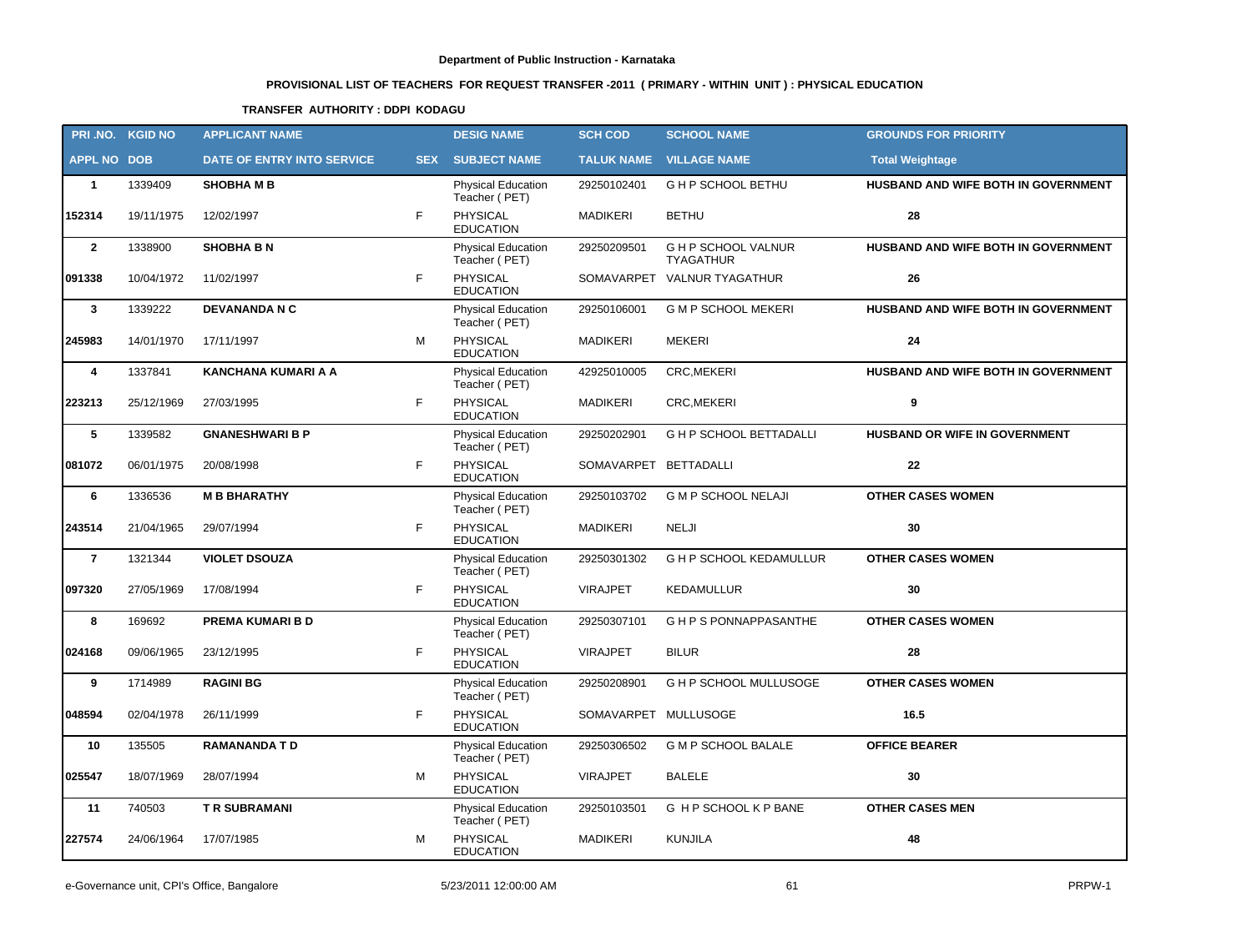| $12 \,$ | 1340064    | <b>K K POOVANNA</b>  |   | <b>Physical Education</b><br>Teacher (PET) | 29250102701     | <b>G M P SCHOOL PARANE</b>  | <b>OTHER CASES MEN</b> |
|---------|------------|----------------------|---|--------------------------------------------|-----------------|-----------------------------|------------------------|
| 008094  | 04/05/1964 | 22/11/1994           | м | PHYSICAL<br><b>EDUCATION</b>               | <b>MADIKERI</b> | KONANJAGERI                 | 32                     |
| 13      | 1338865    | <b>ABBASHI</b>       |   | <b>Physical Education</b><br>Teacher (PET) | 29250211301     | <b>G M P SCHOOL KANBAIL</b> | <b>OTHER CASES MEN</b> |
| 140969  | 07/03/1963 | 13/02/1997           | м | KANNADA - GENERAL SOMAVARPET               |                 | KANABYLU BACHANALLI         | 26                     |
| 14      | 1713700    | <b>ND SOMASHEKAR</b> |   | <b>Physical Education</b><br>Teacher (PET) | 29250302701     | G H P SCHOOL (T) DUBARE     | <b>OTHER CASES MEN</b> |
| 064819  | 20/06/1977 | 26/11/1999           | M | <b>PHYSICAL</b><br><b>EDUCATION</b>        | <b>VIRAJPET</b> | <b>HOSOOR</b>               | 22                     |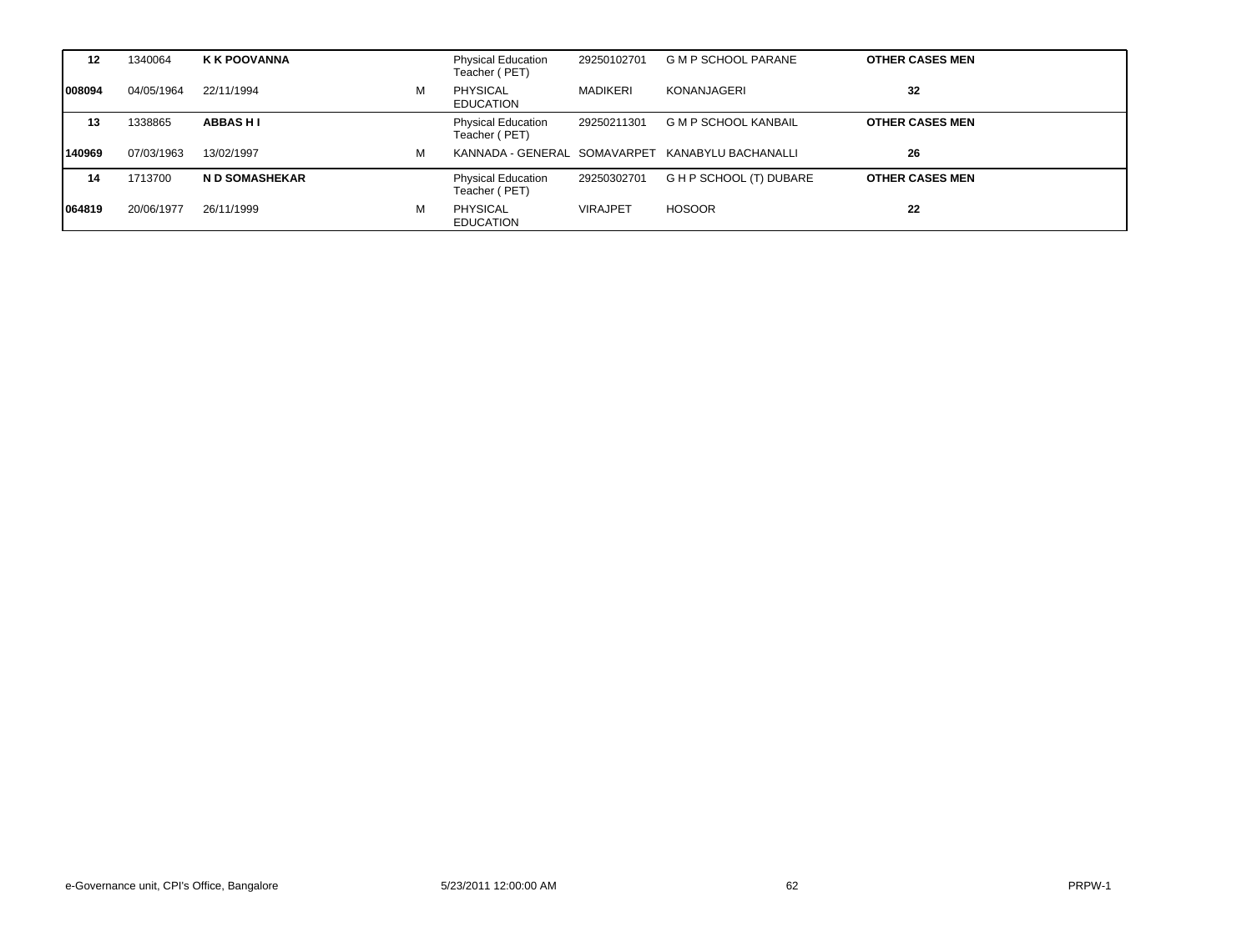# **PROVISIONAL LIST OF TEACHERS FOR REQUEST TRANSFER -2011 ( PRIMARY - WITHIN UNIT ) : PHYSICAL EDUCATION**

### **TRANSFER AUTHORITY : DDPI MYSORE**

| PRI.NO. KGID NO    |            | <b>APPLICANT NAME</b>             |            | <b>DESIG NAME</b>                          | <b>SCH COD</b>                | <b>SCHOOL NAME</b>             | <b>GROUNDS FOR PRIORITY</b>         |
|--------------------|------------|-----------------------------------|------------|--------------------------------------------|-------------------------------|--------------------------------|-------------------------------------|
| <b>APPL NO DOB</b> |            | <b>DATE OF ENTRY INTO SERVICE</b> | <b>SEX</b> | <b>SUBJECT NAME</b>                        |                               | <b>TALUK NAME VILLAGE NAME</b> | <b>Total Weightage</b>              |
| $\mathbf{1}$       | 1352197    | <b>V G JAYASHRI</b>               |            | <b>Physical Education</b><br>Teacher (PET) | 29261003901                   | <b>GHPS DODDA HOSURU</b>       | <b>WIDOWS</b>                       |
| 200615             | 28/07/1960 | 05/08/1994                        | F          | PHYSICAL<br><b>EDUCATION</b>               |                               | PERIYA PATNA DODDA HOSUR       | 30                                  |
| $\overline{2}$     | 1351635    | <b>S RAMESH</b>                   |            | <b>Physical Education</b><br>Teacher (PET) | 29260817001                   | <b>GHPS D.SALUNDI</b>          | HUSBAND AND WIFE BOTH IN GOVERNMENT |
| 243962             | 01/06/1969 | 29/09/1994                        | М          | PHYSICAL<br><b>EDUCATION</b>               | <b>MYSORE</b><br><b>RURAL</b> | <b>D.SALUNDI</b>               | 24                                  |
| $\mathbf{3}$       | 1547816    | <b>SHOBHA B</b>                   |            | Physical Education<br>Teacher (PET)        | 29260601902                   | <b>GHPS GIRLS SALIGRAMA</b>    | HUSBAND AND WIFE BOTH IN GOVERNMENT |
| 236363             | 21/07/1975 | 20/08/1998                        | F          | <b>PHYSICAL</b><br><b>EDUCATION</b>        | K.R.NAGARA                    | <b>SALIGRAMA</b>               | 22                                  |
| 4                  | 1838664    | <b>N C SRIDEVI</b>                |            | Physical Education<br>Teacher (PET)        | 29260305001                   | <b>GHPS KOLLEGOWDANAHALLI</b>  | HUSBAND AND WIFE BOTH IN GOVERNMENT |
| 078837             | 20/12/1974 | 22/11/1999                        | F.         | <b>PHYSICAL</b><br><b>EDUCATION</b>        | H.D.KOTE                      | KOLLE GOWDANA HALLI            | $22 \,$                             |
| 5                  | 1845248    | <b>M S LATHA</b>                  |            | Physical Education<br>Teacher (PET)        | 29260603501                   | <b>GHPS KANCHINAKERE</b>       | HUSBAND AND WIFE BOTH IN GOVERNMENT |
| 234508             | 16/07/1972 | 01/09/1998                        | F          | PHYSICAL<br><b>EDUCATION</b>               | K.R.NAGARA                    | KANCHINAKERE                   | 20                                  |
| 6                  | 1285557    | <b>D N VEDAVATHI</b>              |            | Physical Education<br>Teacher (PET)        | 29260813401                   | <b>GHPS KOTE HUNDI</b>         | HUSBAND AND WIFE BOTH IN GOVERNMENT |
| 089653             | 01/06/1961 | 12/08/1994                        | F          | <b>PHYSICAL</b><br><b>EDUCATION</b>        | <b>MYSORE</b><br><b>RURAL</b> | <b>KOTE HUNDI</b>              | 17                                  |
| $\overline{7}$     | 1352032    | <b>ANTHONY CHANDRAKALA</b>        |            | <b>Physical Education</b><br>Teacher (PET) | 29260806101                   | <b>GHPS NAGANAHALLI</b>        | HUSBAND AND WIFE BOTH IN GOVERNMENT |
| 243727             | 15/10/1968 | 04/08/1994                        | F          | <b>PHYSICAL</b><br><b>EDUCATION</b>        | <b>MYSORE</b><br><b>RURAL</b> | NAGANA HALLI                   | 16                                  |
| 8                  | 1351785    | <b>GS JYOTHI</b>                  |            | <b>Physical Education</b><br>Teacher (PET) | 29260815101                   | <b>GHPS UDBUR</b>              | HUSBAND AND WIFE BOTH IN GOVERNMENT |
| 082211             | 03/06/1965 | 05/08/1994                        | F          | PHYSICAL<br><b>EDUCATION</b>               | <b>MYSORE</b><br><b>RURAL</b> | <b>UDBUR</b>                   | 15                                  |
| 9                  | 1782554    | <b>UMA KAMMAR</b>                 |            | Physical Education<br>Teacher (PET)        | 29260333801                   | GHPS URDU H.D.KOTE             | HUSBAND AND WIFE BOTH IN GOVERNMENT |
| 240512             | 11/07/1976 | 30/12/1999                        | F          | PHYSICAL<br><b>EDUCATION</b>               | H.D.KOTE                      | H D KOTE WARD-2                | $\boldsymbol{4}$                    |
| 10                 | 1424846    | <b>BHAGYAMMA</b>                  |            | Physical Education<br>Teacher (PET)        | 29261119602                   | <b>GHPS ATTAHALLI</b>          | HUSBAND OR WIFE IN GOVERNMENT       |
| 101505             | 20/07/1972 | 26/02/1997                        | F          | PHYSICAL<br><b>EDUCATION</b>               | T.N.PURA                      | ATTAHALLI                      | 21                                  |
| 11                 | 1546954    | <b>JAYALALITHA</b>                |            | Physical Education<br>Teacher (PET)        | 29260605201                   | GHPS SIDDANAKOPPALU            | <b>OTHER CASES WOMEN</b>            |
| 082737             | 09/02/1965 | 06/08/1994                        | F          | PHYSICAL<br><b>EDUCATION</b>               | K.R.NAGARA                    | SIDDANAKOPPAL                  | 25                                  |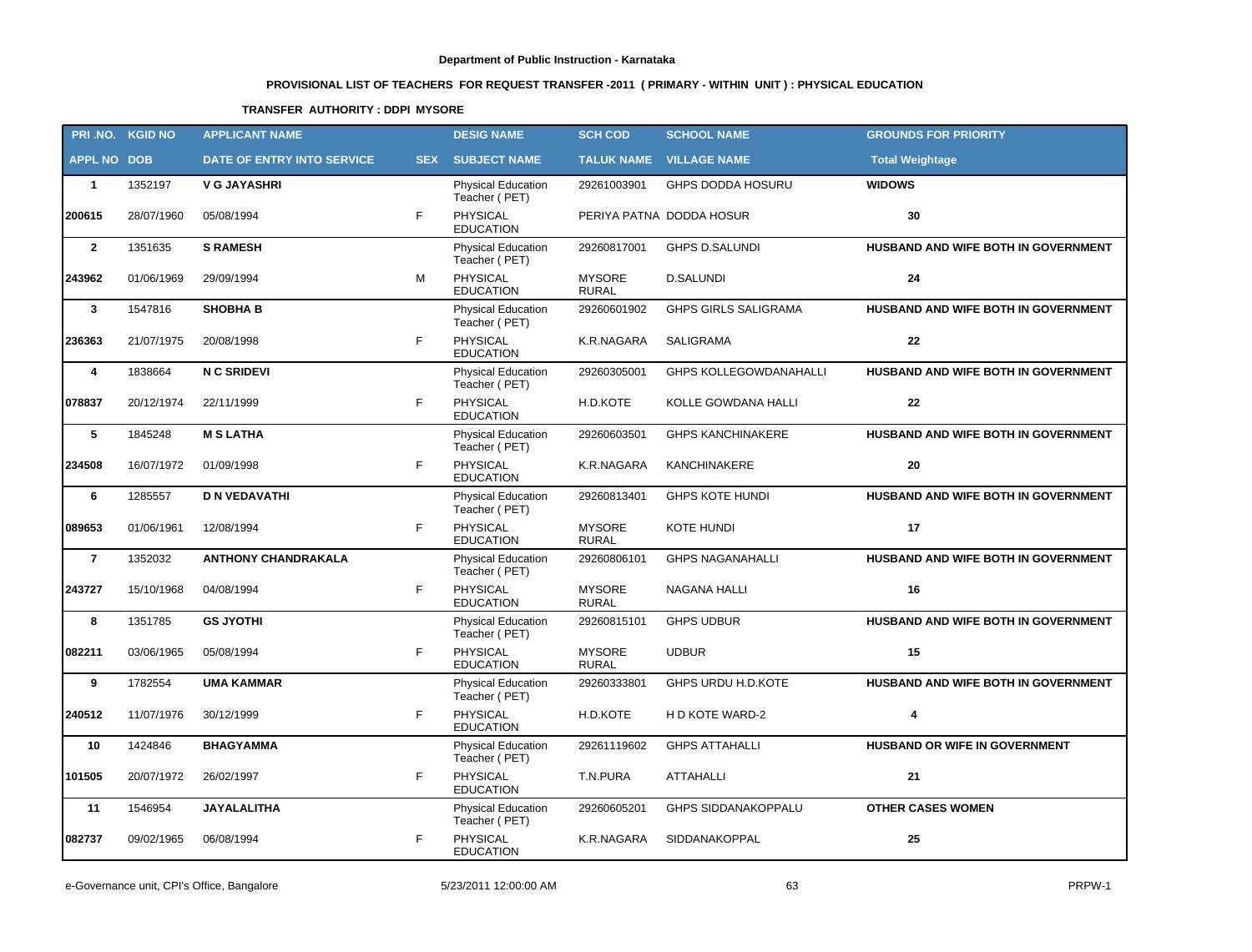| 12     | 1897206    | <b>C N RASHMI</b>       |    | <b>Physical Education</b><br>Teacher (PET) | 29260815401                   | <b>GHPS MARBALLI</b>          | <b>OTHER CASES WOMEN</b> |
|--------|------------|-------------------------|----|--------------------------------------------|-------------------------------|-------------------------------|--------------------------|
| 224169 | 19/05/1977 | 23/11/1999              | F. | PHYSICAL<br><b>EDUCATION</b>               | <b>MYSORE</b><br><b>RURAL</b> | <b>MARBALLI</b>               | 22                       |
| 13     | 1896946    | <b>MARGARET</b>         |    | <b>Physical Education</b><br>Teacher (PET) | 29260914201                   | <b>GHPS KALALE</b>            | <b>OTHER CASES WOMEN</b> |
| 100745 | 24/05/1976 | 25/03/1999              | F  | PHYSICAL<br><b>EDUCATION</b>               | NANJANAGUD KALALE             |                               | 20                       |
| 14     | 1248857    | <b>B KALPANA</b>        |    | Physical Education<br>Teacher (PET)        | 29260814101                   | <b>GHPS JAYAPURA</b>          | <b>OTHER CASES WOMEN</b> |
| 227679 | 22/06/1962 | 06/06/1997              | F  | PHYSICAL<br><b>EDUCATION</b>               | <b>MYSORE</b><br><b>RURAL</b> | <b>JAYAPURA</b>               | 19.5                     |
| 15     | 1285564    | <b>ANNAMMA</b>          |    | Physical Education<br>Teacher (PET)        | 29261013001                   | GHPS HITTENEHEBBAGILU         | <b>OTHER CASES WOMEN</b> |
| 147934 | 29/07/1959 | 03/08/1994              | F. | PHYSICAL<br><b>EDUCATION</b>               |                               | PERIYA PATNA HETTNA HEBBAGELU | 18.5                     |
| 16     | 1838899    | <b>LALITHAMMA H K</b>   |    | Physical Education<br>Teacher (PET)        | 29260607001                   | <b>GHPS KARTHALU</b>          | <b>OTHER CASES WOMEN</b> |
| 233423 | 12/11/1973 | 24/11/1999              | F. | <b>PHYSICAL</b><br><b>EDUCATION</b>        | K.R.NAGARA                    | KARTHALU                      | 18                       |
| 17     | 663310     | <b>VENKATARAMAIAH S</b> |    | Physical Education<br>Teacher (PET)        | 29261121201                   | <b>GHPS MAKANA HALLI</b>      | <b>OTHER CASES MEN</b>   |
| 017707 | 22/04/1960 | 19/02/1982              | м  | PHYSICAL<br><b>EDUCATION</b>               | T.N.PURA                      | <b>BANNUR WARD-1</b>          | 47                       |
| 18     | 1063861    | <b>UMESH N C</b>        |    | Physical Education<br>Teacher (PET)        | 29260818901                   | <b>GHPS HINKAL HUNDI</b>      | <b>OTHER CASES MEN</b>   |
| 221772 | 12/12/1959 | 26/02/1982              | м  | <b>PHYSICAL</b><br><b>EDUCATION</b>        | <b>MYSORE</b><br><b>RURAL</b> | HINKAL HUNDI                  | 37                       |
| 19     | 973101     | <b>M SIDDAIAH</b>       |    | Physical Education<br>Teacher (PET)        | 29260815201                   | <b>GHPS DOORA</b>             | <b>OTHER CASES MEN</b>   |
| 244778 | 04/05/1961 | 03/06/1985              | м  | PHYSICAL<br><b>EDUCATION</b>               | <b>MYSORE</b><br><b>RURAL</b> | <b>DOORA</b>                  | 37                       |
| 20     | 1352084    | <b>D S GOVINDA</b>      |    | Physical Education<br>Teacher (PET)        | 29260602001                   | <b>GHPS MELUR</b>             | <b>OTHER CASES MEN</b>   |
| 223346 | 01/10/1964 | 08/08/1994              | м  | <b>PHYSICAL</b><br><b>EDUCATION</b>        | K.R.NAGARA                    | <b>MELURE</b>                 | 32                       |
| 21     | 1423927    | <b>C RANGASWAMY</b>     |    | Physical Education<br>Teacher (PET)        | 29260601801                   | <b>GHPS LAKSHMIPURA</b>       | <b>OTHER CASES MEN</b>   |
| 118297 | 01/06/1960 | 16/08/1994              | м  | PHYSICAL<br><b>EDUCATION</b>               | K.R.NAGARA                    | LAKSHMIPURA                   | 30                       |
| 22     | 1426308    | <b>SATHISHANS</b>       |    | <b>Physical Education</b><br>Teacher (PET) | 29261002001                   | <b>GHPS AMBALARE</b>          | <b>OTHER CASES MEN</b>   |
| 070824 | 01/07/1969 | 01/09/1998              | м  | <b>PHYSICAL</b><br><b>EDUCATION</b>        | PERIYA PATNA AMBALARE         |                               | 24                       |
| 23     | 1543989    | <b>BHOGARAJU</b>        |    | Physical Education<br>Teacher (PET)        | 29260307902                   | <b>GHPS KOTHEGALA</b>         | <b>OTHER CASES MEN</b>   |
| 025791 | 01/06/1972 | 17/09/1998              | м  | PHYSICAL<br><b>EDUCATION</b>               | H.D.KOTE                      | KOTHEGALA                     | 24                       |
| 24     | 1639503    | <b>ANTHONI SWAMY C</b>  |    | Physical Education<br>Teacher (PET)        | 42926030112                   | CRC, ALANAHALLI               | <b>OTHER CASES MEN</b>   |
| 027656 | 08/06/1975 | 17/09/1998              | м  | PHYSICAL<br><b>EDUCATION</b>               | H.D.KOTE                      | CRC, ALANAHALLI               | 24                       |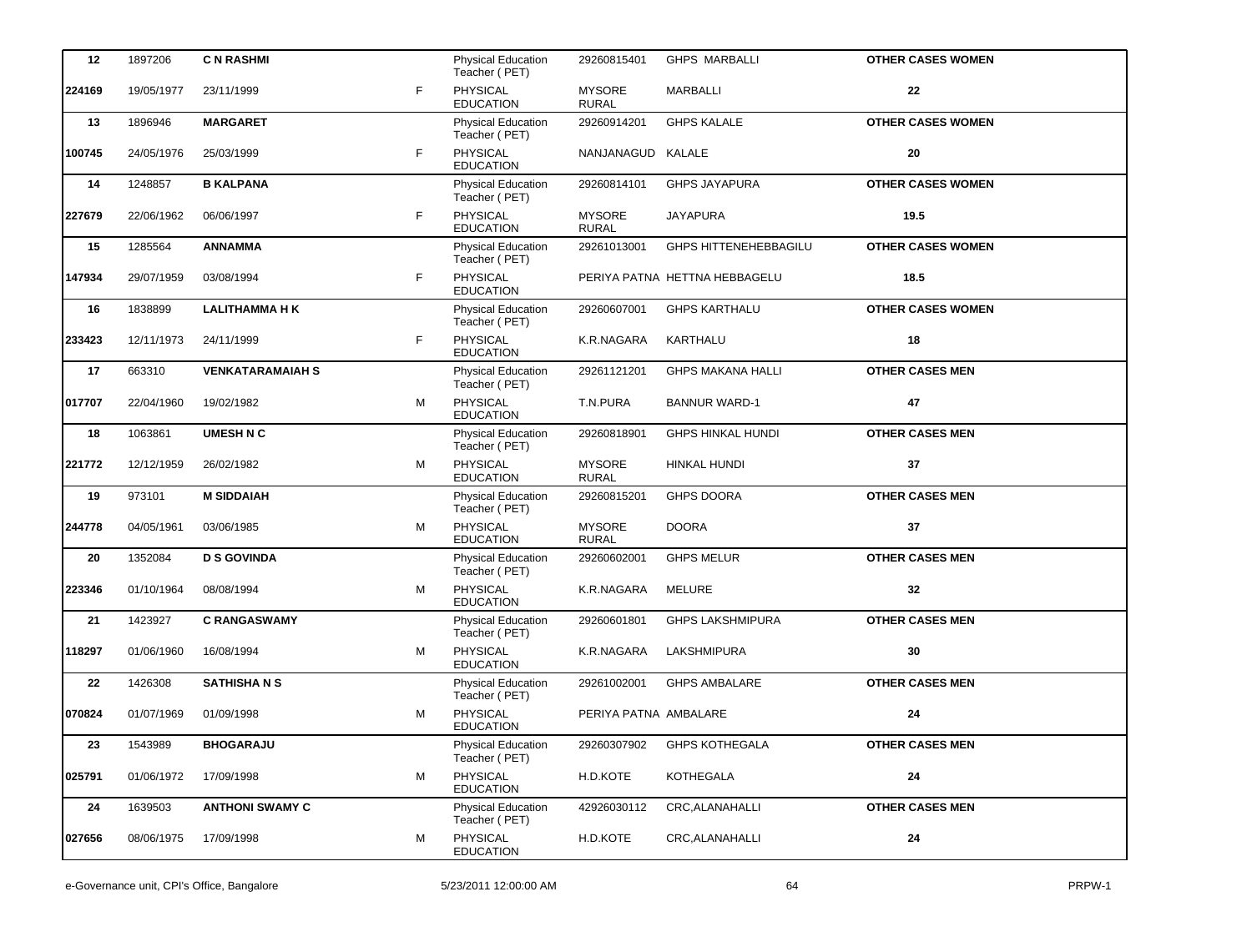| 25     | 1839970    | <b>PUTTASWAMY B</b>    |   | <b>Physical Education</b><br>Teacher (PET) | 29261117201          | <b>GHPS THUMBLA</b>         | <b>OTHER CASES MEN</b> |  |
|--------|------------|------------------------|---|--------------------------------------------|----------------------|-----------------------------|------------------------|--|
| 210283 | 25/06/1974 | 23/11/1999             | M | PHYSICAL<br><b>EDUCATION</b>               | T.N.PURA             | <b>THUMBLA</b>              | 22                     |  |
| 26     | 2391523    | <b>PUTTASWAMY B</b>    |   | Physical Education<br>Teacher (PET)        | 29261117201          | <b>GHPS THUMBLA</b>         | <b>OTHER CASES MEN</b> |  |
| 220687 | 25/06/1974 | 23/11/1999             | M | PHYSICAL<br><b>EDUCATION</b>               | T.N.PURA             | <b>THUMBLA</b>              | 22                     |  |
| 27     | 1840855    | <b>JAVANAIAH</b>       |   | Physical Education<br>Teacher (PET)        | 29260905201          | <b>GHPS KAPPASOGE</b>       | <b>OTHER CASES MEN</b> |  |
| 132089 | 05/06/1974 | 29/12/1999             | M | PHYSICAL<br><b>EDUCATION</b>               | NANJANAGUD KAPPUSOGE |                             | 22                     |  |
| 28     | 1839278    | <b>NARAYANASETTY A</b> |   | Physical Education<br>Teacher (PET)        | 29260906801          | <b>GHPS RAMPURA</b>         | <b>OTHER CASES MEN</b> |  |
| 092353 | 24/06/1968 | 22/11/1999             | M | PHYSICAL<br><b>EDUCATION</b>               | NANJANAGUD RAMPURA   |                             | 20                     |  |
| 29     | 1515804    | <b>MAHADEVAIAH G</b>   |   | Physical Education<br>Teacher (PET)        | 29260920501          | <b>GHPS BADANAVALU</b>      | <b>OTHER CASES MEN</b> |  |
| 239145 | 30/07/1973 | 24/11/1999             | M | PHYSICAL<br><b>EDUCATION</b>               |                      | NANJANAGUD BADANA VALLU     | 20                     |  |
| 30     | 1896737    | <b>SHIVAPPANS</b>      |   | Physical Education<br>Teacher (PET)        | 29261014001          | <b>GHPS KOMALAPURA</b>      | <b>OTHER CASES MEN</b> |  |
| 243892 | 20/06/1971 | 01/12/2003             | м | PHYSICAL<br><b>EDUCATION</b>               |                      | PERIYA PATNA KOMALA PURA    | 14                     |  |
| 31     | 1841435    | <b>M GOPAL</b>         |   | Physical Education<br>Teacher (PET)        | 29260314801          | <b>GHPS SAVVE</b>           | <b>OTHER CASES MEN</b> |  |
| 087701 | 05/07/1971 | 01/12/2003             | м | <b>PHYSICAL</b><br><b>EDUCATION</b>        | H.D.KOTE             | SAVVE                       | 14                     |  |
| 32     | 1543996    | N K DEVARAJU           |   | Physical Education<br>Teacher (PET)        | 29260309104          | <b>GHPS ANTHARASANTHE</b>   | <b>OTHER CASES MEN</b> |  |
| 110058 | 01/08/1973 | 01/12/2003             | м | PHYSICAL<br><b>EDUCATION</b>               | H.D.KOTE             | ANTHARASANTHE               | 14                     |  |
| 33     | 1837844    | <b>AZEEZ KHAN</b>      |   | Physical Education<br>Teacher (PET)        | 29260918401          | <b>GHPS THAYURU</b>         | <b>OTHER CASES MEN</b> |  |
| 104541 | 03/06/1965 | 02/12/2003             | м | <b>PHYSICAL</b><br><b>EDUCATION</b>        | NANJANAGUD THAYUR    |                             | 14                     |  |
| 34     | 1899360    | <b>MOHANKUMAR C B</b>  |   | Physical Education<br>Teacher (PET)        | 29260926001          | <b>GHPS THARAGANA HALLI</b> | <b>OTHER CASES MEN</b> |  |
| 169224 | 05/04/1977 | 09/07/2005             |   |                                            |                      |                             | 10                     |  |
| 35     |            |                        | м | PHYSICAL<br><b>EDUCATION</b>               |                      | NANJANAGUD THARAGANA HALLI  |                        |  |
|        | 1899072    | <b>PRANESHA B D</b>    |   | <b>Physical Education</b><br>Teacher (PET) | 29260906501          | <b>GHPS SHIRMALLI</b>       | <b>OTHER CASES MEN</b> |  |
| 007714 | 20/07/1978 | 09/07/2005             | м | <b>PHYSICAL</b><br><b>EDUCATION</b>        | NANJANAGUD SERAMALLI |                             | 10                     |  |
| 36     | 2148355    | <b>SUNDARA S</b>       |   | Physical Education<br>Teacher (PET)        | 29261004701          | <b>GHPS CHANNAKAL</b>       | <b>OTHER CASES MEN</b> |  |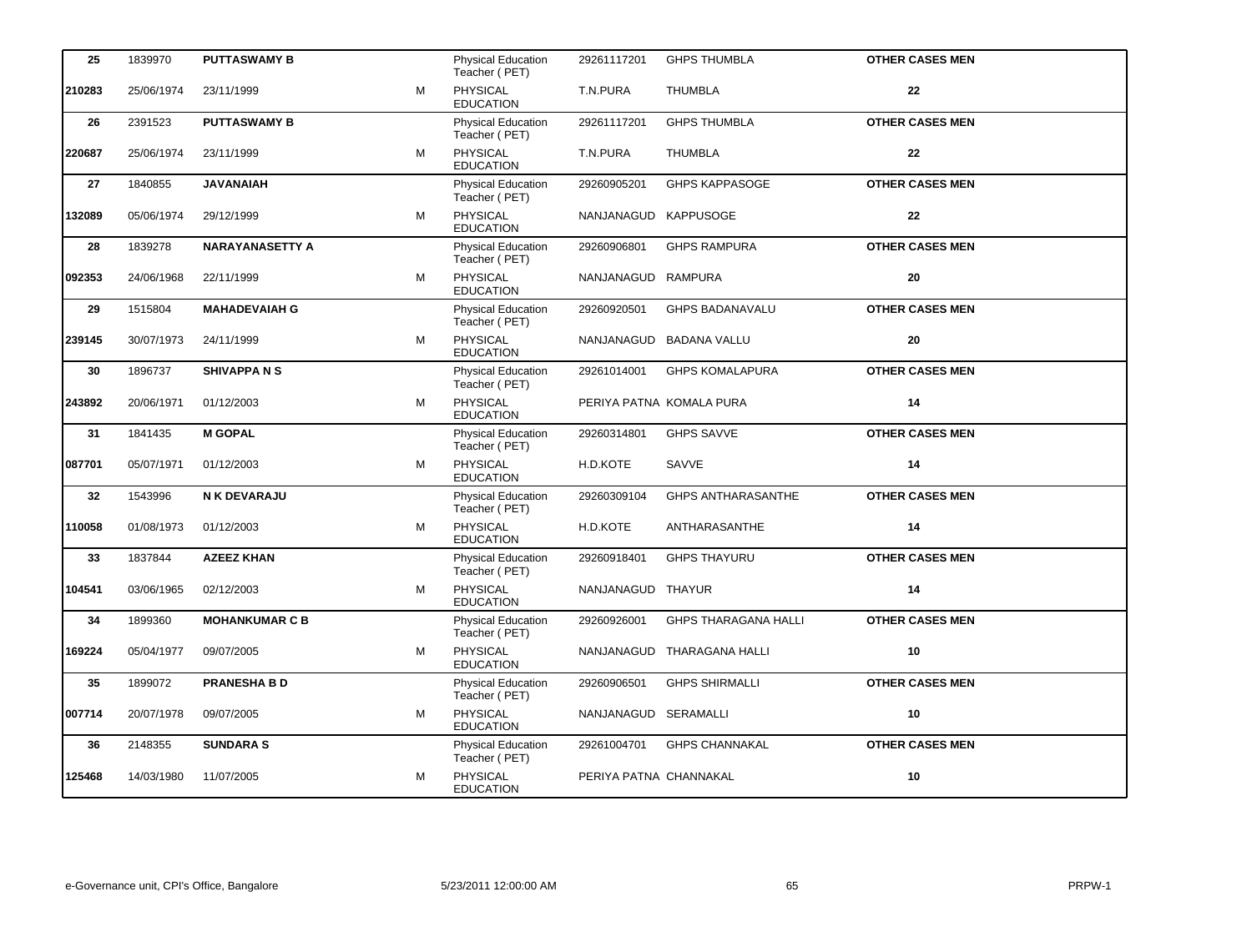# **PROVISIONAL LIST OF TEACHERS FOR REQUEST TRANSFER -2011 ( PRIMARY - WITHIN UNIT ) : PHYSICAL EDUCATION**

### **TRANSFER AUTHORITY : DDPI CHAMARAJANAGAR**

|                    | PRI.NO. KGID NO | <b>APPLICANT NAME</b>             |            | <b>DESIG NAME</b>                          | <b>SCH COD</b>            | <b>SCHOOL NAME</b>             | <b>GROUNDS FOR PRIORITY</b>          |
|--------------------|-----------------|-----------------------------------|------------|--------------------------------------------|---------------------------|--------------------------------|--------------------------------------|
| <b>APPL NO DOB</b> |                 | <b>DATE OF ENTRY INTO SERVICE</b> | <b>SEX</b> | <b>SUBJECT NAME</b>                        |                           | <b>TALUK NAME VILLAGE NAME</b> | <b>Total Weightage</b>               |
| $\mathbf{1}$       | 1922864         | <b>NARAYANA</b>                   |            | <b>Physical Education</b><br>Teacher (PET) | 29270114701               | GHPS SIDDAIAHANA PURA          | <b>HUSBAND OR WIFE IN GOVERNMENT</b> |
| 057464             | 01/12/1974      | 15/12/1999                        | м          | <b>PHYSICAL</b><br><b>EDUCATION</b>        | CHAMARAJA<br><b>NAGAR</b> | SIDDAIAHANA PURA               | 22                                   |
| $\mathbf{2}$       | 1353149         | <b>MOTCHA RAKKINI K</b>           |            | Physical Education<br>Teacher (PET)        | 29271300105               | <b>GHPS AJJIPURA</b>           | <b>OTHER CASES WOMEN</b>             |
| 107999             | 06/10/1968      | 05/08/1994                        | F          | PHYSICAL<br><b>EDUCATION</b>               | <b>HANUR</b>              | <b>AJJIPURA</b>                | 32                                   |
| $\mathbf{3}$       | 362478          | <b>M NIRMALARANI</b>              |            | <b>Physical Education</b><br>Teacher (PET) | 29271310101               | <b>GHPS KUDULR</b>             | <b>OTHER CASES WOMEN</b>             |
| 033922             | 26/11/1977      | 26/11/1999                        | F          | <b>PHYSICAL</b><br><b>EDUCATION</b>        | <b>HANUR</b>              | <b>KUDULR</b>                  | 22                                   |
| 4                  | 663156          | <b>M GOVINDARAJU</b>              |            | <b>Physical Education</b><br>Teacher (PET) | 29270210601               | GHPS KUNDA KERE                | <b>OTHER CASES MEN</b>               |
| 244700             | 21/12/1958      | 02/08/1985                        | M          | PHYSICAL<br><b>EDUCATION</b>               | <b>GUNDULPET</b>          | <b>KUNDA KERE</b>              | 42                                   |
| $\sqrt{5}$         | 1545617         | <b>K S MADAPPA</b>                |            | <b>Physical Education</b><br>Teacher (PET) | 29270110601               | <b>GHPS YANAGALLI</b>          | <b>OTHER CASES MEN</b>               |
| 037816             | 19/07/1973      | 26/02/1997                        | М          | <b>PHYSICAL</b><br><b>EDUCATION</b>        | CHAMARAJA<br><b>NAGAR</b> | YANAGALLI                      | 28                                   |
| 6                  | 1515592         | <b>SHIVAMALLAIAH M</b>            |            | Physical Education<br>Teacher (PET)        | 29270119201               | <b>GHPS GANGAVADI</b>          | <b>OTHER CASES MEN</b>               |
| 047538             | 01/06/1974      | 24/11/1999                        | M          | <b>PHYSICAL</b><br><b>EDUCATION</b>        | CHAMARAJA<br><b>NAGAR</b> | <b>GANGAVADI</b>               | 22                                   |
| $\overline{7}$     | 1516163         | LIYAKHATH ALI KHAN                |            | <b>Physical Education</b><br>Teacher (PET) | 29271301901               | <b>GHPS DINNAHALLI</b>         | <b>OTHER CASES MEN</b>               |
| 168559             | 26/11/1977      | 26/11/1999                        | M          | PHYSICAL<br><b>EDUCATION</b>               | <b>HANUR</b>              | <b>DINNAHALLI</b>              | 22                                   |
| 8                  | 1922864         | <b>NARAYANA</b>                   |            | <b>Physical Education</b><br>Teacher (PET) | 29270114701               | GHPS SIDDAIAHANA PURA          | <b>OTHER CASES MEN</b>               |
| 243081             | 01/12/1974      | 15/12/1999                        | M          | <b>PHYSICAL</b><br><b>EDUCATION</b>        | CHAMARAJA<br><b>NAGAR</b> | SIDDAIAHANA PURA               | 22                                   |
| 9                  | 1516039         | <b>MURUGESHA M</b>                |            | <b>Physical Education</b><br>Teacher (PET) | 29271303701               | <b>GHPS PONNACHI</b>           | <b>OTHER CASES MEN</b>               |
| 071664             | 15/08/1976      | 22/12/1999                        | М          | PHYSICAL<br><b>EDUCATION</b>               | <b>HANUR</b>              | <b>PONNACHI</b>                | 22                                   |
| 10                 | 1923683         | <b>SENDIL KUMAR V</b>             |            | <b>Physical Education</b><br>Teacher (PET) | 29271312301               | GHPS ODEYARA PALYA             | <b>OTHER CASES MEN</b>               |
| 124270             | 22/03/1983      | 27/07/2005                        | М          | PHYSICAL<br><b>EDUCATION</b>               | <b>HANUR</b>              | <b>ODEYARA PALYA</b>           | 10                                   |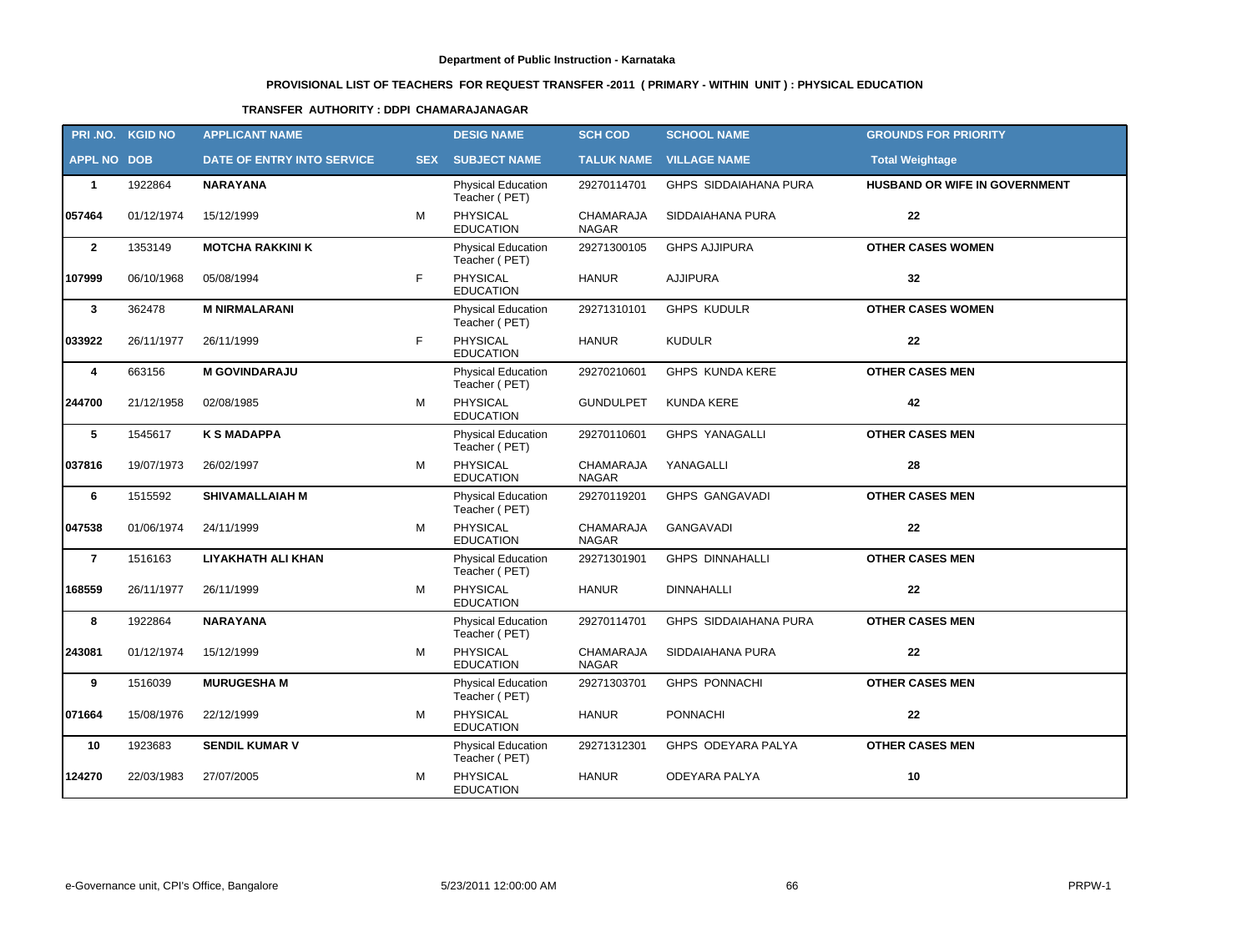# **PROVISIONAL LIST OF TEACHERS FOR REQUEST TRANSFER -2011 ( PRIMARY - WITHIN UNIT ) : PHYSICAL EDUCATION**

### **TRANSFER AUTHORITY : DDPI BANGALORE NORTH**

| <b>PRI.NO. KGID NO</b> |            | <b>APPLICANT NAME</b>      |            | <b>DESIG NAME</b>                          | <b>SCH COD</b>    | <b>SCHOOL NAME</b>       | <b>GROUNDS FOR PRIORITY</b> |
|------------------------|------------|----------------------------|------------|--------------------------------------------|-------------------|--------------------------|-----------------------------|
| APPL NO DOB            |            | DATE OF ENTRY INTO SERVICE | <b>SEX</b> | <b>SUBJECT NAME</b>                        | <b>TALUK NAME</b> | <b>VILLAGE NAME</b>      | <b>Total Weightage</b>      |
|                        | 1346323    | <b>LATHAKG</b>             |            | <b>Physical Education</b><br>Teacher (PET) | 29280600405       | <b>GUMPS D J HALLI</b>   | <b>TERMINALLY ILL CASES</b> |
| 142954                 | 19/04/1970 | 10/08/1994                 |            | <b>PHYSICAL</b><br><b>EDUCATION</b>        | NORTH3            | D J HALLI93              | 30                          |
|                        | 1320987    | VIJAYADEVA M R             |            | <b>Physical Education</b><br>Teacher (PET) | 29280208607       | <b>GMPS HEGGANAHALLI</b> | <b>OTHER CASES MEN</b>      |
| 1083530                | 21/07/1967 | 08/08/1994                 | м          | <b>PHYSICAL</b><br><b>EDUCATION</b>        | NORTH1            | <b>HEGGANALLI</b>        | 25                          |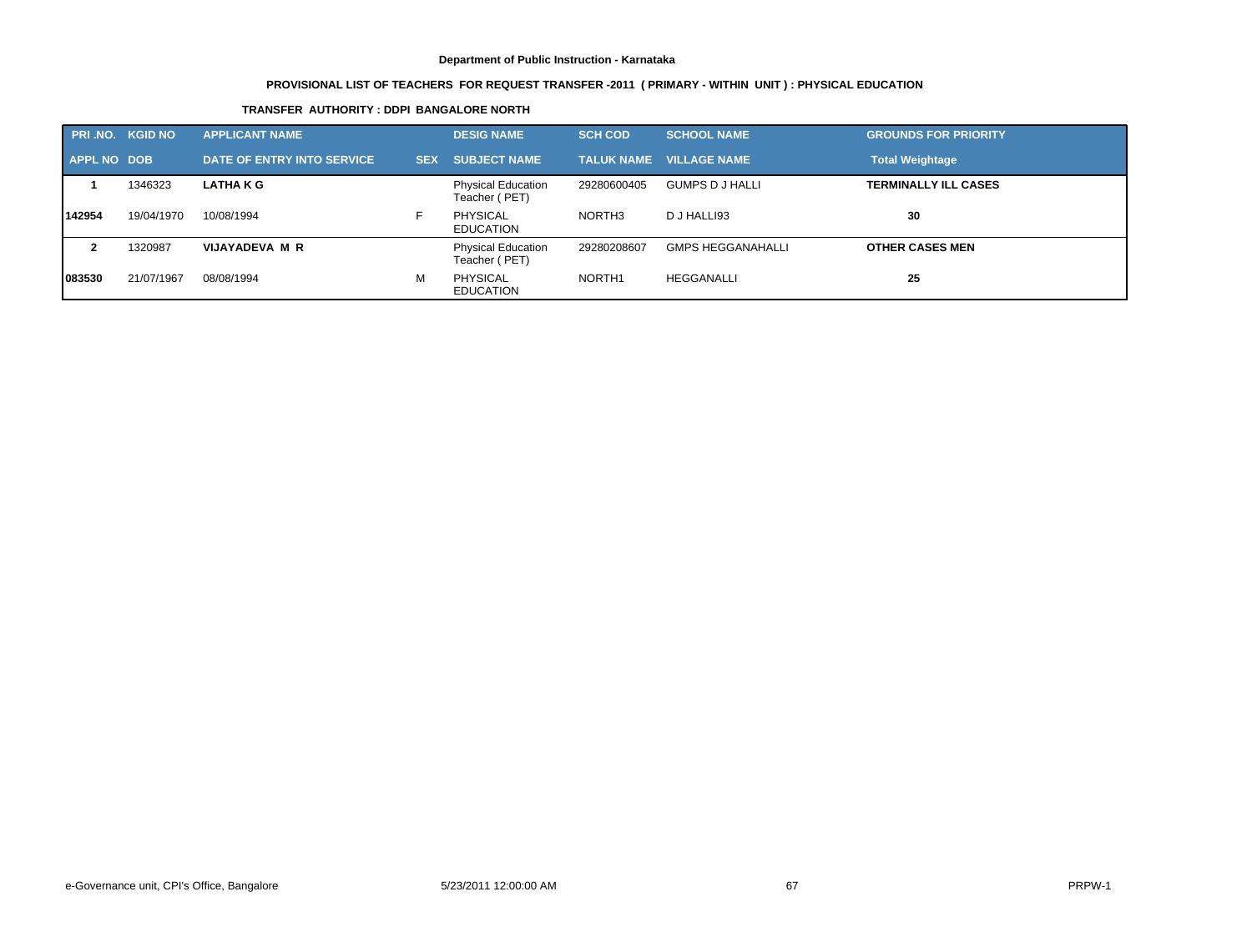# **PROVISIONAL LIST OF TEACHERS FOR REQUEST TRANSFER -2011 ( PRIMARY - WITHIN UNIT ) : PHYSICAL EDUCATION**

### **TRANSFER AUTHORITY : DDPI CHIKKABALLAPURA**

| PRI.NO. KGID NO    |            | <b>APPLICANT NAME</b>       |    | <b>DESIG NAME</b>                               | <b>SCH COD</b>                     | <b>SCHOOL NAME</b>              | <b>GROUNDS FOR PRIORITY</b>         |
|--------------------|------------|-----------------------------|----|-------------------------------------------------|------------------------------------|---------------------------------|-------------------------------------|
| <b>APPL NO DOB</b> |            | DATE OF ENTRY INTO SERVICE  |    | <b>SEX SUBJECT NAME</b>                         |                                    | <b>TALUK NAME VILLAGE NAME</b>  | <b>Total Weightage</b>              |
| $\mathbf{1}$       | 1956689    | <b>KALPANAN</b>             |    | <b>Physical Education</b><br>Teacher (PET)      | 29290416101                        | <b>GHPS IRAGAMPALLI</b>         | HUSBAND AND WIFE BOTH IN GOVERNMENT |
| 126142             | 01/06/1980 | 06/07/2005                  | F. | PHYSICAL<br><b>EDUCATION</b>                    | <b>CHINTAMANI</b>                  | <b>IRAGAMPALLI</b>              | 9                                   |
| $\overline{2}$     | 719929     | P N GANGADHARA              |    | Physical Education<br>Teacher (PET)             | 29290515101                        | <b>GHPS MARALUR</b>             | <b>OTHER CASES MEN</b>              |
| 232060             | 01/06/1963 | 04/04/1985                  | М  | PHYSICAL<br><b>EDUCATION</b>                    | <b>GOWRIBIDANU MARALUR</b><br>R    |                                 | 43.5                                |
| $\mathbf{3}$       | 1151718    | <b>N C RAMESHBABU</b>       |    | Physical Education<br>Teacher (PET)             | 29291122301                        | <b>GHPS RAMESHWARA</b>          | <b>OTHER CASES MEN</b>              |
| 233314             | 14/10/1962 | 02/01/1986                  | M  | <b>PHYSICAL</b><br><b>EDUCATION</b>             |                                    | SIDLAGHATTA RAMESHWARA          | 37                                  |
| 4                  | 1870021    | <b>HV ASWATHAIAH</b>        |    | Physical Education<br>Teacher (PET)             | 29290503101                        | <b>GHPS BYCHAPURA</b>           | <b>OTHER CASES MEN</b>              |
| 141760             | 08/07/1963 | 30/08/1993                  | М  | <b>PHYSICAL</b><br><b>EDUCATION</b>             | GOWRIBIDANU BYCHAPURA<br>R.        |                                 | 32                                  |
| 5                  | 695900     | <b>S SREERAMAPPA</b>        |    | Physical Education<br>Teacher (PET)             | 29290407902                        | <b>GU MODEL HPS CHINNASNDRA</b> | <b>OTHER CASES MEN</b>              |
| 115728             | 06/09/1955 | 12/06/1985                  | м  | <b>PHYSICAL</b><br><b>EDUCATION</b>             | <b>CHINTAMANI</b>                  | CHINNASANDRA                    | 30                                  |
| 6                  | 1152249    | <b>G ASWATHAPPA</b>         |    | <b>Physical Education</b><br>Teacher (PET)      | 29290121501                        | <b>GMPS YELLAMPALLI</b>         | <b>OTHER CASES MEN</b>              |
| 135832             | 01/05/1962 | 09/09/1993                  | М  | <b>PHYSICAL</b><br><b>EDUCATION</b>             | <b>BAGEPALLY</b>                   | YELLAMPALLI                     | 29                                  |
| $\overline{7}$     | 1401966    | <b>RAVISHANKARGOWDA B G</b> |    | Physical Education<br>Teacher (PET)             | 29290511101                        | <b>GHPS KALLINAYAKANAHALLI</b>  | <b>OTHER CASES MEN</b>              |
| 222613             | 20/07/1965 | 13/02/1996                  | м  | KANNADA - GENERAL GOWRIBIDANU KALLINAIKANAHALLI | R.                                 |                                 | 28                                  |
| 8                  | 1489689    | <b>CHIKKANNA S</b>          |    | Physical Education<br>Teacher (PET)             | 29290522601                        | <b>GHPS VENKATAPURA</b>         | <b>OTHER CASES MEN</b>              |
| 046719             | 08/10/1964 | 29/02/1996                  | М  | PHYSICAL<br><b>EDUCATION</b>                    | R.                                 | GOWRIBIDANU VENKATAPURA         | 28                                  |
| 9                  | 1620046    | <b>B H NARAYANAPPA</b>      |    | <b>Physical Education</b><br>Teacher (PET)      | 29290512101                        | <b>GHPS KENKERE</b>             | <b>OTHER CASES MEN</b>              |
| 103734             | 14/06/1963 | 01/08/1998                  | M  | <b>PHYSICAL</b><br><b>EDUCATION</b>             | <b>GOWRIBIDANU KENKERE</b><br>R    |                                 | 24                                  |
| 10                 | 1722157    | <b>VIJAYAKUMAR N</b>        |    | Physical Education<br>Teacher (PET)             |                                    | 29290315501 GHPS MANDIKAL       | <b>OTHER CASES MEN</b>              |
| 119459             | 02/01/1977 | 10/08/1998                  | М  | PHYSICAL<br><b>EDUCATION</b>                    | CHIKKABALLA MANDIKAL<br><b>PUR</b> |                                 | 24                                  |
| 11                 | 1725445    | ASWATHNARAYANA H            |    | <b>Physical Education</b><br>Teacher (PET)      | 29290431202                        | <b>GHPS SANTHEKALLAHALLI</b>    | <b>OTHER CASES MEN</b>              |
| 239127             | 18/07/1957 | 02/12/1999                  | М  | <b>PHYSICAL</b><br><b>EDUCATION</b>             | CHINTAMANI                         | SANTHEKALLAHALLI                | 22                                  |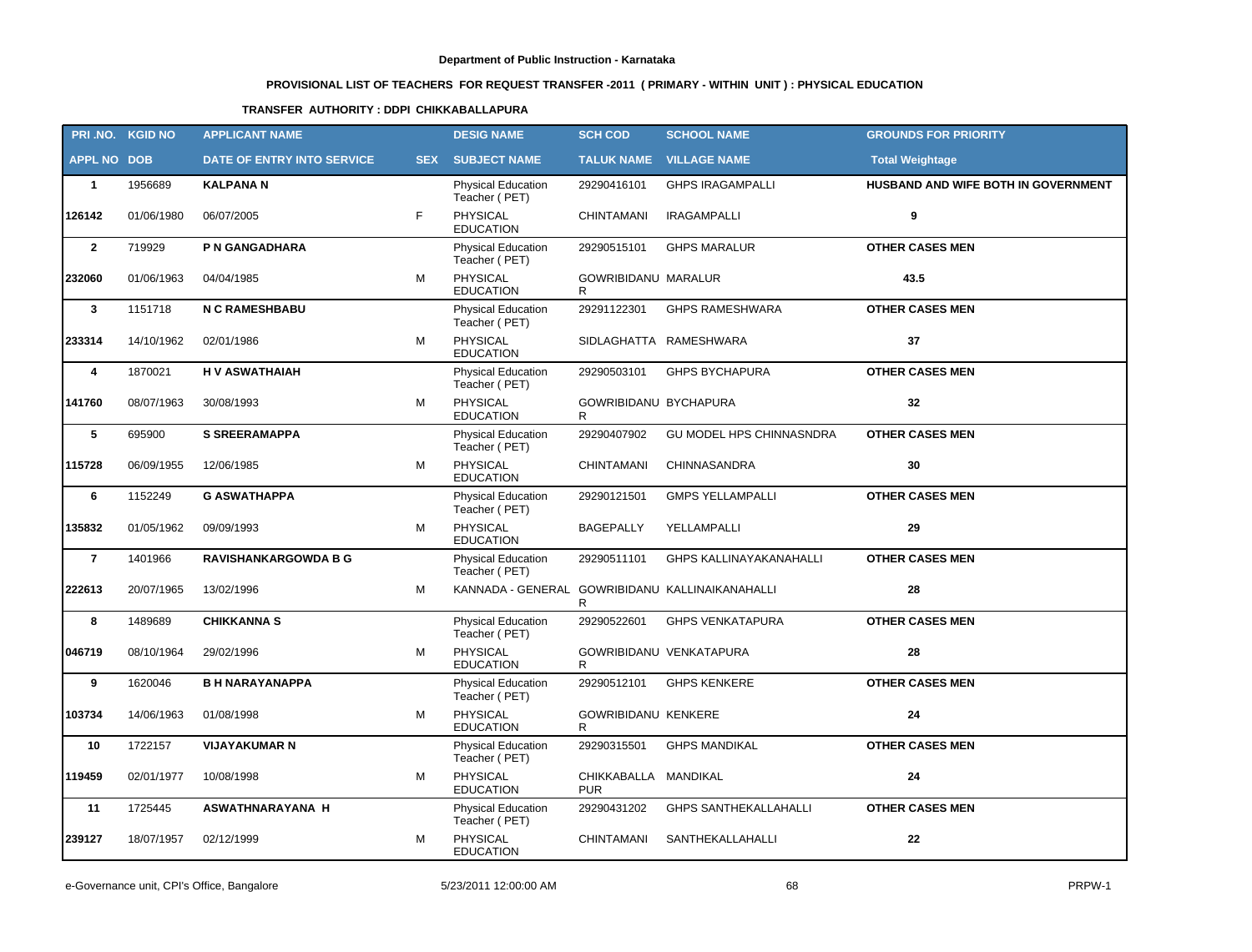| $12 \,$ | 1150305    | <b>V VENKATACHALAPATHI</b> |   | <b>Physical Education</b><br>Teacher (PET) | 29290611907                    | <b>GHPS GIRLS GUDIBANDA</b> | <b>OTHER CASES MEN</b> |
|---------|------------|----------------------------|---|--------------------------------------------|--------------------------------|-----------------------------|------------------------|
| 065242  | 14/04/1964 | 20/02/1991                 | M | <b>PHYSICAL</b><br><b>EDUCATION</b>        | <b>GUDIBANDA</b>               | WARD NO:11                  | 20                     |
| 13      | 1152703    | A B SOMASHEKARAPPA         |   | <b>Physical Education</b><br>Teacher (PET) | 29290506301                    | <b>GHPS GEDARE</b>          | <b>OTHER CASES MEN</b> |
| 052343  | 01/07/1958 | 08/09/1993                 | М | <b>PHYSICAL</b><br><b>EDUCATION</b>        | <b>GOWRIBIDANU GEDARE</b><br>R |                             | 19                     |
| 14      | 1725126    | <b>SUNDARA RAJ K R</b>     |   | <b>Physical Education</b><br>Teacher (PET) | 29290314601                    | <b>GHPS KUPPAHALLI</b>      | <b>OTHER CASES MEN</b> |
| 017634  | 22/07/1962 | 01/12/1999                 | M | PHYSICAL<br><b>EDUCATION</b>               | CHIKKABALLA<br><b>PUR</b>      | KUPPAHALLI                  | 18                     |
| 15      | 1401537    | <b>MASOOR AHMED</b>        |   | <b>Physical Education</b><br>Teacher (PET) | 29290525701                    | <b>GHPS KEB COLONY</b>      | <b>OTHER CASES MEN</b> |
| 100802  | 10/07/1961 | 08/09/1993                 | М | <b>PHYSICAL</b><br><b>EDUCATION</b>        | GOWRIBIDANU WARD NO:20<br>R    |                             | 17                     |
| 16      | 1952931    | <b>VENKATASWAMY K S</b>    |   | <b>Physical Education</b><br>Teacher (PET) | 29290316001                    | <b>GHPS MARASANAHALLI</b>   | <b>OTHER CASES MEN</b> |
| 032993  | 01/06/1973 | 02/06/2003                 | М | <b>PHYSICAL</b><br><b>EDUCATION</b>        | CHIKKABALLA<br><b>PUR</b>      | MARASANAHALLI               | 10.5                   |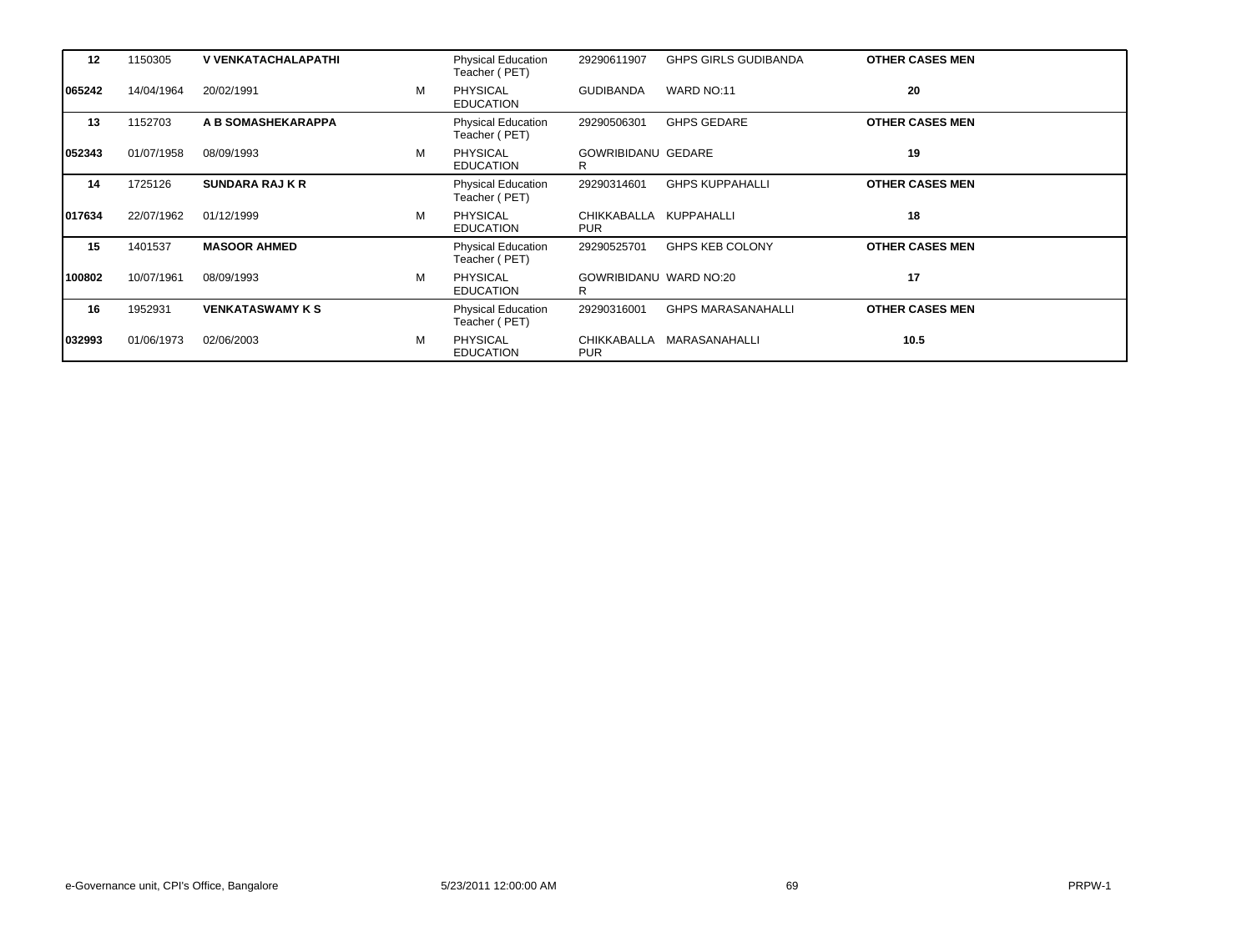# **PROVISIONAL LIST OF TEACHERS FOR REQUEST TRANSFER -2011 ( PRIMARY - WITHIN UNIT ) : PHYSICAL EDUCATION**

### **TRANSFER AUTHORITY : DDPI CHIKKODI**

|                    | PRI.NO. KGID NO | <b>APPLICANT NAME</b>              |            | <b>DESIG NAME</b>                          | <b>SCH COD</b> | <b>SCHOOL NAME</b>             | <b>GROUNDS FOR PRIORITY</b>          |
|--------------------|-----------------|------------------------------------|------------|--------------------------------------------|----------------|--------------------------------|--------------------------------------|
| <b>APPL NO DOB</b> |                 | DATE OF ENTRY INTO SERVICE         | <b>SEX</b> | <b>SUBJECT NAME</b>                        |                | <b>TALUK NAME VILLAGE NAME</b> | <b>Total Weightage</b>               |
| $\mathbf{1}$       | 2007145         | <b>A M SHINDHE</b>                 |            | <b>Physical Education</b><br>Teacher (PET) | 29300705801    | K.H.P.S.                       | <b>TERMINALLY ILL CASES</b>          |
| 240942             | 22/07/1972      | 04/06/1997                         | M          | PHYSICAL<br><b>EDUCATION</b>               | <b>HUKKERI</b> | <b>KAMATNUR</b>                | 26                                   |
| $\overline{2}$     | 1644511         | NAGAPPA MALLAPPA MALAGI            |            | <b>Physical Education</b><br>Teacher (PET) | 29300706401    | K.H.P.S.                       | PHISICALLY HANDICAPPED (> 40%)       |
| 024653             | 15/07/1961      | 17/08/1993                         | M          | PHYSICAL<br><b>EDUCATION</b>               | <b>HUKKERI</b> | MADHIHALLI                     | 20                                   |
| $\mathbf{3}$       | 1642187         | <b>KEMPANNA SIDDAPPA KHOT</b>      |            | Physical Education<br>Teacher (PET)        | 42930060044    | <b>CRC.ANKALAGI</b>            | HUSBAND AND WIFE BOTH IN GOVERNMENT  |
| 028078             | 05/02/1971      | 08/01/1997                         | M          | <b>PHYSICAL</b><br><b>EDUCATION</b>        | <b>GOKAK</b>   | CRC, ANKALAGI                  | 28                                   |
| 4                  | 1473363         | <b>RAJASHEKHAR B BANI</b>          |            | Physical Education<br>Teacher (PET)        | 29300101001    | K.H.PS.AIGALI                  | HUSBAND AND WIFE BOTH IN GOVERNMENT  |
| 064136             | 22/07/1970      | 08/01/1997                         | М          | <b>PHYSICAL</b><br><b>EDUCATION</b>        | <b>ATHANI</b>  | <b>AIGALI</b>                  | 26                                   |
| 5                  | 2276199         | <b>JAYASHREE MALLAPPA CHOUGALA</b> |            | Physical Education<br>Teacher (PET)        | 29300501401    | K.H.P.S.                       | HUSBAND AND WIFE BOTH IN GOVERNMENT  |
| 223667             | 25/05/1979      | 11/11/1999                         | F          | <b>PHYSICAL</b><br><b>EDUCATION</b>        | <b>CHIKODI</b> | <b>BELKUD</b>                  | 20                                   |
| 6                  | 1926924         | DANAMMA BASAVANNEPPA BURJI         |            | <b>Physical Education</b><br>Teacher (PET) | 29300605302    | K.H.P.G.S.                     | HUSBAND AND WIFE BOTH IN GOVERNMENT  |
| 123118             | 22/07/1976      | 11/11/1999                         | F          | <b>PHYSICAL</b><br><b>EDUCATION</b>        | <b>GOKAK</b>   | <b>KONNUR</b>                  | 11                                   |
| $\overline{7}$     | 2108427         | LAXMIBAI ASHOK SANNAKKI            |            | <b>Physical Education</b><br>Teacher (PET) | 29300703402    | K.H.P.G.S.                     | HUSBAND AND WIFE BOTH IN GOVERNMENT  |
| 108589             | 02/07/1980      | 15/09/2005                         | F          | <b>PHYSICAL</b><br><b>EDUCATION</b>        | <b>HUKKERI</b> | <b>GHODAGERI</b>               | 10                                   |
| 8                  | 1472818         | HANAMANT NAGAPPA YALLATTI          |            | <b>Physical Education</b><br>Teacher (PET) | 29300901601    | K.H.P.S.                       | <b>HUSBAND OR WIFE IN GOVERNMENT</b> |
| 233438             | 20/07/1971      | 02/06/1997                         | М          | <b>PHYSICAL</b><br><b>EDUCATION</b>        | <b>NIPPANI</b> | JANAWAD                        | 26                                   |
| 9                  | 2101009         | <b>SMT M V BAGENNAVAR</b>          |            | <b>Physical Education</b><br>Teacher (PET) | 29300611704    | <b>KHPS MELAMNAHATTI</b>       | <b>OTHER CASES WOMEN</b>             |
| 125394             | 01/06/1973      | 10/11/1999                         | F          | <b>PHYSICAL</b><br><b>EDUCATION</b>        | <b>GOKAK</b>   | MELAMANAHATTI                  | 20                                   |
| 10                 | 2002387         | <b>B A KHOT</b>                    |            | Physical Education<br>Teacher (PET)        | 29300106501    | K.H.P.S.                       | <b>OTHER CASES WOMEN</b>             |
| 012151             | 02/01/1976      | 12/11/1999                         | F          | PHYSICAL<br><b>EDUCATION</b>               | <b>ATHANI</b>  | PARTHANHALLI                   | 20                                   |
| 11                 | 2107703         | <b>BHARATI SHIVARAI POLICE</b>     |            | <b>Physical Education</b><br>Teacher (PET) | 29301004202    | K.H.P.G.S.                     | <b>OTHER CASES WOMEN</b>             |
| 110044             | 01/06/1977      | 23/11/1999                         | F          | PHYSICAL<br><b>EDUCATION</b>               | RAIBAG         | <b>NASLAPUR</b>                | 20                                   |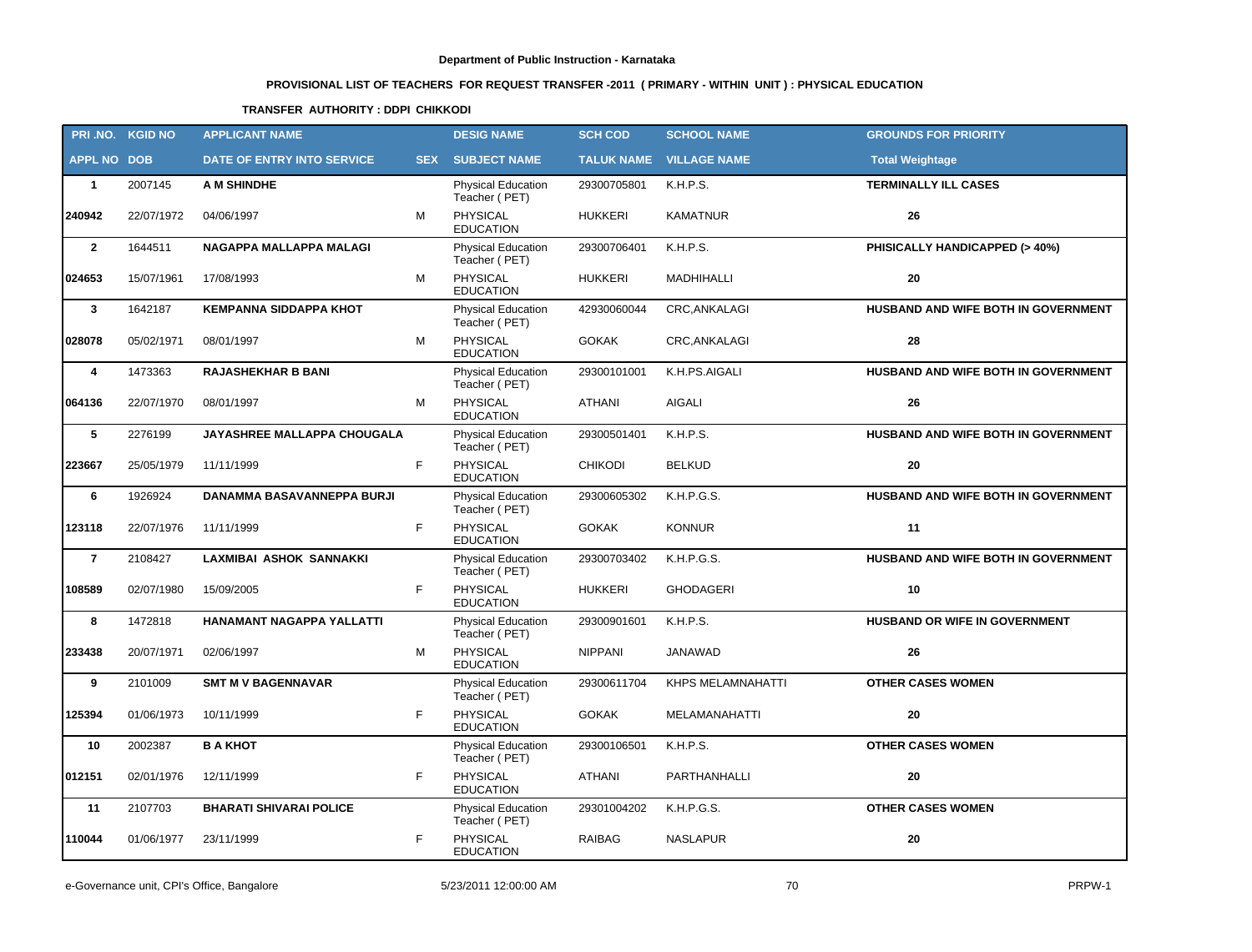| 12     | 1928865    | SAVAKKA BASAPPA BADLI             |   | <b>Physical Education</b><br>Teacher (PET) | 29300501602    | M.H.P.S.             | <b>OTHER CASES WOMEN</b> |
|--------|------------|-----------------------------------|---|--------------------------------------------|----------------|----------------------|--------------------------|
| 238494 | 01/07/1978 | 08/12/2003                        | F | PHYSICAL<br><b>EDUCATION</b>               | <b>CHIKODI</b> | CHIKKALWAL           | 14                       |
| 13     | 2000182    | <b>SHOBHA LINGRAJ SHRIGIRI</b>    |   | <b>Physical Education</b><br>Teacher (PET) | 29300903018    | M.L.P.S.ASHRAYANAGAR | <b>OTHER CASES WOMEN</b> |
| 206400 | 02/01/1974 | 18/08/2005                        | F | PHYSICAL<br><b>EDUCATION</b>               | <b>NIPPANI</b> | <b>NIPPANI</b>       | 5                        |
| 14     | 762303     | <b>TV PAWAR</b>                   |   | Physical Education<br>Teacher (PET)        | 29300101601    | K.H.P.S.             | <b>OTHER CASES MEN</b>   |
| 122665 | 10/08/1955 | 16/02/1985                        | M | <b>PHYSICAL</b><br><b>EDUCATION</b>        | <b>ATHANI</b>  | <b>BADAGI</b>        | 50                       |
| 15     | 1979551    | <b>MARUTI B MUSALAMARI</b>        |   | <b>Physical Education</b><br>Teacher (PET) | 29301404801    | K.H.P.S.             | <b>OTHER CASES MEN</b>   |
| 049534 | 01/06/1964 | 14/12/1993                        | м | PHYSICAL<br><b>EDUCATION</b>               | <b>MUDALGI</b> | <b>NAGNUR</b>        | 32                       |
| 16     | 666685     | RAVINDRA ANNAPPA NAIK             |   | Physical Education<br>Teacher (PET)        | 29301003001    | K.H.P.S.             | <b>OTHER CASES MEN</b>   |
| 237231 | 01/08/1960 | 25/06/1994                        | М | PHYSICAL<br><b>EDUCATION</b>               | <b>RAIBAG</b>  | KHANDAL              | 32                       |
| 17     | 1997854    | <b>BHIMAPPA KALAPPA HALEMANI</b>  |   | <b>Physical Education</b><br>Teacher (PET) | 29300106101    | K.H.P.S.NANDESHWAR   | <b>OTHER CASES MEN</b>   |
| 176884 | 22/07/1965 | 07/03/1996                        | м | <b>PHYSICAL</b><br><b>EDUCATION</b>        | <b>ATHANI</b>  | <b>NANDESHWAR</b>    | 30                       |
| 18     | 1380075    | BHIMAPPA BASAPPA MUSALAMARI       |   | <b>Physical Education</b><br>Teacher (PET) | 29300705401    | K.H.P.S              | <b>OTHER CASES MEN</b>   |
| 073161 | 01/12/1964 | 09/03/1996                        | м | <b>PHYSICAL</b><br><b>EDUCATION</b>        | <b>HUKKERI</b> | <b>KARGUPPI</b>      | 28                       |
| 19     | 1473383    | <b>ST MENNIKERI</b>               |   | <b>Physical Education</b><br>Teacher (PET) | 29300701401    | K.H.P.S.             | <b>OTHER CASES MEN</b>   |
| 114050 | 15/05/1968 | 08/01/1997                        | м | PHYSICAL<br><b>EDUCATION</b>               | <b>HUKKERI</b> | <b>BASTWAD</b>       | 28                       |
| 20     | 1891680    | YALLAPPA BHIMAPPA SANNAKKINAVAR   |   | <b>Physical Education</b><br>Teacher (PET) | 29301301906    | M.H.P.S.             | <b>OTHER CASES MEN</b>   |
| 082817 | 01/12/1971 | 08/01/1997                        | M | PHYSICAL<br><b>EDUCATION</b>               | KAGWAD         | UGAR K.D.            | 28                       |
| 21     | 1890881    | <b>NAGESH MALLAPPA KENGERI</b>    |   | Physical Education<br>Teacher (PET)        | 29300605701    | K.H.P.S.NO.1.        | <b>OTHER CASES MEN</b>   |
| 054746 | 20/10/1974 | 08/01/1997                        | М | PHYSICAL<br><b>EDUCATION</b>               | <b>GOKAK</b>   | <b>KHANGAON</b>      | 28                       |
| 22     | 1471833    | <b>ASHOK A PATIL</b>              |   | <b>Physical Education</b><br>Teacher (PET) | 29300703803    | K.H.P.S.HIDKAL COL   | <b>OTHER CASES MEN</b>   |
| 058512 | 01/07/1969 | 08/01/1997                        | М | PHYSICAL<br><b>EDUCATION</b>               | <b>HUKKERI</b> | <b>HOSPET</b>        | ${\bf 26}$               |
| 23     | 7860391    | <b>DEELIP THORAPPA HEGADE</b>     |   | Physical Education<br>Teacher (PET)        | 29300901201    | K.H.P.B.S.           | <b>OTHER CASES MEN</b>   |
| 034581 | 01/08/1969 | 08/01/1997                        | F | PHYSICAL<br><b>EDUCATION</b>               | NIPPANI        | <b>GALATAGA</b>      | ${\bf 26}$               |
| 24     | 1472837    | <b>BALAPPA SATYAPPA GOLASANGI</b> |   | <b>Physical Education</b><br>Teacher (PET) | 29300509002    | M.H.P.S.             | <b>OTHER CASES MEN</b>   |
| 140386 | 01/06/1967 | 02/06/1997                        | м | PHYSICAL<br><b>EDUCATION</b>               | <b>CHIKODI</b> | MALIKWAD             | 26                       |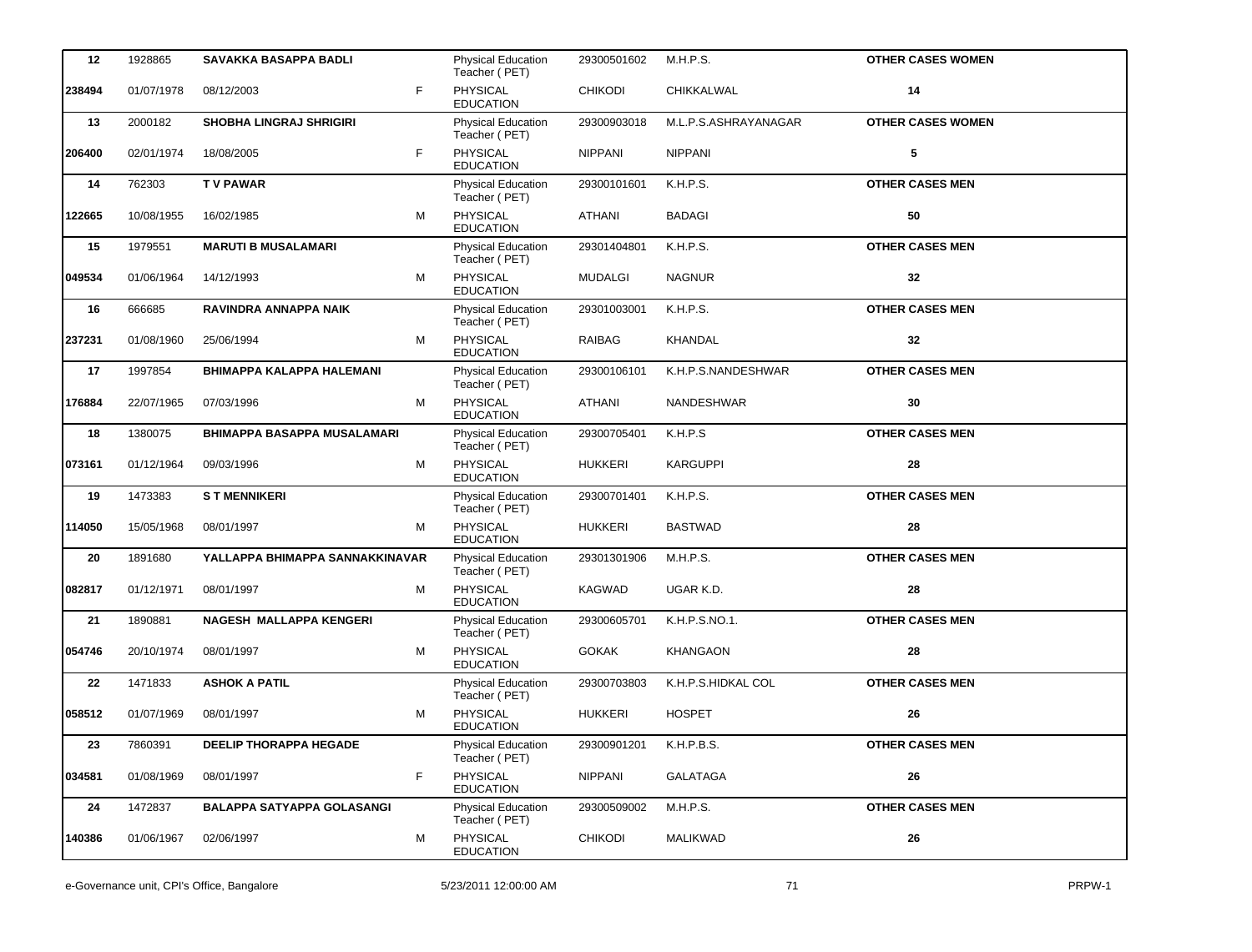| 25     | 1927465    | <b>RAMU MARUTI TULSIGERI</b>      |   | <b>Physical Education</b><br>Teacher (PET) | 29301300701    | <b>K.H.P.S.</b>        | <b>OTHER CASES MEN</b> |
|--------|------------|-----------------------------------|---|--------------------------------------------|----------------|------------------------|------------------------|
| 052729 | 01/12/1968 | 02/06/1997                        | M | PHYSICAL<br><b>EDUCATION</b>               | KAGWAD         | <b>KRISHNA KITTUR</b>  | 26                     |
| 26     | 2273770    | <b>DUNDAPPA UDDAPPA HALLUR</b>    |   | Physical Education<br>Teacher (PET)        | 29300900501    | K.H.P.S.               | <b>OTHER CASES MEN</b> |
| 043277 | 01/07/1969 | 02/06/1997                        | M | PHYSICAL<br><b>EDUCATION</b>               | <b>NIPPANI</b> | <b>BEDKIHAL</b>        | 26                     |
| 27     | 1928493    | <b>LAXMAN SHANKAR DHANAWADE</b>   |   | Physical Education<br>Teacher (PET)        | 29300506501    | K.H.P.S.               | <b>OTHER CASES MEN</b> |
| 066570 | 01/05/1970 | 02/06/1997                        | M | PHYSICAL<br><b>EDUCATION</b>               | <b>CHIKODI</b> | <b>KADAPUR</b>         | 26                     |
| 28     | 19975241   | <b>KUMAR S KAMBLE</b>             |   | Physical Education<br>Teacher (PET)        | 29300105301    | K.H.P.S.MADABHAVI      | <b>OTHER CASES MEN</b> |
| 146552 | 01/06/1970 | 02/06/1997                        | M | PHYSICAL<br><b>EDUCATION</b>               | <b>ATHANI</b>  | MADHABHAVI             | 26                     |
| 29     | 22071970   | <b>MARUTI M KAMBLE</b>            |   | Physical Education<br>Teacher (PET)        | 29300500101    | K.H.P.B.S.             | <b>OTHER CASES MEN</b> |
| 127936 | 22/07/1970 | 02/06/1997                        | м | <b>PHYSICAL</b><br><b>EDUCATION</b>        | <b>CHIKODI</b> | <b>ANKALI</b>          | 26                     |
| 30     | 900751981  | <b>M S MANNAPPAGOL</b>            |   | Physical Education<br>Teacher (PET)        | 29300507002    | K.H.P.G.S.             | <b>OTHER CASES MEN</b> |
| 246626 | 22/07/1971 | 02/06/1997                        | м | PHYSICAL<br><b>EDUCATION</b>               | <b>CHIKODI</b> | <b>KAROSHI</b>         | 26                     |
| 31     | 7860229    | <b>SADASHIV S YALLATTI</b>        |   | Physical Education<br>Teacher (PET)        | 29300901701    | M.H.P.S.               | <b>OTHER CASES MEN</b> |
| 088226 | 30/07/1971 | 02/06/1997                        | м | <b>PHYSICAL</b><br><b>EDUCATION</b>        | <b>NIPPANI</b> | <b>JATRAT</b>          | 26                     |
| 32     | 1756188    | <b>BASAVRAJ KALLAPPA METRI</b>    |   | Physical Education<br>Teacher (PET)        | 29300104701    | K.H.P.S.KHAVATAKOPPA   | <b>OTHER CASES MEN</b> |
| 229165 | 23/06/1972 | 02/06/1997                        | м | PHYSICAL<br><b>EDUCATION</b>               | ATHANI         | <b>KHVATKOPPA</b>      | 26                     |
| 33     | 900751744  | <b>RAJKUMAR BASAPPA KAMBLE</b>    |   | Physical Education<br>Teacher (PET)        | 29300507001    | K.H.P.S.               | <b>OTHER CASES MEN</b> |
| 240057 | 12/04/1973 | 02/06/1997                        | м | <b>PHYSICAL</b><br><b>EDUCATION</b>        | <b>CHIKODI</b> | <b>KAROSHI</b>         | 26                     |
| 34     | 1472971    | <b>DEVAPPA CHANDAPPA SAMAJE</b>   |   | Physical Education<br>Teacher (PET)        | 29301301801    | K.H.P.S.               | <b>OTHER CASES MEN</b> |
| 096457 | 01/06/1970 | 03/06/1997                        | м | PHYSICAL<br><b>EDUCATION</b>               | KAGWAD         | UGAR B.K.              | 26                     |
| 35     | 1760312    | SURESH SATYAPPA GHENANNAVAR       |   | <b>Physical Education</b><br>Teacher (PET) | 29301301101    | K.H.P.S.               | <b>OTHER CASES MEN</b> |
| 066826 | 01/09/1974 | 03/06/1997                        | м | <b>PHYSICAL</b><br><b>EDUCATION</b>        | KAGWAD         | <b>MOLWAD</b>          | 26                     |
| 36     | 1928143    | <b>AFTABAHAMAD AMIRSAB SHAIKH</b> |   | Physical Education<br>Teacher (PET)        | 29300702501    | K.H.P.S.               | <b>OTHER CASES MEN</b> |
| 080874 | 01/06/1962 | 04/06/1997                        | м | PHYSICAL<br><b>EDUCATION</b>               | <b>HUKKERI</b> | <b>BORGAL</b>          | 26                     |
| 37     | 2105998    | <b>BHARAT P KAMBLE</b>            |   | Physical Education<br>Teacher (PET)        | 29301301905    | K.H.P.S.FARIDAKHANWADI | <b>OTHER CASES MEN</b> |
| 045545 | 23/10/1969 | 04/06/1997                        | м | PHYSICAL<br><b>EDUCATION</b>               | KAGWAD         | UGAR K.D.              | 26                     |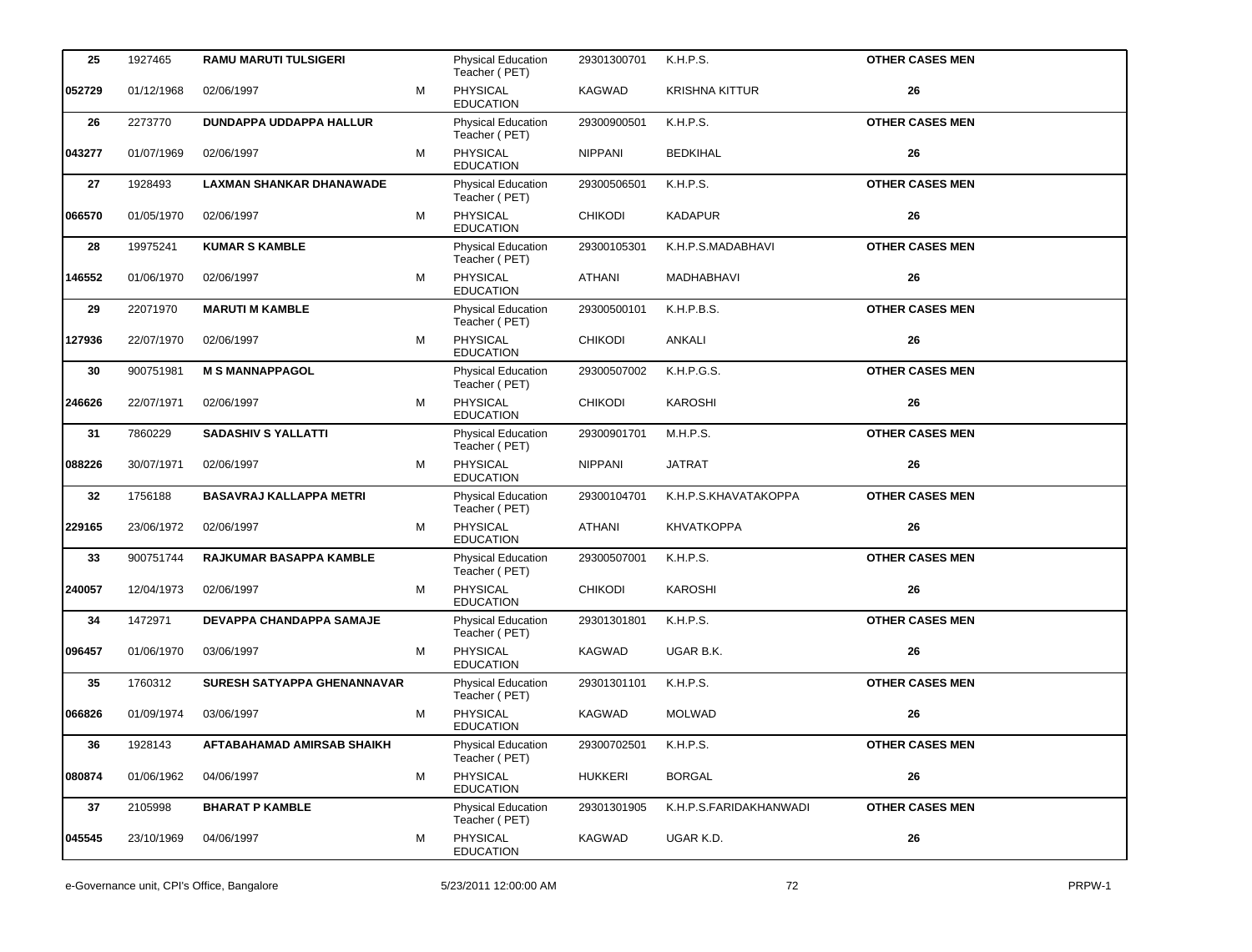| 38     | 2007145    | A M SHINDHE                      |   | <b>Physical Education</b><br>Teacher (PET) | 29300705801    | K.H.P.S.           | <b>OTHER CASES MEN</b> |
|--------|------------|----------------------------------|---|--------------------------------------------|----------------|--------------------|------------------------|
| 081136 | 22/07/1972 | 04/06/1997                       | M | PHYSICAL<br><b>EDUCATION</b>               | <b>HUKKERI</b> | <b>KAMATNUR</b>    | 26                     |
| 39     | 1998537    | <b>MAYAPPA JAKKAPPA TAKATRAO</b> |   | Physical Education<br>Teacher (PET)        | 29300510302    | M.H.P.S.           | <b>OTHER CASES MEN</b> |
| 108425 | 01/12/1968 | 01/07/1997                       | M | PHYSICAL<br><b>EDUCATION</b>               | <b>CHIKODI</b> | <b>NANADI</b>      | 26                     |
| 40     | 7860047    | HANAMANT UDDAPPA GUDADAVAR       |   | Physical Education<br>Teacher (PET)        | 29300903301    | K.H.P.B.S.         | <b>OTHER CASES MEN</b> |
| 023513 | 16/12/1969 | 01/07/1997                       | м | <b>PHYSICAL</b><br><b>EDUCATION</b>        | <b>NIPPANI</b> | <b>SHAMANEWADI</b> | 26                     |
| 41     | 2272724    | RAMU SATYAPPA CHANNADASAR        |   | Physical Education<br>Teacher (PET)        | 29300901401    | M.H.P.S.           | <b>OTHER CASES MEN</b> |
| 023265 | 01/09/1971 | 01/07/1997                       | M | PHYSICAL<br><b>EDUCATION</b>               | <b>NIPPANI</b> | HANCHINAL K.S.     | 26                     |
| 42     | 1472788    | <b>MARUTI SANGAPPA SHINGE</b>    |   | Physical Education<br>Teacher (PET)        | 29300900904    | M.H.P.B.S.         | <b>OTHER CASES MEN</b> |
| 062716 | 01/06/1972 | 01/07/1997                       | м | <b>PHYSICAL</b><br><b>EDUCATION</b>        | <b>NIPPANI</b> | <b>BHOJ</b>        | 26                     |
| 43     | 1472813    | <b>SHRI B L TALAWAR</b>          |   | Physical Education<br>Teacher (PET)        | 29300510201    | K.H.P.S.           | <b>OTHER CASES MEN</b> |
| 095369 | 22/07/1972 | 01/07/1997                       | м | PHYSICAL<br><b>EDUCATION</b>               | <b>CHIKODI</b> | NAGARAL            | 26                     |
| 44     | 1473288    | HULAPPA RAMAPPA KURIHULI         |   | Physical Education<br>Teacher (PET)        | 29300709801    | K.H.P.B.S.         | <b>OTHER CASES MEN</b> |
| 023544 | 01/06/1967 | 10/07/1997                       | м | <b>PHYSICAL</b><br><b>EDUCATION</b>        | <b>HUKKERI</b> | ULLAGADDI KHANAPUR | 26                     |
| 45     | 2103880    | SIDDAPPA TIPARAYA KIRANAGI       |   | Physical Education<br>Teacher (PET)        | 29300900301    | M.H.P.S.           | <b>OTHER CASES MEN</b> |
| 024326 | 01/06/1971 | 21/07/1997                       | м | PHYSICAL<br><b>EDUCATION</b>               | <b>NIPPANI</b> | APPACHIWADI        | 26                     |
| 46     | 555593     | RUDRAPPA RAMALINGAPPA LAGALI     |   | Physical Education<br>Teacher (PET)        | 42930100089    | CRC, NAGRAL        | <b>OTHER CASES MEN</b> |
| 231661 | 01/06/1967 | 22/07/1997                       | м | <b>PHYSICAL</b><br><b>EDUCATION</b>        | RAIBAG         | CRC, NAGRAL        | 26                     |
| 47     | 1927652    | <b>RAJENDRA S KANCHGARWADI</b>   |   | Physical Education<br>Teacher (PET)        | 29301003802    | K.H.P.S.           | <b>OTHER CASES MEN</b> |
| 087727 | 02/02/1971 | 22/07/1997                       | м | PHYSICAL<br><b>EDUCATION</b>               | RAIBAG         | <b>MORAB</b>       | 26                     |
| 48     | 16850214   | <b>BL PADASALAGI</b>             |   | Physical Education<br>Teacher (PET)        | 29300100501    | M.H.P.S.           | <b>OTHER CASES MEN</b> |
| 063421 | 01/01/1971 | 05/11/1997                       | м | <b>PHYSICAL</b><br><b>EDUCATION</b>        | <b>ATHANI</b>  | <b>ARALIHATTI</b>  | 26                     |
| 49     | 7860067    | <b>GAJANAN MAHADEV SHITOLE</b>   |   | Physical Education<br>Teacher (PET)        | 29300901001    | K.H.P.B.,S.        | <b>OTHER CASES MEN</b> |
| 206426 | 20/06/1966 | 06/11/1997                       | м | PHYSICAL<br><b>EDUCATION</b>               | <b>NIPPANI</b> | <b>BORGAON</b>     | 26                     |
| 50     | 1471561    | BASAVARAJ BHIMAPPA AMMINABHAVI   |   | Physical Education<br>Teacher (PET)        | 29300505101    | K.H.P.S.           | <b>OTHER CASES MEN</b> |
| 047965 | 20/01/1974 | 08/01/1997                       | м | PHYSICAL<br><b>EDUCATION</b>               | <b>CHIKODI</b> | <b>JAINAPUR</b>    | 25                     |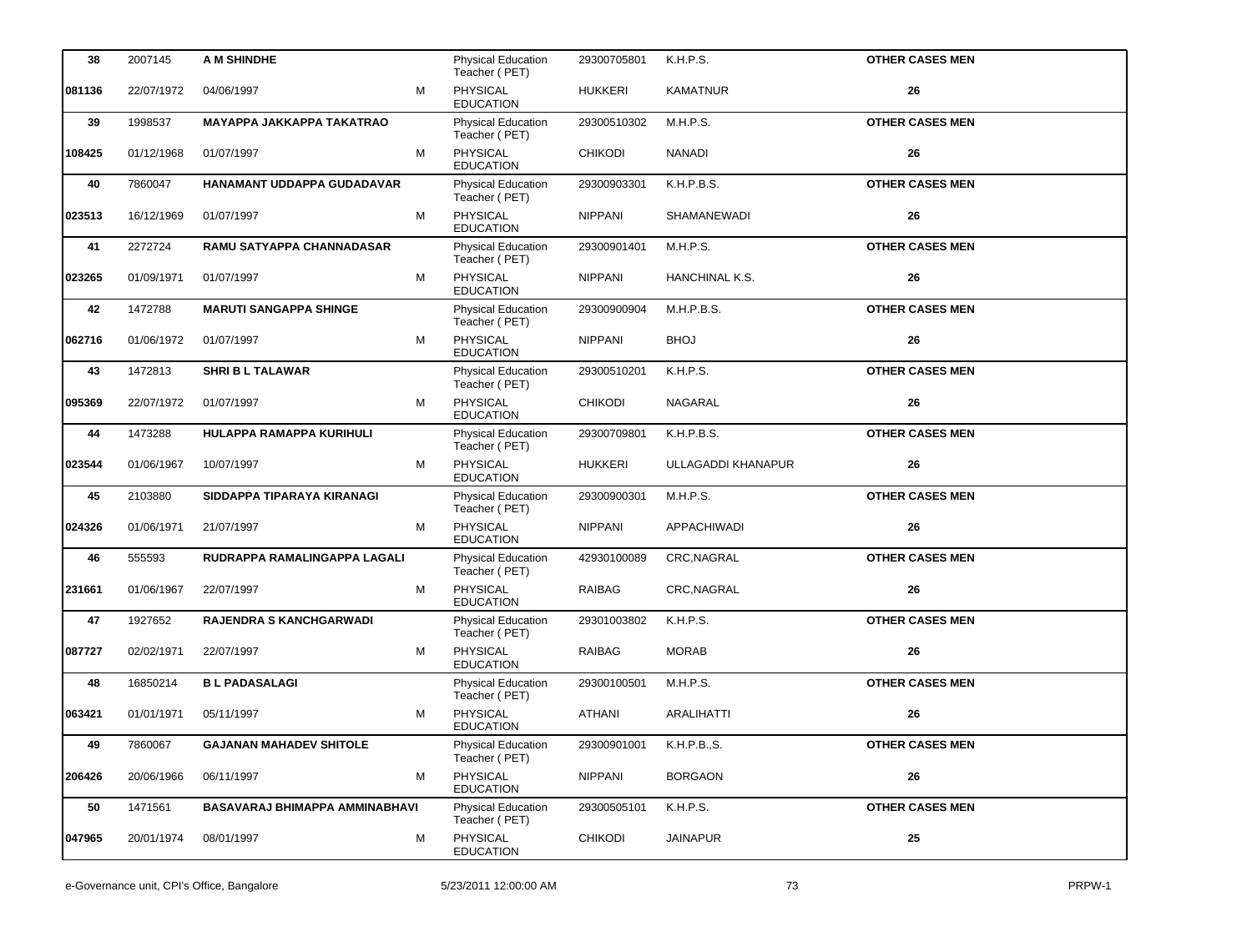| 51                                         | 1998075    | ASHOK MARUTI GASTI                |   | <b>Physical Education</b><br>Teacher (PET) | 29301004703    | K.H.P.S.              | <b>OTHER CASES MEN</b> |        |
|--------------------------------------------|------------|-----------------------------------|---|--------------------------------------------|----------------|-----------------------|------------------------|--------|
| 132035                                     | 01/06/1975 | 08/01/1997                        | м | <b>PHYSICAL</b><br><b>EDUCATION</b>        | RAIBAG         | PALBHAVI              | 24                     |        |
| 52                                         | 2272352    | <b>SHANKAR BALAPPA NAIK</b>       |   | <b>Physical Education</b><br>Teacher (PET) | 29301405602    | K.H.P.G.S.            | <b>OTHER CASES MEN</b> |        |
| 123510                                     | 01/07/1967 | 01/07/1997                        | м | PHYSICAL<br><b>EDUCATION</b>               | <b>MUDALGI</b> | SHINDIKURBET          | 24                     |        |
| 53                                         | 900785771  | <b>SHANKAR BALAPPA NANDI</b>      |   | Physical Education<br>Teacher (PET)        | 29300610002    | K.H.P.S.              | <b>OTHER CASES MEN</b> |        |
| 180637                                     | 30/09/1972 | 02/08/1997                        | м | KANNADA - GENERAL GOKAK                    |                | <b>UPPARATTI</b>      | 24                     |        |
| 54                                         | 2274652    | <b>DEVDAS MUKUND MADHALE</b>      |   | Physical Education<br>Teacher (PET)        | 29300513001    | K.H.P.S.              | <b>OTHER CASES MEN</b> |        |
| 023439                                     | 06/12/1964 | 21/08/1997                        | м | PHYSICAL<br><b>EDUCATION</b>               | <b>CHIKODI</b> | <b>UMARANI</b>        | 24                     |        |
| 55                                         | 1926273    | <b>CHANNAPPA SHIVVAPPA YADURI</b> |   | Physical Education<br>Teacher (PET)        | 29300506001    | K.H.P.S.              | <b>OTHER CASES MEN</b> |        |
| 016372                                     | 01/06/1969 | 21/08/1997                        | м | PHYSICAL<br><b>EDUCATION</b>               | <b>CHIKODI</b> | KOTHALI               | 24                     |        |
| 56                                         | 1801947    | <b>MAHADEV KEDARI SANGANATTI</b>  |   | Physical Education<br>Teacher (PET)        | 29300108001    | K.H.P.S.SHIRAHATTI    | <b>OTHER CASES MEN</b> |        |
| 027377                                     | 13/06/1970 | 03/11/1997                        | М | PHYSICAL<br><b>EDUCATION</b>               | <b>ATHANI</b>  | <b>SHIRAHATTI</b>     | 24                     |        |
| 57                                         | 2105716    | ASHOK YAMANAPPA HULENNAVAR        |   | Physical Education<br>Teacher (PET)        | 29301301702    | M.H.P.S.              | <b>OTHER CASES MEN</b> |        |
| 127480                                     | 01/06/1972 | 11/11/1999                        | м | PHYSICAL<br><b>EDUCATION</b>               | KAGWAD         | <b>TANGADI</b>        | 22                     |        |
| 58                                         | 2275269    | NINGAPPA LAXMAN HOSATTI           |   | <b>Physical Education</b><br>Teacher (PET) | 29301000701    | K.H.P.S.              | <b>OTHER CASES MEN</b> |        |
| 095012                                     | 20/08/1962 | 23/07/1997                        | м | KANNADA - GENERAL RAIBAG                   |                | <b>BIRADI</b>         | 21                     |        |
| 59                                         | 1471850    | <b>SUBHASH T NANDESHWAR</b>       |   | Physical Education<br>Teacher (PET)        | 29300105901    | K.H.P.S.              | <b>OTHER CASES MEN</b> |        |
| 108910                                     | 01/12/1970 | 08/01/1997                        | м | PHYSICAL<br><b>EDUCATION</b>               | <b>ATHANI</b>  | NAGNUR P.K.           | 20                     |        |
| 60                                         | 1930265    | <b>S S TELI</b>                   |   | Physical Education<br>Teacher (PET)        | 29300107401    | K.H.P.S.              | <b>OTHER CASES MEN</b> |        |
| 051050                                     | 01/06/1976 | 11/11/1999                        | М | PHYSICAL<br><b>EDUCATION</b>               | ATHANI         | <b>SHIVNUR</b>        | 20                     |        |
| 61                                         | 2270841    | NIVRATTI MUTTAPPA KURANE          |   | Physical Education<br>Teacher (PET)        | 29301001601    | K.H.P.S.              | <b>OTHER CASES MEN</b> |        |
| 237805                                     | 01/05/1965 | 18/08/1997                        | м | KANNADA - GENERAL RAIBAG                   |                | <b>DIGGEWADI</b>      | 19.5                   |        |
| 62                                         | 1476111    | PARIS JINNAPPA BABANNAVAR         |   | <b>Physical Education</b><br>Teacher (PET) | 29301404501    | K.H.P.S.GURLAPUR      | <b>OTHER CASES MEN</b> |        |
| 209115                                     | 01/08/1967 | 08/01/1997                        | М | <b>PHYSICAL</b><br><b>EDUCATION</b>        | <b>MUDALGI</b> | <b>MUDALGI</b>        | 14                     |        |
| 63                                         | 2273720    | <b>ANNASAHEB K KAMBLE</b>         |   | Physical Education<br>Teacher (PET)        | 29300502407    | K.H.P.S.(INDIRANAGAR) | <b>OTHER CASES MEN</b> |        |
| 240014                                     | 01/06/1975 | 08/01/1997                        | М | <b>PHYSICAL</b><br><b>EDUCATION</b>        | <b>CHIKODI</b> | <b>CHIKODI</b>        | 14                     |        |
| 64                                         | 2273371    | <b>GIRISH MARUTHI BISALANAIK</b>  |   | <b>Physical Education</b><br>Teacher (PET) | 29300502404    | K.H.P.S.NO.4.         | <b>OTHER CASES MEN</b> |        |
| e-Governance unit, CPI's Office, Bangalore |            |                                   |   | 5/23/2011 12:00:00 AM                      |                | 74                    |                        | PRPW-1 |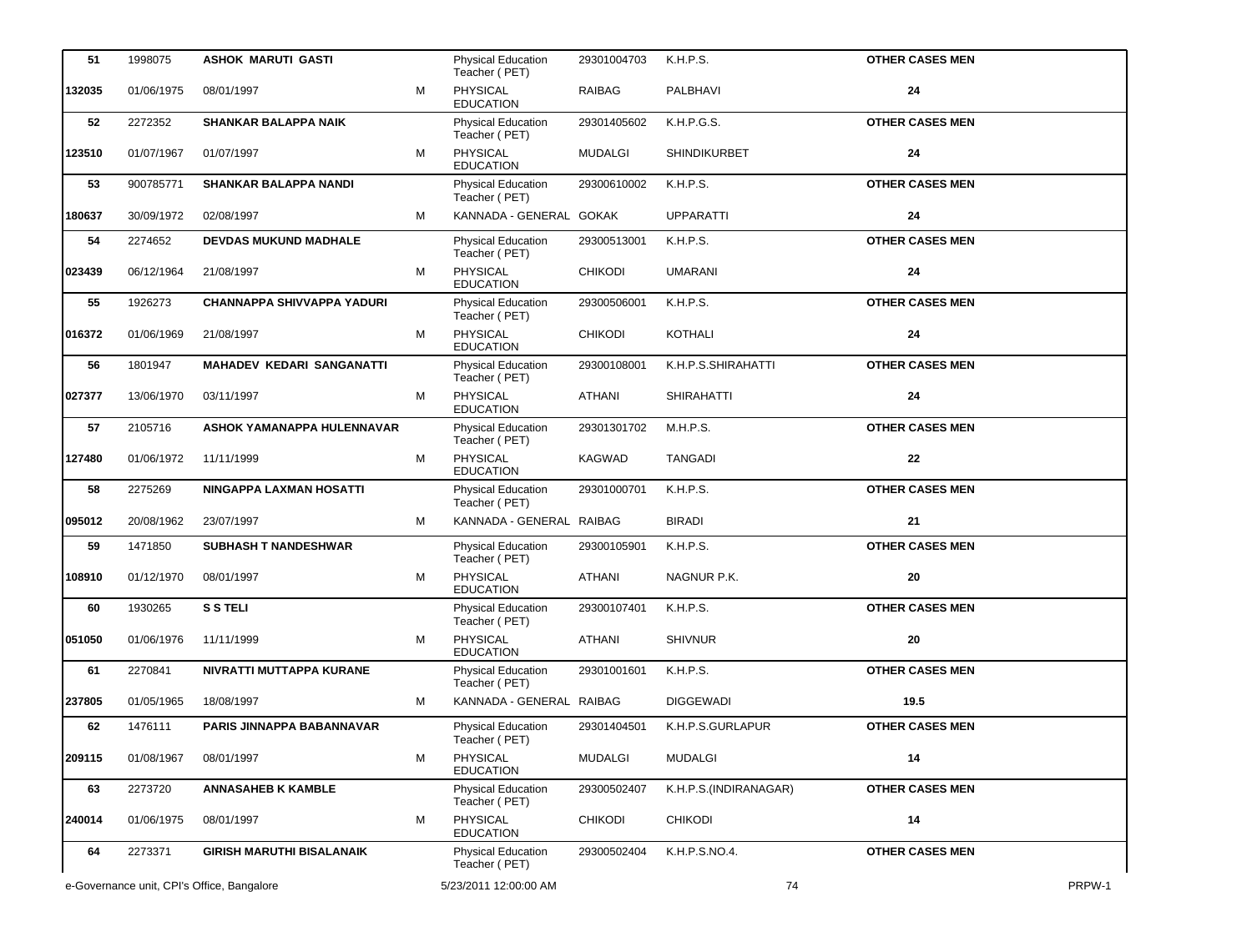| 235923  | 01/03/1964 | 02/07/1997                | м | <b>PHYSICAL</b><br><b>EDUCATION</b>        | CHIKODI        | <b>CHIKODI</b> | 13                     |
|---------|------------|---------------------------|---|--------------------------------------------|----------------|----------------|------------------------|
| 65      | 2000846    | KALLOLI RAMAPPA BHAJANTRI |   | <b>Physical Education</b><br>Teacher (PET) | 29301406301    | K.H.P.S.       | <b>OTHER CASES MEN</b> |
| 1086766 | 23/06/1980 | 19/09/2005                | м | <b>PHYSICAL</b><br><b>EDUCATION</b>        | <b>MUDALGI</b> | TUKKANATTI     | 10                     |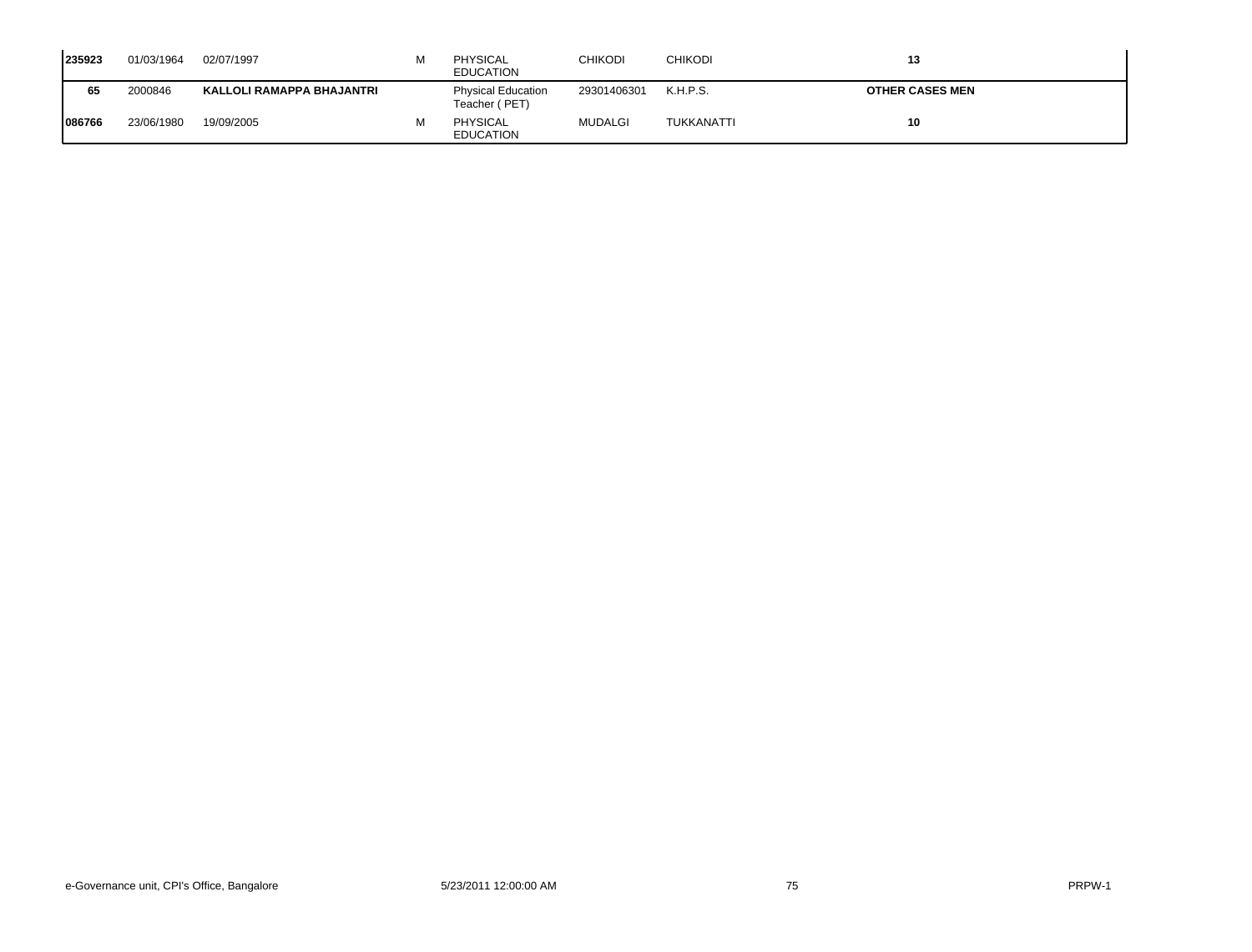# **PROVISIONAL LIST OF TEACHERS FOR REQUEST TRANSFER -2011 ( PRIMARY - WITHIN UNIT ) : PHYSICAL EDUCATION**

## **TRANSFER AUTHORITY : DDPI YADGIRI**

|                    | PRI.NO. KGID NO | <b>APPLICANT NAME</b>         |            | <b>DESIG NAME</b>                          | <b>SCH COD</b>  | <b>SCHOOL NAME</b>             | <b>GROUNDS FOR PRIORITY</b>         |
|--------------------|-----------------|-------------------------------|------------|--------------------------------------------|-----------------|--------------------------------|-------------------------------------|
| <b>APPL NO DOB</b> |                 | DATE OF ENTRY INTO SERVICE    | <b>SEX</b> | <b>SUBJECT NAME</b>                        |                 | <b>TALUK NAME VILLAGE NAME</b> | <b>Total Weightage</b>              |
| $\mathbf{1}$       | 1900546         | <b>DEVENDRAKUMAR</b>          |            | <b>Physical Education</b><br>Teacher (PET) | 29330816501     | <b>GOVT HPS NAGANOOR</b>       | HUSBAND AND WIFE BOTH IN GOVERNMENT |
| 097697             | 16/09/1976      | 10/09/1998                    | M          | <b>PHYSICAL</b><br><b>EDUCATION</b>        | <b>SHORAPUR</b> | <b>NAGANOOR</b>                | 24                                  |
| $\overline{2}$     | 1914400         | YANKAMMA                      |            | Physical Education<br>Teacher (PET)        | 29330702701     | <b>GOVT HPS CHAMANAL</b>       | HUSBAND AND WIFE BOTH IN GOVERNMENT |
| 056817             | 05/06/1971      | 02/12/1998                    | F          | PHYSICAL<br><b>EDUCATION</b>               | <b>SHAHAPUR</b> | CHAMANAL                       | $22 \,$                             |
| $\mathbf{3}$       | 1777786         | <b>ALICE</b>                  |            | <b>Physical Education</b><br>Teacher (PET) | 29330818601     | <b>GOVT HPS RUKAMAPUR</b>      | <b>OTHER CASES WOMEN</b>            |
| 061934             | 25/12/1960      | 30/01/1997                    | F          | PHYSICAL<br><b>EDUCATION</b>               | <b>SHORAPUR</b> | <b>RUKAMAPUR</b>               | 21                                  |
| 4                  | 1967081         | <b>SHAILA BALASAHEB PATIL</b> |            | <b>Physical Education</b><br>Teacher (PET) | 29331000601     | <b>GOVT HPS ARAKERA (B)</b>    | <b>OTHER CASES WOMEN</b>            |
| 116661             | 01/06/1980      | 30/06/2005                    | F          | <b>PHYSICAL</b><br><b>EDUCATION</b>        | YADGIR          | ARAKERA [B]                    | 10                                  |
| $\sqrt{5}$         | 1398400         | <b>PRAKASH V SALIMATH</b>     |            | Physical Education<br>Teacher (PET)        | 29330710401     | <b>GOVT HPS MUDABOOL</b>       | <b>OTHER CASES MEN</b>              |
| 034286             | 22/05/1962      | 22/01/1996                    | M          | PHYSICAL<br><b>EDUCATION</b>               | <b>SHAHAPUR</b> | <b>MUDABOOL</b>                | 30                                  |
| 6                  | 1401173         | <b>NANDAPPA B CHANGALER</b>   |            | Physical Education<br>Teacher (PET)        | 29330821601     | <b>GOVT HPS YALAGI</b>         | <b>OTHER CASES MEN</b>              |
| 006049             | 01/01/1957      | 31/01/1996                    | M          | KANNADA - GENERAL SHORAPUR                 |                 | YALAGI                         | 30                                  |
| $\overline{7}$     | 1397926         | <b>MAHADEVAPPA</b>            |            | <b>Physical Education</b><br>Teacher (PET) | 29331010801     | <b>GOVT HPS RAMASAMUDR</b>     | <b>OTHER CASES MEN</b>              |
| 171644             | 20/10/1961      | 30/03/1996                    | M          | <b>PHYSICAL</b><br><b>EDUCATION</b>        | YADGIR          | RAMASAMUDRA                    | 30                                  |
| 8                  | 1398079         | SIDDARAMAPPA GOLAPPA BIRADAR  |            | Physical Education<br>Teacher (PET)        | 29330804601     | HPS CHINCHOLI                  | <b>OTHER CASES MEN</b>              |
| 119770             | 15/08/1959      | 22/01/1996                    | M          | PHYSICAL<br><b>EDUCATION</b>               | <b>SHORAPUR</b> | <b>CHINCHOLI</b>               | 28                                  |
| 9                  | 1400836         | THIPPAREDDY BEEMANNA GOUDA    |            | Physical Education<br>Teacher (PET)        | 29330709601     | <b>GOVT HPS MADDARKI</b>       | <b>OTHER CASES MEN</b>              |
| 210176             | 01/06/1971      | 04/03/1997                    | M          | KANNADA - GENERAL SHAHAPUR                 |                 | <b>MADDARKI</b>                | 26                                  |
| 10                 | 1400406         | RAJAAHAMED ABDUL KHADHAR      |            | Physical Education<br>Teacher (PET)        | 29330703201     | <b>GOVT HPS DARSHANAPUR</b>    | <b>OTHER CASES MEN</b>              |
| 034290             | 10/07/1967      | 18/03/1997                    | M          | <b>PHYSICAL</b><br><b>EDUCATION</b>        | SHAHAPUR        | DARASANAPUR                    | 26                                  |
| 11                 | 1778058         | <b>TIMMANNA</b>               |            | Physical Education<br>Teacher (PET)        | 29330715801     | <b>GOVT HPS GURUSUNAGI</b>     | <b>OTHER CASES MEN</b>              |
| 053447             | 10/09/1975      | 10/09/1998                    | M          | PHYSICAL<br><b>EDUCATION</b>               | <b>SHAHAPUR</b> | <b>GURUSUNAGI</b>              | 24                                  |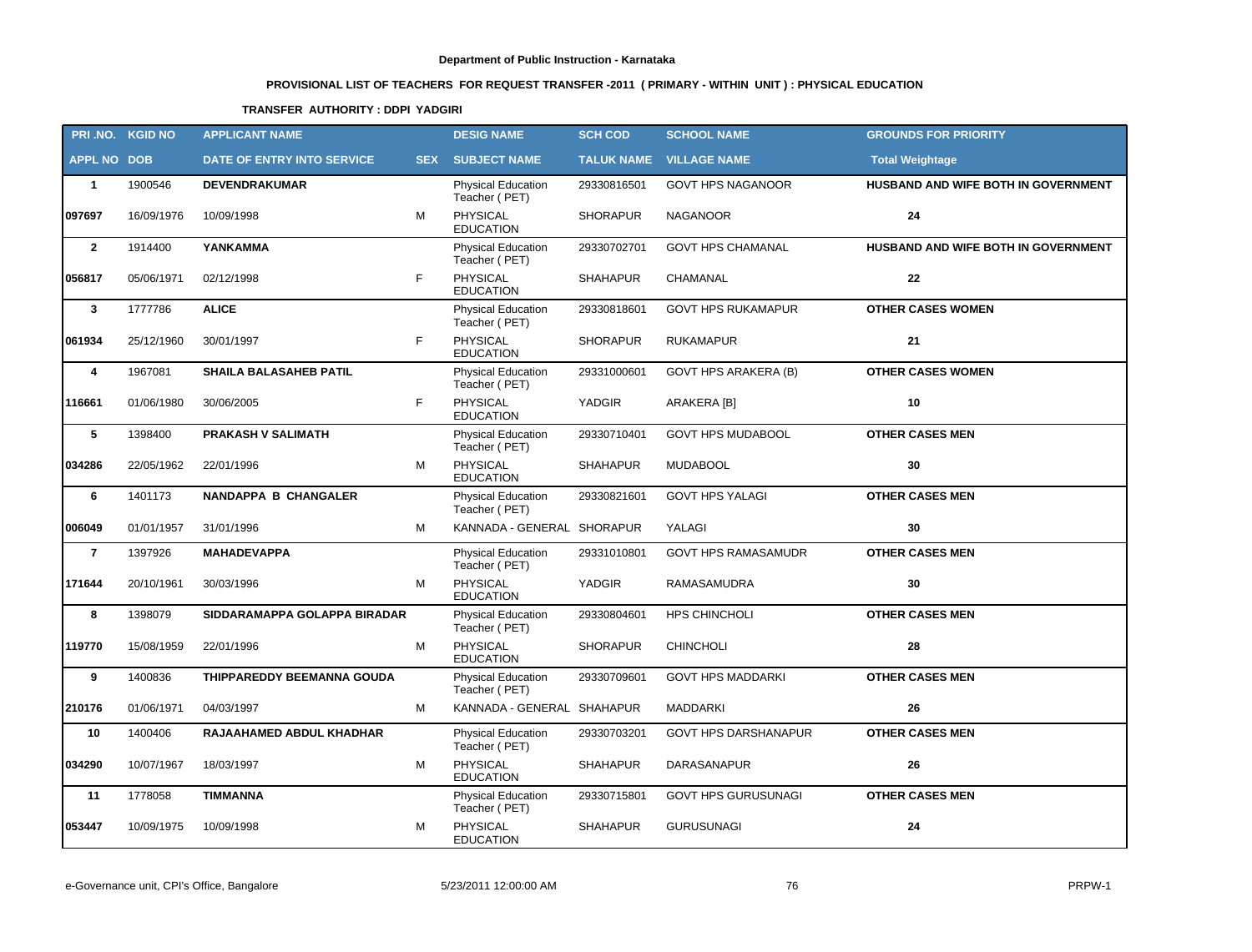| 12     | 1901238    | <b>NINGAPPA</b>               |   | <b>Physical Education</b><br>Teacher (PET) | 29330818901     | <b>GOVT HPS SATYAMPETH</b>       | <b>OTHER CASES MEN</b> |
|--------|------------|-------------------------------|---|--------------------------------------------|-----------------|----------------------------------|------------------------|
| 228511 | 11/11/1978 | 09/09/1998                    | M | <b>PHYSICAL</b><br><b>EDUCATION</b>        | <b>SHORAPUR</b> | SATYAMPETH                       | 22                     |
| 13     | 1902471    | <b>SHANTAPPA GURANNA ASKI</b> |   | <b>Physical Education</b><br>Teacher (PET) | 29330823001     | <b>GOVT HPS M BHOMMANA HALLI</b> | <b>OTHER CASES MEN</b> |
| 090033 | 10/08/1972 | 10/09/1998                    | М | <b>PHYSICAL</b><br><b>EDUCATION</b>        | <b>SHORAPUR</b> | <b>MUNIRA BHOMMANAHALLI</b>      | 22                     |
| 14     | 1776212    | <b>JOGAPPA</b>                |   | <b>Physical Education</b><br>Teacher (PET) | 29330811101     | <b>GOVT HPS KANALLI</b>          | <b>OTHER CASES MEN</b> |
| 062419 | 01/06/1973 | 10/09/1998                    | M | PHYSICAL<br><b>EDUCATION</b>               | <b>SHORAPUR</b> | <b>KANAHALLI</b>                 | 22                     |
| 15     | 1965436    | <b>LAXMINARAYAN K</b>         |   | <b>Physical Education</b><br>Teacher (PET) | 29331002703     | <b>GOVT MPS CHANDARKI</b>        | <b>OTHER CASES MEN</b> |
| 086248 | 12/10/1972 | 19/11/2003                    | M | <b>PHYSICAL</b><br><b>EDUCATION</b>        | <b>YADGIR</b>   | <b>CHANDARKI</b>                 | 14                     |
| 16     | 1964890    | <b>SIDDAPPA BIRAPP AGNI</b>   |   | <b>Physical Education</b><br>Teacher (PET) | 29330820901     | <b>GOVT HPS VAJJAL</b>           | <b>OTHER CASES MEN</b> |
| 071017 | 02/06/1973 | 06/12/2003                    | М | <b>PHYSICAL</b><br><b>EDUCATION</b>        | <b>SHORAPUR</b> | VAJJAL                           | 14                     |
| 17     | 2008008    | <b>NAGABHUSHANA H M</b>       |   | Physical Education<br>Teacher (PET)        | 29330809101     | <b>GOVT MPS HUNASAGI</b>         | <b>OTHER CASES MEN</b> |
| 086966 | 01/06/1981 | 04/07/2005                    | M | <b>PHYSICAL</b><br><b>EDUCATION</b>        | <b>SHORAPUR</b> | <b>HUNASAGI</b>                  | 10                     |
| 18     | 2008180    | <b>VITHAL PURAPPA CHAWHAN</b> |   | Physical Education<br>Teacher (PET)        | 29330806901     | <b>GOVT HPS GULABAL</b>          | <b>OTHER CASES MEN</b> |
| 235013 | 15/07/1981 | 27/07/2005                    | М | <b>PHYSICAL</b><br><b>EDUCATION</b>        | <b>SHORAPUR</b> | <b>GULBAL</b>                    | 10                     |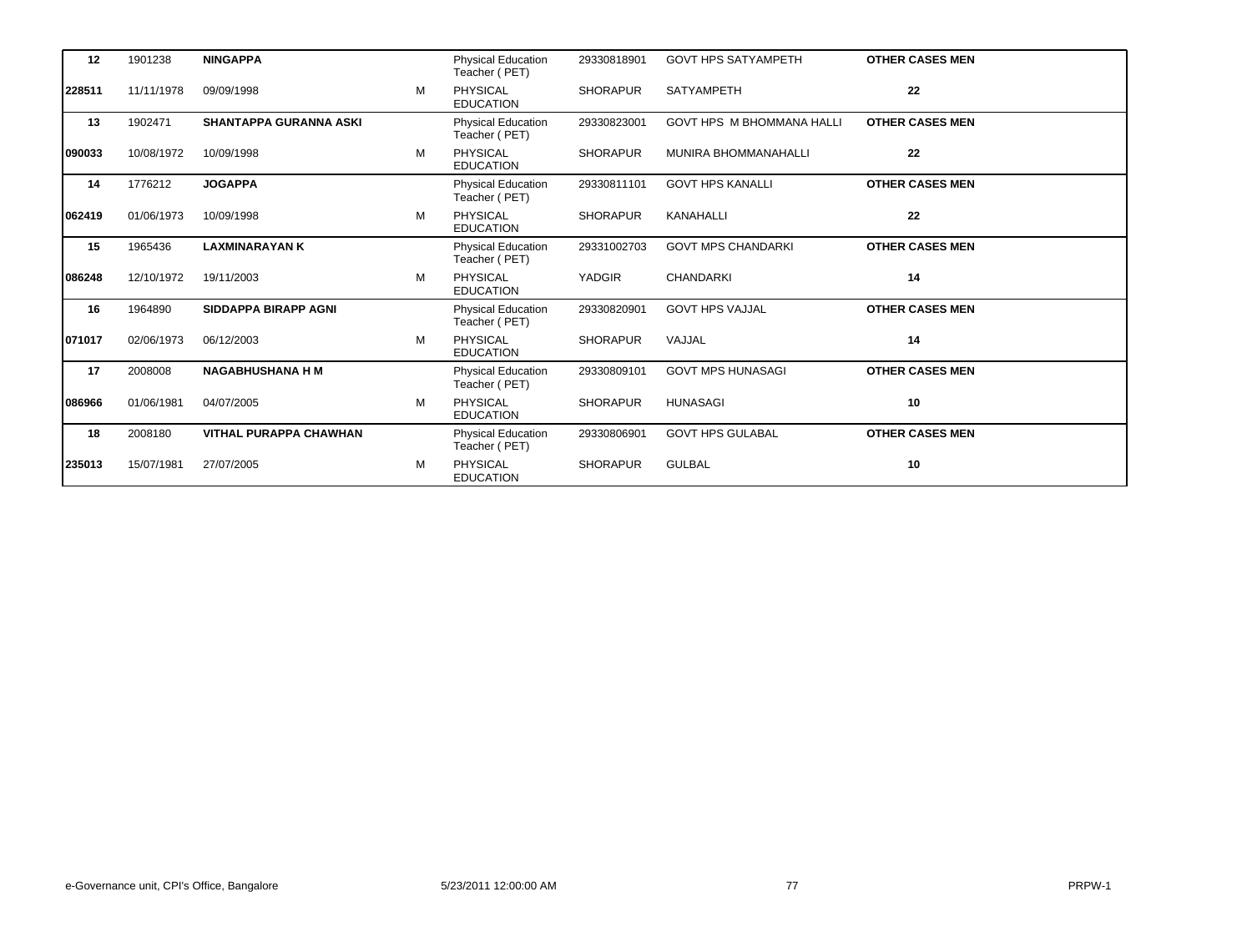# **PROVISIONAL LIST OF TEACHERS FOR REQUEST TRANSFER -2011 ( PRIMARY - WITHIN UNIT ) : PHYSICAL EDUCATION**

## **TRANSFER AUTHORITY : DDPI MADHUGIRI**

|                    | PRI.NO. KGID NO | <b>APPLICANT NAME</b>         |            | <b>DESIG NAME</b>                          | <b>SCH COD</b>   | <b>SCHOOL NAME</b>             | <b>GROUNDS FOR PRIORITY</b>         |
|--------------------|-----------------|-------------------------------|------------|--------------------------------------------|------------------|--------------------------------|-------------------------------------|
| <b>APPL NO DOB</b> |                 | DATE OF ENTRY INTO SERVICE    | <b>SEX</b> | <b>SUBJECT NAME</b>                        |                  | <b>TALUK NAME VILLAGE NAME</b> | <b>Total Weightage</b>              |
| $\mathbf{1}$       | 478550          | T A RAMAMURTHY                |            | <b>Physical Education</b><br>Teacher (PET) | 29180416102      | H.P.S DANDINADIBBA             | <b>TERMINALLY ILL CASES</b>         |
| 222583             | 22/05/1956      | 08/08/1979                    | M          | PHYSICAL<br><b>EDUCATION</b>               | <b>MADHUGIRI</b> | <b>DODDERI</b>                 | 60                                  |
| $\overline{2}$     | 1086425         | <b>MURUKANNAPPA H</b>         |            | Physical Education<br>Teacher (PET)        | 29180612201      | <b>GUPS DODDAGOLA</b>          | <b>TERMINALLY ILL CASES</b>         |
| 115930             | 12/09/1962      | 04/06/1985                    | М          | <b>PHYSICAL</b><br><b>EDUCATION</b>        | <b>SIRA</b>      | <b>DODDAGOLA</b>               | 37                                  |
| $\mathbf{3}$       | 1461694         | <b>CHANDRAKALAVATHIM</b>      |            | Physical Education<br>Teacher (PET)        | 29180512501      | G.H.P.S. NAGALAMADIKE          | HUSBAND AND WIFE BOTH IN GOVERNMENT |
| 239749             | 08/07/1968      | 17/02/1997                    | F.         | <b>PHYSICAL</b><br><b>EDUCATION</b>        | PAVAGADA         | NAGALAMADIKE                   | 28                                  |
| 4                  | 1464361         | <b>LALITHA P</b>              |            | Physical Education<br>Teacher (PET)        | 29180502301      | <b>G.H.P.S DOMMATHAMARI</b>    | <b>OTHER CASES WOMEN</b>            |
| 216786             | 14/07/1962      | 01/03/1996                    | F.         | <b>PHYSICAL</b><br><b>EDUCATION</b>        | PAVAGADA         | <b>DOMMATHAMARI</b>            | 30                                  |
| 5                  | 1462485         | <b>T SUJATHA</b>              |            | Physical Education<br>Teacher (PET)        | 29180424101      | H.P.S DODDAMALUR               | <b>OTHER CASES WOMEN</b>            |
| 039099             | 15/06/1968      | 02/12/1996                    | F.         | <b>PHYSICAL</b><br><b>EDUCATION</b>        | <b>MADHUGIRI</b> | DODDAMALUR                     | 28                                  |
| 6                  | 1557516         | <b>BHAGYALAKSHAMMA</b>        |            | Physical Education<br>Teacher (PET)        | 29180402101      | H.P.S SHETTI HALLY             | <b>OTHER CASES WOMEN</b>            |
| 044699             | 08/09/1967      | 28/09/1998                    | F.         | <b>PHYSICAL</b><br><b>EDUCATION</b>        | <b>MADHUGIRI</b> | SHETTI HALLY                   | 18                                  |
| $\overline{7}$     | 7579005         | <b>CHANDRASHEKHARAIAH K R</b> |            | <b>Physical Education</b><br>Teacher (PET) | 29180425001      | H.P.B.S KODIGENAHALLY          | <b>OTHER CASES MEN</b>              |
| 176326             | 18/09/1955      | 11/02/1985                    | м          | <b>PHYSICAL</b><br><b>EDUCATION</b>        | <b>MADHUGIRI</b> | <b>KODIGENAHALLY</b>           | 50                                  |
| 8                  | 729658          | <b>BHEEMAIAH C</b>            |            | <b>Physical Education</b><br>Teacher (PET) | 29180408101      | M.H.P.S HOSAKERE               | <b>OTHER CASES MEN</b>              |
| 148605             | 01/01/1955      | 15/02/1985                    | М          | PHYSICAL<br><b>EDUCATION</b>               | <b>MADHUGIRI</b> | <b>HOSAKERE</b>                | 50                                  |
| 9                  | 1129494         | <b>B NARASIMHA MURTHY</b>     |            | Physical Education<br>Teacher (PET)        | 29180421701      | H.P.S KODAGADALA               | <b>OTHER CASES MEN</b>              |
| 217689             | 01/06/1961      | 05/12/1984                    | м          | <b>PHYSICAL</b><br><b>EDUCATION</b>        | <b>MADHUGIRI</b> | KODAGADALA                     | 48                                  |
| 10                 | 722476          | <b>SANNA SIDDAPPA H S</b>     |            | Physical Education<br>Teacher (PET)        | 29180413401      | H.P.S KARPENAHALLY             | <b>OTHER CASES MEN</b>              |
| 038171             | 08/03/1962      | 04/06/1985                    | М          | PHYSICAL<br><b>EDUCATION</b>               | <b>MADHUGIRI</b> | KARPENAHALLY                   | 48                                  |
| 11                 | 1133176         | <b>LAXMINARAYAN RAO</b>       |            | Physical Education<br>Teacher (PET)        | 29180425002      | H.P.G.S. KODIGENAHALLY         | <b>OTHER CASES MEN</b>              |
| 221043             | 01/06/1961      | 13/08/1993                    | М          | PHYSICAL<br><b>EDUCATION</b>               | <b>MADHUGIRI</b> | KODIGENAHALLY                  | 34                                  |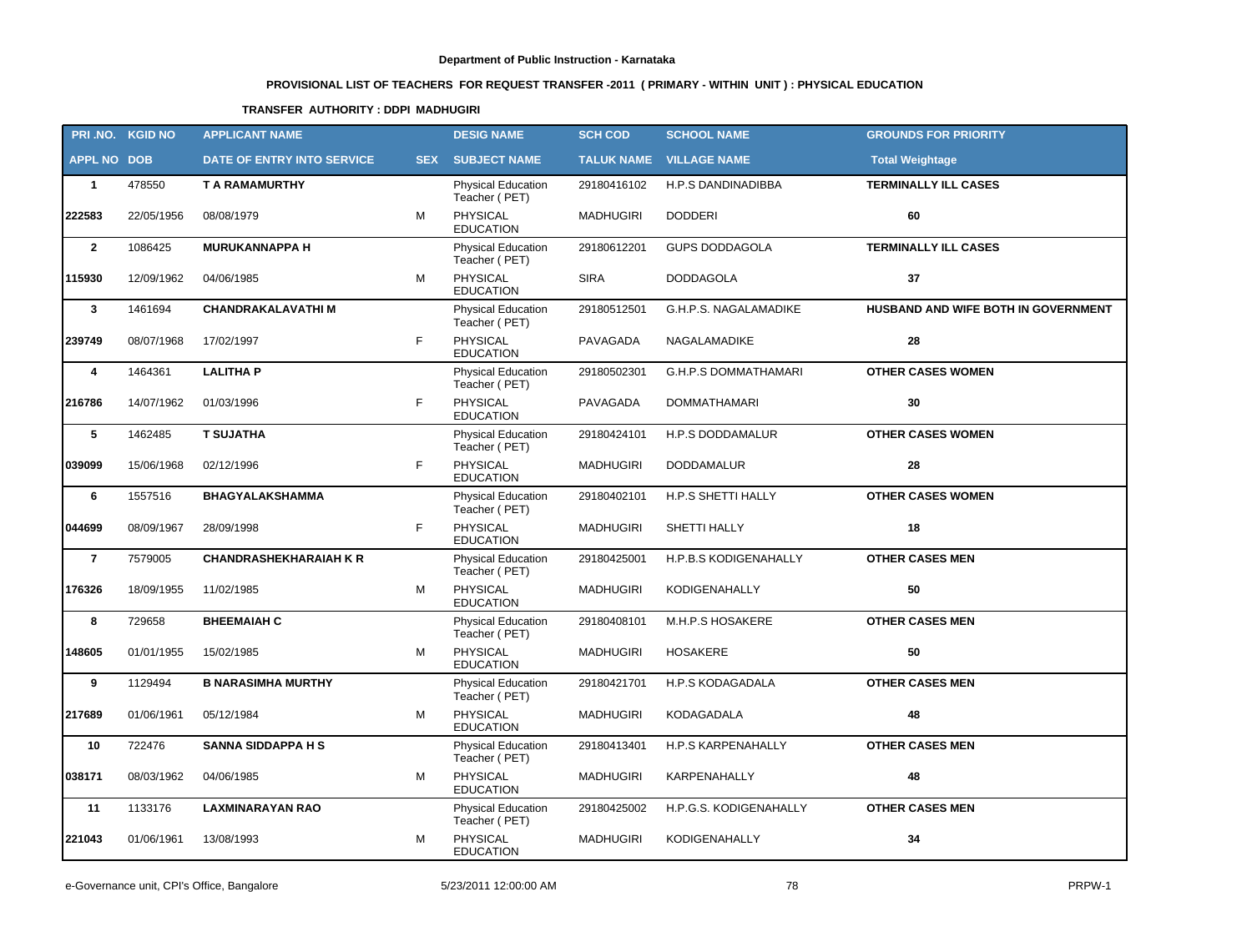| 12     | 1853333    | <b>NAGABHUSHANA</b>   |   | <b>Physical Education</b><br>Teacher (PET) | 29180404201      | <b>H.P.S GARANI</b>              | <b>OTHER CASES MEN</b> |  |
|--------|------------|-----------------------|---|--------------------------------------------|------------------|----------------------------------|------------------------|--|
| 088325 | 08/06/1961 | 13/08/1993            | м | PHYSICAL<br><b>EDUCATION</b>               | <b>MADHUGIRI</b> | <b>GARANI</b>                    | 34                     |  |
| 13     | 1348330    | <b>RAMANNA</b>        |   | <b>Physical Education</b><br>Teacher (PET) | 29180507301      | G.H.P.S. JANGAMARAHALLI          | <b>OTHER CASES MEN</b> |  |
| 232505 | 23/06/1963 | 19/08/1993            | M | <b>PHYSICAL</b><br><b>EDUCATION</b>        | <b>PAVAGADA</b>  | <b>JANGAMARAHALLI</b>            | 34                     |  |
| 14     | 1765085    | <b>VYRAMUDIC</b>      |   | <b>Physical Education</b><br>Teacher (PET) | 29180601105      | <b>GUPS LAKKANAHALLI</b>         | <b>OTHER CASES MEN</b> |  |
| 129165 | 21/07/1975 | 24/12/1996            | M | <b>PHYSICAL</b><br><b>EDUCATION</b>        | <b>SIRA</b>      | TADAKALURU                       | 28                     |  |
| 15     | 1462862    | <b>ASWATHAIAH C</b>   |   | <b>Physical Education</b><br>Teacher (PET) | 29180423301      | <b>H.P.S POLENAHALLY</b>         | <b>OTHER CASES MEN</b> |  |
| 089210 | 01/06/1968 | 12/02/1997            | M | PHYSICAL<br><b>EDUCATION</b>               | <b>MADHUGIRI</b> | POLENAHALLY                      | 26                     |  |
| 16     | 1461528    | <b>VENKATASWAMY</b>   |   | <b>Physical Education</b><br>Teacher (PET) | 29180314601      | GUPS - DODDASAGGERE              | <b>OTHER CASES MEN</b> |  |
| 043667 | 04/03/1964 | 14/02/1997            | M | <b>PHYSICAL</b><br><b>EDUCATION</b>        |                  | KORATAGERE DODDASAGGERE          | 26                     |  |
| 17     | 1462382    | <b>T VENKATACHALA</b> |   | <b>Physical Education</b><br>Teacher (PET) | 29180408601      | H.P.S MEDIGESI                   | <b>OTHER CASES MEN</b> |  |
| 061068 | 18/06/1962 | 31/03/1997            | M | PHYSICAL<br><b>EDUCATION</b>               | <b>MADHUGIRI</b> | <b>MEDIGESI</b>                  | 26                     |  |
| 18     | 1765074    | <b>GOVINDAPPA R</b>   |   | <b>Physical Education</b><br>Teacher (PET) | 29180607801      | <b>GUPS LAKSHMISAGARA</b>        | <b>OTHER CASES MEN</b> |  |
| 241109 | 01/06/1966 | 10/08/1998            | М | <b>PHYSICAL</b><br><b>EDUCATION</b>        | <b>SIRA</b>      | LAKSHMISAGARA                    | 24                     |  |
| 19     | 1287570    | <b>M RAMANATH</b>     |   | <b>Physical Education</b><br>Teacher (PET) | 29180514801      | G H P S BHOVJ COLONY<br>PAVAGADA | <b>OTHER CASES MEN</b> |  |
| 237808 | 17/06/1960 | 13/08/1993            | M | <b>PHYSICAL</b><br><b>EDUCATION</b>        | <b>PAVAGADA</b>  | PAVAGADA WARD 15                 | 17                     |  |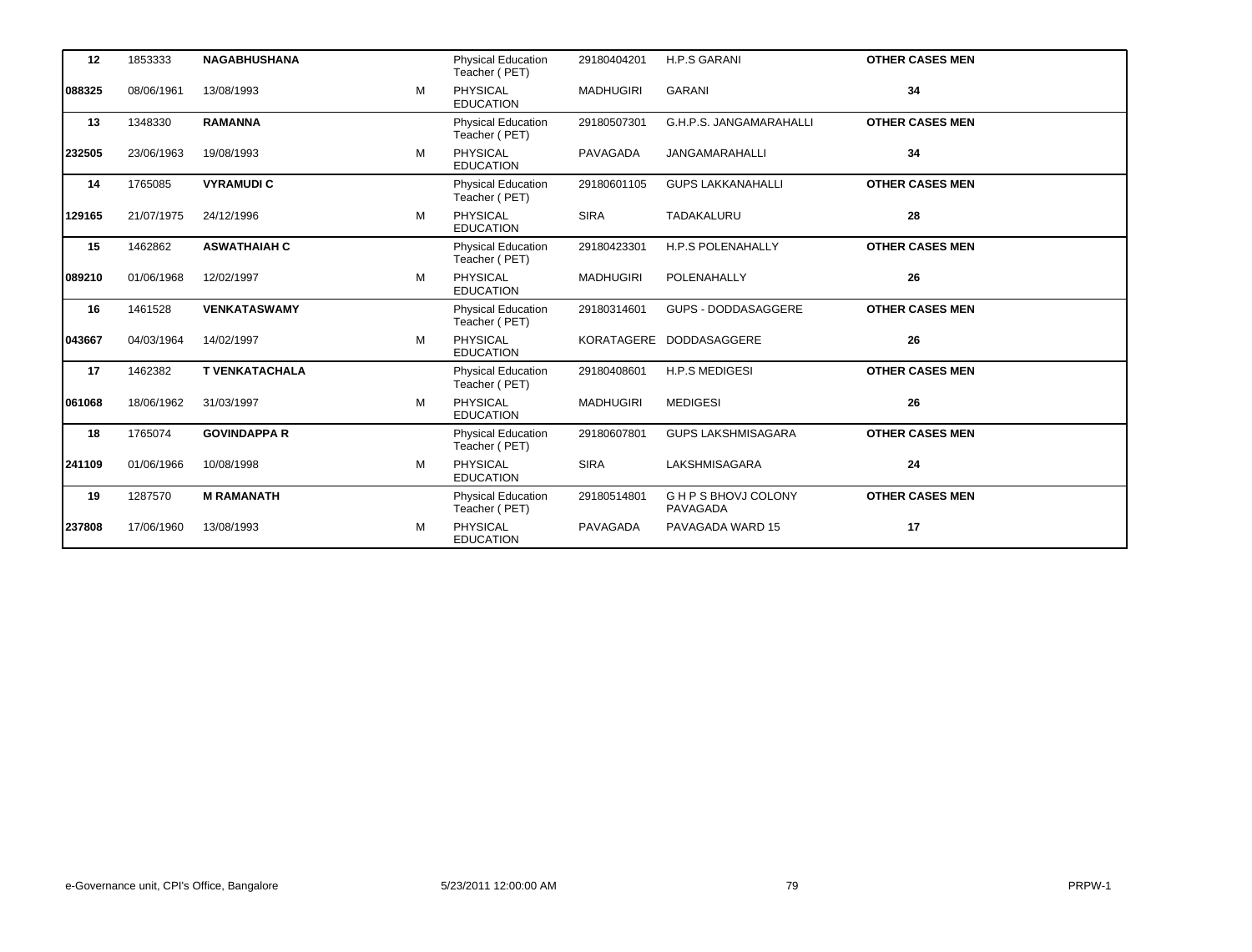# **PROVISIONAL LIST OF TEACHERS FOR REQUEST TRANSFER -2011 ( PRIMARY - WITHIN UNIT ) : PHYSICAL EDUCATION**

## **TRANSFER AUTHORITY : DDPI RAMANAGARA**

| <b>PRI.NO. KGID NO</b> |            | <b>APPLICANT NAME</b>      |            | <b>DESIG NAME</b>                          | <b>SCH COD</b>           | <b>SCHOOL NAME</b>             | <b>GROUNDS FOR PRIORITY</b>                |
|------------------------|------------|----------------------------|------------|--------------------------------------------|--------------------------|--------------------------------|--------------------------------------------|
| <b>APPL NO DOB</b>     |            | DATE OF ENTRY INTO SERVICE | <b>SEX</b> | <b>SUBJECT NAME</b>                        |                          | <b>TALUK NAME VILLAGE NAME</b> | <b>Total Weightage</b>                     |
|                        | 1684906    | <b>HEMAVATHI</b>           |            | <b>Physical Education</b><br>Teacher (PET) | 29210703401              | <b>G HPS CHAKKERE</b>          | <b>HUSBAND AND WIFE BOTH IN GOVERNMENT</b> |
| 166477                 | 04/06/1976 | 15/09/1998                 |            | PHYSICAL<br><b>EDUCATION</b>               | CHANNAPATN CHAKKERE<br>A |                                | 20                                         |
| $\mathbf{2}$           | 1321175    | <b>NAGARAJA M</b>          |            | <b>Physical Education</b><br>Teacher (PET) | 29210806401              | <b>G MPS DODDAMARALAVADI</b>   | <b>OTHER CASES MEN</b>                     |
| 1073776                | 21/03/1965 | 15/03/1996                 | M          | <b>PHYSICAL</b><br><b>EDUCATION</b>        | KANAKAPURA               | DODDAMARALAVADI                | 30                                         |
|                        | 1839186    | <b>V KODANDARAMAIAH</b>    |            | <b>Physical Education</b><br>Teacher (PET) | 29210709801              | <b>G HPS SOGALA</b>            | <b>OTHER CASES MEN</b>                     |
| 238284                 | 18/07/1967 | 22/11/1999                 | м          | <b>PHYSICAL</b><br><b>EDUCATION</b>        | CHANNAPATN SOGALA<br>A   |                                | 20                                         |